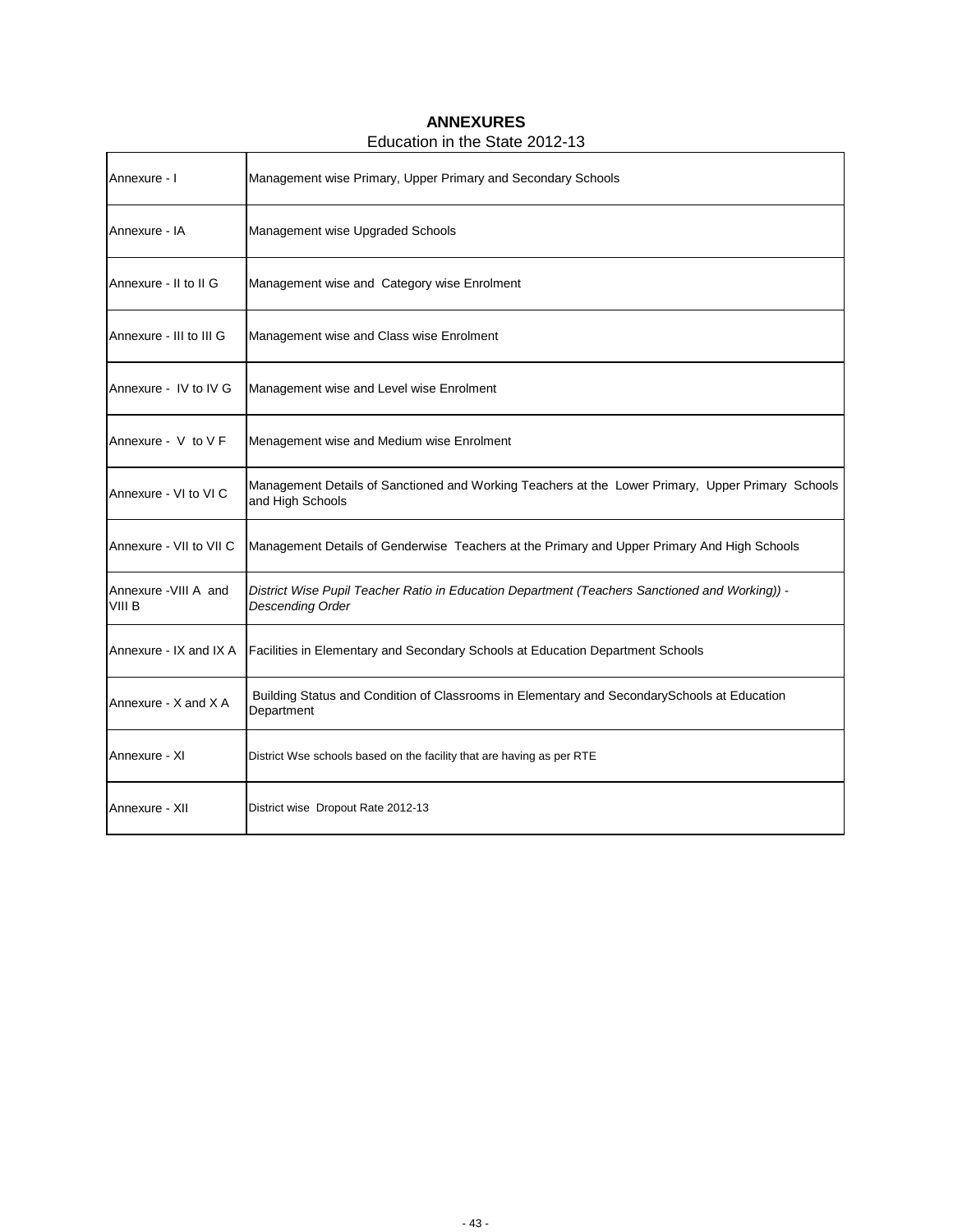## **SARVASHIKSHANA ABHIYAN, KARNATAKA District Wise Schools as on 30th September 2012Annexure - I**

| SI.            | <b>Dsitrict Name</b>       |            | Department of<br><b>Education</b> |                 |                      | <b>Social Welfare</b> |                |                             | <b>Local Body</b>       |                               |                                         | Aided      |           |                 | <b>Un-Aided</b> |                 |                               | <b>Central</b><br><b>Schools</b> |                                  |                                  | <b>Others</b>                  |                         |            | <b>Total Schools</b> |            |
|----------------|----------------------------|------------|-----------------------------------|-----------------|----------------------|-----------------------|----------------|-----------------------------|-------------------------|-------------------------------|-----------------------------------------|------------|-----------|-----------------|-----------------|-----------------|-------------------------------|----------------------------------|----------------------------------|----------------------------------|--------------------------------|-------------------------|------------|----------------------|------------|
| No.            |                            | <b>LPS</b> | <b>HPS</b>                        | <b>HS</b>       |                      | LPS HPS               | <b>HS</b>      |                             | LPS HPS HS              |                               | <b>LPS</b>                              | <b>HPS</b> | <b>HS</b> | <b>LPS</b>      | <b>HPS</b>      | <b>HS</b>       |                               | LPS   HPS   HS   LPS   HPS   HS  |                                  |                                  |                                |                         | <b>LPS</b> | <b>HPS</b>           | <b>HS</b>  |
|                | <b>BANGALORE Division</b>  |            |                                   |                 |                      |                       |                |                             |                         |                               |                                         |            |           |                 |                 |                 |                               |                                  |                                  |                                  |                                |                         |            |                      |            |
| $\mathbf{1}$   | <b>BANGALORE RURAL</b>     | 681        | 439                               | 62              | 1                    | 4                     | 4              | $\mathbf{0}$                | $\Omega$                | $\mathbf 0$                   | $\Omega$                                | 12         | 39        | 31              | 167             | 104             | $\mathbf 0$                   | $\mathbf{1}$                     | $\mathbf{1}$                     | $\Omega$                         | $\mathbf{1}$                   | $\boldsymbol{0}$        | 713        | 624                  | 210        |
| 2              | <b>BANGALORE U NORTH</b>   | 244        | 261                               | $\overline{54}$ | $\mathbf{1}$         | $\overline{2}$        | 3              | $\mathbf{1}$                | 6                       | 14                            | 17                                      | 179        | 148       | 124             | 921             | 697             | $\mathbf 0$                   | $\overline{7}$                   | $\overline{7}$                   | $\Omega$                         | 6                              | $\overline{2}$          | 387        | 1,382                | 925        |
| 3              | <b>BANGALORE U SOUTH</b>   | 435        | 450                               | 80              | $\overline{2}$       | 3                     | $\overline{4}$ | $\mathbf{1}$                | 6                       | 17                            | 24                                      | 190        | 152       | 200             | 1,325           | 944             | $\Omega$                      | 5                                | 3                                | $\Omega$                         | 10                             | 0                       | 662        | 1,989                | 1,200      |
| 4              | CHIKKABALLAPURA            | 974        | 535                               | 107             | $\overline{4}$       | 13                    | 13             | $\mathbf{0}$                |                         | $\mathbf{0}$                  |                                         | 40         | 37        | 34              | 199             | 112             | $\Omega$                      | $\overline{1}$                   | $\overline{1}$                   | $\mathbf{0}$                     | $\Omega$                       | $\mathbf{0}$            | 1.013      | 788                  | 270        |
| 5              | CHITRADURGA                | 819        | 866                               | 111             | 3                    | 20                    | 19             | $\mathbf 0$                 | $\Omega$                | $\mathbf 0$                   | $\overline{3}$                          | 77         | 190       | 65              | 152             | 97              | $\mathbf 0$                   | $\overline{1}$                   | $\mathbf{1}$                     | $\overline{0}$                   | $\overline{0}$                 | $\pmb{0}$               | 890        | 1,116                | 418        |
| 6              | <b>DAVANAGERE</b>          | 650        | 704                               | 156             | 3                    | 18                    | 19             | $\mathbf{0}$                | $\Omega$                | $\mathbf 0$                   | 10                                      | 137        | 178       | 135             | 236             | 142             | $\mathbf 0$                   | $\overline{2}$                   | $\mathbf{1}$                     | $\Omega$                         | $\overline{0}$                 | $\mathbf 0$             | 798        | 1,097                | 496        |
| $\overline{7}$ | KOLAR                      | 1,235      | 630                               | 120             | $\mathbf{1}$         | 15                    | 15             | $\mathbf{0}$                |                         | $\mathbf{0}$                  | $\overline{2}$                          | 41         | 55        | 33              | 237             | 131             | $\mathbf 0$                   | $\overline{2}$                   | $\overline{2}$                   | $\Omega$                         | $\overline{1}$                 | $\pmb{0}$               | 1,271      | 926                  | 323        |
| 8              | RAMANAGARA                 | 885        | 449                               | 105             | 5                    | 20                    | 19             | $\mathbf{0}$                |                         | $\Omega$                      |                                         | 23         | 71        | 30              | 135             | 82              | $\mathbf 0$                   | $\mathbf{0}$                     | $\mathbf 0$                      | $\overline{0}$                   | $\Omega$                       | 0                       | 921        | 627                  | 277        |
| 9              | Shimoga                    | 946        | 936                               | 163             | 5                    | 17                    | 16             | $\mathbf{0}$                | $\Omega$                | $\overline{0}$                | $\overline{\mathbf{3}}$                 | 83         | 139       | $\overline{78}$ | 236             | $\frac{137}{2}$ | $\mathbf 0$                   | $\overline{2}$                   | $\mathbf{1}$                     | $\overline{0}$                   | $\Omega$                       | $\mathbf{0}$            | 1,032      | 1,274                | 456        |
| 10             | Tumkur                     | 1,339      | 784                               | 133             | 3                    | 14                    | 14             | $\mathbf{0}$                | $\Omega$                | $\mathbf{0}$                  | $\overline{4}$                          | 53         | 200       | 48              | 208             | 132             | $\Omega$                      | $\overline{2}$                   | $\overline{2}$                   | $\mathbf{0}$                     | $\Omega$                       | $\mathbf 0$             | 1,394      | 1.061                | 481        |
| 11             | tumkur madhugiri           | 752        | 535                               | 94              | $\overline{2}$       | 14                    | 14             | $\Omega$                    | $\Omega$                | $\mathbf{0}$                  | $\Omega$                                | 6          | 98        | 35              | 74              | 59              | $\mathbf 0$                   | $\overline{0}$                   | $\mathbf{0}$                     | $\Omega$                         | $\mathbf{0}$                   | $\mathbf{0}$            | 789        | 629                  | 265        |
|                | <b>Total</b>               | 8,960      | 6,589                             | 1,185           | 30                   | 140                   | 140            | $\overline{2}$              | 12                      | 31                            | 65                                      | 841        | 1,307     |                 | 813 3,890       | 2,637           | $\mathbf 0$                   | 23                               | 19                               | $\mathbf{0}$                     | 18                             | $\overline{\mathbf{2}}$ |            | 9,870 11,513         | 5,321      |
|                | <b>Mysore Division</b>     |            |                                   |                 |                      |                       |                |                             |                         |                               |                                         |            |           |                 |                 |                 |                               |                                  |                                  |                                  |                                |                         |            |                      |            |
| $\mathbf{1}$   | <b>BAGALKOT</b>            | 489        | 823                               | 157             | 3                    | 16                    | 17             | $\mathbf{0}$                | $\Omega$                | $\mathbf{0}$                  | 12                                      | 84         | 118       | 131             | 184             | 104             | $\mathbf 0$                   | $\overline{2}$                   | $\overline{2}$                   | $\mathbf{0}$                     | $\overline{0}$                 | -1                      | 635        | 1,109                | 399        |
| 2              | <b>BELGAUM</b>             | 606        | 817                               | 126             | 5                    | 13                    | 10             | $\mathbf{0}$                |                         | $\overline{2}$                | $\overline{2}$                          | 65         | 189       | 129             | 176             | 111             | $\mathbf 0$                   | 6                                | 5                                | $\Omega$                         | $\overline{0}$                 | $\pmb{0}$               | 742        | 1,078                | 443        |
| 3              | <b>BELGAUM CHIKKODI</b>    | 777        | 1,054                             | 158             | $\overline{2}$       | 24                    | 19             | $\Omega$                    |                         | $\mathbf{1}$                  | 11                                      | 142        | 155       | 150             | 294             | 172             | $\mathbf 0$                   | $\mathbf{1}$                     | $\overline{1}$                   | $\Omega$                         | $\Omega$                       | $\mathbf 0$             | 940        | 1,516                | 506        |
| 4              | <b>BIJAPUR</b>             | 831        | 1,051                             | 137             |                      | 15                    | 16             | $\mathbf{0}$                |                         | $\Omega$                      | 28                                      | 94         | 195       | 398             | 244             | 135             | $\Omega$                      | 3                                | 3                                | $\mathbf{0}$                     | $\Omega$                       | 0                       | 1,259      | 1,407                | 486        |
| 5              | <b>DHARWAD</b>             | 223        | 545                               | 101             | $\mathbf{1}$         | 10                    | 11             | $\mathbf{1}$                |                         | $\overline{4}$                | 8                                       | 79         | 125       | 89              | 185             | 141             | 0                             | 5                                | $\overline{4}$                   | $\Omega$                         | $\Omega$                       | $\mathbf 0$             | 322        | 826                  | 386        |
| 6              | <b>GADAG</b>               | 178        | 438                               | 108             | 3                    | 10                    | 10             | $\mathbf{0}$                |                         | $\overline{2}$                | 5 <sup>1</sup>                          | 43         | 89        | 73              | 95              | 72              | $\mathbf 0$                   | $\overline{2}$                   | $\mathbf{1}$                     | $\Omega$                         | $\mathbf{1}$                   | $\mathbf 0$             | 259        | 591                  | 282        |
| $\overline{7}$ | <b>HAVERI</b>              | 458        | 705                               | 136             | 9                    | 18                    | 18             | $\Omega$                    |                         | $\overline{z}$                | $\overline{2}$                          | 46         | 148       | $\overline{96}$ | 134             | 84              | $\mathbf{0}$                  | $\mathbf{1}$                     |                                  | $\Omega$                         | $\Omega$                       | $\pmb{0}$               | 565        | 905                  | 389        |
| 8              | UTTARA KANNADA             | 489        | 485                               | 49              | $\mathbf{0}$         | 4                     | 4              | $\mathbf{0}$                | $\Omega$                | $\mathbf{0}$                  | 4                                       | 21         | 87        | 23              | 55              | 43              | $\mathbf 0$                   | $\overline{2}$                   | $\overline{2}$                   | $\Omega$                         | $\Omega$                       | 0                       | 516        | 567                  | 185        |
| $\mathbf{Q}$   | UTTARA KANNADA SIRSI       | 635        | 511                               | 73              | 3                    | 8                     | 8              | $\Omega$                    |                         | $\Omega$                      |                                         | 14         | 59        |                 | 41              | 30              | $\Omega$                      | $\overline{2}$                   | $\overline{\phantom{a}}$         | $\Omega$                         | $\Omega$                       | $\Omega$                | 644        | 576                  | 172        |
|                |                            | 4,686      | 6,429                             | 1,045           | 28                   | 118 113               |                | $\mathbf{1}$                | $\overline{\mathbf{z}}$ | 11                            | 73                                      | 588        | 1,165     |                 | 1,094 1,408     | 892             | $\mathbf 0$                   | 24                               | 21                               | $\mathbf{0}$                     | $\mathbf{1}$                   | $\mathbf{1}$            | 5,882      | 8,575                | 3,248      |
|                | <b>Gulbarga Division</b>   |            |                                   |                 |                      |                       |                |                             |                         |                               |                                         |            |           |                 |                 |                 |                               |                                  |                                  |                                  |                                |                         |            |                      |            |
| $\mathbf{1}$   | <b>BELLARY</b>             | 523        | 835                               | 161             |                      | 29                    | 25             | $\mathbf{0}$                | ŋ                       | $\mathbf{0}$                  | 3                                       | 68         | 87        | 239             | 253             | 195             | $\Omega$                      | $\overline{4}$                   | 4                                | $\Omega$                         | $\Omega$                       |                         | 767        | 1,189                | 473        |
| $\overline{c}$ | <b>BIDAR</b>               | 537        | 731                               | 156             | $\mathbf{1}$         | 16                    | 13             | $\mathbf{0}$                |                         | $\Omega$                      | $\overline{7}$                          | 181        | 115       | 219             | 302             | 192             | $\pmb{0}$                     | $\overline{2}$                   | $\overline{2}$                   | $\Omega$                         | $\Omega$                       | $\pmb{0}$               | 764        | 1,233                | 478        |
| 3              | <b>GULBARGA</b>            | 799        | 1,003                             | 263             | $\overline{4}$       | 30                    | 28             | $\mathbf{0}$                | $\Omega$                | $\mathbf 0$                   | 14                                      | 153        | 98        | 319             | 408             | 305             | $\overline{2}$                | $\overline{2}$                   | $\overline{2}$                   | $\Omega$                         | $\overline{0}$                 | $\mathbf 0$             | 1,138      | 1,596                | 696        |
| 4              | KOPPAL                     | 394        | 571                               | 143             | 3                    | 17                    | 16             | $\Omega$                    | $\Omega$                | $\mathbf 0$                   | $\mathbf{2}$                            | 14         | 26        | 100             | 173             | $\overline{78}$ | $\mathbf 0$                   | $\overline{2}$<br>$\overline{2}$ | 3                                | $\Omega$                         | $\Omega$                       | $\mathbf 0$             | 499        | 777                  | 266        |
| 5<br>6         | <b>RAICHUR</b><br>YADAGIRI | 706<br>464 | 781<br>469                        | 181<br>119      | 11<br>$\overline{1}$ | 23<br>15              | 21<br>16       | $\mathbf 0$<br>$\mathbf{0}$ |                         | $\mathbf 0$<br>$\overline{0}$ | $\mathsf{S}$<br>$\overline{\mathbf{3}}$ | 37<br>26   | 33<br>15  | 173<br>137      | 227<br>77       | 152<br>50       | $\mathbf 0$<br>$\overline{0}$ | $\overline{0}$                   | $\overline{2}$<br>$\overline{0}$ | $\overline{0}$<br>$\overline{0}$ | $\overline{0}$<br>$\mathbf{0}$ | $\pmb{0}$<br>$\Omega$   | 895<br>605 | 1,070<br>587         | 389<br>200 |
|                |                            | 3,423      | 4,390                             | 1,023           | 22                   | 130                   | 119            | $\mathbf 0$                 | $\mathbf{1}$            | $\mathbf 0$                   | 34                                      | 479        | 374       |                 | 1,187 1,440     | 972             | $\overline{\mathbf{2}}$       | 12                               | 13                               | $\mathbf{0}$                     | O                              | $\mathbf{1}$            | 4,668      | 6,452                | 2,502      |
|                | <b>Mysore Division</b>     |            |                                   |                 |                      |                       |                |                             |                         |                               |                                         |            |           |                 |                 |                 |                               |                                  |                                  |                                  |                                |                         |            |                      |            |
| $\mathbf{1}$   | CHAMARAJANAGARA            | 351        | 412                               | 82              | 19                   | 13                    | 13             | $\mathbf 0$                 |                         | $\Omega$                      |                                         | 33         | 41        | 42              | 85              | 66              | $\mathbf 0$                   |                                  | 2                                | $\Omega$                         | $\mathbf{0}$                   | $\Omega$                | 419        | 545                  | 204        |
| 2              | CHIKKAMANGALORE            | 748        | 682                               | 116             | 14                   | 21                    | 20             | $\mathbf 0$                 |                         | $\Omega$                      |                                         | 26         | 115       | 50              | 138             | $\overline{75}$ | $\mathbf 0$                   | $\overline{2}$                   | $\overline{a}$                   | $\overline{0}$                   | $\overline{0}$                 | $\pmb{0}$               | 813        | 869                  | 328        |
| 3              | DAKSHINA KANNADA           | 276        | 653                               | 161             | 9                    | 14                    | $10\,$         | $\mathbf{0}$                | $\mathbf{0}$            | $\mathbf 0$                   | 14                                      | 210        | 117       | 51              | 226             | 225             | $\mathbf 0$                   | 3                                | $\overline{3}$                   | $\overline{0}$                   | $\overline{0}$                 | $\mathbf 0$             | 350        | 1,106                | 516        |
| $\overline{4}$ | <b>HASSAN</b>              | 1,390      | 998                               | 240             | $\overline{4}$       | 27                    | 26             | $\mathbf{0}$                | $\Omega$                | $\mathbf 0$                   | $\overline{2}$                          | 46         | 127       | 62              | 233             | 139             | $\mathbf 0$                   | $\overline{2}$                   | $\overline{2}$                   | $\mathbf{0}$                     | $\mathbf{0}$                   | $\mathbf 0$             | 1,458      | 1,306                | 534        |
| 5              | Kodagu                     | 140        | 263                               | 47              | $\overline{2}$       | 16                    | 6              | $\Omega$                    |                         | $\mathbf 0$                   | 1                                       | 10         | 50        | 14              | 84              | 66              | $\mathbf 0$                   | 3                                | 3                                | $\Omega$                         | $\mathbf{1}$                   |                         | 157        | 380                  | 173        |
| 6              | MANDYA                     | 917        | 827                               | 213             | $\overline{2}$       | 24                    | 23             | $\mathbf{0}$                |                         | $\mathbf{0}$                  | $\overline{\mathbf{3}}$                 | 35         | 69        | 54              | 232             | 132             | $\mathbf{0}$                  | $\overline{1}$                   | $\overline{1}$                   | $\mathbf{0}$                     | $\mathbf{0}$                   | $\Omega$                | 976        | 1,119                | 438        |
| 7              | <b>MYSORE</b>              | 965        | 961                               | 224             | $\mathbf 0$          | 45                    | 25             | $\mathbf{0}$                | $\Omega$                | $\overline{1}$                | 8                                       | 114        | 122       | 110             | 407             | 272             | $\mathbf 0$                   | 5                                | $\overline{4}$                   | $\overline{0}$                   | $\overline{0}$                 | $\mathbf 0$             | 1,083      | 1,532                | 648        |
| 8              | <b>JDUPI</b>               | 249        | 363                               | 106             | $\overline{2}$       | 5                     | 5              | $\mathbf{0}$                | $\overline{0}$          | $\mathbf{0}$                  | 14                                      | 204        | 70        | 9               | 116             | 100             | $\Omega$                      | $\overline{1}$                   | $\mathbf{1}$                     | $\mathbf{0}$                     | $\mathbf{0}$                   | $\Omega$                | 274        | 689                  | 282        |
|                | <b>Total</b>               | 5,036      | 5,159                             | 1,189           | 52                   | 165                   | 128            | $\mathbf{0}$                | 3                       | $\mathbf{1}$                  | 50                                      | 678        | 711       | 392             | 1,521           | 1,075           | $\mathbf 0$                   | 19                               | 18                               | $\mathbf{0}$                     | $\mathbf{1}$                   | $\mathbf{1}$            | 5,530      | 7,546                | 3.123      |
|                | <b>Total</b>               | 22,105     | 22,567                            | 4,442           | 132                  | 553                   | 500            |                             | 23                      | 43                            | 222                                     | 2,586      | 3,557     |                 | 3,486 8,259     | 5,576           | $\overline{2}$                | 78                               | 71                               | $\mathbf{0}$                     | 20                             |                         | 5 25,950   | 34,086 14,194        |            |
|                |                            |            |                                   |                 |                      |                       |                |                             |                         |                               |                                         |            |           |                 |                 |                 |                               |                                  |                                  |                                  |                                |                         |            |                      |            |

**Source: DISE 2012-13**

**E-Govenace Unit, SSA,**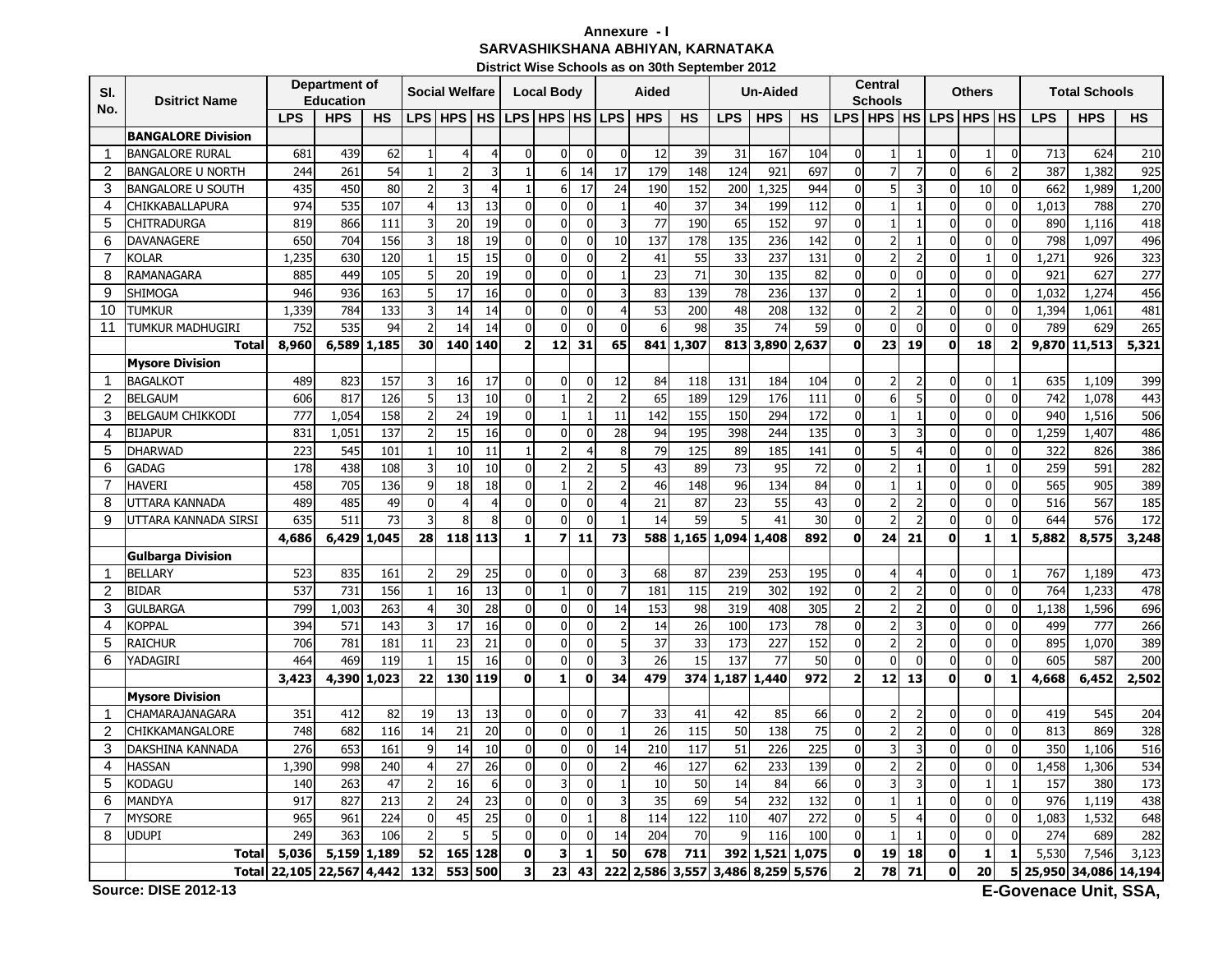# **Annexure - IASARVASHIKSHANA ABHIYAN, KARNATAKA**

## **Management Class 8 Upgraded Schools As per DISE 2012-13**

| SI.no          | <b>District</b>           | Department of Social<br><b>Education</b> | <b>Welfare</b>          | Local Body Aided Un-Aided |                |                           | <b>Central</b><br><b>Schools</b> | <b>Others</b>  | <b>Total Schools</b> |
|----------------|---------------------------|------------------------------------------|-------------------------|---------------------------|----------------|---------------------------|----------------------------------|----------------|----------------------|
| 1              | <b>BANGALORE RURAL</b>    | $\overline{92}$                          | 0                       | 0                         | 0              | 15                        | 0                                | 0              | 107                  |
| $\overline{2}$ | <b>BANGALORE URBAN</b>    | 167                                      | $\overline{0}$          | 0                         | $\overline{5}$ | 121                       | $\mathbf 0$                      | $\overline{0}$ | 293                  |
| 3              | <b>CHIKKABALLAPURA</b>    | 109                                      | 1                       | 0                         | 0              | 5                         | $\overline{0}$                   | $\overline{0}$ | 115                  |
| 4              | <b>CHITRADURGA</b>        | 115                                      | $\overline{0}$          | 0                         | 0              | 4                         | $\mathbf 0$                      | 0              | 119                  |
| 5              | <b>DAVANAGERE</b>         | 145                                      | $\mathbf 0$             | 0                         | 0              | 4                         | $\mathbf 0$                      | 0              | 149                  |
| 6              | <b>KOLAR</b>              | 113                                      | $\mathbf 0$             | 0                         | 0              | $\,6$                     | $\mathbf 0$                      | $\overline{0}$ | 119                  |
| $\overline{7}$ | <b>RAMANAGARA</b>         | 61                                       | $\overline{0}$          | 0                         | 0              | $6\phantom{1}6$           | $\mathbf 0$                      | $\overline{0}$ | 67                   |
| 8              | <b>SHIMOGA</b>            | 140                                      | $\mathbf 0$             | 0                         | 0              | 9                         | $\mathbf 0$                      | $\overline{0}$ | 149                  |
| 9              | <b>TUMKUR</b>             | 99                                       | $\mathbf{1}$            | 0                         | 0              | $\overline{2}$            | $\mathbf 0$                      | $\mathbf 0$    | 102                  |
|                | <b>BANGALORE Division</b> | 1,041                                    | $\overline{\mathbf{2}}$ | $\mathbf 0$               | 5              | $\frac{1}{172}$           | $\boldsymbol{0}$                 | $\bf{0}$       | 1,220                |
| 1              | <b>BAGALKOT</b>           | 241                                      | $\overline{0}$          | 0                         | 0              | 12                        | $\overline{0}$                   | $\overline{0}$ | 253                  |
| $\overline{2}$ | <b>BELGAUM</b>            | 526                                      | 1                       | 0                         | $\overline{7}$ | 29                        | 1                                | $\overline{0}$ | 564                  |
| 3              | <b>BIJAPUR</b>            | 402                                      | $\overline{0}$          | 0                         | $\overline{c}$ | 8                         | $\mathbf 0$                      | $\mathbf 0$    | 412                  |
| 4              | <b>DHARWAD</b>            | 239                                      | $\overline{0}$          | 0                         | $\overline{2}$ | 8                         | 1                                | $\overline{0}$ | 250                  |
| 5              | <b>GADAG</b>              | 194                                      | $\overline{0}$          | 0                         | 6              | $\overline{12}$           | $\overline{0}$                   | $\overline{0}$ | 212                  |
| 6              | <b>HAVERI</b>             | 253                                      | $\overline{0}$          | 0                         | 1              | 10                        | $\overline{0}$                   | $\overline{0}$ | 264                  |
| $\overline{7}$ | UTTARA KANNADA            | 81                                       | $\mathbf 0$             | 0                         | 0              | 3                         | $\mathbf 0$                      | 0              | 84                   |
|                | <b>BELGAUM Division</b>   | 1,936                                    | 1                       | 0                         | 18             | 82                        | $\mathbf{2}$                     | $\bf{0}$       | 2,039                |
| 1              | <b>BELLARY</b>            | 419                                      | 1                       | 0                         | $\mathbf 0$    | 14                        | 1                                | $\overline{0}$ | 435                  |
| $\overline{2}$ | <b>BIDAR</b>              | 339                                      | $\overline{3}$          | 0                         | 3              | 15                        | $\overline{0}$                   | $\overline{0}$ | 360                  |
| 3              | <b>GULBARGA</b>           | 531                                      | $\mathbf 0$             | 0                         | $\overline{c}$ | $\overline{32}$           | $\mathbf 0$                      | $\mathbf 0$    | 565                  |
| 4              | <b>KOPPAL</b>             | 250                                      | 1                       | 0                         | $\overline{c}$ | 5                         | $\mathbf 0$                      | $\mathbf 0$    | 258                  |
| 5              | <b>RAICHUR</b>            | 267                                      | $\overline{2}$          | 0                         | 0              | $\overline{10}$           | $\mathbf 0$                      | $\overline{0}$ | 279                  |
| 6              | YADAGIRI                  | 148                                      | $\mathbf{1}$            | 0                         | 0              | 3                         | $\mathbf 0$                      | $\overline{0}$ | 152                  |
|                | <b>GULBARGA Division</b>  | 1,954                                    | 8                       | 0                         | $\overline{7}$ | 79                        | 1                                | $\mathbf 0$    | 2,049                |
| 1              | CHAMARAJANAGARA           | 108                                      | 0                       | 0                         | 0              | $\mathbf 1$               | $\mathbf 0$                      | 0              | 109                  |
| $\overline{2}$ | <b>CHIKKAMANGALORE</b>    | $\overline{22}$                          | $\overline{0}$          | 0                         | 0              | 3                         | $\overline{0}$                   | $\overline{0}$ | 25                   |
| 3              | <b>DAKSHINA KANNADA</b>   | 252                                      | 1                       | 0                         | 0              | $\overline{7}$            | $\overline{0}$                   | $\overline{0}$ | 260                  |
| 4              | <b>HASSAN</b>             | 21                                       | $\overline{0}$          | 0                         | 0              | $\ensuremath{\mathsf{3}}$ | $\overline{0}$                   | $\overline{0}$ | $\overline{24}$      |
| 5              | <b>KODAGU</b>             | 29                                       | $\overline{0}$          | 0                         | 0              | $\mathbf 0$               | $\mathbf 0$                      | $\overline{0}$ | 29                   |
| 6              | <b>MANDYA</b>             | $\overline{52}$                          | $\overline{2}$          | 0                         | 0              | $\overline{\mathbf{4}}$   | $\overline{0}$                   | $\overline{0}$ | 58                   |
| $\overline{7}$ | <b>MYSORE</b>             | 248                                      | $\mathbf 0$             | 0                         | 1              | 8                         | $\overline{0}$                   | $\overline{0}$ | 257                  |
| 8              | <b>UDUPI</b>              | 97                                       | $\Omega$                | 0                         | 0              | 8                         | $\mathbf 0$                      | $\overline{0}$ | 105                  |
|                | <b>MYSORE Division</b>    | 829                                      | 3                       | 0                         | 1              | 34                        | 0                                | $\bf{0}$       | 867                  |
|                | <b>Total</b>              | 5,760                                    | 14                      | 0                         | 31             | 367                       | 3                                | $\mathbf 0$    | 6,175                |

**Source: DISE 2012-13**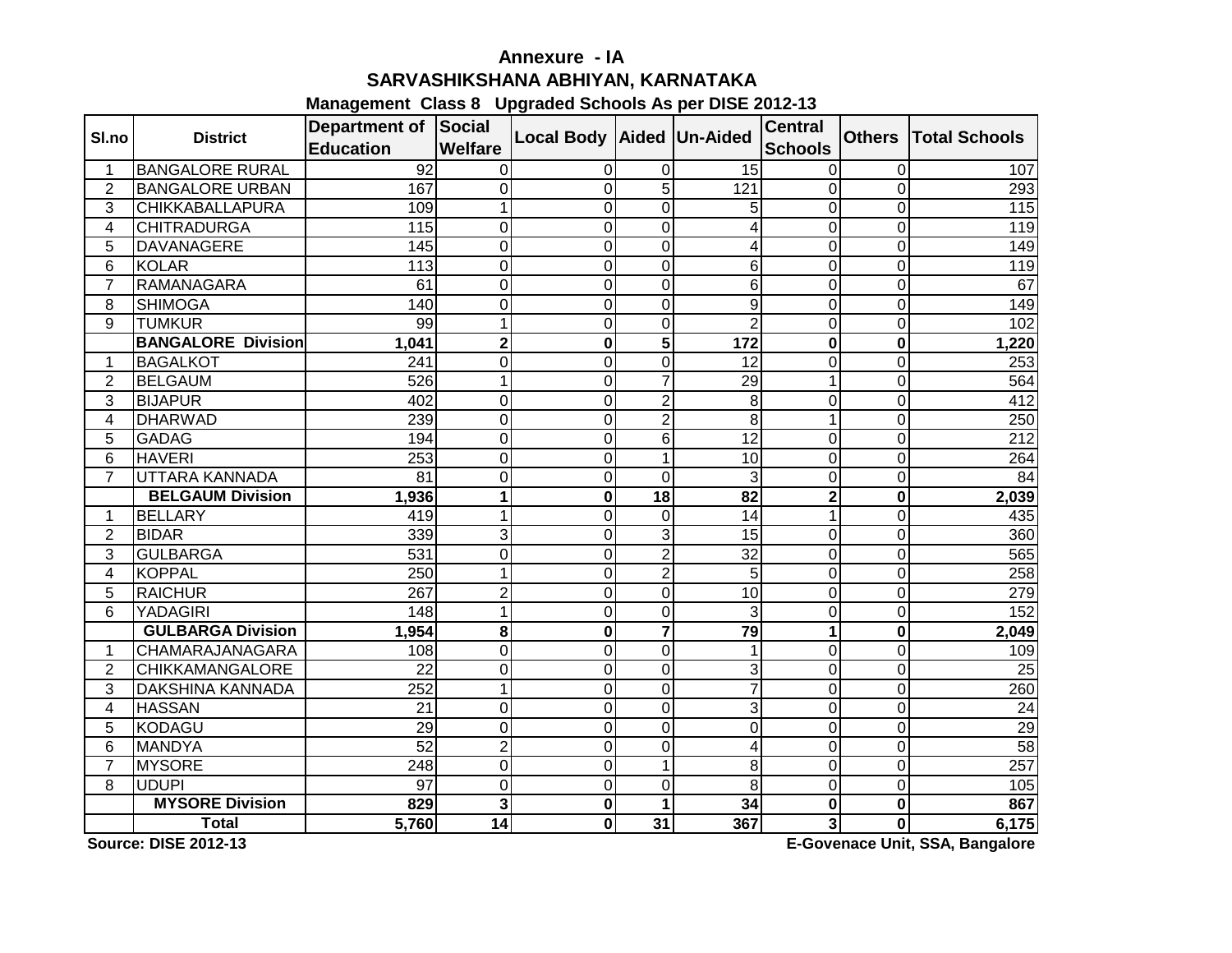**Annexure - II**

**Management wise/ Class wise/ Category wise/Sex wise Enrolment - All Management**

|                             |                                                            | General |              |             | <b>SC</b> |                |        | <b>ST</b> |        |                | <b>OBC(Muslims and other</b> |         |         | <b>Total</b> |           |        | <b>Muslims out of Total</b> |         |      | <b>Other Minority out of Total</b> |       |
|-----------------------------|------------------------------------------------------------|---------|--------------|-------------|-----------|----------------|--------|-----------|--------|----------------|------------------------------|---------|---------|--------------|-----------|--------|-----------------------------|---------|------|------------------------------------|-------|
| <b>Class</b>                |                                                            |         |              |             |           |                |        |           |        |                | Minority included)           |         |         |              |           |        |                             |         |      |                                    |       |
|                             | <b>Boys</b>                                                | Girls   | <b>Total</b> | <b>Boys</b> | Girls     | <b>Total</b>   | Boys   | Girls     | Total  | Boys           | Girls                        | Total   | Boys    | Girls        | Total     | Boys   | Girls                       | Total   | Boys | Girls                              | Total |
| Class 1                     | 97.916                                                     | 85.713  | 183.629      | 117.105     | 111,322   | 228.427        | 46,441 | 44,282    | 90.723 | 330,527        | 314,220                      | 644.747 | 591,989 | 555,537      | 1,147,526 | 94,598 | 89,681                      | 184,279 | 500  | 577                                | 1,077 |
| Class <sub>2</sub>          | 92,828                                                     | 81,114  | 173.942      | 111,857     | 102,697   | 214,554        | 43,820 | 39,988    | 83,808 | 316,675        | 291,859                      | 608,534 | 565,180 | 515,658      | 1,080,838 | 89.465 | 83,814                      | 173,279 | 511  | 566                                | 1,077 |
| Class 3                     | 88,836                                                     | 78.673  | 167,509      | 107,883     | 100,609   | 208,492        | 42,002 | 39,979    | 81,981 | 310,242        | 290,019                      | 600,261 | 548,963 | 509,280      | 1,058,243 | 86,853 | 82,683                      | 169,536 | 513  | 612                                | 1,125 |
| Class 4                     | 87,754                                                     | 77.489  | 165,243      | 105,759     | 97,947    | 203,706        | 40,894 | 38,321    | 79,215 | 305,134        | 287,569                      | 592,703 | 539,541 | 501,326      | 1,040,867 | 84,245 | 81,112                      | 165,357 | 464  | 585                                | 1,049 |
| Class 5                     | 86,107                                                     | 75,686  | 161.793      | 106,640     | 98,683    | 205,323        | 42,103 | 39,416    | 81,519 | 309,733        | 292,639                      | 602,372 | 544,583 | 506,424      | 1,051,007 | 83,304 | 81,097                      | 164,401 | 486  | 651                                | 1,137 |
| Class 6                     | 82,114<br>153.666<br>71,552<br>82.080<br>153.927<br>71.847 |         |              | 103,760     | 95,275    | 199,035        | 41,046 | 38,071    | 79,117 | 309,488        | 291,389                      | 600,877 | 536,408 | 496,287      | 1,032,695 | 78,699 | 77,469                      | 156,168 | 573  | 664                                | 1,237 |
| Class 7                     | 178.181                                                    |         |              | 100.774     | 91.437    | 192,211        | 39,638 | 35,737    | 75,375 | 304,791        | 289,882                      | 594,673 | 527,283 | 488,903      | 1,016,186 | 74,739 | 74,652                      | 149,391 | 459  | 681                                | 1,140 |
| Class 8                     | 94,230<br>83.951                                           |         |              | 95,234      | 83,936    | 179,170        | 37,054 | 33,629    | 70,683 | 277.038        | 263.155                      | 540.193 | 503,556 | 464.671      | 968,227   | 64.622 | 65.710                      | 130,332 | 309  | 388                                | 697   |
| Class 9                     | 93,962                                                     | 84,013  | 177,975      | 82,193      | 72,396    | 154,587        | 31,268 | 27,352    | 58,620 | 244,690        | 229,752                      | 474,442 | 452,111 | 413,513      | 865,624   | 56,437 | 57,662                      | 114,099 | 230  | 343                                | 573   |
| Class 10                    | 88,821                                                     | 82,089  | 170,910      | 72,37       | 65,529    | 137,900        | 26,502 | 24,174    | 50,676 | 224,220        | 217,164                      | 441,384 | 411,914 | 388,956      | 800,870   | 48,461 | 52,236                      | 100,697 | 196  | 304                                | 500   |
| 1 to 5                      | 45344                                                      | 398675  | 852116       | 549244      | 511258    | 1060502        | 215260 | 201986    | 417246 | 157231         | 1476306                      | 3048617 | 2790256 | 2588225      | 5378481   | 438465 | 418387                      | 856852  | 2474 | 2991                               | 5465  |
| 6 to 7                      | 164194                                                     | 143399  | 307593       | 204534      | 186712    | 391246         | 80684  | 73808     | 154492 | 614279         | 581271                       | 1195550 | 1063691 | 985190       | 2048881   | 153438 | 152121                      | 305559  | 1032 | 1345                               | 2377  |
| 6 to 8                      | 258424                                                     | 227350  | 485774       | 299768      | 270648    | 570416         | 117738 | 107437    | 225175 | 891317         | 844426                       | 1735743 | 1567247 | 1449861      | 3017108   | 218060 | 217831                      | 435891  | 1341 | 1733                               | 3074  |
| 1 to 7                      | 617635<br>542074 1159709                                   |         |              |             |           | 697970 1451748 | 295944 | 275794    | 571738 | 218659         | 205757                       | 4244167 | 3853947 | 3573415      | 7427362   | 591903 | 570508                      | 1162411 | 3506 | 4336                               | 7842  |
| 1 to 8                      | 711865<br>626025 1337890                                   |         |              |             | 781906    | 1630918        | 332998 | 309423    |        | 642421 2463628 | 2320732                      | 4784360 | 4357503 | 4038086      | 8395589   | 656525 | 636218                      | 1292743 | 3815 | 4724                               | 8539  |
| 8 to 10                     | 250053<br>277013<br>527066                                 |         |              | 249796      | 221861    | 471657         | 94824  | 85155     | 179979 | 745948         | 710071                       | 1456019 | 1367581 | 1267140      | 2634721   | 169520 | 175608                      | 345128  | 735  | 1035                               | 1770  |
| 1 to 10                     | 894648<br>79212<br>1686775                                 |         |              |             | 919831    | 1923405        | 390768 | 360949    | 751717 | 293253         | 2767648                      | 5700186 | 5221528 | 4840555      | 10062083  | 761423 | 746116                      | 1507539 | 4241 | 5371                               | 9612  |
| <b>Source: DISE 2012-13</b> |                                                            |         |              |             |           |                |        |           |        |                |                              |         |         |              |           |        |                             |         |      | E-Governance Unit, SSA, Bangalore  |       |

**E-Governance Unit, SSA, Bangalore.**

**Annexure - II A**

**Management wise/ Class wise/ Category wise/Sex wise Enrolment - Education Department**

| <b>Class</b>       |             | General |        |        | SC     |                |        | <b>ST</b> |        |             | <b>OBC(Muslims and other</b><br>Minority included) |         |             | <b>Total</b> |              |             | <b>Muslims out of Total</b> |        |             | <b>Other Minority out of Total</b> |       |
|--------------------|-------------|---------|--------|--------|--------|----------------|--------|-----------|--------|-------------|----------------------------------------------------|---------|-------------|--------------|--------------|-------------|-----------------------------|--------|-------------|------------------------------------|-------|
|                    | <b>Boys</b> | Girls   | Total  | Boys   | Girls  | Total          | Boys   | Girls     | Total  | <b>Boys</b> | Girls                                              | Total   | <b>Boys</b> | Girls        | <b>Total</b> | <b>Boys</b> | Girls                       | Total  | <b>Boys</b> | Girls                              | Total |
| Class 1            | 16,781      | 18,957  | 35,738 | 75,543 | 78,626 | 154,169        | 31,505 | 33,154    | 64.659 | 156.085     | 175,124                                            | 331.209 | 279,914     | 305,861      | 585,775      | 38,553      | 43,636                      | 82,189 | 81          | 93                                 | 174   |
| Class <sub>2</sub> | 17,495      | 17,682  | 35,177 | 75,684 | 72,983 | 148,667        | 31,090 | 30,098    | 61.188 | 158,616     | 161,027                                            | 319,643 | 282,885     | 281,790      | 564,675      | 38,795      | 41,954                      | 80,749 | 53          | 44                                 | 97    |
| Class 3            | 17,216      | 18,190  | 35.406 | 73,963 | 72,753 | 146,716        | 30,228 | 30,447    | 60.675 | 160.858     | 165,997                                            | 326,855 | 282,265     | 287,387      | 569,652      | 39,171      | 43,259                      | 82,430 | 54          | 46                                 | 100   |
| Class <sub>4</sub> | 17,757      | 18,325  | 36,082 | 72,979 | 71,336 | 144,315        | 29,545 | 29,463    | 59.008 | 162.208     | 168,883                                            | 331,091 | 282,489     | 288,007      | 570,496      | 39,366      | 43,587                      | 82,953 | 55          | 63                                 | 118   |
| Class 5            | 18,866      | 19,611  | 38,477 | 75,375 | 73,737 | 149.112        | 31.443 | 31,038    | 62.481 | 172.608     | 178,979                                            | 351,587 | 298,292     | 303,365      | 601,657      | 41,320      | 45,928                      | 87,248 | 86          | 53                                 | 139   |
| Class 6            | 18,805      | 19,154  | 37,959 | 70,456 | 66,703 | 137,159        | 30,096 | 28.657    | 58,753 | 172,913     | 178,973                                            | 351,886 | 292,270     | 293,487      | 585,757      | 39,622      | 44,348                      | 83,970 | 101         | 78                                 | 179   |
| Class <sub>7</sub> | 18,968      | 19,588  | 38,556 | 68,115 | 63,679 | 131,794        | 28,839 | 26,951    | 55,790 | 173,306     | 180,034                                            | 353,340 | 289,228     | 290,252      | 579,480      | 38,432      | 43,564                      | 81,996 | 94          | 86                                 | 180   |
| Class 8            | 18,503      | 19,112  | 37,615 | 47,704 | 44,099 | 91,803         | 21,431 | 20,034    | 41,465 | 126,416     | 132,558                                            | 258,974 | 214,054     | 215,803      | 429,857      | 27,217      | 30,812                      | 58,029 | 56          | 58                                 | 114   |
| Class 9            | 18,670      | 18,350  | 37,020 | 34,806 | 31,077 | 65,883         | 14,803 | 12,949    | 27,752 | 92,969      | 95,087                                             | 188,056 | 161,248     | 157,463      | 318,711      | 19,874      | 21,606                      | 41.480 | 34          | 31                                 | 65    |
| Class 10           | 17,232      | 17,984  | 35,216 | 29,636 | 28,682 | 58,318         | 12,181 | 11,602    | 23,783 | 85,160      | 91,289                                             | 176,449 | 144,209     | 149,557      | 293,766      | 16,198      | 19,532                      | 35,730 | 12          | 13                                 | 25    |
| 1 to 5             | 88115       | 92765   | 180880 | 373544 | 369435 | 74297          | 153811 | 154200    | 308011 | 810375      | 850010                                             | 166038  | 1425845     | 1466410      | 2892255      | 197205      | 218364                      | 415569 | 329         | 299                                | 628   |
| 6 to 7             | 37773       | 38742   | 76515  | 138571 | 130382 | 268953         | 58935  | 55608     | 114543 | 346219      | 359007                                             | 705226  | 581498      | 583739       | 1165237      | 78054       | 87912                       | 165966 | 195         | 164                                | 359   |
| 6 to 8             | 56276       | 57854   | 114130 | 186275 | 174481 | 360756         | 80366  | 75642     | 156008 | 472635      | 491565                                             | 964200  | 795552      | 799542       | 1595094      | 105271      | 118724                      | 223995 | 251         | 222                                | 473   |
| 1 to 7             | 12588       | 131507  | 257395 | 512115 | 499817 | 1011932        | 212746 | 209808    | 422554 | 1156594     | 120901                                             | 2365611 | 2007343     | 2050149      | 4057492      | 275259      | 306276                      | 581535 | 524         | 463                                | 987   |
| 1 to 8             | 14439       | 150619  | 295010 | 559819 |        | 543916 1103735 | 234177 | 229842    | 464019 | 1283010     | 1341575                                            | 2624585 | 2221397     | 2265952      | 4487349      | 302476      | 337088                      | 639564 | 580         | 521                                | 1101  |
| 8 to 10            | 54405       | 55446   | 109851 | 112146 | 103858 | 216004         | 48415  | 44585     | 93000  | 304545      | 318934                                             | 623479  | 519511      | 522823       | 1042334      | 63289       | 71950                       | 135239 | 102         | 102                                | 204   |
| 1 to 10            | 180293      | 186953  | 367246 | 624261 | 603675 | 1227936        | 261161 | 254393    | 515554 | 1461139     | 1527951                                            | 2989090 | 2526854     | 2572972      | 5099826      | 338548      | 378226                      | 716774 | 626         | 565                                | 1191  |

**E-Governance Unit, SSA, Bangalore.**

**Source: DISE 2012-13**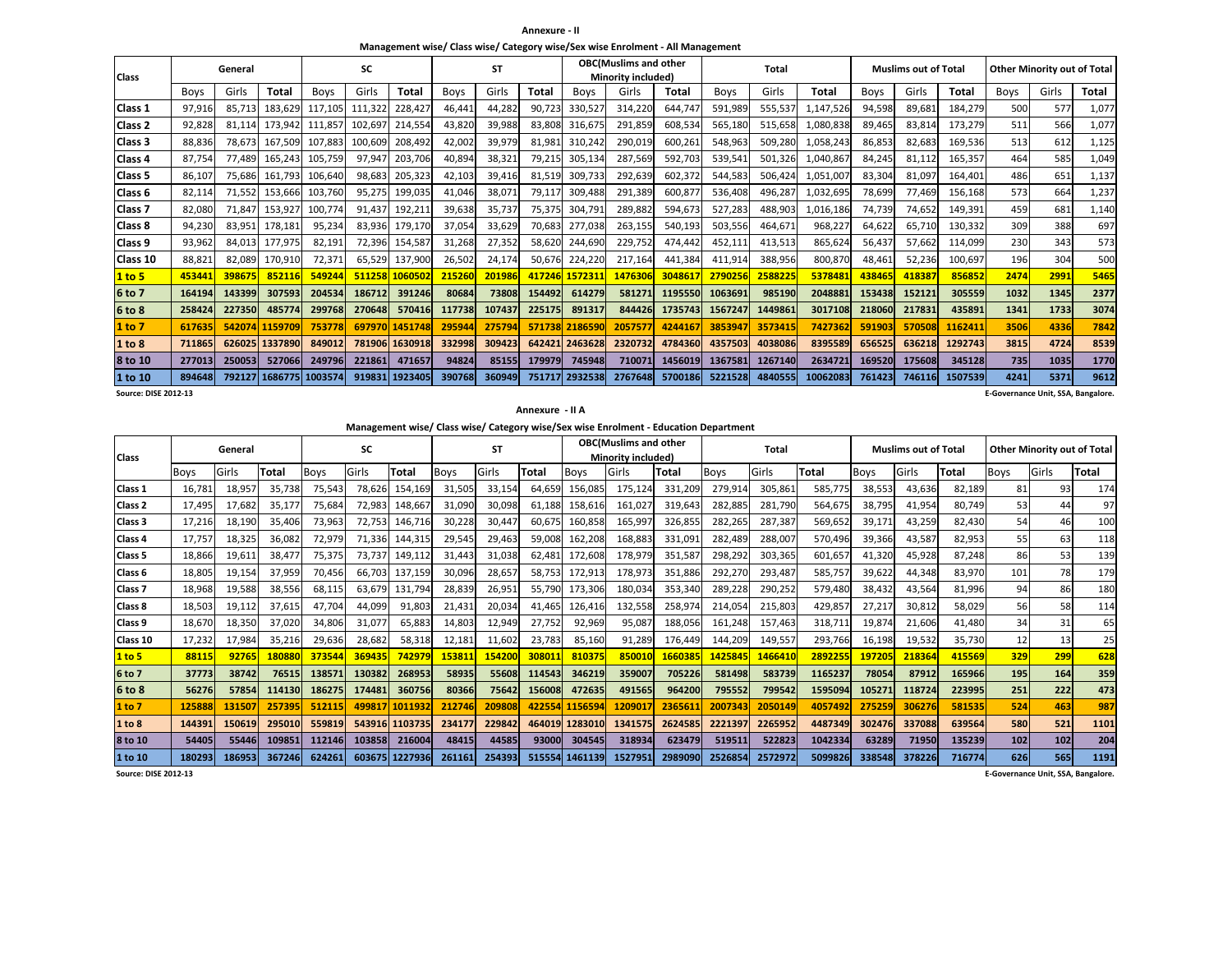**Annexure - II BManagement wise/ Class wise/ Category wise/Sex wise Enrolment - Social Welfare**

| <b>Class</b>       | General<br>Girls<br>Total<br>Boys<br>61<br>62 |      |      |             | <b>SC</b> |       |       | <b>ST</b> |       |             | <b>OBC(Muslims and other</b><br>Minority included) |        |             | <b>Total</b> |              |             | <b>Muslims out of Total</b> |       |             | <b>Other Minority out of Total</b> |              |
|--------------------|-----------------------------------------------|------|------|-------------|-----------|-------|-------|-----------|-------|-------------|----------------------------------------------------|--------|-------------|--------------|--------------|-------------|-----------------------------|-------|-------------|------------------------------------|--------------|
|                    |                                               |      |      | <b>Boys</b> | Girls     | Total | Boys  | Girls     | Total | <b>Boys</b> | Girls                                              | Total  | <b>Boys</b> | Girls        | <b>Total</b> | <b>Boys</b> | Girls                       | Total | <b>Boys</b> | Girls                              | <b>Total</b> |
| Class 1            |                                               |      | 123  | 369         | 275       | 644   | 549   | 663       | 1,212 | 204         | 169                                                | 373    | 1,183       | 1,169        | 2,352        | 13          | 11                          | 24    |             | <sup>0</sup>                       |              |
| Class <sub>2</sub> | 58                                            | 41   | 99   | 557         | 404       | 961   | 654   | 632       | 1,286 | 220         | 187                                                | 407    | 1,489       | 1,264        | 2,753        | 27          |                             | 35    |             |                                    |              |
| Class 3            | 63                                            | 59   | 122  | 580         | 411       | 991   | 619   | 695       | 1,314 | 259         | 194                                                | 453    | 1,521       | 1,359        | 2,880        | 17          | 12                          | 29    |             |                                    |              |
| Class 4            | 56                                            | 47   | 103  | 635         | 419       | 1,054 | 724   | 623       | 1,347 | 315         | 223                                                | 538    | 1,730       | 1,312        | 3,042        | 22          |                             | 27    |             |                                    |              |
| Class 5            | 95                                            | 58   | 153  | 564         | 477       | 1,041 | 668   | 646       | 1,314 | 311         | 237                                                | 548    | 1,638       | 1,418        | 3,056        | 17          | 13                          | 30    |             |                                    |              |
| Class 6            | 306                                           | 268  | 574  | 3,541       | 4,915     | 8,456 | 1,243 | 2,055     | 3,298 | 5,233       | 5,537                                              | 10,770 | 10,323      | 12,775       | 23,098       | 763         | 714                         | 1477  | 27          | 10                                 | 37           |
| Class <sub>7</sub> | 336                                           | 262  | 598  | 3,411       | 4,432     | 7,843 | 1,178 | 1,871     | 3,049 | 5,664       | 5.764                                              | 11,428 | 10,589      | 12,329       | 22,918       | 731         | 643                         | 1374  |             |                                    |              |
| Class 8            | 294                                           | 238  | 532  | 3,483       | 4,194     | 7,677 | 1,007 | 1,529     | 2,536 | 5,426       | 5.769                                              | 11,195 | 10,210      | 11,730       | 21,940       | 794         | 700                         | 1494  |             |                                    |              |
| Class 9            | 217                                           | 267  | 484  | 3,010       | 3,843     | 6,853 | 874   | 1,323     | 2,197 | 4,671       | 5,017                                              | 9,688  | 8,772       | 10,450       | 19,222       | 704         | 635                         | 1339  |             |                                    |              |
| Class 10           | 283                                           | 209  | 492  | 2,644       | 2,275     | 4,919 | 723   | 574       | 1,297 | 3,943       | 3,264                                              | 7,207  | 7,593       | 6,322        | 13,915       | 569         | 439                         | 1008  |             |                                    |              |
| 1 to 5             | 333                                           | 267  | 600  | 2705        | 1986      | 4691  | 3214  | 3259      | 6473  | 1309        | 1010                                               | 2319   | 7561        | 6522         | 14083        | 96          | 49                          | 145   |             |                                    |              |
| 6 to 7             | 642                                           | 530  | 1172 | 6952        | 9347      | 16299 | 2421  | 3926      | 6347  | 10897       | 11301                                              | 22198  | 20912       | 25104        | 46016        | 1494        | 1357                        | 2851  | 27          | 10                                 | 37           |
| 6 to 8             | 936                                           | 768  | 1704 | 10435       | 13541     | 23976 | 3428  | 5455      | 8883  | 16323       | 17070                                              | 33393  | 31122       | 36834        | 67956        | 2288        | 2057                        | 4345  | 27          | 10                                 | 37           |
| 1 to 7             | 975                                           | 797  | 1772 | 9657        | 11333     | 20990 | 5635  | 7185      | 12820 | 12206       | 12311                                              | 24517  | 28473       | 31626        | 60099        | 1590        | 1406                        | 2996  | 28          | 10                                 | 38           |
| 1 to 8             | 1269                                          | 1035 | 2304 | 13140       | 15527     | 28667 | 6642  | 8714      | 15356 | 17632       | 18080                                              | 35712  | 38683       | 43356        | 82039        | 2384        | 2106                        | 4490  | 28          | 10                                 | 38           |
| 8 to 10            | 794                                           | 714  | 1508 | 9137        | 10312     | 19449 | 2604  | 3426      | 6030  | 14040       | 14050                                              | 28090  | 26575       | 28502        | 55077        | 2067        | 1774                        | 3841  | 12          | 61                                 | 18           |
| 1 to 10            | 1769                                          | 1511 | 3280 | 18794       | 21645     | 40439 | 8239  | 10611     | 18850 | 26246       | 26361                                              | 52607  | 55048       | 60128        | 115176       | 3657        | 3180                        | 6837  | 40          | 16 <sup>1</sup>                    | 56           |

**Source: DISE 2012-13**

 $\mathbf{I}$ 

**E-Governance Unit, SSA, Bangalore.**

|                    |                                                                                                                                                                           |         |              |             |       |       |             |           | Annexure - II C |             |                                                                            |       |             |              |       |             |                             |              |             |              |                                    |
|--------------------|---------------------------------------------------------------------------------------------------------------------------------------------------------------------------|---------|--------------|-------------|-------|-------|-------------|-----------|-----------------|-------------|----------------------------------------------------------------------------|-------|-------------|--------------|-------|-------------|-----------------------------|--------------|-------------|--------------|------------------------------------|
|                    |                                                                                                                                                                           |         |              |             |       |       |             |           |                 |             | Management wise/ Class wise/ Category wise/Sex wise Enrolment - Local Bady |       |             |              |       |             |                             |              |             |              |                                    |
| <b>Class</b>       |                                                                                                                                                                           | General |              |             | SC    |       |             | <b>ST</b> |                 |             | <b>OBC(Muslims and other</b><br><b>Minority included)</b>                  |       |             | <b>Total</b> |       |             | <b>Muslims out of Total</b> |              |             |              | <b>Other Minority out of Total</b> |
|                    | <b>Boys</b>                                                                                                                                                               | Girls   | <b>Total</b> | <b>Boys</b> | Girls | Total | <b>Boys</b> | Girls     | Total           | <b>Boys</b> | Girls                                                                      | Total | <b>Boys</b> | Girls        | Total | <b>Boys</b> | Girls                       | <b>Total</b> | <b>Boys</b> | Girls        | Total                              |
| Class 1            | 112                                                                                                                                                                       | 134     | 246          | 75          | 158   | 233   | 18          | 32        | 50              | 91          | 102                                                                        | 193   | 296         | 426          | 722   | 90          | 81                          | 171          |             |              | $\Omega$                           |
| Class <sub>2</sub> | 110                                                                                                                                                                       | 100     | 210          | 132         | 712   | 844   | 26          | 23        | 49              | 101         | 70                                                                         | 171   | 369         | 905          | 1,274 | 90          | 86                          | 176          |             |              | $\Omega$                           |
| Class 3            | 116                                                                                                                                                                       | 78      | 194          | 114         | 78    | 192   | 21          | 20        | 41              | 82          | 83                                                                         | 165   | 333         | 259          | 592   | 47          | 59                          | 106          |             |              |                                    |
| Class 4            | 117<br>234<br>19<br>19<br>38<br>217<br>358<br>105<br>116<br>221<br>117<br>117<br>100<br>87<br>132<br>87<br>219<br>17<br>20<br>37<br>188<br>185<br>360<br>101<br>110<br>75 |         |              |             |       |       |             |           |                 |             |                                                                            |       |             |              |       | 710<br>61   | 51                          | 112          |             | ŋ            |                                    |
| Class 5            |                                                                                                                                                                           |         |              |             |       |       |             |           |                 |             |                                                                            |       |             | 269          | 629   | 66          | 61                          | 127          |             |              |                                    |
| Class <sub>6</sub> | 181                                                                                                                                                                       | 104     | 285          | 166         | 152   | 318   | 16          |           | 23              | 131         | 99                                                                         | 230   | 494         | 362          | 856   | 139         | 95                          | 234          |             |              | $\Omega$                           |
| Class <sub>7</sub> | 144                                                                                                                                                                       | 116     | 260          | 167         | 145   | 312   | 25          | 9         | 34              | 99          | 109                                                                        | 208   | 435         | 379          | 814   | 100         | 76                          | 176          |             |              | $\Omega$                           |
| Class 8            | 644                                                                                                                                                                       | 791     | 1.435        | 510         | 401   | 911   | 59          | 47        | 106             | 342         | 153                                                                        | 495   | 1,555       | 1,392        | 2,947 | 212         | 291                         | 503          |             |              |                                    |
| Class 9            | 763                                                                                                                                                                       | 1,000   | 1,763        | 500         | 493   | 993   | 81          | 49        | 130             | 371         | 156                                                                        | 527   | 1,715       | 1,698        | 3,413 | 239         | 358                         | 597          |             |              |                                    |
| Class 10           | 651                                                                                                                                                                       | 1,014   | 1,665        | 436         | 434   | 870   | 65          | 58        | 123             | 293         | 177                                                                        | 470   | 1,445       | 1,683        | 3,128 | 190         | 205                         | 395          |             |              |                                    |
| 1 to 5             | 544                                                                                                                                                                       | 515     | 1059         | 570         | 1152  | 1722  | 101         | 114       | 215             | 501         | 430                                                                        | 931   | <b>1716</b> | 2211         | 3927  | 354         | 338                         | 692          |             |              |                                    |
| 6 to 7             | 325                                                                                                                                                                       | 220     | 545          | 333         | 297   | 630   | 41          | 16        | 57              | 230         | 208                                                                        | 438   | 929         | 741          | 1670  | 239         | 171                         | 410          |             | $\Omega$     | $\Omega$                           |
| 6 to 8             | 969                                                                                                                                                                       | 1011    | 1980         | 843         | 698   | 1541  | 100         | 63        | 163             | 572         | 361                                                                        | 933   | 2484        | 2133         | 4617  | 451         | 462                         | 913          |             |              |                                    |
| 1 to 7             | 869                                                                                                                                                                       | 735     | 1604         | 903         | 1449  | 2352  | 142         | 130       | 272             | 731         | 638                                                                        | 1369  | 2645        | 2952         | 5597  | 593         | 509                         | 1102         |             |              |                                    |
| 1 to 8             | 1513                                                                                                                                                                      | 1526    | 3039         | 1413        | 1850  | 3263  | 201         | 177       | 378             | 1073        | 791                                                                        | 1864  | 4200        | 4344         | 8544  | 805         | 800                         | 1605         |             |              |                                    |
| 8 to 10            | 2058                                                                                                                                                                      | 2805    | 4863         | 1446        | 1328  | 2774  | 205         | 154       | 359             | 1006        | 486                                                                        | 1492  | 4715        | 4773         | 9488  | 641         | 854                         | 1495         |             |              |                                    |
| 1 to 10            | 2927                                                                                                                                                                      | 3540    | 6467         | 2349        | 2777  | 5126  | 347         | 284       | 631             | 1737        | 1124                                                                       | 2861  | 7360        | 7725         | 15085 | 1234        | 1363                        | 2597         |             | $\mathbf{R}$ | 11                                 |

**Source: DISE 2012-13**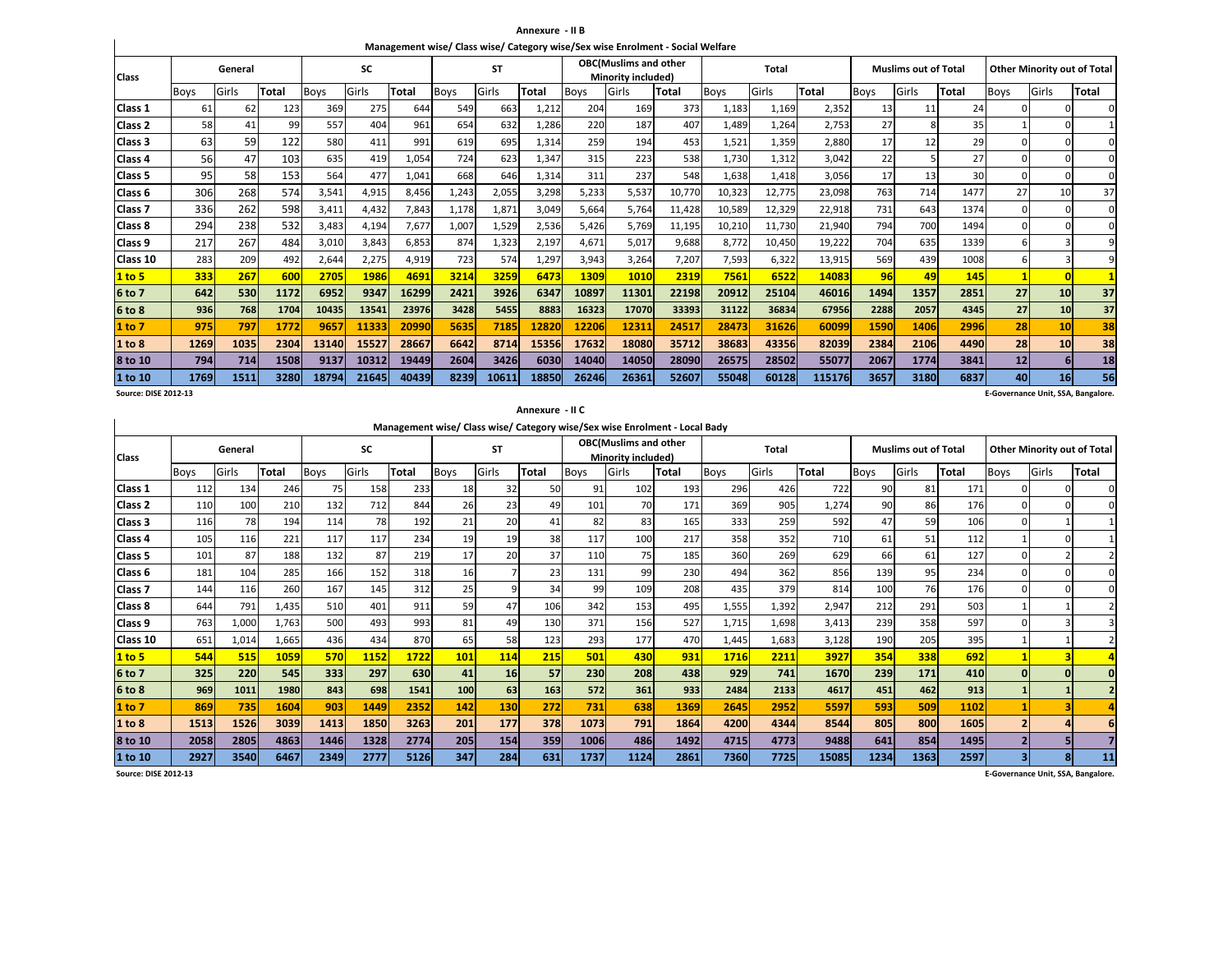**Annexure - II DManagement wise/ Class wise/ Category wise/Sex wise Enrolment - Aided**

|                             |             |         |        |        |        |        |             |           |        |             | Management wise/ Class wise/ Category wise/Sex wise Enrolment - Aided |         |             |         |              |             |                             |        |                                          |                                    |       |
|-----------------------------|-------------|---------|--------|--------|--------|--------|-------------|-----------|--------|-------------|-----------------------------------------------------------------------|---------|-------------|---------|--------------|-------------|-----------------------------|--------|------------------------------------------|------------------------------------|-------|
| <b>Class</b>                |             | General |        |        | SC     |        |             | <b>ST</b> |        |             | <b>OBC(Muslims and other</b><br>Minority included)                    |         |             | Total   |              |             | <b>Muslims out of Total</b> |        |                                          | <b>Other Minority out of Total</b> |       |
|                             | <b>Boys</b> | Girls   | Total  | Boys   | Girls  | Total  | <b>Boys</b> | Girls     | Total  | <b>Boys</b> | Girls                                                                 | Total   | <b>Boys</b> | Girls   | <b>Total</b> | <b>Boys</b> | Girls                       | Total  | <b>Boys</b>                              | Girls                              | Total |
| Class 1                     | 6,441       | 6,198   | 12,639 | 10,168 | 9,875  | 20,043 | 2,875       | 2,555     | 5,430  | 30,373      | 29,176                                                                | 59,549  | 49,857      | 47,804  | 97,661       | 10,666      | 10,543                      | 21,209 | 24                                       | 21                                 | 45    |
| Class <sub>2</sub>          | 6,370       | 6,155   | 12,525 | 10,012 | 9,435  | 19,447 | 2,721       | 2,497     | 5,218  | 30,706      | 29,127                                                                | 59,833  | 49,809      | 47,214  | 97,023       | 10,685      | 10,565                      | 21,250 | 41                                       | 31                                 | 72    |
| Class 3                     | 6,334       | 6,065   | 12,399 | 10,096 | 9,564  | 19,660 | 2.747       | 2,499     | 5,246  | 31,221      | 29,319                                                                | 60,540  | 50,398      | 47.447  | 97,845       | 10,999      | 10,308                      | 21.307 | 57                                       | 27                                 | 84    |
| lClass 4                    | 6.819       | 6.241   | 13.060 | 10.506 | 9.836  | 20,342 | 2.821       | 2,503     | 5,324  | 32,718      | 30.335                                                                | 63.053  | 52,864      | 48.915  | 101,779      | 10.910      | 10.294                      | 21,204 | 30                                       | 29                                 | 59    |
| Class 5                     | 7,323       | 6,667   | 13,990 | 10,907 | 9,960  | 20,867 | 2,949       | 2,518     | 5,467  | 34,202      | 31,668                                                                | 65,870  | 55,381      | 50,813  | 106,194      | 10,867      | 10,407                      | 21,274 | 59                                       | 33                                 | 92    |
| lClass 6                    | 8,612       | 8,029   | 16.641 | 11,851 | 10,491 | 22,342 | 3,626       | 2,946     | 6,572  | 37,931      | 33,862                                                                | 71,793  | 62,020      | 55,328  | 117,348      | 11,097      | 10,510                      | 21,607 | 72                                       | 46                                 | 118   |
| Class <sub>7</sub>          | 8,984       | 8.486   | 17,470 | 12,050 | 10,637 | 22,687 | 3,709       | 2,795     | 6,504  | 38,523      | 34,430                                                                | 72,953  | 63,266      | 56,348  | 119,614      | 10,701      | 10,451                      | 21,152 | 77                                       | 39                                 | 116   |
| Class 8                     | 26,053      | 24,171  | 50,224 | 27,059 | 22,664 | 49.723 | 9,009       | 7,889     | 16,898 | 68,632      | 64,180                                                                | 132,812 | 130.753     | 118.904 | 249,657      | 16,153      | 16,381                      | 32,534 | 45                                       | 52                                 | 97    |
| Class 9                     | 29,635      | 28,125  | 57,760 | 28,413 | 25,007 | 53,420 | 10,128      | 9,117     | 19,245 | 76,321      | 73,026                                                                | 149,347 | 144,497     | 135,275 | 279,772      | 17,249      | 18,441                      | 35,690 | 41                                       | 63                                 | 104   |
| Class 10                    | 29,248      | 28,873  | 58,121 | 25,408 | 23,532 | 48,940 | 9,054       | 8,569     | 17,623 | 72,685      | 72,044                                                                | 144,729 | 136,395     | 133,018 | 269,413      | 15,590      | 17,690                      | 33,280 | 34                                       | 62                                 | 96    |
| 1 to 5                      | 33287       | 31326   | 64613  | 51689  | 48670  | 100359 | 14113       | 12572     | 26685  | 159220      | 149625                                                                | 308845  | 258309      | 242193  | 500502       | 54127       | 52117                       | 106244 | 211                                      | 141                                | 352   |
| 6 to 7                      | 17596       | 16515   | 34111  | 23901  | 21128  | 45029  | 7335        | 5741      | 13076  | 76454       | 68292                                                                 | 144746  | 125286      | 111676  | 236962       | 21798       | 20961                       | 42759  | 149                                      | 85                                 | 234   |
| 6 to 8                      | 43649       | 40686   | 84335  | 50960  | 43792  | 94752  | 16344       | 13630     | 29974  | 145086      | 132472                                                                | 277558  | 256039      | 230580  | 486619       | 37951       | 37342                       | 75293  | 194                                      | 137                                | 331   |
| 1 to 7                      | 50883       | 47841   | 98724  | 75590  | 69798  | 145388 | 21448       | 18313     | 39761  | 235674      | 217917                                                                | 453591  | 383595      | 353869  | 737464       | 75925       | 73078                       | 149003 | 360                                      | 226                                | 586   |
| 1 to 8                      | 76936       | 72012   | 148948 | 102649 | 92462  | 195111 | 30457       | 26202     | 56659  | 304306      | 282097                                                                | 586403  | 514348      | 472773  | 987121       | 92078       | 89459                       | 181537 | 405                                      | 278                                | 683   |
| 8 to 10                     | 84936       | 81169   | 166105 | 80880  | 71203  | 152083 | 28191       | 25575     | 53766  | 217638      | 209250                                                                | 426888  | 411645      | 387197  | 798842       | 48992       | 52512                       | 101504 | 120                                      | 177                                | 297   |
| 1 to 10                     | 135819      | 129010  | 264829 | 156470 | 141001 | 297471 | 49639       | 43888     | 93527  | 453312      | 427167                                                                | 880479  | 795240      | 741066  | 1536306      | 124917      | 125590                      | 250507 | 480                                      | 403                                | 883   |
| <b>Source: DISE 2012-13</b> |             |         |        |        |        |        |             |           |        |             |                                                                       |         |             |         |              |             |                             |        | <b>E-Governance Unit, SSA, Bangalore</b> |                                    |       |

**E-Governance Unit, SSA, Bangalore.**

**Annexure - II E**

**Management wise/ Class wise/ Category wise/Sex wise Enrolment - Unaided**

| <b>Class</b>       |        | General |         |             | SC     |        |        | <b>ST</b> |              |             | <b>OBC(Muslims and other</b><br>Minority included) |                |             | <b>Total</b> |         |             | <b>Muslims out of Total</b> |        |             | <b>Other Minority out of Total</b> |       |
|--------------------|--------|---------|---------|-------------|--------|--------|--------|-----------|--------------|-------------|----------------------------------------------------|----------------|-------------|--------------|---------|-------------|-----------------------------|--------|-------------|------------------------------------|-------|
|                    | Boys   | Girls   | Total   | <b>Boys</b> | Girls  | Total  | Boys   | Girls     | <b>Total</b> | <b>Boys</b> | Girls                                              | Total          | <b>Boys</b> | Girls        | Total   | <b>Boys</b> | Girls                       | Total  | <b>Boys</b> | Girls                              | Total |
| Class 1            | 73,167 | 59,074  | 132,241 | 30.47       | 21,991 | 52,468 | 11,302 | 7,738     | 19,040       | 143,217     | 109,136                                            | 252,353        | 258,163     | 197,939      | 456,102 | 44,994      | 35,163                      | 80,157 | 387         | 457                                | 844   |
| Class 2            | 67,388 | 55,87   | 123,259 | 24,990      | 18,806 | 43,796 | 9,135  | 6,608     | 15,743       | 126.547     | 101,019                                            | 227,566        | 228,060     | 182,304      | 410,364 | 39,633      | 31,014                      | 70,647 | 405         | 482                                | 887   |
| Class 3            | 63,599 | 52,925  | 116,524 | 22,731      | 17.445 | 40,176 | 8,267  | 6,173     | 14.440       | 117,399     | 93,996                                             | 211,395        | 211,996     | 170,539      | 382,535 | 36,354      | 28,800                      | 65,154 | 396         | 533                                | 929   |
| Class 4            | 61,519 | 51,278  | 112,797 | 21,100      | 15,896 | 36,996 | 7,655  | 5,599     | 13,254       | 109,366     | 87,660                                             | 197.026        | 199,640     | 160,433      | 360,073 | 33,670      | 26,959                      | 60,629 | 370         | 486                                | 856   |
| Class 5            | 58,370 | 48,008  | 106,378 | 19,315      | 14,169 | 33,484 | 6,894  | 5,091     | 11,985       | 102,104     | 81,293                                             | 183,397        | 186,683     | 148,561      | 335,244 | 30,807      | 24,473                      | 55.280 | 337         | 558                                | 895   |
| Class 6            | 52,490 | 42,515  | 95,005  | 17,139      | 12,604 | 29,743 | 5,744  | 4,181     | 9,925        | 92,315      | 72,288                                             | 164.603        | 167,688     | 131,588      | 299,276 | 26,835      | 21,626                      | 48,461 | 360         | 520                                | 880   |
| Class <sub>7</sub> | 51,779 | 41,967  | 93,746  | 16,380      | 12,069 | 28,449 | 5,594  | 3,906     | 9,500        | 86,148      | 68,790                                             | 154,938        | 159,901     | 126,732      | 286,633 | 24,545      | 19,763                      | 44,308 | 274         | 546                                | 820   |
| Class 8            | 47,010 | 38,400  | 85,410  | 15,834      | 12,174 | 28,008 | 5,282  | 3,918     | 9,200        | 74,913      | 59,479                                             | 134.392        | 143,039     | 113,971      | 257,010 | 20,012      | 17,321                      | 37,333 | 193         | 265                                | 458   |
| Class 9            | 42,974 | 35,013  | 77,987  | 14,881      | 11,505 | 26,386 | 5,119  | 3,733     | 8,852        | 69,323      | 55,744                                             | 125,067        | 132,29      | 105,995      | 238,292 | 18,186      | 16,436                      | 34,622 | 145         | 240                                | 385   |
| Class 10           | 39,725 | 32,651  | 72,376  | 13,691      | 10,178 | 23,869 | 4,253  | 3,207     | 7,460        | 61,143      | 49,627                                             | 110,770        | 118,812     | 95,663       | 214.475 | 15.695      | 14,135                      | 29,830 | 127         | 213                                | 340   |
| 1 to 5             | 324043 | 267156  | 591199  | 118613      | 88307  | 206920 | 43253  | 31209     | 74462        | 598633      | 473104                                             | 1071737        | 1084542     | 859776       | 1944318 | 185458      | 146409                      | 331867 | 1895        | 2516                               | 4411  |
| 6 to 7             | 104269 | 84482   | 188751  | 33519       | 24673  | 58192  | 11338  | 8087      | 19425        | 178463      | 141078                                             | 319541         | 327589      | 258320       | 585909  | 51380       | 41389                       | 92769  | 634         | 1066                               | 1700  |
| 6 to 8             | 151279 | 122882  | 274161  | 49353       | 36847  | 86200  | 16620  | 12005     | 28625        | 253376      | 200557                                             | 453933         | 470628      | 372291       | 842919  | 71392       | 58710                       | 130102 | 827         | 1331                               | 2158  |
| 1 to 7             | 428312 | 351638  | 779950  | 152132      | 112980 | 265112 | 54591  | 39296     | 93887        | 777096      | 614182                                             | 1391278        | 1412131     | 1118096      | 2530227 | 236838      | 187798                      | 424636 | 2529        | 3582                               | 6111  |
| 1 to 8             | 475322 | 390038  | 865360  | 167966      | 125154 | 293120 | 59873  | 43214     | 103087       | 852009      | 673661                                             | 1525670        | 1555170     | 1232067      | 2787237 | 256850      | 205119                      | 461969 | 2722        | 3847                               | 6569  |
| 8 to 10            | 129709 | 106064  | 235773  | 44406       | 33857  | 78263  | 14654  | 10858     | 25512        | 205379      | 164850                                             | 370229         | 394148      | 315629       | 709777  | 53893       | 47892                       | 101785 | 465         | 718                                | 1183  |
| 1 to 10            | 558021 | 457702  | 1E+06   | 196538      | 146837 | 343375 | 69245  | 50154     | 119399       | 982475      |                                                    | 779032 1761507 | 1806279     | 1433725      | 3240004 | 290731      | 235690                      | 526421 | 2994        | 4300                               | 7294  |

**E-Governance Unit, SSA, Bangalore.**

**Source: DISE 2012-13**

 $\mathbf{I}$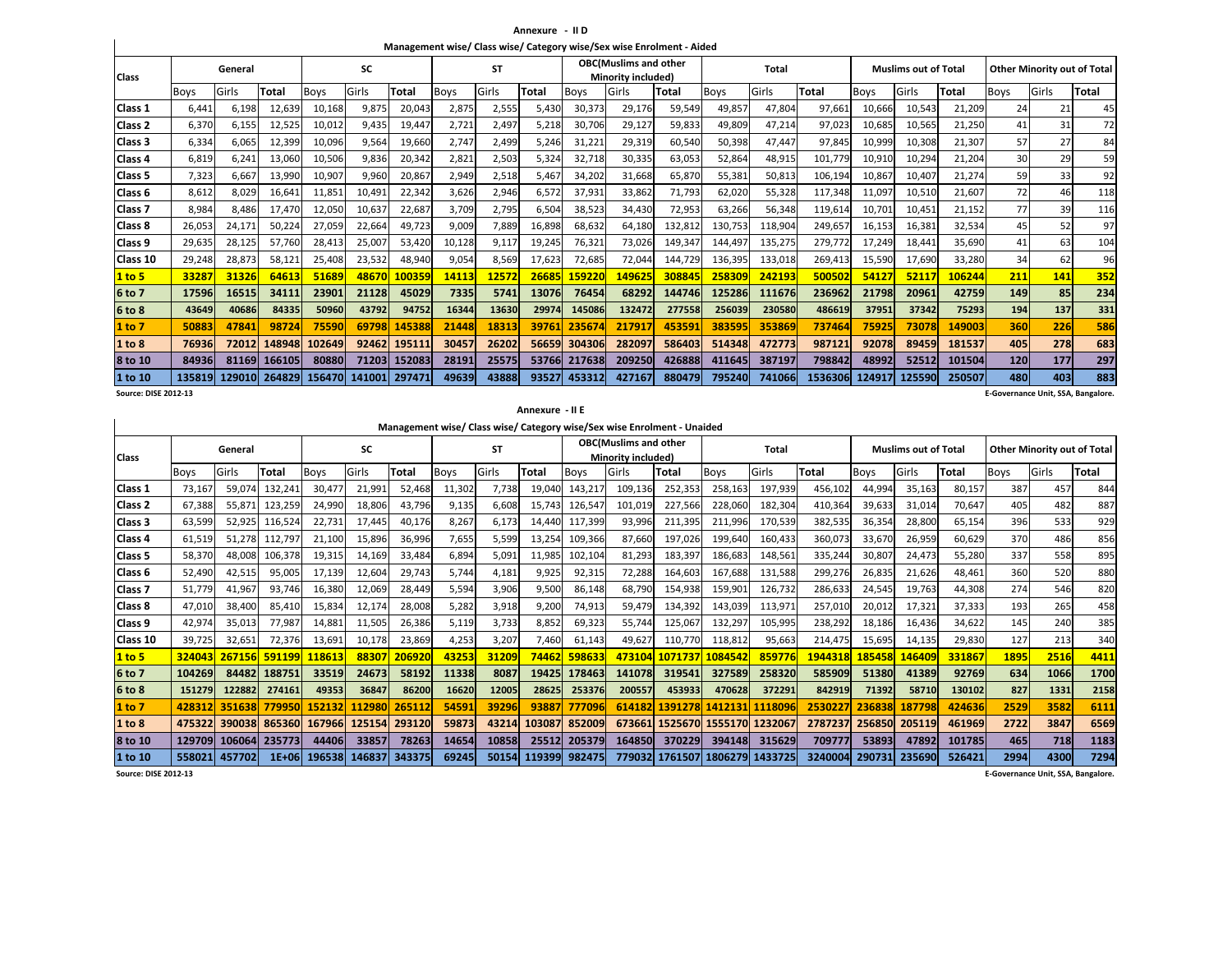**Annexure - II FManagement wise/ Class wise/ Category wise/Sex wise Enrolment - Central Schools**

| <b>Class</b> |                                                                                            | General |             |       | <b>SC</b>    |             |       | <b>ST</b>    |             |       | <b>OBC(Muslims and other</b><br>Minority included) |             |       | Total        |             |       | <b>Muslims out of Total</b> |             |       |              | <b>Other Minority out of Total</b> |
|--------------|--------------------------------------------------------------------------------------------|---------|-------------|-------|--------------|-------------|-------|--------------|-------------|-------|----------------------------------------------------|-------------|-------|--------------|-------------|-------|-----------------------------|-------------|-------|--------------|------------------------------------|
|              | <b>Total</b><br>Girls<br><b>Boys</b><br>2,164<br>1,105<br>1,059<br>1,136<br>1,077<br>2,213 |         | <b>Boys</b> | Girls | <b>Total</b> | Boys        | Girls | <b>Total</b> | <b>Boys</b> | Girls | Total                                              | <b>Boys</b> | Girls | <b>Total</b> | <b>Boys</b> | Girls | <b>Total</b>                | <b>Boys</b> | Girls | <b>Total</b> |                                    |
| Class 1      |                                                                                            |         |             | 416   | 352          | 768         | 187   | 137          | 324         | 364   | 331                                                | 695         | 2,072 | 1,879        | 3,951       | 87    | 77                          | 164         |       | <sup>0</sup> |                                    |
| Class 2      |                                                                                            |         |             | 437   | 320          | 757         | 187   | 124          | 311         | 333   | 294                                                | 627         | 2,093 | 1,815        | 3,908       | 52    | 49                          | 101         |       |              |                                    |
| Class 3      | 1,283                                                                                      | 1,188   | 2,471       | 357   | 331          | 688         | 116   | 141          | 257         | 265   | 301                                                | 566         | 2,021 | 1,961        | 3,982       | 52    | 59                          | 111         |       |              |                                    |
| Class 4      | 1,273                                                                                      | 1,261   | 2,534       | 374   | 304          | 678         | 121   | 108          | 229         | 278   | 240                                                | 518         | 2,046 | 1,913        | 3,959       | 35    | 42                          | 77          |       |              |                                    |
| Class 5      | 1,151                                                                                      | 1,087   | 2,238       | 314   | 233          | 547         | 125   | 96           | 221         | 248   | 258                                                | 506         | 1,838 | 1,674        | 3,512       | 39    | 44                          | 83          |       |              |                                    |
| Class 6      | 1,535                                                                                      | 1,316   | 2,851       | 583   | 401          | 984         | 317   | 222          | 539         | 852   | 535                                                | 1,387       | 3,287 | 2,474        | 5,761       | 29    | 17                          | 46          |       |              |                                    |
| Class 7      | 1,691                                                                                      | 1,276   | 2,967       | 622   | 452          | 1,074       | 285   | 204          | 489         | 929   | 660                                                | 1,589       | 3,527 | 2,592        | 6,119       | 24    | 13                          | 37          |       |              |                                    |
| Class 8      | 1,571                                                                                      | 1,133   | 2,704       | 597   | 377          | 974         | 254   | 202          | 456         | 1,161 | 914                                                | 2,075       | 3,583 | 2,626        | 6,209       | 19    |                             | 25          |       |              |                                    |
| Class 9      | 1,583                                                                                      | 1,181   | 2,764       | 556   | 448          | 1,004       | 245   | 176          | 421         | 900   | 660                                                | 1,560       | 3,284 | 2,465        | 5,749       | 14    |                             | 18          |       |              |                                    |
| Class 10     | 1,620                                                                                      | 1,304   | 2,924       | 529   | 422          | 951         | 220   | 157          | 377         | 853   | 694                                                | 1,547       | 3,222 | 2,577        | 5,799       | 14    |                             | 19          |       |              |                                    |
| 1 to 5       | 5948                                                                                       | 5672    | 11620       | 1898  | 1540         | 3438        | 736   | 606          | 1342        | 1488  | 1424                                               | 2912        | 10070 | 9242         | 19312       | 265   | 271                         | 536         |       |              |                                    |
| 6 to 7       | 3226                                                                                       | 2592    | 5818        | 1205  | 853          | 2058        | 602   | 426          | 1028        | 1781  | 1195                                               | 2976        | 6814  | 5066         | 11880       | 53    | 30 <sup>1</sup>             | 83          |       |              |                                    |
| 6 to 8       | 4797                                                                                       | 3725    | 8522        | 1802  | 1230         | 3032        | 856   | 628          | 1484        | 2942  | 2109                                               | 5051        | 10397 | 7692         | 18089       | 72    | 36                          | 108         |       |              |                                    |
| 1 to 7       | 9174                                                                                       | 8264    | 17438       | 3103  | 2393         | <b>5496</b> | 1338  | 1032         | 2370        | 3269  | 2619                                               | 5888        | 16884 | 14308        | 31192       | 318   | 301                         | 619         |       |              |                                    |
| 1 to 8       | 10745                                                                                      | 9397    | 20142       | 3700  | 2770         | 6470        | 1592  | 1234         | 2826        | 4430  | 3533                                               | 7963        | 20467 | 16934        | 37401       | 337   | 307                         | 644         |       |              |                                    |
| 8 to 10      | 4774                                                                                       | 3618    | 8392        | 1682  | 1247         | 2929        | 719   | 535          | 1254        | 2914  | 2268                                               | 5182        | 10089 | 7668         | 17757       | 47    | 15                          | 62          |       |              |                                    |
| 1 to 10      | 13948                                                                                      | 11882   | 25830       | 4785  | 3640         | 8425        | 2057  | 1567         | 3624        | 6183  | 4887                                               | 11070       | 26973 | 21976        | 48949       | 365   | 316                         | 681         | O.    |              |                                    |

**Source: DISE 2012-13**

 $\mathbf{I}$ 

|                    |             |         |       |             |       |              |             |           | Annexure - II G |             |                                                    |       |                                                                                  |              |       |             |                             |       |             |                                    |       |
|--------------------|-------------|---------|-------|-------------|-------|--------------|-------------|-----------|-----------------|-------------|----------------------------------------------------|-------|----------------------------------------------------------------------------------|--------------|-------|-------------|-----------------------------|-------|-------------|------------------------------------|-------|
| <b>Class</b>       |             | General |       |             | SC    |              |             | <b>ST</b> |                 |             | <b>OBC(Muslims and other</b><br>Minority included) |       | Management wise/ Class wise/ Category wise/Sex wise Enrolment - Other Management | <b>Total</b> |       |             | <b>Muslims out of Total</b> |       |             | <b>Other Minority out of Total</b> |       |
|                    | <b>Boys</b> | Girls   | Total | <b>Boys</b> | Girls | <b>Total</b> | <b>Boys</b> | Girls     | Total           | <b>Boys</b> | Girls                                              | Total | <b>Boys</b>                                                                      | Girls        | Total | <b>Boys</b> | Girls                       | Total | <b>Boys</b> | Girls                              | Total |
| Class 1            | 249         | 229     | 478   | 57          | 45    | 102          |             |           |                 | 193         | 182                                                | 375   | 504                                                                              | 459          | 963   | 87          | 77                          | 164   |             |                                    |       |
| Class <sub>2</sub> | 271         | 188     | 459   | 45          | 37    | 82           |             |           | 13              | 152         | 135                                                | 287   | 475                                                                              | 366          | 841   | 52          | 49                          | 101   |             |                                    |       |
| Class <sub>3</sub> | 225         | 168     | 393   | 42          | 27    | 69           |             |           |                 | 158         | 129                                                | 287   | 429                                                                              | 328          | 757   | 52          | 59                          | 111   |             |                                    |       |
| Class 4            | 225         | 221     | 446   | 48          | 39    | 87           |             | 6         | 15              | 132         | 128                                                | 260   | 414                                                                              | 394          | 808   | 35          | 42                          | 77    |             |                                    |       |
| Class 5            | 201         | 168     | 369   | 33          | 20    | 53           |             |           | 14              | 150         | 129                                                | 279   | 391                                                                              | 324          | 715   | 39          | 44                          | 83    |             |                                    |       |
| Class <sub>6</sub> | 185         | 166     | 351   | 24          |       | 33           |             | 3         |                 | 113         | 95                                                 | 208   | 326                                                                              | 273          | 599   | 29          | 17                          | 46    |             |                                    |       |
| Class 7            | 178         | 152     | 330   | 29          | 23    | 52           | 8           |           |                 | 122         | 95                                                 | 217   | 337                                                                              | 271          | 608   | 24          | 13                          | 37    |             |                                    |       |
| Class 8            | 155         | 106     | 261   | 47          | 27    | 74           | 12          | 10        | 22              | 148         | 102                                                | 250   | 362                                                                              | 245          | 607   | 19          |                             | 25    |             |                                    |       |
| Class 9            | 120         | 77      | 197   | 25          | 23    | 48           | 18          |           | 23              | 135         | 62                                                 | 197   | 298                                                                              | 167          | 465   | 14          |                             | 18    |             |                                    |       |
| Class 10           | 62          | 54      | 116   | 27          |       | 33           | -6          |           | 13              | 143         | 69                                                 | 212   | 238                                                                              | 136          | 374   | 14          |                             | 19    |             |                                    |       |
| 1 to 5             | 1171        | 974     | 2145  | 225         | 168   | 393          | 32          | 26        | 58              | 785         | 703                                                | 1488  | 2213                                                                             | 1871         | 4084  | 265         | 271                         | 536   |             |                                    |       |
| 6 to 7             | 363         | 318     | 681   | 53          | 32    | 85           | 12          | 4         | 16              | 235         | 190                                                | 425   | 663                                                                              | 544          | 1207  | 53          | 30 <sup>1</sup>             | 83    |             |                                    |       |
| 6 to 8             | 518         | 424     | 942   | 100         | 59    | 159          | 24          | 14        | 38 <sup>1</sup> | 383         | 292                                                | 675   | 1025                                                                             | 789          | 1814  | 72          | 36 <sup>1</sup>             | 108   |             |                                    |       |
| 1 to 7             | 1534        | 1292    | 2826  | 278         | 200   | 478          | 44          | 30        | 74              | 1020        | 893                                                | 1913  | 2876                                                                             | 2415         | 5291  | 318         | 301                         | 619   |             |                                    |       |
| 1 to 8             | 1689        | 1398    | 3087  | 325         | 227   | 552          | 56          | 40        | 96              | 1168        | 995                                                | 2163  | 3238                                                                             | 2660         | 5898  | 337         | 307                         | 644   |             |                                    |       |
| 8 to 10            | 337         | 237     | 574   | 99          | 56    | 155          | 36          | 22        | 58              | 426         | 233                                                | 659   | 898                                                                              | 548          | 1446  | 47          | 15                          | 62    |             |                                    |       |
| 1 to 10            | 1871        | 1529    | 3400  | 377         | 256   | 633          | 80          | 52        | 132             | 1446        | 1126                                               | 2572  | 3774                                                                             | 2963         | 6737  | 365         | <b>316</b>                  | 681   |             |                                    |       |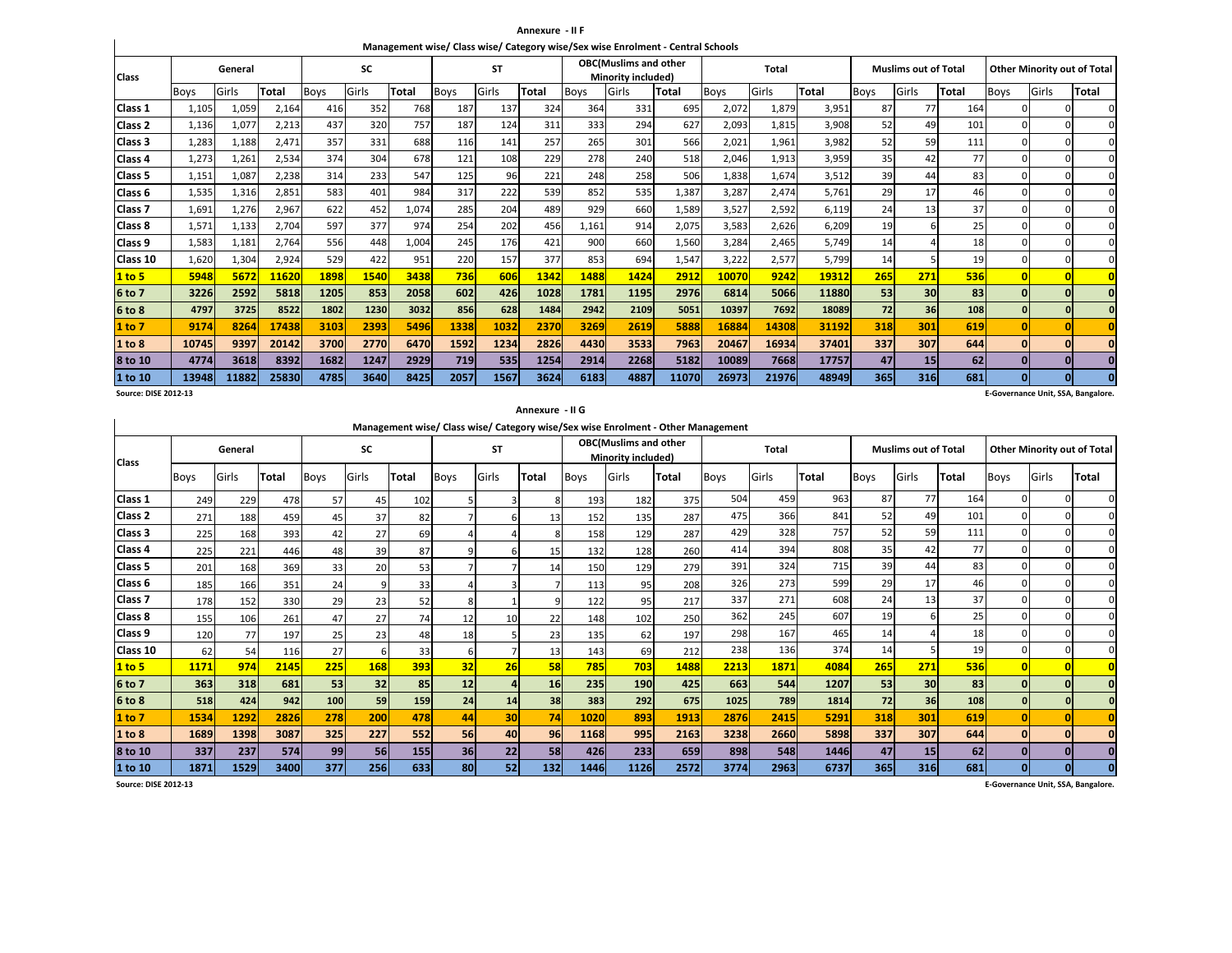#### **Annexure - III SARVASHIKSHANA ABHIYAN, KARNATAKADistrict wise / Class wise/ Sex wise Details of Enrolment as on 30th September 2012 - All Management Schools**

|                         |                                             | Class <sub>1</sub> |         | Class <sub>2</sub> |         | Class <sub>3</sub> |         | Class 4     |         | Class <sub>5</sub> |         | Class <sub>6</sub> |         | Class <sub>7</sub> |         | Class 8     |         | Class 9     |         | Class 10    |         |                                              | <b>Total</b> |            |
|-------------------------|---------------------------------------------|--------------------|---------|--------------------|---------|--------------------|---------|-------------|---------|--------------------|---------|--------------------|---------|--------------------|---------|-------------|---------|-------------|---------|-------------|---------|----------------------------------------------|--------------|------------|
| SI.No.                  | <b>District</b>                             | <b>Boys</b>        | Girls   | <b>Boys</b>        | Girls   | <b>Boys</b>        | Girls   | <b>Boys</b> | Girls   | <b>Boys</b>        | Girls   | <b>Boys</b>        | Girls   | <b>Boys</b>        | Girls   | <b>Boys</b> | Girls   | <b>Boys</b> | Girls   | <b>Boys</b> | Girls   | <b>Boys</b>                                  | Girls        | Total      |
|                         | <b>BANGALORE Division</b>                   |                    |         |                    |         |                    |         |             |         |                    |         |                    |         |                    |         |             |         |             |         |             |         |                                              |              |            |
| $\overline{1}$          | <b>BANGALORE RURAL</b>                      | 8,094              | 7,776   | 7,67               | 7,122   | 7,553              | 7,055   | 7,264       | 7,009   | 7,39               | 7,078   | 7,519              | 7,05    | 7,929              | 7,312   | 7,088       | 6,928   | 7,024       | 6,482   | 6,445       | 5,650   | 73,981                                       | 69,469       | 143,450    |
| $\overline{2}$          | <b>BANGALORE U NORTH</b>                    | 33,53              | 31,452  | 32,222             | 30,861  | 31,173             | 29,562  | 31,144      | 29,568  | 30,717             | 29,090  | 29,924             | 28,160  | 29,596             | 28,888  | 28,143      | 27,089  | 26,020      | 25,623  | 23,749      | 23,835  | 296,222                                      | 284,128      | 580,350    |
| $\overline{\mathbf{3}}$ | <b>BANGALORE U SOUTH</b>                    | 52,92              | 49,687  | 47,03              | 44,663  | 45,716             | 42,54   | 45,231      | 42,45   | 43,558             | 40,754  | 40,440             | 37,50   | 40,442             | 37,43   | 38,313      | 35,88   | 35,676      | 33,956  | 31,813      | 31,921  | 421,141                                      | 396,793      | 817,934    |
| $\overline{4}$          | CHIKKABALLAPURA                             | 10,78              | 9,919   | 10,523             | 9,537   | 10,437             | 9,273   | 9,962       | 9,210   | 9,936              | 9,210   | 10,31              | 9,502   | 10,524             | 10,05   | 10,381      | 9,80    | 9,768       | 9,173   | 8,916       | 8,374   | 101,547                                      | 94,056       | 195,603    |
| $5\phantom{.0}$         | CHITRADURGA                                 | 14,30              | 13,744  | 13,81              | 12,511  | 13,791             | 12,822  | 13,792      | 12,97   | 13,960             | 13,040  | 14,24              | 13,21   | 14,011             | 13,498  | 14,733      | 13,324  | 12,66       | 11,887  | 12,237      | 11,541  | 137,548                                      | 128,558      | 266,106    |
| 6                       | DAVANAGERE                                  | 18,36              | 17.462  | 17,47              | 15,973  | 17,495             | 16,308  | 17,491      | 16,21   | 17,791             | 16,811  | 18,059             | 16,83   | 17,939             | 16,580  | 16,252      | 15,19   | 14,582      | 13,809  | 13,498      | 13,278  | 168,939                                      | 158,463      | 327,402    |
| $\overline{7}$          | <b>KOLAR</b>                                | 13,12              | 12,639  | 12,459             | 11,827  | 12,358             | 12,113  | 12,294      | 11,54   | 12,317             | 11,816  | 12,565             | 12,16   | 12,693             | 12,11   | 12,614      | 12,134  | 11,806      | 11,37   | 10,922      | 10,751  | 123,155                                      | 118,467      | 241,622    |
| 8                       | RAMANAGARA                                  | 7,91               | 7,701   | 7,569              | 6,835   | 7,489              | 7,074   | 7,595       | 6,883   | 7.756              | 7,368   | 7,745              | 7,209   | 8,025              | 7,330   | 8,000       | 7,556   | 7,662       | 7,305   | 7,256       | 7,310   | 77,008                                       | 72,571       | 149,579    |
| 9                       | <b>SHIMOGA</b>                              | 14,389             | 13,507  | 13,833             | 12,645  | 14,007             | 13,226  | 14,022      | 13,41   | 14,401             | 13,654  | 14,870             | 13,910  | 15,052             | 14,326  | 15,453      | 14,407  | 14,166      | 13,294  | 11,863      | 12,570  | 142,056                                      | 134,955      | 277,011    |
| 10                      | <b>TUMKUR</b>                               | 12,589             | 11,901  | 12,09              | 11,379  | 12,095             | 11,096  | 12,147      | 11,442  | 12,090             | 11,108  | 13,358             | 11,850  | 14,081             | 12,31   | 15,174      | 12,91   | 14,221      | 12,037  | 13,456      | 11,781  | 131,305                                      | 117,817      | 249,122    |
| 11                      | <b>TUMKUR MADHUGIRI</b>                     | 7,580              | 7,17    | 7,45               | 6,499   | 7,585              | 7,007   | 7,295       | 6,73    | 7,328              | 6,864   | 7,87               | 7,379   | 7,905              | 7,568   | 8,18        | 7,80    | 7,625       | 7,179   | 7,57        | 7,07    | 76,399                                       | 71,280       | 147,679    |
|                         | Total                                       | 193,588            | 182,960 | 182,143            | 169,852 | 179,699            | 168,077 | 178,237     | 167,447 | 177,245            | 166,793 | 176,914            | 164,788 | 178,197            | 167,413 | 174,335     | 163,029 | 161,217     | 152,116 | 147,726     | 144,082 | 1,749,301                                    | 1,646,557    | 3,395,858  |
|                         | <b>BELGAUM Division</b>                     |                    |         |                    |         |                    |         |             |         |                    |         |                    |         |                    |         |             |         |             |         |             |         |                                              |              |            |
| $\overline{1}$          | <b>BAGALKOT</b>                             | 23,43              | 21,852  | 22,40              | 19,953  | 20,900             | 19,21   | 19,565      | 18,37   | 20,242             | 18,846  | 19,48              | 18,26   | 18,621             | 17,455  | 16,505      | 15,098  | 14,365      | 12,574  | 13,43       | 11,266  | 188,952                                      | 172,902      | 361,854    |
| $\overline{2}$          | <b>BELGAUM</b>                              | 21,229             | 19,625  | 20,906             | 19,229  | 20,036             | 18,618  | 19,737      | 17,926  | 20,239             | 18,355  | 20,44              | 18,71   | 20,119             | 18,49   | 18.87       | 17,187  | 17,681      | 15,868  | 16,059      | 14,816  | 195,328                                      | 178,83       | 374,159    |
| $\overline{\mathbf{3}}$ | <b>BELGAUM CHIKKODI</b>                     | 27,76              | 26,283  | 27,357             | 24,385  | 25,314             | 23,246  | 25,304      | 22,82   | 26,038             | 23,752  | 26,16              | 23,606  | 25,327             | 22,92   | 23,032      | 20,693  | 21,671      | 18,083  | 20,328      | 16,992  | 248,293                                      | 222,782      | 471,075    |
| $\overline{4}$          | <b>BIJAPUR</b>                              | 32,90              | 29,515  | 31,484             | 27,057  | 29,536             | 25,775  | 27,834      | 24,149  | 27,379             | 24,207  | 25,21              | 22,506  | 23,173             | 20,550  | 20,428      | 17,586  | 17,753      | 14,126  | 16,780      | 12,948  | 252,486                                      | 218,419      | 470,905    |
| 5                       | <b>DHARWAD</b>                              | 17,735             | 17,087  | 16,580             | 15,246  | 15,613             | 14,94   | 15,646      | 14,87   | 16,563             | 15,676  | 16,606             | 15,43   | 16,435             | 15,465  | 16,461      | 15,542  | 14,561      | 13,522  | 13,363      | 12,752  | 159,563                                      | 150,535      | 310,098    |
| 6                       | GADAG                                       | 11,24              | 10,780  | 10,548             | 9,590   | 9,517              | 9,124   | 9,765       | 9,005   | 10,408             | 9,87    | 10,430             | 9,67    | 9,842              | 9,122   | 10,243      | 9,628   | 7,744       | 7,560   | 7,326       | 7,365   | 97,064                                       | 91,719       | 188,783    |
| $\overline{7}$          | <b>HAVERI</b>                               | 15,62              | 14,812  | 15,12              | 13,667  | 14,349             | 13,903  | 14,116      | 13,320  | 14,818             | 14,178  | 14,54              | 14,020  | 14,113             | 13,786  | 13,634      | 13,04   | 11,741      | 11,455  | 9,863       | 10,292  | 137,926                                      | 132,478      | 270,404    |
| $_{\rm 8}$              | UTTARA KANNADA                              | 5,33               | 4,982   | 5,097              | 4,790   | 5,003              | 4,846   | 5,408       | 4,800   | 5,347              | 5,034   | 5,81               | 5,384   | 6,020              | 5,545   | 6,120       | 5,74    | 5,815       | 5,643   | 5,089       | 5,239   | 55,042                                       | 52,004       | 107,046    |
| 9                       | UTTARA KANNADA SIRSI                        | 6,168              | 5,885   | 6,00!              | 5,481   | 6,097              | 5,741   | 5,769       | 5,41    | 6,219              | 5,735   | 6,336              | 5,908   | 6,424              | 5,876   | 6,307       | 5,72    | 5,701       | 5,340   | 5,206       | 5,045   | 60,232                                       | 56,153       | 116,385    |
|                         | Tota                                        | 161,42             | 150,821 | 155,507            | 139,398 | 146,365            | 135,408 | 143,144     | 130,690 | 147,253            | 135,657 | 145,033            | 133,50  | 140,074            | 129,210 | 131,603     | 120,243 | 117,032     | 104,171 | 107,451     | 96,715  | 1,394,886                                    | 1,275,823    | 2,670,709  |
|                         | <b>GULBARGA Division</b>                    |                    |         |                    |         |                    |         |             |         |                    |         |                    |         |                    |         |             |         |             |         |             |         |                                              |              |            |
| $\overline{1}$          | <b>BELLARY</b>                              | 28,085             | 26,406  | 26,886             | 24,185  | 25,791             | 23,75   | 24,726      | 23,52   | 25,130             | 23,421  | 23,108             | 21,35   | 21,505             | 19,608  | 20,633      | 18,33   | 16,841      | 13,98   | 15,022      | 12,364  | 227,72                                       | 206,930      | 434,657    |
|                         | 2 BIDAR                                     | 25,67              | 23,582  | 24,276             | 22,120  | 22,708             | 20,883  | 21,536      | 19,81   | 21,083             | 19,617  | 19,62              | 18,546  | 18,670             | 17,468  | 16,184      | 15,918  | 13,171      | 12,859  | 11,886      | 11,707  | 194,819                                      | 182,515      | 377,334    |
| $\overline{\mathbf{3}}$ | <b>GULBARGA</b>                             | 35,208             | 32,330  | 33,60              | 29,390  | 32,051             | 28,810  | 30,761      | 28,05   | 30,442             | 27,439  | 27,954             | 25,17   | 25,873             | 23,583  | 22,007      | 20,52   | 18,487      | 16,254  | 17,719      | 15,457  | 274,103                                      | 247,018      | 521,121    |
| $\overline{4}$          | <b>KOPPAL</b>                               | 15,606             | 14,789  | 14,890             | 13,430  | 14,586             | 13,645  | 14,253      | 13,219  | 14,999             | 14,018  | 14,41              | 13,285  | 13,326             | 12,454  | 11,894      | 10,27   | 9,314       | 8,165   | 8,092       | 7,149   | 131,376                                      | 120,427      | 251,803    |
| 5                       | <b>RAICHUR</b>                              | 23,81              | 22,11   | 22,500             | 20,123  | 22,379             | 20,475  | 21,538      | 19,959  | 22,21              | 20,684  | 19,82              | 18,167  | 18,179             | 16,01   | 15,222      | 12,81   | 12,37       | 10,004  | 10,680      | 8,924   | 188,725                                      | 169,272      | 357,997    |
| $6\phantom{1}6$         | YADAGIRI                                    | 16,78              | 15,225  | 15,00              | 13,282  | 14,504             | 12,636  | 13,372      | 12,21   | 13,380             | 11,218  | 11,708             | 9,70    | 10,084             | 8,082   | 7,29        | 5,23    | 6,162       | 4,523   | 5,466       | 3,880   | 113,756                                      | 96,003       | 209,759    |
|                         | Total                                       | 145,178            | 134,446 | 137,159            | 122,530 | 132,019            | 120,204 | 126,186     | 116,791 | 127,245            | 116,397 | 116,638            | 106,228 | 107,637            | 97,206  | 93,233      | 83,096  | 76,346      | 65,786  | 68,865      | 59,481  | 1,130,506                                    | 1,022,165    | 2,152,671  |
|                         | <b>MYSORE Division</b>                      |                    |         |                    |         |                    |         |             |         |                    |         |                    |         |                    |         |             |         |             |         |             |         |                                              |              |            |
| $\overline{1}$          | CHAMARAJANAGARA                             | 7.63               | 7.232   | 7.364              | 6,853   | 7,347              | 6,740   | 7.188       | 6,906   | 7.432              | 6,941   | 7,61               | 7.056   | 7.793              | 7.45    | 7.769       | 7,20    | 6.625       | 6.187   | 6.028       | 5,862   | 72,796                                       | 68,441       | 141,237    |
| $\overline{2}$          | CHIKKAMANGALORE                             | 8,28               | 7,810   | 7,94               | 7,422   | 7,834              | 7,549   | 8,251       | 7,567   | 8,343              | 7,923   | 8,988              | 8,15    | 9,270              | 8,673   | 9,427       | 8,86    | 9,074       | 8,570   | 7,961       | 7,946   | 85,374                                       | 80,478       | 165,852    |
| $\overline{\mathbf{3}}$ | DAKSHINA KANNADA                            | 16,116             | 15,114  | 16,40              | 15,372  | 16,249             | 15,255  | 16,367      | 15,128  | 16,882             | 15,835  | 17,64              | 16,716  | 18,469             | 17,019  | 19,202      | 17,780  | 18,838      | 16,909  | 15,976      | 16,539  | 172,152                                      | 161,667      | 333,819    |
| $\overline{4}$          | <b>HASSAN</b>                               | 12,379             | 11,987  | 11,980             | 11,047  | 11,97              | 11,373  | 12,195      | 11,798  | 12,440             | 11,856  | 13,024             | 12,358  | 13,459             | 13,059  | 14,107      | 13,787  | 13,415      | 13,131  | 12,438      | 12,951  | 127,414                                      | 123,347      | 250,761    |
| $5\phantom{.0}$         | KODAGU                                      | 4,13               | 4,068   | 4,11               | 3,998   | 4,243              | 4,080   | 4,341       | 4,123   | 4,493              | 4,336   | 4,83               | 4,359   | 4,772              | 4,439   | 4,922       | 4,700   | 4,796       | 4,539   | 3,948       | 4,203   | 44,591                                       | 42,845       | 87,436     |
| $6\phantom{1}6$         | MANDYA                                      | 12,354             | 11,623  | 11,768             | 10,692  | 12,227             | 11,419  | 12,576      | 11,51   | 12,480             | 11,404  | 13,01              | 11,94   | 13,515             | 12,289  | 13,81       | 12,79   | 12,735      | 11,837  | 12,672      | 12,392  | 127,155                                      | 117,917      | 245,072    |
|                         | <b>MYSORE</b>                               | 22,882             | 21,846  | 22,90              | 21,102  | 23,106             | 21,789  | 23,135      | 21,848  | 22,669             | 21,537  | 23,91              | 22,90   | 24,726             | 23,52   | 25,338      | 24,144  | 22,980      | 22,013  | 20,611      | 20,385  | 232,264                                      | 221,093      | 453,357    |
|                         | 8 UDUPI                                     | 8,019              | 7,630   | 7,888              | 7,392   | 7,897              | 7,386   | 7,921       | 7,509   | 8,10               | 7,745   | 8,796              | 8,270   | 9,371              | 8,61    | 9,805       | 9,025   | 9,053       | 8,254   | 8,238       | 8,400   | 85,089                                       | 80,222       | 165,311    |
|                         | Tota                                        | 91.799             | 87.310  | 90.371             | 83,878  | 90,880             | 85.591  | 91.974      | 86.398  | 92.840             | 87.577  | 97.823             | 91.767  | 101.375            | 95.068  | 104.385     | 98,303  | 97.516      | 91.440  | 87.872      | 88.678  | 946.835                                      | 896.010      | 1,842,845  |
|                         | <b>Grand Total</b><br>Source : DISE 2012-13 | 591,989            | 555,537 | 565,180            | 515,658 | 548,963            | 509,280 | 539,541     | 501,326 | 544,583            | 506,424 | 536,408            | 496,28  | 527,283            | 488,903 | 503,556     | 464,671 | 452,111     | 413,513 | 411,914     | 388,956 | 5,221,528<br>E-Govenace Unit, SSA, Bangalore | 4,840,555    | 10,062,083 |

Source : DISE 201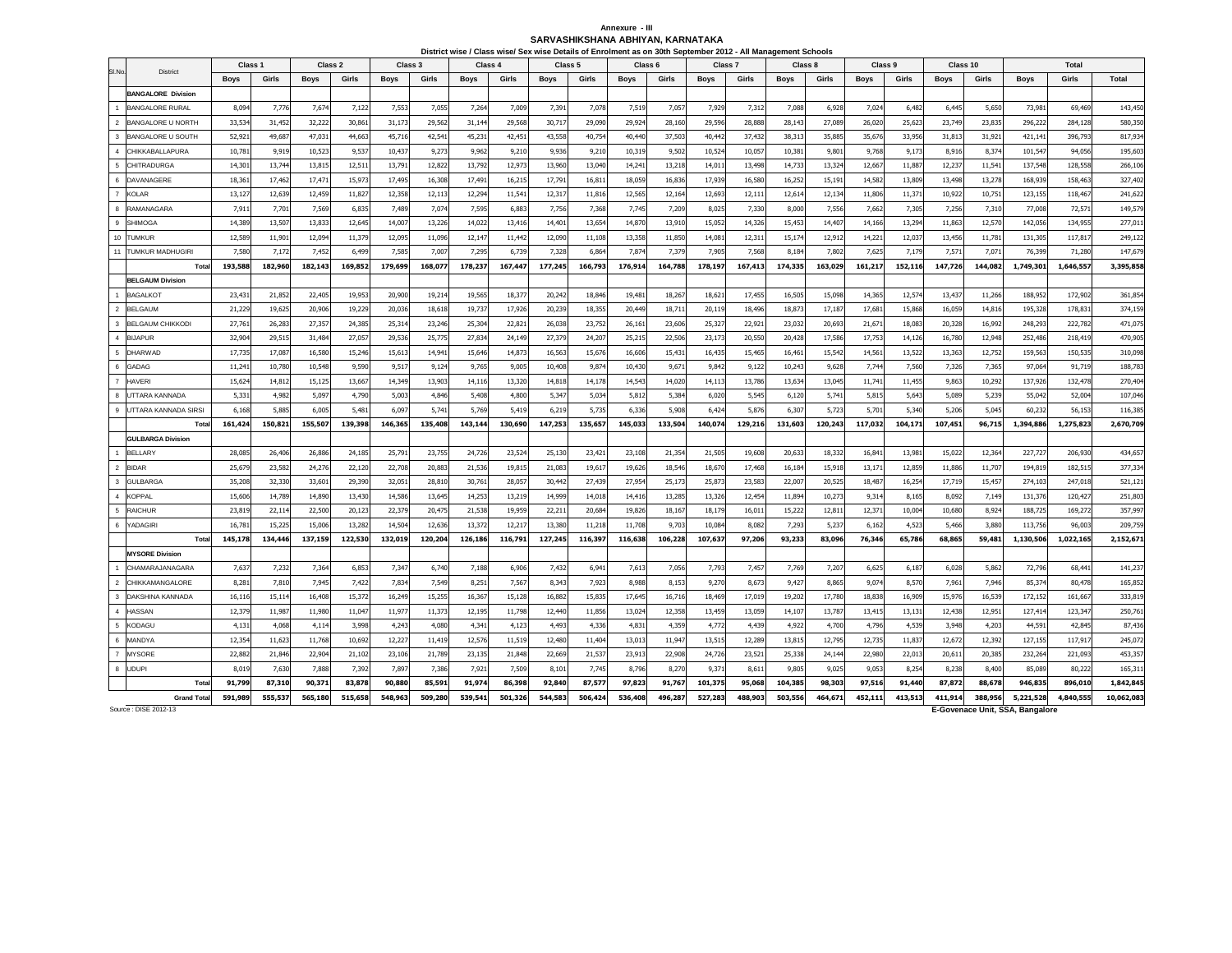# Annexure - III A<br>SARVASHIKSHANA ABHIYAN, KARNATAKA

|                                                    | Class <sub>1</sub> |         | Class 2     |         | Class 3     | District wise / Class wise/ Sex wise Details of Enrolment as on 30th September 2012 - Education Department Schools | Class 4     |         | Class 5     |         | Class <sub>6</sub> |         | Class 7     |         | Class 8     |         | Class 9     |         | Class 10    |         |             | Total     |           |
|----------------------------------------------------|--------------------|---------|-------------|---------|-------------|--------------------------------------------------------------------------------------------------------------------|-------------|---------|-------------|---------|--------------------|---------|-------------|---------|-------------|---------|-------------|---------|-------------|---------|-------------|-----------|-----------|
| SI.No.<br><b>District</b>                          | <b>Boys</b>        | Girls   | <b>Boys</b> | Girls   | <b>Boys</b> | Girls                                                                                                              | <b>Boys</b> | Girls   | <b>Boys</b> | Girls   | <b>Boys</b>        | Girls   | <b>Boys</b> | Girls   | <b>Boys</b> | Girls   | <b>Boys</b> | Girls   | <b>Boys</b> | Girls   | <b>Boys</b> | Girls     | Total     |
| <b>BANGALORE Division</b>                          |                    |         |             |         |             |                                                                                                                    |             |         |             |         |                    |         |             |         |             |         |             |         |             |         |             |           |           |
| $\overline{1}$<br><b>BANGALORE RURAL</b>           | 3,715              | 4,130   | 3,820       | 3,819   | 3,702       | 3,872                                                                                                              | 3,669       | 3,978   | 3,891       | 4,11    | 4,020              | 4,222   | 4,404       | 4,467   | 3,231       | 3,449   | 3,164       | 2,854   | 2,785       | 2,515   | 36,401      | 37,420    | 73,821    |
| $\overline{2}$<br><b>BANGALORE U NORTH</b>         | 4,994              | 4,942   | 4,587       | 4,528   | 4,189       | 4,386                                                                                                              | 4,271       | 4,412   | 4,418       | 4,590   | 4,392              | 4,605   | 4,469       | 4,770   | 3,910       | 4,137   | 2,962       | 2,951   | 2,532       | 2,963   | 40,724      | 42,284    | 83,008    |
| 3<br>BANGALORE U SOUTH                             | 7,765              | 8,135   | 6,980       | 7,318   | 6,503       | 6,771                                                                                                              | 6,548       | 6,886   | 6,657       | 7,088   | 6,470              | 6,779   | 6,391       | 6,981   | 4,971       | 5,246   | 4,443       | 4,226   | 2,976       | 3,687   | 59,704      | 63,117    | 122,821   |
| $\overline{4}$<br>CHIKKABALLAPURA                  | 5,024              | 5,692   | 5,453       | 5,554   | 5,401       | 5,575                                                                                                              | 5,176       | 5,547   | 5,376       | 5,663   | 5,432              | 5,698   | 5,841       | 6,223   | 5,544       | 5,834   | 4,923       | 5,104   | 4,641       | 4,939   | 52,81       | 55,829    | 108,640   |
| 5<br><b>CHITRADURGA</b>                            | 8,721              | 9,465   | 8,852       | 8,547   | 9,037       | 8,945                                                                                                              | 9,113       | 9,177   | 9,365       | 9,435   | 9,523              | 9,437   | 9,431       | 9,659   | 5,975       | 5,539   | 3,991       | 3,700   | 3,783       | 3,859   | 77,791      | 77,763    | 155,554   |
| $6\phantom{.0}$<br>DAVANAGERE                      | 8,57               | 10,003  | 8,510       | 8,582   | 8,723       | 9,074                                                                                                              | 8,812       | 9,199   | 9,370       | 9,91    | 9,552              | 9,87    | 9,493       | 9,720   | 6,622       | 6,878   | 5,25!       | 5,471   | 4,900       | 5,279   | 79,81       | 83,993    | 163,808   |
| $\overline{7}$<br><b>KOLAR</b>                     | 6,07               | 7,040   | 6,280       | 6,764   | 6,211       | 7,060                                                                                                              | 6,229       | 6,659   | 6,475       | 7,075   | 6,405              | 7,155   | 6,730       | 7,439   | 5,905       | 6,404   | 5,320       | 5,715   | 5,028       | 5,331   | 60,660      | 66,642    | 127,302   |
| $\mathbf{a}$<br>RAMANAGARA                         | 4,023              | 4,634   | 4,238       | 4,154   | 4,354       | 4,489                                                                                                              | 4,557       | 4,365   | 4,838       | 4,933   | 4,479              | 4,487   | 4,740       | 4,729   | 3,407       | 3,438   | 3,025       | 3,058   | 2,831       | 3,177   | 40,492      | 41,464    | 81,956    |
| 9<br>SHIMOG/                                       | 7,342              | 7,873   | 7,428       | 7,237   | 7,747       | 7,836                                                                                                              | 7,916       | 8,015   | 8,326       | 8,465   | 8,51               | 8,384   | 8,834       | 8,745   | 7,169       | 7,190   | 6,187       | 6,195   | 4,938       | 5,954   | 74,401      | 75,894    | 150,295   |
| 10<br><b>TUMKUR</b>                                | 6,491              | 7,087   | 6,673       | 6,741   | 6,913       | 6,699                                                                                                              | 6,906       | 7,023   | 6,879       | 7,030   | 7,258              | 7,255   | 7,778       | 7,745   | 4,147       | 4,719   | 3,768       | 4,159   | 3,430       | 3,971   | 60,243      | 62,429    | 122,672   |
| 11<br><b>TUMKUR MADHUGIRI</b>                      | 5,024              | 5,493   | 5,296       | 4,993   | 5,449       | 5,439                                                                                                              | 5,417       | 5,339   | 5,385       | 5,486   | 5,928              | 5,722   | 6,034       | 5,983   | 3,794       | 3,760   | 3,012       | 2,973   | 3,059       | 3,039   | 48,398      | 48,22     | 96,625    |
| Total                                              | 67,750             | 74,494  | 68,117      | 68,237  | 68,229      | 70,146                                                                                                             | 68,614      | 70,600  | 70,980      | 73,793  | 71,973             | 73,621  | 74,145      | 76,461  | 54,675      | 56,594  | 46,050      | 46,406  | 40,903      | 44,714  | 631,436     | 655,066   | 1,286,502 |
| <b>BELGAUM Division</b>                            |                    |         |             |         |             |                                                                                                                    |             |         |             |         |                    |         |             |         |             |         |             |         |             |         |             |           |           |
| <b>BAGALKOT</b>                                    | 13,491             | 14,854  | 13,543      | 13,549  | 12,985      | 13,335                                                                                                             | 12,399      | 13,229  | 13,560      | 14,052  | 13,378             | 13,868  | 12,686      | 13,212  | 8,549       | 8,919   | 5,68        | 5,856   | 5,27        | 5,148   | 111,549     | 116,022   | 227,57    |
| $\overline{2}$<br><b>BELGAUM</b>                   | 12,07              | 13,277  | 12,300      | 12,84   | 12,186      | 12,678                                                                                                             | 12,524      | 12,596  | 13,311      | 13,43   | 13,499             | 13,349  | 13,671      | 13,695  | 7,288       | 7,209   | 4,583       | 4,437   | 3,769       | 4,005   | 105,204     | 107,522   | 212,726   |
| $\overline{\mathbf{3}}$<br><b>BELGAUM CHIKKODI</b> | 13,72              | 16,860  | 14,564      | 15,424  | 13,751      | 15,160                                                                                                             | 14,150      | 15,42   | 15,542      | 16,926  | 15,507             | 16,555  | 15,375      | 16,407  | 10,039      | 10,253  | 6,922       | 6,192   | 6,482       | 5,841   | 126,054     | 135,045   | 261,099   |
| $\overline{4}$<br><b>BIJAPUR</b>                   | 17,77              | 19,026  | 18,620      | 18,200  | 18,442      | 17,935                                                                                                             | 17,852      | 17,372  | 18,655      | 18,240  | 17,38              | 17,216  | 16,149      | 15,726  | 9,019       | 9,692   | 4,587       | 4,270   | 4,499       | 3,901   | 142,984     | 141,578   | 284,562   |
| 5<br><b>DHARWAD</b>                                | 8,598              | 10,252  | 8,078       | 8,692   | 7,971       | 8,510                                                                                                              | 8,155       | 8,894   | 9,279       | 9,698   | 9,20               | 9,382   | 9,137       | 9,570   | 6,053       | 6,685   | 3,597       | 3,550   | 3,042       | 3,240   | 73,117      | 78,473    | 151,590   |
| 6<br><b>GADAG</b>                                  | 6,855              | 7,604   | 6,736       | 6,487   | 6,055       | 6,093                                                                                                              | 6,394       | 6,199   | 7,008       | 7,166   | 6,878              | 6,748   | 6,627       | 6,481   | 4,522       | 4,904   | 2,691       | 3,104   | 2,615       | 3,166   | 56,381      | 57,952    | 114,333   |
| $\overline{7}$<br><b>HAVERI</b>                    | 9,749              | 10,767  | 9,785       | 9,585   | 9,536       | 10,084                                                                                                             | 9,642       | 9,853   | 10,439      | 10,874  | 10,391             | 10,399  | 10,254      | 10,427  | 6,537       | 6,933   | 4,212       | 4,315   | 3,299       | 3,803   | 83,844      | 87,040    | 170,884   |
| $\mathbf{a}$<br>UTTARA KANNADA                     | 3,194              | 3,214   | 3,244       | 3,118   | 3,194       | 3,149                                                                                                              | 3,569       | 3,284   | 3,660       | 3,494   | 3,888              | 3,647   | 4,188       | 3,979   | 1,853       | 1,770   | 1,542       | 1,578   | 1,289       | 1,441   | 29,621      | 28,674    | 58,295    |
| 9<br>UTTARA KANNADA SIRSI                          | 4,646              | 4,699   | 4,547       | 4,302   | 4,755       | 4,601                                                                                                              | 4,376       | 4,333   | 4,830       | 4,625   | 4,769              | 4,634   | 4,918       | 4,672   | 3,270       | 3,251   | 2,632       | 2,703   | 2,38        | 2,526   | 41,130      | 40,346    | 81,476    |
| Tota                                               | 90,102             | 100,553 | 91,417      | 92,198  | 88,875      | 91,545                                                                                                             | 89,061      | 91,187  | 96,284      | 98,510  | 94,904             | 95,798  | 93,005      | 94,169  | 57,130      | 59,616  | 36,453      | 36,005  | 32,653      | 33,071  | 769,884     | 792,652   | 1,562,536 |
| <b>GULBARGA Division</b>                           |                    |         |             |         |             |                                                                                                                    |             |         |             |         |                    |         |             |         |             |         |             |         |             |         |             |           |           |
| BELLARY<br>$\overline{1}$                          | 15,328             | 16,628  | 15,407      | 15,623  | 15,359      | 15,796                                                                                                             | 14,885      | 15,822  | 15,957      | 16,51   | 15,250             | 15,372  | 13,980      | 13,864  | 11,441      | 10,987  | 7,389       | 6,420   | 6,805       | 5,860   | 131,80      | 132,886   | 264,687   |
| $\overline{2}$<br><b>BIDAR</b>                     | 10,856             | 12,173  | 10,770      | 11,41   | 10,145      | 10,982                                                                                                             | 9,728       | 10,583  | 10,065      | 11,062  | 9,06               | 10,328  | 8,636       | 9,577   | 7,683       | 8,481   | 4,470       | 5,424   | 3,964       | 4,840   | 85,382      | 94,861    | 180,243   |
| $\overline{\mathbf{3}}$<br><b>GULBARGA</b>         | 17,603             | 18,657  | 18,006      | 17,169  | 17,627      | 17,460                                                                                                             | 17,10       | 17,152  | 17,702      | 17,483  | 15,77              | 15,639  | 14,320      | 14,341  | 12,243      | 12,395  | 8,639       | 7,978   | 8,219       | 7,742   | 147,243     | 146,016   | 293,259   |
| $\overline{4}$<br><b>KOPPAL</b>                    | 10,330             | 10,880  | 10,402      | 10,095  | 10,515      | 10,540                                                                                                             | 10,540      | 10,423  | 11,652      | 11,61   | 11,219             | 10,792  | 10,274      | 10,068  | 8,646       | 7,951   | 6,07        | 5,607   | 5,288       | 5,166   | 94,94       | 93,132    | 188,075   |
| <b>RAICHUR</b><br>-5                               | 14,874             | 15,557  | 14,766      | 14,302  | 15,129      | 15,029                                                                                                             | 14,906      | 15,073  | 16,050      | 15,86   | 13,916             | 13,487  | 12,635      | 11,522  | 10,290      | 8,888   | 7,495       | 5,927   | 6,190       | 5,189   | 126,251     | 120,835   | 247,086   |
| 6<br>YADAGIRI                                      | 11,759             | 11,751  | 11,085      | 10,409  | 11,235      | 10,319                                                                                                             | 10,426      | 10,105  | 10,709      | 9,442   | 8,94               | 7,788   | 7,538       | 6,307   | 5,257       | 3,929   | 4,131       | 3,264   | 3,67        | 2,902   | 84,758      | 76,216    | 160,974   |
| Total                                              | 80,750             | 85,646  | 80,436      | 79,009  | 80,010      | 80,126                                                                                                             | 77,592      | 79,158  | 82,135      | 81,972  | 74,168             | 73,406  | 67,383      | 65,679  | 55,560      | 52,631  | 38,201      | 34,620  | 34,143      | 31,699  | 670,378     | 663,946   | 1,334,324 |
| <b>MYSORE Division</b>                             |                    |         |             |         |             |                                                                                                                    |             |         |             |         |                    |         |             |         |             |         |             |         |             |         |             |           |           |
| CHAMARAJANAGARA<br>$\overline{1}$                  | 4,375              | 4,748   | 4,447       | 4,395   | 4,529       | 4,487                                                                                                              | 4,506       | 4,668   | 4,827       | 4,823   | 5,063              | 4,865   | 5,269       | 5,255   | 4,251       | 4,315   | 3,075       | 3,114   | 2,859       | 3,003   | 43,201      | 43,673    | 86,874    |
| $\overline{2}$<br>CHIKKAMANGALORE                  | 4.504              | 4,776   | 4,491       | 4,519   | 4,577       | 4,699                                                                                                              | 4,839       | 4,725   | 5,080       | 5,096   | 5,492              | 5,109   | 5.714       | 5,516   | 4.028       | 3,864   | 3,752       | 3,788   | 3,419       | 3,528   | 45,896      | 45,620    | 91,516    |
| $\overline{\mathbf{3}}$<br>DAKSHINA KANNADA        | 5,700              | 5,690   | 5,884       | 5,828   | 6,204       | 6,103                                                                                                              | 6,630       | 6,259   | 6,923       | 6,768   | 7,228              | 7,183   | 7,934       | 7,576   | 7,307       | 7,028   | 6,481       | 5,633   | 5,316       | 5,763   | 65,607      | 63,831    | 129,438   |
| $\overline{4}$<br><b>HASSAN</b>                    | 6.447              | 7.076   | 6,614       | 6,425   | 6,784       | 6,869                                                                                                              | 7,124       | 7,333   | 7,507       | 7,670   | 7,730              | 7,593   | 8,287       | 8,190   | 6,399       | 6,760   | 6,266       | 6,564   | 5,754       | 6,605   | 68,912      | 71,085    | 139,997   |
| 5<br><b>KODAGU</b>                                 | 1,898              | 2,040   | 1,926       | 1,972   | 2,040       | 2,054                                                                                                              | 2,162       | 2,201   | 2,356       | 2,365   | 2,439              | 2,278   | 2,502       | 2,414   | 1,700       | 1,628   | 1,580       | 1,482   | 1,17        | 1,329   | 19,776      | 19,763    | 39,539    |
| 6<br>MANDYA                                        | 5,840              | 6,752   | 6,094       | 5,961   | 6,777       | 6,87                                                                                                               | 7,381       | 7,107   | 7,406       | 7,238   | 7,491              | 7,577   | 8,107       | 7,968   | 6,978       | 6,861   | 6,138       | 6,285   | 6,340       | 6,771   | 68,552      | 69,397    | 137,949   |
| $\overline{7}$<br><b>MYSORE</b>                    | 9,615              | 11, 11  | 10,526      | 10,403  | 11,017      | 11,480                                                                                                             | 11,276      | 11,654  | 11,267      | 11,733  | 12,158             | 12,633  | 12,902      | 13,263  | 11,667      | 12,391  | 9,590       | 10,041  | 8,309       | 9,363   | 108,327     | 114,075   | 222,402   |
| 8<br><b>UDUPI</b>                                  | 2,933              | 2,972   | 2,933       | 2,843   | 3,223       | 3,001                                                                                                              | 3,304       | 3,115   | 3,527       | 3,397   | 3,624              | 3,424   | 3,980       | 3,761   | 4,359       | 4,115   | 3,662       | 3,525   | 3,340       | 3,711   | 34,885      | 33,864    | 68,749    |
| Total                                              | 41,312             | 45,168  | 42,915      | 42,346  | 45,151      | 45,570                                                                                                             | 47,222      | 47,062  | 48,893      | 49,090  | 51,225             | 50,662  | 54,695      | 53,943  | 46,689      | 46,962  | 40,544      | 40,432  | 36,510      | 40,073  | 455,156     | 461,308   | 916,464   |
| <b>Grand Total</b>                                 | 279.914            | 305,861 | 282.885     | 281.790 | 282,265     | 287.387                                                                                                            | 282,489     | 288.007 | 298,292     | 303,365 | 292,270            | 293,487 | 289.228     | 290.252 | 214,054     | 215,803 | 161.248     | 157,463 | 144,209     | 149,557 | 2,526,854   | 2,572,972 | 5,099,826 |

Source : DISE 2012-13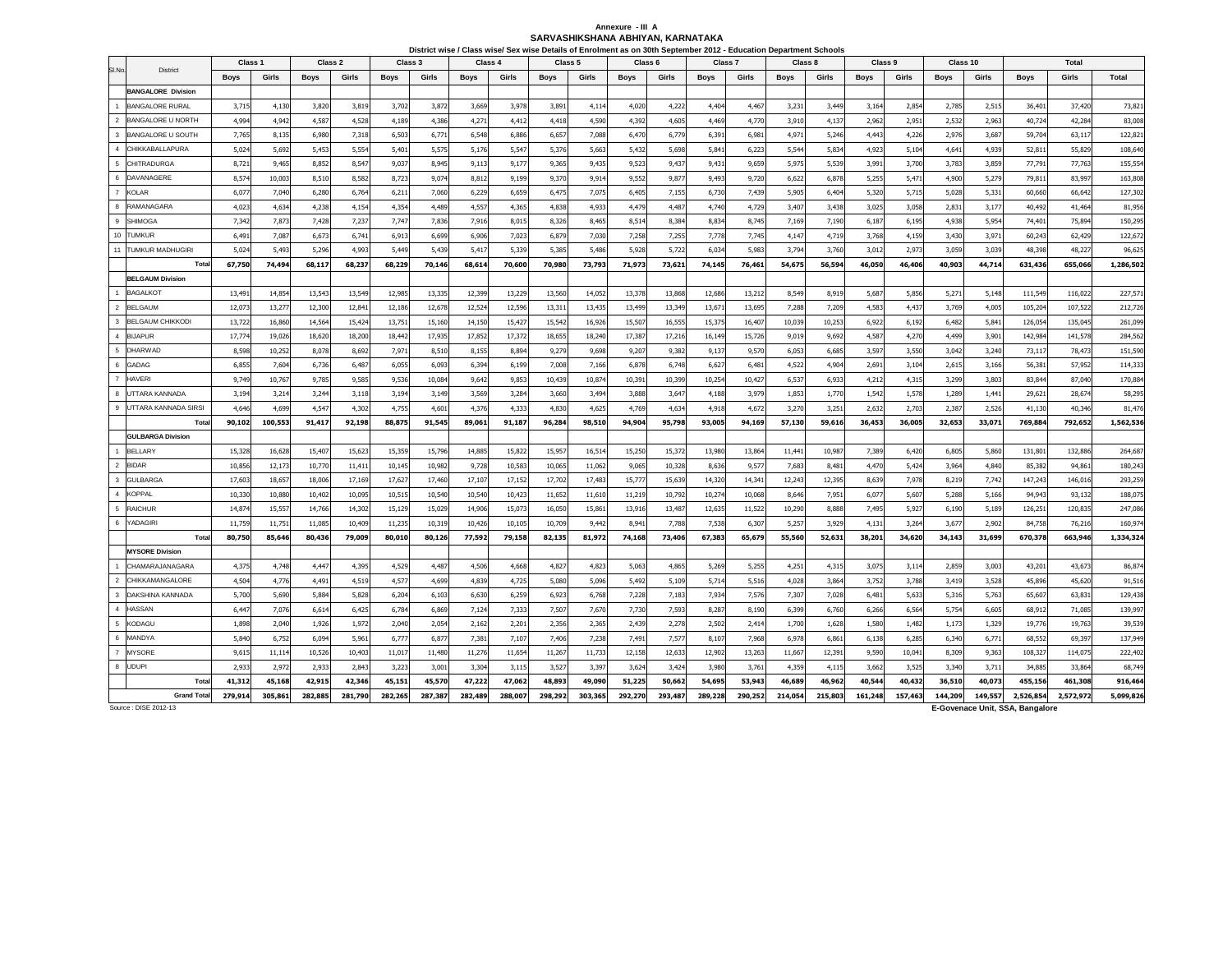#### **SARVASHIKSHANA ABHIYAN, KARNATAKA Annexure - III B**

|                                  |                                  |             | Class <sub>1</sub><br>Class 2 |                |          | Class 3       |          | Class 4     |                | Class 5        |          | Class 6     |                 | Class 7     |            | District wise / Class wise/ Sex wise Details of Enrolment as on 30th September 2012 - Social Welfare Schools<br>Class 8 |            | Class 9     |            | Class 10    |            |                | <b>Total</b>   |                |
|----------------------------------|----------------------------------|-------------|-------------------------------|----------------|----------|---------------|----------|-------------|----------------|----------------|----------|-------------|-----------------|-------------|------------|-------------------------------------------------------------------------------------------------------------------------|------------|-------------|------------|-------------|------------|----------------|----------------|----------------|
| SI.No.                           | District                         |             |                               |                |          |               |          |             |                |                |          |             |                 |             |            |                                                                                                                         |            |             |            |             |            |                |                |                |
|                                  |                                  | <b>Boys</b> | Girls                         | <b>Boys</b>    | Girls    | <b>Boys</b>   | Girls    | <b>Boys</b> | Girls          | <b>Boys</b>    | Girls    | <b>Boys</b> | Girls           | <b>Boys</b> | Girls      | <b>Boys</b>                                                                                                             | Girls      | <b>Boys</b> | Girls      | <b>Boys</b> | Girls      | <b>Boys</b>    | Girls          | Total          |
| $\overline{1}$                   | <b>BANGALORE Division</b>        |             |                               |                |          |               |          |             |                |                |          |             |                 |             |            |                                                                                                                         |            |             |            |             |            |                |                |                |
|                                  | <b>BANGALORE RURAL</b>           | 21          | 23                            | 13             | 15       | 34            | 23       | 15          | $\overline{1}$ | 23             | 21       | 60          | 10 <sup>4</sup> | 91          | 101        | 85                                                                                                                      | 99         | 55          | 88         | 51          | 43         | 448            | 529            | 977            |
| $\overline{2}$                   | <b>BANGALORE U NORTH</b>         | 36          | 17                            | 27             | 19       |               |          | 35          | 1 <sup>1</sup> | 24             | 18       | 70          | 13              | 66          | 14         | 75                                                                                                                      | 12         | 64          | 15         | 75          | 25         | 479            | 157            | 636            |
| 3                                | <b>BANGALORE U SOUTH</b>         | 11          |                               | 20             |          | 25            | 25       | 16          | 10             |                |          | 51          | 76              | 41          | 75         | 48                                                                                                                      | 40         | 41          | 51         | 33          | 24         | 293            | 322            | 615            |
| $\overline{4}$                   | CHIKKABALLAPURA                  | 24          | 16                            | 35             | 27       | 36            | 39       | 59          | 24             | 48             | 31       | 243         | 387             | 232         | 356        | 244                                                                                                                     | 352        | 195         | 334        | 175         | 103        | 1,291          | 1,669          | 2,960          |
| 5                                | <b>CHITRADURGA</b>               | 28          | 23                            | 34             | 28       | 32            | 28       | 52          | 21             | 33             | 13       | 284         | 433             | 289         | 501        | 345                                                                                                                     | 517        | 305         | 487        | 236         | 217        | 1,638          | 2,268          | 3,906          |
| $6\phantom{1}6$                  | DAVANAGERE                       | 12          | 21                            | 25             | 33       | $\mathcal{R}$ | 26       | 34          | 24             | 3 <sup>4</sup> | 25       | 354         | 499             | 345         | 484        | 372                                                                                                                     | 501        | 322         | 482        | 252         | 291        | 1,784          | 2,386          | 4,170          |
| $\overline{7}$                   | <b>KOLAR</b>                     |             |                               | 17             |          |               | 11       |             | 18             | 10             | 14       | 292         | 282             | 311         | 311        | 295                                                                                                                     | 241        | 251         | 265        | 221         | 142        | 1,417          | 1,293          | 2,710          |
| $_{\rm 8}$                       | RAMANAGARA                       | 13          | 16                            | 1 <sup>2</sup> | 25       | 20            | 22       | 19          | 12             | 20             | 61       | 372         | 355             | 397         | 350        | 355                                                                                                                     | 346        | 293         | 238        | 246         | 202        | 1,749          | 1,628          | 3,377          |
| 9                                | <b>SHIMOGA</b>                   | 42          | 33                            | 32             | 35       | 40            | 40       | 36          | $\overline{4}$ | 41             | 36       | 307         | 367             | 326         | 416        | 329                                                                                                                     | 424        | 308         | 356        | 283         | 247        | 1,744          | 1,995          | 3,739          |
| 10                               | <b>TUMKUR</b>                    | 18          | 17                            | 15             | 16       | 22            | 12       | 26          | 27             | 23             | 35       | 271         | 356             | 248         | 302        | 270                                                                                                                     | 318        | 188         | 222        | 175         | 130        | 1,256          | 1,435          | 2,691          |
| 11                               | <b>TUMKUR MADHUGIRI</b>          | 18          | 19                            | 14             | 18       | 17            | 16       | 21          | 17             | 12             | 19       | 264         | 430             | 252         | 429        | 256                                                                                                                     | 420        | 243         | 414        | 209         | 201        | 1,306          | 1,983          | 3,289          |
|                                  | Total                            | 228         | 195                           | 246            | 232      | 276           | 247      | 319         | 226            | 275            | 277      | 2,568       | 3,302           | 2,598       | 3,339      | 2,674                                                                                                                   | 3,270      | 2,265       | 2,952      | 1,956       | 1,625      | 13,405         | 15,665         | 29,070         |
|                                  | <b>BELGAUM Division</b>          |             |                               |                |          |               |          |             |                |                |          |             |                 |             |            |                                                                                                                         |            |             |            |             |            |                |                |                |
|                                  | <b>BAGALKOT</b>                  |             |                               | 34             | 15       | 30            | 26       | 45          | 24             | 33             | 26       | 369         | 481             | 349         | 442        | 353                                                                                                                     | 422        | 300         | 398        | 245         | 278        | 1,759          | 2,113          | 3,872          |
| $\overline{2}$                   | <b>BELGAUM</b>                   | 53          | 60                            | 104            | 43       | 97            | 79       | 91          | 64             | 118            | 55       | 182         | 319             | 214         | 301        | 222                                                                                                                     | 317        | 253         | 266        | 208         | 135        | 1,542          | 1,639          | 3,181          |
| $\overline{\mathbf{3}}$          | <b>BELGAUM CHIKKODI</b>          | 23          | 10                            | 28             |          | 33            | 13       | 35          |                | 42             | 12       | 491         | 550             | 613         | 492        | 559                                                                                                                     | 514        | 509         | 427        | 470         | 317        | 2,803          | 2,349          | 5,152          |
| $\overline{4}$                   | <b>BIJAPUR</b>                   |             |                               | 4(             | 21       | 32            | 16       | 28          | $\overline{1}$ | 27             |          | 242         | 500             | 277         | 479        | 253                                                                                                                     | 481        | 267         | 414        | 226         | 173        | 1,398          | 2,113          | 3,511          |
| $\overline{5}$                   | <b>DHARWAD</b>                   | 16          |                               | 12             |          | 15            | 13       | 16          | 10             | 19             |          | 187         | 253             | 182         | 229        | 226                                                                                                                     | 275        | 193         | 258        | 159         | 142        | 1,025          | 1,204          | 2,229          |
| 6                                | <b>GADAG</b>                     |             |                               | 25             | 12       | 22            | 21       | 41          | 20             | 40             | 24       | 151         | 306             | 177         | 254        | 143                                                                                                                     | 241        | 145         | 220        | 143         | 113        | 895            | 1,218          | 2,113          |
| $\overline{7}$                   | <b>HAVERI</b>                    | 48          | 37                            | 80             | 58       | 92            | 83       | 118         | 92             | 119            | 117      | 273         | 533             | 303         | 577        | 304                                                                                                                     | 519        | 266         | 460        | 230         | 242        | 1,833          | 2,718          | 4,551          |
| 8                                | UTTARA KANNADA                   |             |                               |                |          |               |          |             |                |                |          | 57          | 97              | 34          | 95         | 31                                                                                                                      | 87         | 33          | 74         | 26          | 24         | 181            | 377            | 558            |
| 9                                | UTTARA KANNADA SIRSI             |             |                               |                | 22       | 21            | 23       | 34          | 17             | 28             | 24       | 123         | 176             | 109         | 146        | 117                                                                                                                     | 125        | 105         | 118        | 97          | 95         | 643            | 746            | 1,389          |
|                                  | Total                            | 155         | 128                           | 332            | 185      | 342           | 274      | 408         | 251            | 426            | 274      | 2,075       | 3,215           | 2,258       | 3,015      | 2,208                                                                                                                   | 2,981      | 2,071       | 2,635      | 1,804       | 1,519      | 12,079         | 14,477         | 26,556         |
|                                  | <b>GULBARGA Division</b>         |             |                               |                |          | 37            |          |             |                |                |          |             |                 |             |            |                                                                                                                         |            |             |            |             |            |                |                |                |
| $\overline{1}$<br>$\overline{2}$ | <b>BELLARY</b><br><b>BIDAR</b>   | 24          | 24                            | 35             | 10<br>13 |               | 16<br>10 | 37<br>12    | 18             | 38             | 16       | 678         | 638             | 653<br>339  | 526        | 680                                                                                                                     | 445        | 531         | 285        | 396         | 229        | 3,109          | 2,207          | 5,316          |
| $\overline{\mathbf{3}}$          |                                  |             |                               |                | 65       | 12<br>63      |          |             |                | 10<br>58       | 10       | 310         | 443             |             | 383        | 339                                                                                                                     | 398        | 202         | 276        | 202         | 136        | 1,435          | 1,684          | 3,119          |
| $\overline{4}$                   | <b>GULBARGA</b><br><b>KOPPAL</b> | 69<br>26    | 80<br>36                      | 57<br>47       | 31       | 54            | 53<br>20 | 61<br>38    | 57<br>25       | 38             | 58<br>29 | 616<br>331  | 642<br>456      | 620<br>338  | 559<br>477 | 554<br>338                                                                                                              | 557<br>443 | 437<br>283  | 564<br>398 | 358<br>243  | 295<br>243 | 2,893<br>1,736 | 2,930<br>2,158 | 5,823          |
| $\sqrt{5}$                       | <b>RAICHUR</b>                   | 103         | 100                           | 140            | 116      | 142           | 105      | 150         | 90             | 96             | 91       | 501         | 600             | 432         | 556        | 465                                                                                                                     | 409        | 337         | 340        | 299         | 225        | 2,665          | 2,632          | 3,894<br>5,297 |
| 6                                | YADAGIRI                         |             | 19                            |                | 30       | $\Omega$      | 30       |             | 3 <sup>c</sup> |                | 29       | 380         | 330             | 400         | 292        | 372                                                                                                                     | 303        | 337         | 284        | 281         | 130        | 1,770          | 1,477          | 3,247          |
|                                  | Total                            | 224         | 266                           | 286            | 265      | 308           | 234      | 298         | 228            | 240            | 233      | 2,816       | 3,109           | 2,782       | 2,793      | 2,748                                                                                                                   | 2,555      | 2,127       | 2,147      | 1,779       | 1,258      | 13,608         | 13,088         | 26,696         |
|                                  | <b>MYSORE Division</b>           |             |                               |                |          |               |          |             |                |                |          |             |                 |             |            |                                                                                                                         |            |             |            |             |            |                |                |                |
|                                  | CHAMARAJANAGARA                  | 134         | 161                           | 149            | 128      | 138           | 134      | 144         | 136            | 158            | 143      | 217         | 262             | 191         | 243        | 163                                                                                                                     | 202        | 160         | 185        | 141         | 117        | 1,595          | 1,711          | 3,306          |
| $\overline{2}$                   | CHIKKAMANGALORE                  | 107         | 90                            | 111            | 123      | 115           | 116      | 138         | 158            | 150            | 117      | 487         | 499             | 465         | 511        | 452                                                                                                                     | 497        | 406         | 446        | 326         | 351        | 2,757          | 2,908          | 5,665          |
| $\overline{\mathbf{3}}$          | DAKSHINA KANNADA                 | 43          | 40                            | 60             | 55       | 76            | 73       | 103         | 64             | 101            | 79       | 225         | 227             | 222         | 259        | 210                                                                                                                     | 245        | 174         | 251        | 157         | 197        | 1,371          | 1,490          | 2,861          |
| $\overline{4}$                   | HASSAN                           | 23          | 18                            | 16             | 23       | 16            | $21\,$   | 29          | 20             | 21             | 31       | 511         | 627             | 525         | 689        | 529                                                                                                                     | 695        | 506         | 590        | 466         | 424        | 2,642          | 3,138          | 5,780          |
| 5                                | <b>KODAGU</b>                    | 76          | 80                            | 73             | 89       | 87            | 72       | 83          | -67            | 84             | 71       | 211         | 219             | 197         | 210        | 138                                                                                                                     | 165        | 137         | 149        | 133         | 138        | 1,219          | 1,260          | 2,479          |
| $6\phantom{1}6$                  | MANDYA                           |             | 18                            | 15             |          |               |          |             |                |                |          | 551         | 574             | 603         | 568        | 539                                                                                                                     | 552        | 470         | 492        | 412         | 331        | 2,612          | 2,554          | 5,166          |
| $\overline{7}$                   | <b>MYSORE</b>                    | 174         | 163                           | 193            | 155      | 144           | 175      | 189         | 146            | 166            | 177      | 551         | 629             | 616         | 587        | 435                                                                                                                     | 470        | 358         | 515        | 361         | 286        | 3,187          | 3,303          | 6,490          |
|                                  | 8 UDUPI                          | 13          | 10                            |                |          | 10            | 8        | 14          |                | 15             | 12       | 111         | 112             | 132         | 115        | 114                                                                                                                     | 98         | 98          | 88         | 58          | 76         | 573            | 534            | 1,107          |
|                                  | Total                            | 576         | 580                           | 625            | 582      | 595           | 604      | 705         | 607            | 697            | 634      | 2,864       | 3,149           | 2,951       | 3,182      | 2,580                                                                                                                   | 2,924      | 2,309       | 2,716      | 2,054       | 1,920      | 15,956         | 16,898         | 32,854         |
|                                  | <b>Grand Total</b>               | 1,183       | 1,169                         | 1,489          | 1,264    | 1,521         | 1,359    | 1,730       | 1,312          | 1,638          | 1,418    | 10,323      | 12,775          | 10,589      | 12,329     | 10,210                                                                                                                  | 11,730     | 8,772       | 10,450     | 7,593       | 6,322      | 55,048         | 60,128         | 115,176        |

Source : DISE 2012-13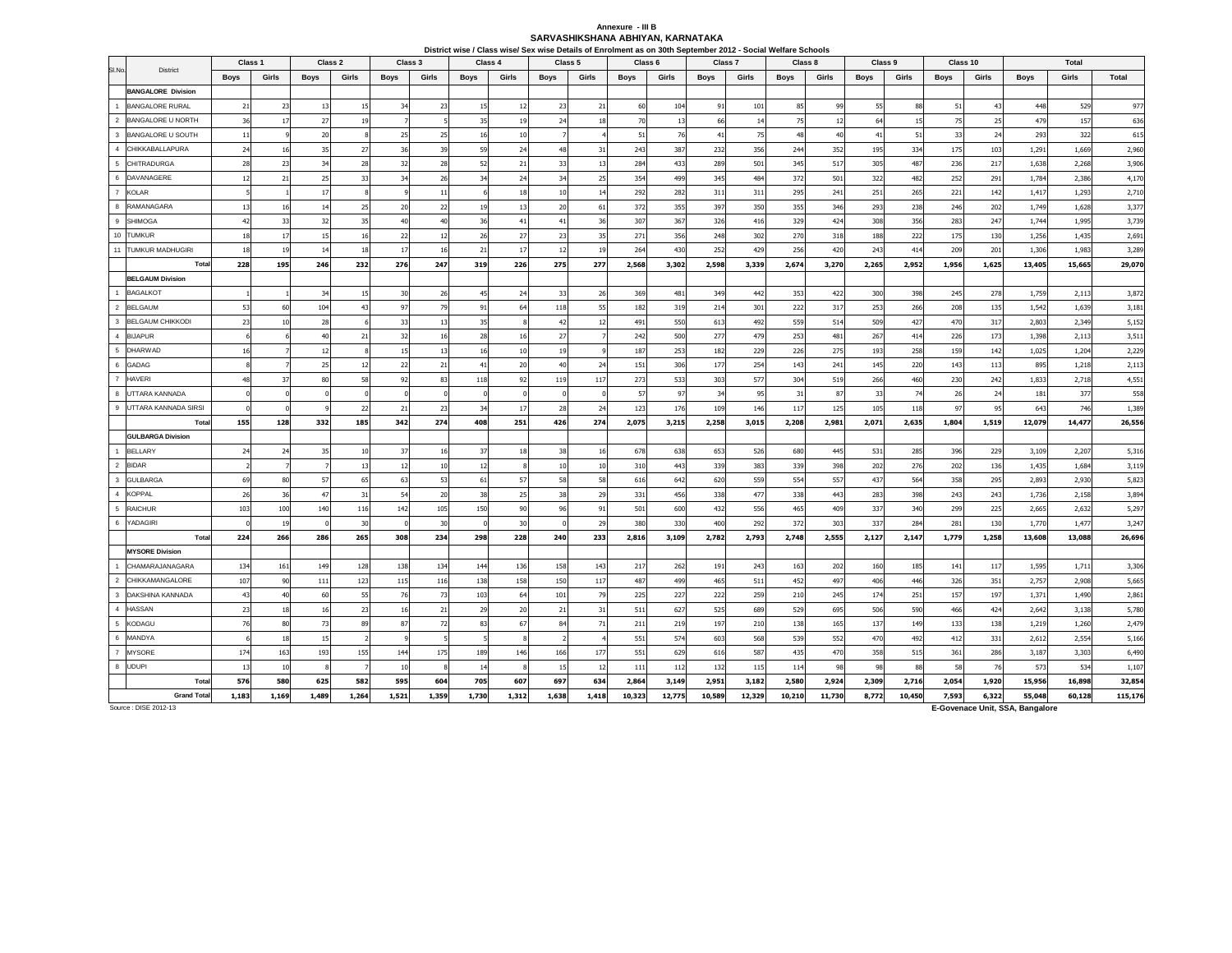# **Annexure - III C SARVASHIKSHANA ABHIYAN, KARNATAKA**

| Class 2<br>Class 3<br>Class 1 |                           |             |       |      |       |             | Class 4  |             |       | Class 5     | District wise / Class wise/ Sex wise Details of Enrolment as on 30th September 2012 - Local Body Schools<br>Class 6 |             | Class 7 |             |       | Class 8  | Class 9 |             | Class 10     |             |          | <b>Total</b> |       |        |
|-------------------------------|---------------------------|-------------|-------|------|-------|-------------|----------|-------------|-------|-------------|---------------------------------------------------------------------------------------------------------------------|-------------|---------|-------------|-------|----------|---------|-------------|--------------|-------------|----------|--------------|-------|--------|
| SI.No.                        | District                  |             | Girls |      | Girls |             | Girls    |             |       |             |                                                                                                                     |             |         |             |       |          | Girls   |             | Girls        |             | Girls    |              | Girls | Total  |
|                               | <b>BANGALORE Division</b> | <b>Boys</b> |       | Boys |       | <b>Boys</b> |          | <b>Boys</b> | Girls | <b>Boys</b> | Girls                                                                                                               | <b>Boys</b> | Girls   | <b>Boys</b> | Girls | Boys     |         | <b>Boys</b> |              | <b>Boys</b> |          | <b>Boys</b>  |       |        |
| $\overline{1}$                | <b>BANGALORE RURAL</b>    |             |       |      |       |             | $\Omega$ |             |       |             |                                                                                                                     |             |         | $\Omega$    |       |          |         |             |              |             |          |              |       |        |
| $\overline{2}$                | BANGALORE U NORTH         | 154         | 269   | 213  | 792   | 187         | 140      | 188         | 200   | 188         | 147                                                                                                                 | 164         | 168     | 127         | 194   | 330      | 555     | 356         | 727          | 299         | 640      | 2,206        | 3,832 | 6,038  |
| $\overline{\mathbf{3}}$       | BANGALORE U SOUTH         | 74          | 105   | 102  | 80    | 95          | 84       | 130         | 120   | 108         | 93                                                                                                                  | 88          | 74      | 70          | 61    | 491      | 466     | 516         | 512          | 488         | 569      | 2,162        | 2,164 | 4,326  |
| $\overline{4}$                | CHIKKABALLAPURA           |             |       |      |       |             |          |             |       |             |                                                                                                                     |             |         |             |       |          |         |             |              |             |          |              |       |        |
| 5                             | <b>CHITRADURGA</b>        |             |       |      |       |             |          |             |       |             |                                                                                                                     |             |         |             |       |          |         |             |              |             |          |              |       |        |
| 6                             | DAVANAGERE                |             |       |      |       |             |          |             |       |             |                                                                                                                     |             |         |             |       |          |         |             |              |             |          |              |       |        |
| $\overline{7}$                | <b>KOLAR</b>              |             |       |      |       |             |          |             |       |             |                                                                                                                     |             |         |             |       |          |         |             |              |             |          |              |       |        |
| $\boldsymbol{8}$              | RAMANAGARA                |             |       |      |       |             |          |             |       |             |                                                                                                                     |             |         |             |       |          |         |             |              |             |          |              |       |        |
| $\mathbf{g}$                  | <b>SHIMOGA</b>            |             |       |      |       |             |          |             |       |             |                                                                                                                     |             |         |             |       |          |         |             |              |             |          |              |       |        |
|                               | 10 TUMKUR                 |             |       |      |       |             |          |             |       |             |                                                                                                                     |             |         |             |       |          |         |             |              |             |          |              |       |        |
|                               | 11 TUMKUR MADHUGIRI       |             |       |      |       |             |          |             |       |             |                                                                                                                     |             |         |             |       |          |         |             |              |             |          |              |       |        |
|                               | Total                     | 228         | 374   | 315  | 872   | 282         | 224      | 318         | 320   | 296         | 240                                                                                                                 | 252         | 242     | 197         | 255   | 821      | 1,021   | 872         | 1,239        | 787         | 1,209    | 4,368        | 5,996 | 10,364 |
|                               | <b>BELGAUM Division</b>   |             |       |      |       |             |          |             |       |             |                                                                                                                     |             |         |             |       |          |         |             |              |             |          |              |       |        |
| $\overline{1}$                | <b>BAGALKOT</b>           |             |       |      |       |             |          |             |       |             |                                                                                                                     |             |         |             |       |          |         |             |              |             |          |              |       |        |
| $\overline{2}$                | <b>BELGAUM</b>            |             |       |      |       |             |          |             |       |             |                                                                                                                     | 32          | 27      | 39          | 40    | 80       | 102     | 111         | 119          | 98          | 180      | 360          | 468   | 828    |
| $\overline{\mathbf{3}}$       | <b>BELGAUM CHIKKODI</b>   |             |       |      |       |             |          |             |       |             |                                                                                                                     | 16          |         | 20          |       | 125      | 40      | 117         | 48           | 86          | 45       | 364          | 143   | 507    |
| $\overline{4}$                | <b>BIJAPUR</b>            |             |       |      |       |             |          |             |       |             |                                                                                                                     |             |         |             |       |          |         |             |              |             |          |              |       |        |
| 5                             | <b>DHARWAD</b>            | 22          | 15    | 25   | 15    | 27          | 13       | 14          | 14    | 26          |                                                                                                                     | 75          |         | 54          |       | 297      | 161     | 342         | 171          | 361         | 196      | 1,243        | 599   | 1,842  |
| 6                             | GADAG                     |             |       |      |       |             |          |             |       | 10          |                                                                                                                     | 55          | 28      | 62          | 30    | 148      | 45      | 153         | 94           | 27          | 15       | 455          | 218   | 673    |
| $\overline{7}$                | <b>HAVERI</b>             |             |       |      |       |             |          |             |       |             |                                                                                                                     | 21          | 24      | 30          | 20    | 84       | 23      | 120         | 27           | 86          | 38       | 341          | 132   | 473    |
| $\mathbf{a}$                  | UTTARA KANNADA            |             |       |      |       |             |          |             |       |             |                                                                                                                     |             |         |             |       |          |         |             |              |             |          |              |       |        |
| 9                             | UTTARA KANNADA SIRSI      |             |       |      |       |             |          |             |       |             |                                                                                                                     |             |         |             |       |          |         |             |              |             |          |              |       |        |
|                               | Total                     | 22          | 15    | 25   | 15    | 27          | 13       | 14          | 14    | 36          | 10                                                                                                                  | 199         | 92      | 205         | 97    | 734      | 371     | 843         | 459          | 658         | 474      | 2,763        | 1,560 | 4,323  |
|                               | <b>GULBARGA Division</b>  |             |       |      |       |             |          |             |       |             |                                                                                                                     |             |         |             |       |          |         |             |              |             |          |              |       |        |
| $\overline{1}$                | <b>BELLARY</b>            |             |       |      |       |             |          |             |       |             |                                                                                                                     |             |         |             |       |          |         |             |              |             |          |              |       |        |
| $\overline{2}$                | <b>BIDAR</b>              | 33          | 29    | 19   | 13    | 12          | 13       | 10          |       | 13          |                                                                                                                     | 23          |         |             | 10    |          |         |             |              |             |          | 117          | 81    | 198    |
| $\overline{\mathbf{3}}$       | <b>GULBARGA</b>           |             |       |      |       |             |          |             |       |             |                                                                                                                     |             |         |             |       |          |         |             |              |             |          |              |       |        |
| $\overline{4}$                | <b>KOPPAL</b>             |             |       |      |       |             |          |             |       |             |                                                                                                                     |             |         |             |       |          |         |             |              |             |          |              |       |        |
| $\sqrt{5}$                    | RAICHUR                   |             |       |      |       |             |          |             |       |             |                                                                                                                     |             |         |             |       |          |         |             |              |             |          |              |       |        |
| 6                             | YADAGIRI                  |             |       |      |       |             |          |             |       |             |                                                                                                                     |             |         |             |       |          |         |             |              |             |          |              |       |        |
|                               | Total                     | 33          | 29    | 19   | 13    | 12          | 13       | 10          |       | 13          | $\overline{2}$                                                                                                      | 23          |         |             | 10    |          |         |             |              |             |          | 117          | 81    | 198    |
|                               | <b>MYSORE Division</b>    |             |       |      |       |             |          |             |       |             |                                                                                                                     |             |         |             |       |          |         |             |              |             |          |              |       |        |
|                               | CHAMARAJANAGARA           |             |       |      |       |             |          |             |       |             |                                                                                                                     |             |         |             |       |          |         |             |              |             |          |              |       |        |
| $\overline{2}$                | CHIKKAMANGALORE           |             |       |      |       |             |          |             |       |             |                                                                                                                     |             |         |             |       |          |         |             |              |             |          |              |       |        |
| $\mathbf{3}$                  | DAKSHINA KANNADA          |             |       |      |       |             |          |             |       |             |                                                                                                                     |             |         |             |       |          |         |             |              |             |          |              |       |        |
| $\overline{4}$                | <b>HASSAN</b>             |             |       |      |       |             |          |             |       |             |                                                                                                                     |             |         |             |       |          |         |             |              |             |          |              |       |        |
| $\overline{5}$                | KODAGU                    | 13          |       | 10   |       | 12          |          | 16          | 12    | 15          | 17                                                                                                                  | 20          | 20      | 26          | 17    |          |         |             |              |             |          | 112          | 88    | 200    |
| $6\phantom{a}$                | MANDYA                    |             |       |      |       |             |          |             |       |             |                                                                                                                     |             |         |             |       |          |         |             |              |             |          |              |       |        |
| $\overline{7}$                | <b>MYSORE</b>             |             |       |      |       |             |          |             |       |             |                                                                                                                     |             |         |             |       |          |         |             |              |             |          |              |       |        |
|                               | 8 UDUPI                   |             |       |      |       |             |          |             |       |             |                                                                                                                     |             |         |             |       |          |         |             |              |             |          |              |       |        |
|                               | Total                     | 13          |       | 10   |       | 12          | q        | 16          | 12    | 15          | 17                                                                                                                  | 20          | 20      | 26          | 17    | $\Omega$ |         |             | $\mathbf{a}$ |             | $\Omega$ | 112          | 88    | 200    |
|                               | <b>Grand Total</b>        | 296         | 426   | 369  | 905   | 333         | 259      | 358         | 352   | 360         | 269                                                                                                                 | 494         | 362     | 435         | 379   | 1,555    | 1,392   | 1,715       | 1,698        | 1,445       | 1,683    | 7,360        | 7,725 | 15,085 |

Source : DISE 2012-13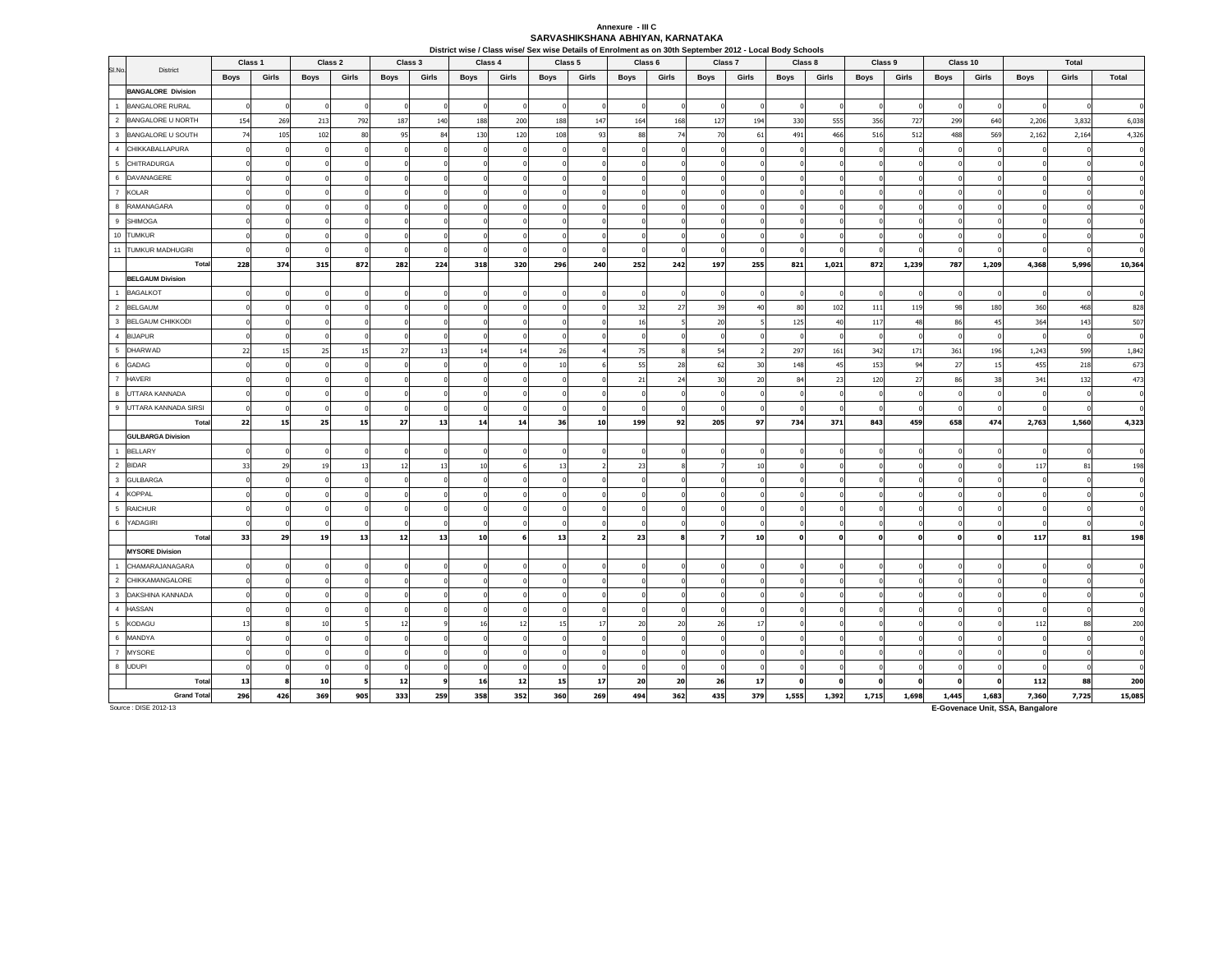# Annexure - III D<br>SARVASHIKSHANA ABHIYAN, KARNATAKA

|                                                    | Class <sub>1</sub> |        | Class 2     |        | Class 3     |        | Class <sub>4</sub> |        | District wise / Class wise/ Sex wise Details of Enrolment as on 30th September 2012 - Aided Schools<br>Class 5 |                 | Class 6     |        | Class 7     |        | Class 8     |         | Class 9     |         | Class 10    |         |             | <b>Total</b> |           |
|----------------------------------------------------|--------------------|--------|-------------|--------|-------------|--------|--------------------|--------|----------------------------------------------------------------------------------------------------------------|-----------------|-------------|--------|-------------|--------|-------------|---------|-------------|---------|-------------|---------|-------------|--------------|-----------|
| SI.No.<br><b>District</b>                          | <b>Boys</b>        | Girls  | <b>Boys</b> | Girls  | <b>Boys</b> | Girls  | <b>Boys</b>        | Girls  | <b>Boys</b>                                                                                                    | Girls           | <b>Boys</b> | Girls  | <b>Boys</b> | Girls  | <b>Boys</b> | Girls   | <b>Boys</b> | Girls   | <b>Boys</b> | Girls   | <b>Boys</b> | Girls        | Total     |
| <b>BANGALORE Division</b>                          |                    |        |             |        |             |        |                    |        |                                                                                                                |                 |             |        |             |        |             |         |             |         |             |         |             |              |           |
| $\overline{1}$<br><b>BANGALORE RURAL</b>           | 199                | 222    | 214         | 208    | 220         | 213    | 214                | 202    | 238                                                                                                            | 22 <sup>0</sup> | 244         | 237    | 280         | 262    | 1,129       | 1,090   | 1,346       | 1,424   | 1,36        | 1,383   | 5,451       | 5,470        | 10,921    |
| $\overline{2}$<br><b>BANGALORE U NORTH</b>         | 3,191              | 3,340  | 3,033       | 3,310  | 3,225       | 3,396  | 3,320              | 3,628  | 3,540                                                                                                          | 3,861           | 4,153       | 4,07   | 4,187       | 4,412  | 4,424       | 5,331   | 4,767       | 5,911   | 4,469       | 5,684   | 38,309      | 42,950       | 81,259    |
| 3<br>BANGALORE U SOUTH                             | 3,297              | 3,894  | 3,261       | 3,845  | 3,274       | 3,863  | 3,660              | 4,220  | 3,720                                                                                                          | 4,423           | 4,170       | 4,649  | 4,467       | 4,919  | 7,131       | 7,448   | 7,77        | 8,729   | 7,165       | 8,352   | 47,916      | 54,342       | 102,258   |
| $\overline{4}$<br>CHIKKABALLAPURA                  | 709                | 612    | 654         | 580    | 695         | 585    | 738                | 638    | 704                                                                                                            | 573             | 878         | 752    | 893         | 723    | 1,666       | 1,427   | 1,911       | 1,653   | 1,624       | 1,534   | 10,472      | 9,077        | 19,549    |
| 5<br><b>CHITRADURGA</b>                            | 1,098              | 1,050  | 1,143       | 1,016  | 1,178       | 1,104  | 1,281              | 1,141  | 1,373                                                                                                          | 1,153           | 1,583       | 1,285  | 1,645       | 1,284  | 5,941       | 5,431   | 6,186       | 6,084   | 6,21        | 6,088   | 27,640      | 25,636       | 53,276    |
| $6\phantom{.0}$<br>DAVANAGERE                      | 2,446              | 2,21   | 2,549       | 2,169  | 2,569       | 2,261  | 2,675              | 2,328  | 2,728                                                                                                          | 2,432           | 3,037       | 2,47   | 3,033       | 2,616  | 4,977       | 4,919   | 5,218       | 5,126   | 4,868       | 5,236   | 34,100      | 31,775       | 65,875    |
| $\overline{7}$<br><b>KOLAR</b>                     | 587                | 602    | 557         | 632    | 565         | 670    | 605                | 612    | 598                                                                                                            | 71              | 824         | 1,011  | 844         | 942    | 2,518       | 2,747   | 2,732       | 2,902   | 2,525       | 2,991   | 12,355      | 13,820       | 26,175    |
| $\mathbf{a}$<br>RAMANAGARA                         | 468                | 487    | 450         | 424    | 500         | 428    | 471                | 450    | 570                                                                                                            | 497             | 669         | 615    | 670         | 599    | 2,281       | 2,080   | 2,537       | 2,498   | 2,460       | 2,538   | 11,076      | 10,616       | 21,692    |
| 9<br>SHIMOG/                                       | 1,302              | 1,229  | 1,253       | 1,156  | 1,272       | 1,194  | 1,460              | 1,350  | 1,568                                                                                                          | 1,359           | 1,64        | 1,574  | 1,662       | 1,599  | 4,191       | 3,863   | 4,357       | 4,094   | 3,579       | 3,947   | 22,291      | 21,365       | 43,656    |
| 10<br><b>TUMKUR</b>                                | 714                | 655    | 666         | 625    | 782         | 581    | 928                | 644    | 1,214                                                                                                          | 631             | 1,728       | 848    | 1,969       | 816    | 7,320       | 5,158   | 7,317       | 5,324   | 7,221       | 5,620   | 29,859      | 20,902       | 50,761    |
| 11<br>TUMKUR MADHUGIRI                             | 87                 | 82     | 107         | 76     | 94          | 86     | 114                | 85     | 116                                                                                                            | 76              | 132         | 108    | 140         | 106    | 2,815       | 2,593   | 3,148       | 2,797   | 3,114       | 2,905   | 9,867       | 8,914        | 18,781    |
| Total                                              | 14,098             | 14,390 | 13,887      | 14,041 | 14,374      | 14,381 | 15,466             | 15,298 | 16,369                                                                                                         | 15,945          | 19,065      | 17,627 | 19,790      | 18,278 | 44,393      | 42,087  | 47,290      | 46,542  | 44,604      | 46,278  | 249,336     | 244,867      | 494,203   |
| <b>BELGAUM Division</b>                            |                    |        |             |        |             |        |                    |        |                                                                                                                |                 |             |        |             |        |             |         |             |         |             |         |             |              |           |
| <b>BAGALKOT</b>                                    | 2,533              | 1,958  | 2,249       | 1,821  | 2,251       | 1,730  | 2,202              | 1,719  | 2,116                                                                                                          | 1,782           | 2,034       | 1,54   | 2,210       | 1,548  | 5,034       | 4,008   | 5,922       | 4,332   | 5,820       | 4,243   | 32,37       | 24,682       | 57,053    |
| $\overline{2}$<br><b>BELGAUM</b>                   | 1,536              | 1,074  | 1,296       | 990    | 1,351       | 964    | 1,346              | 958    | 1,314                                                                                                          | 981             | 2,140       | 1,832  | 1,994       | 1,699  | 7,669       | 6,934   | 9,224       | 8,520   | 8,882       | 8,126   | 36,752      | 32,078       | 68,830    |
| $\overline{\mathbf{3}}$<br><b>BELGAUM CHIKKODI</b> | 4,032              | 3,183  | 4,067       | 3,086  | 3,933       | 2,995  | 4,033              | 2,829  | 4,060                                                                                                          | 2,894           | 4,456       | 3,052  | 4,329       | 3,040  | 8,680       | 7,379   | 10,537      | 8,944   | 10,113      | 8,577   | 58,240      | 45,979       | 104,219   |
| $\overline{4}$<br><b>BIJAPUR</b>                   | 2,405              | 2,042  | 2,434       | 2,034  | 2,497       | 2,121  | 2,672              | 2,040  | 2,665                                                                                                          | 2,08            | 2,57        | 1,86   | 2,498       | 1,844  | 7,577       | 5,295   | 9,492       | 7,441   | 9,487       | 7,266   | 44,30       | 34,03        | 78,341    |
| 5<br><b>DHARWAD</b>                                | 1,601              | 1,637  | 1,573       | 1,470  | 1,504       | 1,543  | 1,712              | 1,495  | 2,082                                                                                                          | 1,999           | 2,251       | 2,138  | 2,330       | 2,236  | 5,125       | 4,894   | 5,821       | 6,022   | 5,586       | 6,038   | 29,585      | 29,472       | 59,057    |
| 6<br><b>GADAG</b>                                  | 922                | 805    | 972         | 844    | 954         | 930    | 1,115              | 941    | 1,183                                                                                                          | 987             | 1,365       | 1,102  | 1,303       | 1,051  | 3,411       | 2,945   | 3,503       | 2,859   | 3,284       | 2,908   | 18,012      | 15,372       | 33,384    |
| $\overline{7}$<br><b>HAVERI</b>                    | 1,133              | 880    | 1,208       | 959    | 1,061       | 928    | 1,127              | 937    | 1,197                                                                                                          | 960             | 1,31        | 1,095  | 1,319       | 1,130  | 4,718       | 4,137   | 5,337       | 5,116   | 4,83        | 5,018   | 23,248      | 21,160       | 44,408    |
| $\mathbf{a}$<br>UTTARA KANNADA                     | 211                | 183    | 204         | 192    | 222         | 206    | 196                | 217    | 242                                                                                                            | 21              | 463         | 508    | 512         | 500    | 2,972       | 2,786   | 3,170       | 3,034   | 2,850       | 2,936   | 11,042      | 10,779       | 21,821    |
| $_{9}$<br>UTTARA KANNADA SIRSI                     | 567                | 479    | 581         | 502    | 545         | 470    | 562                | 475    | 549                                                                                                            | 474             | 559         | 492    | 557         | 464    | 2,092       | 1,714   | 2,139       | 1,961   | 2,029       | 1,844   | 10,180      | 8,875        | 19,055    |
| Tota                                               | 14,940             | 12,241 | 14,584      | 11,898 | 14,318      | 11,887 | 14,965             | 11,611 | 15,408                                                                                                         | 12,381          | 17,158      | 13,627 | 17,052      | 13,512 | 47,278      | 40,092  | 55,145      | 48,229  | 52,886      | 46,956  | 263,734     | 222,434      | 486,168   |
| <b>GULBARGA Division</b>                           |                    |        |             |        |             |        |                    |        |                                                                                                                |                 |             |        |             |        |             |         |             |         |             |         |             |              |           |
| <b>BELLARY</b><br>$\overline{1}$                   | 1,688              | 1,764  | 1,659       | 1,589  | 1,622       | 1,664  | 1,725              | 1,738  | 1,803                                                                                                          | 1,799           | 1,806       | 1,760  | 1,798       | 1,727  | 3,238       | 2,833   | 3,958       | 3,546   | 3,452       | 3,191   | 22,749      | 21,611       | 44,360    |
| $\overline{2}$<br><b>BIDAR</b>                     | 4,558              | 4,283  | 4,579       | 4,551  | 4,383       | 4,316  | 4,470              | 4,207  | 4,594                                                                                                          | 4,12            | 4,653       | 4,101  | 4,602       | 3,981  | 3,667       | 3,745   | 3,772       | 3,962   | 3,752       | 3,962   | 43,030      | 41,235       | 84,265    |
| $\overline{\mathbf{3}}$<br><b>GULBARGA</b>         | 3,642              | 3,872  | 3,803       | 3,897  | 3,796       | 3,790  | 3,759              | 3,915  | 3,933                                                                                                          | 3,874           | 3,788       | 3,797  | 3,788       | 3,881  | 2,629       | 2,927   | 3,178       | 3,226   | 3,220       | 3,278   | 35,536      | 36,457       | 71,993    |
| $\overline{4}$<br><b>KOPPAL</b>                    | 464                | 430    | 464         | 377    | 425         | 358    | 426                | 385    | 407                                                                                                            | 327             | 669         | 349    | 706         | 349    | 1,320       | 714     | 1,295       | 966     | 1,146       | 783     | 7,322       | 5,038        | 12,360    |
| <b>RAICHUR</b><br>-5                               | 887                | 1,074  | 901         | 1,064  | 1,028       | 1,013  | 1,011              | 987    | 1,063                                                                                                          | 1,109           | 1,163       | 1,136  | 1,150       | 1,165  | 1,222       | 1,260   | 1,301       | 1,385   | 1,190       | 1,387   | 10,916      | 11,580       | 22,496    |
| 6<br>YADAGIRI<br>Total                             | 559                | 518    | 582         | 537    | 601         | 533    | 654                | 566    | 709                                                                                                            | 548             | 776         | 571    | 684         | 545    | 657         | 389     | 737         | 416     | 676         | 404     | 6,635       | 5,027        | 11,662    |
| <b>MYSORE Division</b>                             | 11,798             | 11,941 | 11,988      | 12,015 | 11,855      | 11,674 | 12,045             | 11,798 | 12,509                                                                                                         | 11,784          | 12,855      | 11,714 | 12,728      | 11,648 | 12,733      | 11,868  | 14,241      | 13,501  | 13,436      | 13,005  | 126,188     | 120,948      | 247,136   |
| CHAMARAJANAGARA                                    | 658                | 619    | 711         | 638    | 731         | 653    | 782                | 717    | 753                                                                                                            | 706             | 868         | 730    | 845         | 785    | 1,587       | 1,265   | 1,722       | 1,460   | 1,549       | 1,462   | 10,206      | 9,035        | 19,241    |
| $\overline{2}$<br>CHIKKAMANGALORE                  | 385                | 488    | 467         | 433    | 445         | 455    | 539                | 461    | 529                                                                                                            | 566             | 573         | 540    | 603         | 617    | 3,003       | 2,998   | 3,111       | 2,997   | 2,725       | 2,910   | 12,380      | 12,465       | 24,845    |
| $\overline{\mathbf{3}}$<br>DAKSHINA KANNADA        | 2,859              | 2,692  | 3,058       | 2,989  | 3,334       | 2,997  | 3,493              | 3,252  | 3,766                                                                                                          | 3,492           | 4,390       | 4,144  | 4,706       | 4,257  | 5,881       | 5,595   | 6,962       | 6,580   | 6,082       | 6,578   | 44,531      | 42,576       | 87,107    |
| $\overline{4}$<br><b>HASSAN</b>                    | 673                | 788    | 688         | 750    | 682         | 729    | 725                | 827    | 768                                                                                                            | 816             | 923         | 999    | 913         | 1,071  | 4.138       | 3,842   | 3,863       | 3,939   | 3,791       | 3,950   | 17,164      | 17,711       | 34,875    |
| 5<br><b>KODAGU</b>                                 | 213                | 228    | 224         | 243    | 235         | 242    | 290                | 289    | 343                                                                                                            | 349             | 342         | 389    | 398         | 400    | 1,463       | 1,534   | 1,561       | 1,781   | 1,349       | 1,627   | 6,418       | 7,082        | 13,500    |
| 6<br>MANDYA                                        | 812                | 925    | 781         | 762    | 774         | 836    | 811                | 814    | 985                                                                                                            | 798             | 1,101       | 845    | 1,223       | 893    | 2,680       | 2,729   | 2,755       | 2,765   | 2,834       | 2,926   | 14,756      | 14,293       | 29,049    |
| $\overline{7}$<br><b>MYSORE</b>                    | 1,780              | 1,904  | 1,846       | 1,857  | 1,945       | 1,928  | 1,980              | 1,998  | 2,075                                                                                                          | 2,16            | 2,44        | 2,485  | 2,495       | 2,580  | 5,113       | 4,666   | 5,169       | 5,147   | 4,760       | 4,888   | 29,610      | 29,616       | 59,226    |
| 8<br><b>UDUPI</b>                                  | 1,641              | 1,588  | 1,575       | 1,588  | 1,705       | 1,665  | 1,768              | 1,850  | 1,876                                                                                                          | 1,813           | 2,298       | 2,228  | 2,513       | 2,307  | 2,484       | 2,228   | 2,678       | 2,334   | 2,379       | 2,438   | 20,917      | 20,039       | 40,956    |
| Tota                                               | 9,021              | 9,232  | 9,350       | 9,260  | 9,851       | 9,505  | 10,388             | 10,208 | 11,095                                                                                                         | 10,703          | 12,942      | 12,360 | 13,696      | 12,910 | 26,349      | 24,857  | 27,821      | 27,003  | 25,469      | 26,779  | 155,982     | 152,817      | 308,799   |
| <b>Grand Total</b>                                 | 49.857             | 47,804 | 49,809      | 47,214 | 50,398      | 47.447 | 52,864             | 48,915 | 55,381                                                                                                         | 50,813          | 62,020      | 55,328 | 63,266      | 56,348 | 130,753     | 118,904 | 144,497     | 135,275 | 136,395     | 133,018 | 795,240     | 741.066      | 1,536,306 |

Source : DISE 2012-13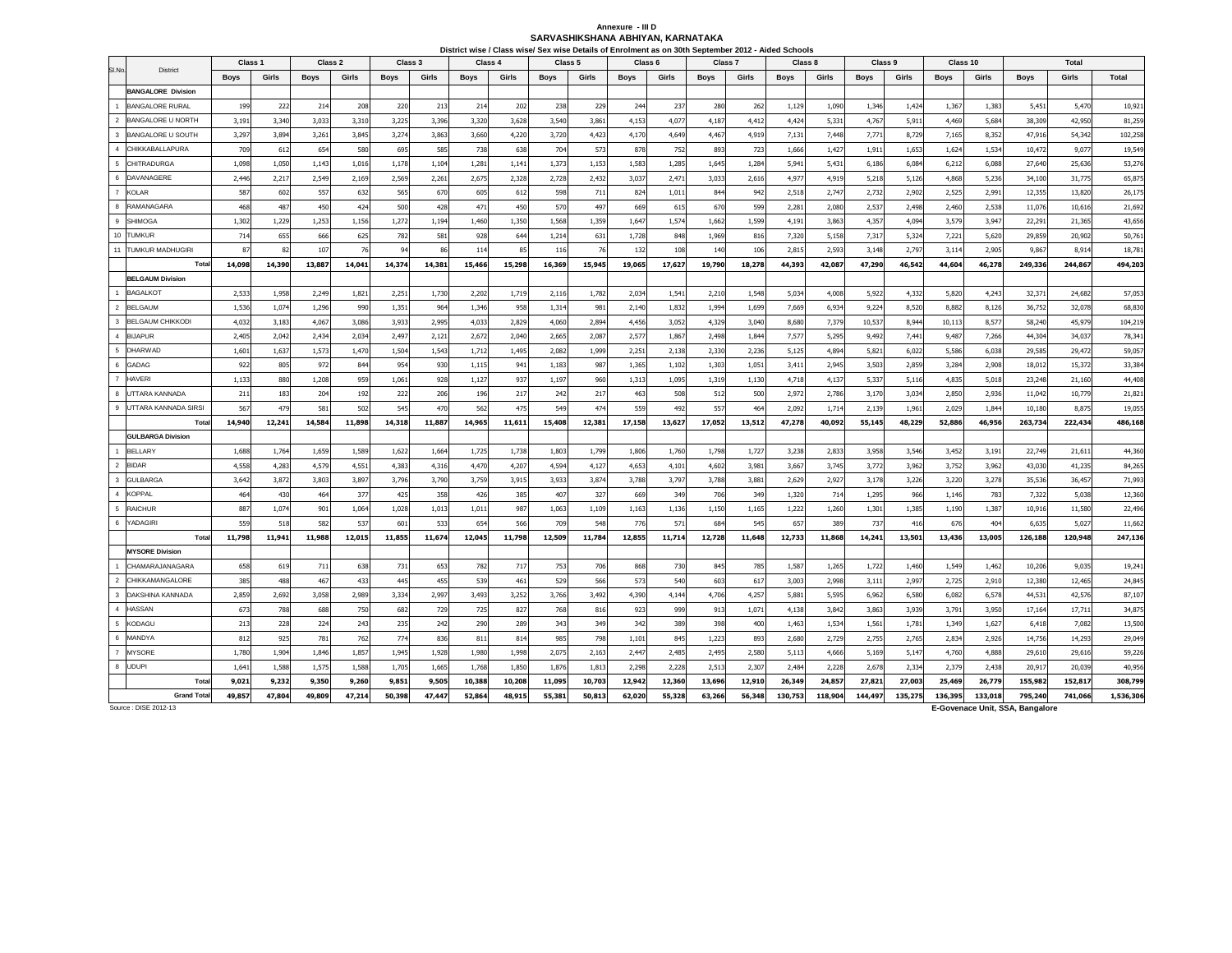#### **SARVASHIKSHANA ABHIYAN, KARNATAKAAnnexure - III E**

|                         |                           | Class <sub>1</sub> |         | Class <sub>2</sub> |         | Class <sub>3</sub> |         | Class <sub>4</sub> |         | Class 5     |         | District wise / Class wise/ Sex wise Details of Enrolment as on 30th September 2012 - Un-Aided Schools<br>Class 6 |         | Class <sub>7</sub> |         | Class 8     |         | Class 9     |         | Class 10    |        |             | Total     |              |
|-------------------------|---------------------------|--------------------|---------|--------------------|---------|--------------------|---------|--------------------|---------|-------------|---------|-------------------------------------------------------------------------------------------------------------------|---------|--------------------|---------|-------------|---------|-------------|---------|-------------|--------|-------------|-----------|--------------|
| SI.No                   | <b>District</b>           |                    |         |                    |         |                    |         |                    |         |             |         |                                                                                                                   |         |                    |         |             |         |             |         |             |        |             |           |              |
|                         |                           | <b>Boys</b>        | Girls   | <b>Boys</b>        | Girls   | <b>Boys</b>        | Girls   | <b>Boys</b>        | Girls   | <b>Boys</b> | Girls   | <b>Boys</b>                                                                                                       | Girls   | <b>Boys</b>        | Girls   | <b>Boys</b> | Girls   | <b>Boys</b> | Girls   | <b>Boys</b> | Girls  | <b>Boys</b> | Girls     | <b>Total</b> |
| $\overline{1}$          | <b>BANGALORE Division</b> |                    |         |                    |         |                    |         |                    |         |             |         |                                                                                                                   |         |                    |         |             |         |             |         |             |        |             |           |              |
| $\overline{2}$          | <b>BANGALORE RURAL</b>    | 4,159              | 3,401   | 3,618              | 3,076   | 3,58               | 2,941   | 3,348              | 2,810   | 3,223       | 2,710   | 3,122                                                                                                             | 2,444   | 3,088              | 2,410   | 2,578       | 2,244   | 2,405       | 2,066   | 2,183       | 1,673  | 31,305      | 25,775    | 57,080       |
|                         | <b>BANGALORE U NORTH</b>  | 24,65              | 22,477  | 23,863             | 21,733  | 23,110             | 21,214  | 22,882             | 20,808  | 22,133      | 20,076  | 20,665                                                                                                            | 18,86   | 20,214             | 19,016  | 18,888      | 16,598  | 17,420      | 15,614  | 15,896      | 14,067 | 209,723     | 190,467   | 400,190      |
| $\mathbf{3}$            | BANGALORE U SOUTH         | 41,126             | 36,886  | 36,05              | 32,901  | 35,279             | 31,230  | 34,258             | 30,651  | 32,545      | 28,653  | 29,166                                                                                                            | 25,466  | 28,976             | 24,968  | 25,292      | 22,381  | 22,474      | 20,057  | 20,752      | 18,909 | 305,923     | 272,102   | 578,025      |
| $\overline{4}$          | CHIKKABALLAPURA           | 5,018              | 3,591   | 4,37               | 3,372   | 4,298              | 3,070   | 3,984              | 2,999   | 3,803       | 2,940   | 3,732                                                                                                             | 2,638   | 3,522              | 2,72    | 2,876       | 2,162   | 2,693       | 2,048   | 2,434       | 1,767  | 36,735      | 27,308    | 64,043       |
| $5\phantom{.0}$         | <b>CHITRADURGA</b>        | 4,454              | 3,206   | 3,786              | 2,920   | 3,544              | 2,745   | 3,346              | 2,634   | 3,189       | 2,439   | 2,800                                                                                                             | 2,039   | 2,595              | 2,02    | 2,426       | 1,805   | 2,147       | 1,594   | 1,958       | 1,343  | 30,245      | 22,752    | 52,997       |
| $6\phantom{1}6$         | DAVANAGERE                | 7,303              | 5,203   | 6,36               | 5,172   | 6,152              | 4,924   | 5,954              | 4,641   | 5,634       | 4,424   | 5,050                                                                                                             | 3,935   | 4,989              | 3,719   | 4,243       | 2,866   | 3,736       | 2,706   | 3,437       | 2,437  | 52,863      | 40,027    | 92,890       |
| $\overline{7}$          | <b>KOLAR</b>              | 6,378              | 4,929   | 5,540              | 4,346   | 5,508              | 4,295   | 5,388              | 4,178   | 5,154       | 3,947   | 4,978                                                                                                             | 3,67    | 4,734              | 3,37    | 3,831       | 2,708   | 3,465       | 2,466   | 3,095       | 2,225  | 48,071      | 36,142    | 84,213       |
| 8                       | RAMANAGARA                | 3,40               | 2,564   | 2,867              | 2,232   | 2,615              | 2,135   | 2,548              | 2,055   | 2,328       | 1,877   | 2,225                                                                                                             | 1,752   | 2,218              | 1,652   | 1,957       | 1,692   | 1,807       | 1,511   | 1,719       | 1,393  | 23,691      | 18,863    | 42,554       |
| 9                       | <b>SHIMOGA</b>            | 5,680              | 4,351   | 5,098              | 4,196   | 4,926              | 4,136   | 4,587              | 3,990   | 4,443       | 3,774   | 4,333                                                                                                             | 3,531   | 4,163              | 3,507   | 3,714       | 2,899   | 3,266       | 2,614   | 3,01        | 2,386  | 43,227      | 35,384    | 78,611       |
| 10                      | <b>TUMKUR</b>             | 5,308              | 4,079   | 4,67               | 3,938   | 4,320              | 3,762   | 4,238              | 3,717   | 3,932       | 3,374   | 4,015                                                                                                             | 3,329   | 4,001              | 3,376   | 3,344       | 2,661   | 2,878       | 2,282   | 2,566       | 2,008  | 39,273      | 32,526    | 71,799       |
| 11                      | <b>TUMKUR MADHUGIRI</b>   | 2,451              | 1,578   | 2,035              | 1,412   | 2,025              | 1,466   | 1,743              | 1,298   | 1,815       | 1,283   | 1,550                                                                                                             | 1,119   | 1,479              | 1,050   | 1,319       | 1,029   | 1,222       | 995     | 1,189       | 926    | 16,828      | 12,156    | 28,984       |
|                         | Total                     | 109,936            | 92,265  | 98,273             | 85,298  | 95,358             | 81,918  | 92,276             | 79,781  | 88,199      | 75,497  | 81,636                                                                                                            | 68,788  | 79,979             | 67,823  | 70,468      | 59,045  | 63,513      | 53,953  | 58,246      | 49,134 | 837,884     | 713,502   | 1,551,386    |
|                         | <b>BELGAUM Division</b>   |                    |         |                    |         |                    |         |                    |         |             |         |                                                                                                                   |         |                    |         |             |         |             |         |             |        |             |           |              |
|                         | <b>BAGALKOT</b>           | 7,380              | 5,021   | 6,562              | 4,543   | 5,606              | 4,109   | 4,898              | 3,386   | 4,506       | 2,966   | 3,645                                                                                                             | 2,331   | 3,29               | 2,208   | 2,463       | 1,697   | 2,362       | 1,933   | 2,004       | 1,548  | 42,723      | 29,742    | 72,465       |
| $\overline{2}$          | <b>BELGAUM</b>            | 7,33               | 5,008   | 6,995              | 5,182   | 6,133              | 4,692   | 5,560              | 4,118   | 5,39        | 3,774   | 4,450                                                                                                             | 3,056   | 3,956              | 2,604   | 3,403       | 2,47!   | 3,310       | 2,391   | 2,901       | 2,207  | 49,430      | 35,507    | 84,937       |
| $\overline{\mathbf{3}}$ | <b>BELGAUM CHIKKOD</b>    | 9,984              | 6,230   | 8,698              | 5,869   | 7,597              | 5,078   | 7,086              | 4,557   | 6,394       | 3,920   | 5,645                                                                                                             | 3,421   | 4,936              | 2,950   | 3,579       | 2,476   | 3,537       | 2,440   | 3,128       | 2,183  | 60,584      | 39,124    | 99,708       |
| $\overline{4}$          | <b>BIJAPUR</b>            | 12,67              | 8,404   | 10,34              | 6,766   | 8,514              | 5,676   | 7,229              | 4,689   | 5,990       | 3,836   | 4,832                                                                                                             | 2,861   | 4,037              | 2,440   | 3,376       | 2,052   | 3,223       | 1,944   | 2,372       | 1,545  | 62,593      | 40,213    | 102,806      |
| 5                       | <b>DHARWAD</b>            | 7,300              | 5,043   | 6,690              | 4,956   | 5,967              | 4,706   | 5,593              | 4,328   | 5,014       | 3,831   | 4,662                                                                                                             | 3,499   | 4,517              | 3,278   | 4,558       | 3,364   | 4,404       | 3,368   | 4,012       | 2,992  | 52,717      | 39,365    | 92,082       |
| 6                       | GADAG                     | 3,44               | 2,357   | 2,80               | 2,241   | 2,470              | 2,071   | 2,201              | 1,834   | 2,147       | 1,676   | 1,909                                                                                                             | 1,464   | 1,651              | 1,281   | 1,812       | 1,31    | 1,239       | 1,273   | 1,237       | 1,148  | 20,909      | 16,657    | 37,566       |
| $\overline{7}$          | <b>HAVER</b>              | 4,69               | 3,128   | 4,052              | 3,065   | 3,660              | 2,808   | 3,229              | 2,438   | 3,063       | 2,227   | 2,495                                                                                                             | 1,934   | 2,152              | 1,603   | 1,940       | 1,405   | 1,753       | 1,509   | 1,368       | 1,156  | 28,406      | 21,273    | 49,679       |
| 8                       | UTTARA KANNADA            | 1,805              | 1,458   | 1,51               | 1,386   | 1,451              | 1,374   | 1,510              | 1,18    | 1,329       | 1,213   | 1,266                                                                                                             | 1,045   | 1,158              | 862     | 1.145       | 975     | 958         | 846     | 834         | 756    | 12,973      | 11,102    | 24,075       |
| 9                       | UTTARA KANNADA SIRSI      | 932                | 696     | 850                | 642     | 755                | 627     | 785                | 581     | 786         | 587     | 831                                                                                                               | 565     | 763                | 558     | 765         | 571     | 748         | 492     | 631         | 513    | 7,846       | 5,832     | 13,678       |
|                         | Total                     | 55,542             | 37,345  | 48,511             | 34,650  | 42,153             | 31,141  | 38,091             | 27,118  | 34,620      | 24,030  | 29,735                                                                                                            | 20,176  | 26,467             | 17,784  | 23,041      | 16,327  | 21,534      | 16,196  | 18,487      | 14,048 | 338,181     | 238,815   | 576,996      |
|                         | <b>GULBARGA Division</b>  |                    |         |                    |         |                    |         |                    |         |             |         |                                                                                                                   |         |                    |         |             |         |             |         |             |        |             |           |              |
|                         | <b>BELLARY</b>            | 10,969             | 7,893   | 9,692              | 6,890   | 8,694              | 6,197   | 7,985              | 5,856   | 7,259       | 5,025   | 5,250                                                                                                             | 3,47    | 4,954              | 3,361   | 5,026       | 3,904   | 4,803       | 3,609   | 4,204       | 2,982  | 68,836      | 49,189    | 118,025      |
| $\overline{2}$          | <b>BIDAR</b>              | 10,16              | 7,039   | 8,832              | 6,085   | 8,098              | 5,508   | 7,266              | 4,945   | 6,330       | 4,366   | 5,454                                                                                                             | 3,581   | 4,967              | 3,432   | 4,381       | 3,21    | 4,613       | 3,129   | 3,860       | 2,677  | 63,968      | 43,979    | 107,947      |
| $\overline{\mathbf{3}}$ | <b>GULBARGA</b>           | 13,858             | 9,696   | 11,660             | 8,232   | 10,483             | 7,443   | 9,780              | 6,864   | 8,695       | 5,997   | 7,726                                                                                                             | 5,06    | 7,071              | 4,758   | 6,497       | 4,604   | 6,153       | 4,439   | 5,897       | 4,124  | 87,820      | 61,218    | 149,038      |
| $\overline{4}$          | <b>KOPPAL</b>             | 4,77               | 3,435   | 3,953              | 2,901   | 3,568              | 2,708   | 3,225              | 2,361   | 2,879       | 2,033   | 2,123                                                                                                             | 1,64    | 1,932              | 1,51    | 1,512       | 1,108   | 1,553       | 1,126   | 1,325       | 887    | 26,846      | 19,711    | 46,557       |
| 5                       | <b>RAICHUR</b>            | 7,931              | 5,360   | 6,666              | 4,625   | 6,048              | 4,312   | 5,442              | 3,795   | 4,966       | 3,608   | 4,167                                                                                                             | 2,899   | 3,884              | 2,714   | 3,169       | 2,206   | 3,154       | 2,300   | 2,930       | 2,074  | 48,357      | 33,893    | 82,250       |
| $\,6\,$                 | YADAGIRI                  | 4,463              | 2,937   | 3,339              | 2,306   | 2,668              | 1,754   | 2,292              | 1,516   | 1,962       | 1,199   | 1,611                                                                                                             | 1,01    | 1,462              | 938     | 1,007       | 616     | 957         | 559     | 832         | 444    | 20,593      | 13,283    | 33,876       |
|                         | Tota                      | 52,164             | 36,360  | 44,142             | 31,039  | 39,559             | 27,922  | 35,990             | 25,337  | 32,091      | 22,228  | 26,331                                                                                                            | 17,668  | 24,270             | 16,714  | 21,592      | 15,655  | 21,233      | 15,162  | 19,048      | 13,188 | 316,420     | 221,273   | 537,693      |
|                         | <b>MYSORE Division</b>    |                    |         |                    |         |                    |         |                    |         |             |         |                                                                                                                   |         |                    |         |             |         |             |         |             |        |             |           |              |
|                         | CHAMARAJANAGARA           | 2,456              | 1,682   | 2,038              | 1,672   | 1,933              | 1,447   | 1,742              | 1,371   | 1,682       | 1,255   | 1,415                                                                                                             | 1,154   | 1,422              | 1,132   | 1,724       | 1,383   | 1,600       | 1,375   | 1,413       | 1,218  | 17,425      | 13,689    | 31,114       |
| $\overline{2}$          | CHIKKAMANGALORE           | 3,268              | 2,447   | 2,863              | 2,334   | 2,686              | 2,266   | 2,723              | 2,208   | 2,567       | 2,133   | 2,375                                                                                                             | 1,962   | 2,418              | 1,992   | 1,885       | 1,461   | 1,739       | 1,301   | 1,437       | 1,111  | 23,961      | 19,215    | 43,176       |
| $\overline{\mathbf{3}}$ | DAKSHINA KANNADA          | 7,432              | 6,593   | 7,318              | 6,422   | 6,542              | 6,004   | 6,057              | 5,487   | 6,016       | 5,409   | 5,676                                                                                                             | 5,040   | 5,473              | 4,820   | 5,659       | 4,792   | 5,107       | 4,343   | 4,302       | 3,887  | 59,582      | 52,797    | 112,379      |
| $\overline{4}$          | <b>HASSAN</b>             | 5,179              | 4,035   | 4,605              | 3,778   | 4,432              | 3,684   | 4,257              | 3,550   | 4,066       | 3,295   | 3,756                                                                                                             | 3,040   | 3,623              | 3,014   | 2,937       | 2,406   | 2,666       | 1,942   | 2,313       | 1,879  | 37,834      | 30,623    | 68,457       |
| 5                       | <b>KODAGU</b>             | 1,91               | 1,704   | 1,86               | 1,681   | 1,856              | 1,694   | 1,774              | 1,540   | 1,680       | 1,515   | 1,681                                                                                                             | 1,401   | 1,511              | 1,340   | 1,462       | 1,30    | 1,351       | 1,066   | 1,148       | 1,036  | 16,238      | 14,278    | 30,516       |
| 6                       | MANDYA                    | 5,696              | 3,928   | 4,878              | 3,967   | 4,667              | 3,701   | 4,379              | 3,590   | 4,087       | 3,364   | 3,829                                                                                                             | 2,91    | 3,542              | 2,81    | 3,572       | 2,620   | 3,325       | 2,261   | 3,035       | 2,331  | 41,010      | 31,494    | 72,504       |
| $\overline{7}$          | <b>MYSORE</b>             | 11,144             | 8,520   | 10,199             | 8,509   | 9,851              | 8,050   | 9,516              | 7,915   | 8,992       | 7,312   | 8,529                                                                                                             | 6,967   | 8,493              | 6,906   | 7,893       | 6,429   | 7,660       | 6,120   | 6,973       | 5,685  | 89,250      | 72,413    | 161,663      |
| 8                       | <b>UDUPI</b>              | 3,432              | 3,060   | 3,372              | 2,954   | 2,959              | 2,712   | 2,835              | 2,536   | 2,683       | 2,523   | 2,725                                                                                                             | 2,47    | 2,703              | 2,390   | 2,806       | 2,552   | 2,569       | 2,276   | 2,410       | 2,146  | 28,494      | 25,626    | 54,120       |
|                         | Total                     | 40,521             | 31,969  | 37,134             | 31,317  | 34,926             | 29,558  | 33,283             | 28,19   | 31,773      | 26,806  | 29,986                                                                                                            | 24,956  | 29,185             | 24,411  | 27,938      | 22,944  | 26,017      | 20,684  | 23,031      | 19,293 | 313,794     | 260,135   | 573,929      |
|                         | <b>Grand Total</b>        | 258,163            | 197,939 | 228,060            | 182,304 | 211,996            | 170,539 | 199,640            | 160,433 | 186,683     | 148,561 | 167,688                                                                                                           | 131,588 | 159,901            | 126,732 | 143,039     | 113,971 | 132,297     | 105,995 | 118,812     | 95,663 | 1,806,279   | 1,433,725 | 3,240,004    |

Source : DISE 2012-13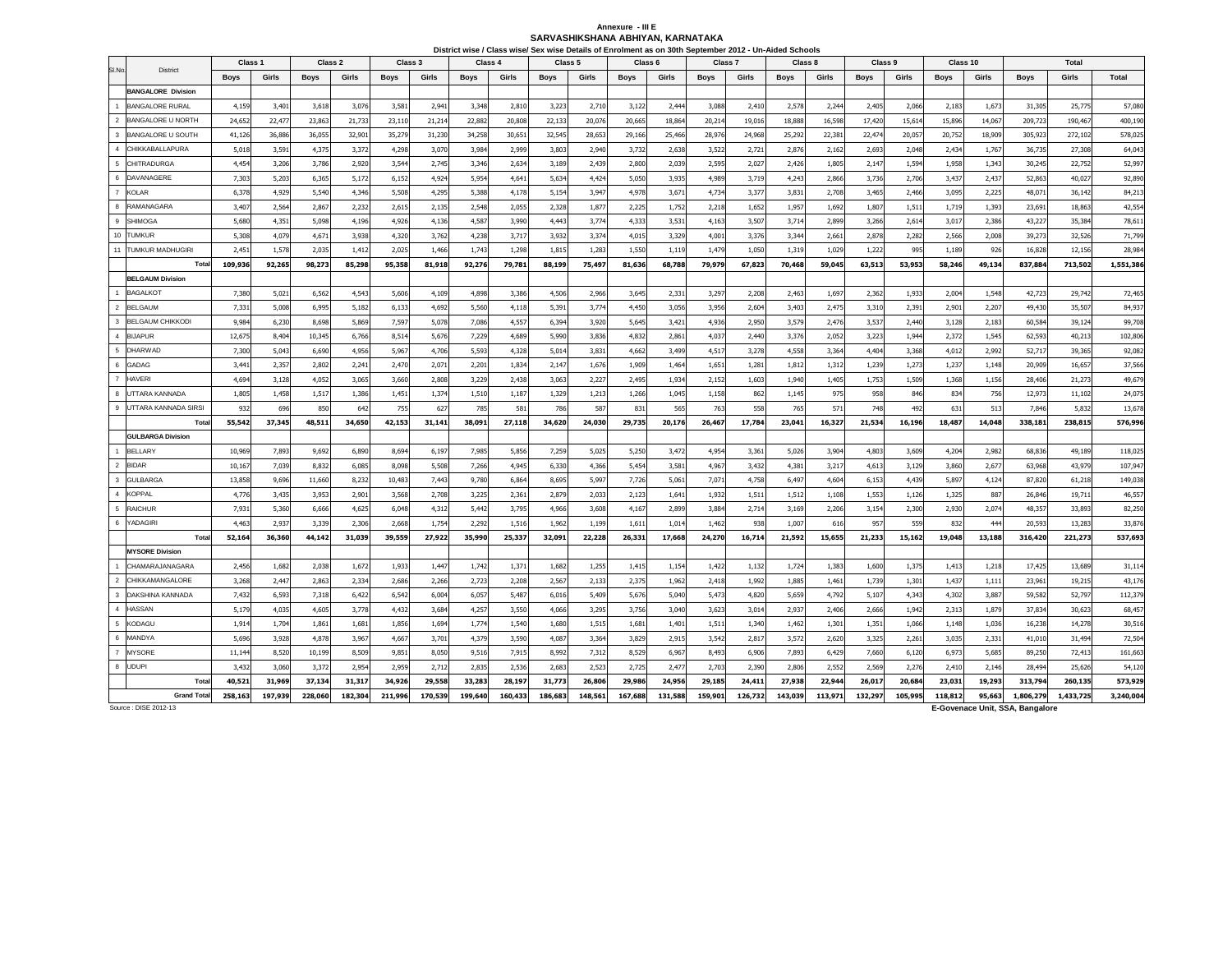#### **SARVASHIKSHANA ABHIYAN, KARNATAKA Annexure - III F**

|                         |                           | Class 1     |          | Class 2     |            | Class 3     |                | Class 4     |              | Class 5     |          | Class 6     | District wise / Class wise/ Sex wise Details of Enrolment as on 30th September 2012 - Central Schools | Class 7     |       | Class 8        |            | Class 9     |                | Class 10    |       |             | Total  |                |
|-------------------------|---------------------------|-------------|----------|-------------|------------|-------------|----------------|-------------|--------------|-------------|----------|-------------|-------------------------------------------------------------------------------------------------------|-------------|-------|----------------|------------|-------------|----------------|-------------|-------|-------------|--------|----------------|
| SI.No.                  | District                  | <b>Boys</b> | Girls    | <b>Boys</b> | Girls      |             | Girls          |             | Girls        |             | Girls    |             | Girls                                                                                                 |             | Girls |                | Girls      |             | Girls          |             | Girls |             | Girls  | Total          |
|                         | <b>BANGALORE Division</b> |             |          |             |            | <b>Boys</b> |                | <b>Boys</b> |              | <b>Boys</b> |          | <b>Boys</b> |                                                                                                       | <b>Boys</b> |       | <b>Boys</b>    |            | <b>Boys</b> |                | <b>Boys</b> |       | <b>Boys</b> |        |                |
| $\overline{1}$          | <b>BANGALORE RURAL</b>    |             |          |             | $\Omega$   | n           |                |             |              |             |          | 73          | 50                                                                                                    | 66          | 72    | 65             | 46         | 54          | 50             | 59          | 36    | 317         | 254    | 571            |
| $\overline{2}$          | <b>BANGALORE U NORTH</b>  | 356         | 260      | 327         | 346        | 285         | 321            | 322         | 374          | 284         | 274      | 359         | 320                                                                                                   | 402         | 395   | 430            | 386        | 400         | 383            | 457         | 436   | 3,622       | 3,495  |                |
| $\overline{\mathbf{3}}$ | BANGALORE U SOUTH         | 312         | 360      | 333         | 292        | 311         | 353            | 362         | 313          | 298         | 310      | 315         | 308                                                                                                   | 304         | 251   | 231            | 176        | 279         | 284            | 288         | 313   | 3,033       | 2,960  | 7,117<br>5,993 |
| $\overline{4}$          | CHIKKABALLAPURA           |             |          |             |            |             |                |             |              |             |          | 34          | 27                                                                                                    | 36          | 34    | 51             | 26         | 46          | 34             | 42          | 31    | 238         | 173    | 411            |
| 5                       | CHITRADURGA               |             |          |             |            |             |                |             |              |             |          | 51          | 24                                                                                                    | 51          | 27    | $\overline{a}$ | 32         | 38          | 22             | 48          | 34    | 234         | 139    | 373            |
| $\,$ 6                  | DAVANAGERE                | 26          | 18       | 22          |            | 17          | 23             | 16          | 23           | 25          |          | 66          | 54                                                                                                    | 79          | 41    | 38             | 27         | 51          | 24             | 41          | 35    | 381         | 278    | 659            |
| $\overline{7}$          | <b>KOLAR</b>              | 71          | 56       | 59          | 71         | 61          | 72             | 61          | 68           | 67          | 63       | 59          | 41                                                                                                    | 66          | 37    | 65             | 34         | 38          | 23             | 53          | 62    | 600         | 527    | 1,127          |
| 8                       | RAMANAGARA                |             |          |             |            |             |                |             |              |             |          |             |                                                                                                       |             |       |                |            |             |                |             |       |             |        |                |
| 9                       | <b>SHIMOGA</b>            | 23          | 21       | 22          | 21         | 22          | 20             | 23          | 20           | 23          | 20       | 69          | 54                                                                                                    | 67          | 59    | 50             | 31         | 48          | 35             | 46          | 36    | 393         | 317    | 710            |
| 10                      | <b>TUMKUR</b>             | 58          | 63       | 69          | 59         | 58          | 42             | 49          | 31           | 42          | 38       | 86          | 62                                                                                                    | 85          | 72    | 93             | 56         | 70          | 50             | 64          | 52    | 674         | 525    | 1,199          |
| 11                      | <b>TUMKUR MADHUGIRI</b>   |             |          |             | n          |             | n              |             | n            |             |          |             |                                                                                                       |             |       |                | $\sqrt{ }$ |             |                |             |       |             |        |                |
|                         | Total                     | 852         | 786      | 838         | 810        | 761         | 835            | 838         | 831          | 744         | 724      | 1,112       | 940                                                                                                   | 1,156       | 988   | 1,069          | 814        | 1,024       | 905            | 1,098       | 1,035 | 9,492       | 8,668  | 18,160         |
|                         | <b>BELGAUM Division</b>   |             |          |             |            |             |                |             |              |             |          |             |                                                                                                       |             |       |                |            |             |                |             |       |             |        |                |
| $\overline{1}$          | <b>BAGALKOT</b>           | 26          | 18       | 17          | 25         | 28          | 14             | 21          | 19           | 27          | 20       | 55          | 46                                                                                                    | 79          | 45    | 74             | 45         | 73          | 4 <sup>5</sup> | 66          | 47    | 466         | 324    | 790            |
| $\overline{2}$          | <b>BELGAUM</b>            | 236         | 206      | 211         | 173        | 269         | 205            | 216         | 190          | 105         | 110      | 146         | 128                                                                                                   | 245         | 157   | 211            | 150        | 200         | 135            | 201         | 163   | 2,040       | 1,61   | 3,657          |
| $\overline{\mathbf{3}}$ | <b>BELGAUM CHIKKODI</b>   |             | $\Omega$ |             | O          | $\Omega$    | $\sqrt{ }$     |             | $\Omega$     |             |          | 46          | 23                                                                                                    | 54          | 27    | 50             | 31         | 49          | 32             | 49          | 29    | 248         | 142    | 390            |
| $\overline{4}$          | <b>BIJAPUR</b>            | 44          | 37       | 45          | 36         | 51          | 27             | 53          | 32           | 42          | -37      | 177         | 62                                                                                                    | 212         | 61    | 203            | 66         | 184         | 57             | 196         | 63    | 1,207       | 478    | 1,685          |
| $5\phantom{.0}$         | <b>DHARWAD</b>            | 198         | 133      | 202         | 105        | 129         | 156            | 156         | 132          | 143         | 135      | 224         | 151                                                                                                   | 215         | 150   | 202            | 163        | 204         | 153            | 203         | 144   | 1,876       | 1,422  | 3,298          |
| 6                       | <b>GADAG</b>              |             | -5       |             | 5          |             | $\overline{z}$ |             | $\mathbf{R}$ | 13          |          | 55          | 18                                                                                                    | 20          | 24    | 184            | 172        | O           |                |             |       | 306         | 249    | 555            |
| $\overline{7}$          | <b>HAVERI</b>             |             |          |             | $\sqrt{2}$ |             |                |             |              |             |          | 50          | 35                                                                                                    | 55          | 29    | 51             | 28         | 53          | 28             | 45          | 35    | 254         | 155    | 409            |
| 8                       | UTTARA KANNADA            | 121         | 127      | 132         | 94         | 136         | 117            | 133         | 112          | 116         | 110      | 138         | 87                                                                                                    | 128         | 109   | 119            | 123        | 112         | 111            | 90          | 82    | 1,225       | 1,072  | 2,297          |
| $_{9}$                  | UTTARA KANNADA SIRSI      | 23          | 11       | 18          | 13         | 21          | 20             | 12          | 13           | 26          | 25       | 54          | 41                                                                                                    | 77          | 36    | 63             | 62         | 77          | 66             | 62          | 67    | 433         | 354    | 787            |
|                         | Total                     | 657         | 537      | 634         | 451        | 641         | 546            | 600         | 506          | 472         | 446      | 945         | 591                                                                                                   | 1,085       | 638   | 1,157          | 840        | 952         | 627            | 912         | 631   | 8,055       | 5,813  | 13,868         |
|                         | <b>GULBARGA Division</b>  |             |          |             |            |             |                |             |              |             |          |             |                                                                                                       |             |       |                |            |             |                |             |       |             |        |                |
| $\overline{1}$          | <b>BELLARY</b>            | 76          | 97       | 93          | 73         | 79          | 82             | $Q_4$       | 90           | 73          | 67       | 124         | 112                                                                                                   | 120         | 130   | 201            | 150        | 123         | 104            | 126         | 89    | 1,109       | 994    | 2,103          |
| $\overline{2}$          | <b>BIDAR</b>              | 63          | 51       | 69          | 47         | 58          | 54             | 50          | 66           | 71          | 50       | 121         | 85                                                                                                    | 119         | 85    | 114            | 77         | 114         | 68             | 108         | 92    | 887         | 675    | 1,562          |
| $\overline{\mathbf{3}}$ | <b>GULBARGA</b>           | 36          | 25       | 75          | 27         | 82          | 64             | 54          | 69           | 54          | 27       | 47          | 3 <sup>4</sup>                                                                                        | 74          | 44    | 8              | 42         | 80          | $^{4}$         | 25          | 18    | 611         | 397    | 1,008          |
| $\overline{4}$          | <b>KOPPAL</b>             | 10          |          | 24          | 26         | 24          | 19             | 24          | 25           | 23          |          | 74          | 47                                                                                                    | 76          | 49    | - 78           | 57         | 106         | 68             | 90          | 70    | 529         | 388    | 917            |
| $\sqrt{5}$              | <b>RAICHUR</b>            | 24          | 23       | 27          | 16         | 32          | 16             | 29          | 14           | 36          | 15       | 79          | 45                                                                                                    | 78          | 54    | 76             | 48         | 84          | 52             | 71          | 49    | 536         | 332    | 868            |
| $6\phantom{1}6$         | YADAGIRI                  |             |          |             |            |             |                |             |              |             |          |             |                                                                                                       |             |       |                |            |             |                |             |       |             |        |                |
|                         | Total                     | 209         | 204      | 288         | 189        | 275         | 235            | 251         | 264          | 257         | 178      | 445         | 323                                                                                                   | 467         | 362   | 553            | 374        | 507         | 339            | 420         | 318   | 3,672       | 2,786  | 6,458          |
|                         | <b>MYSORE Division</b>    |             |          |             |            |             |                |             |              |             |          |             |                                                                                                       |             |       |                |            |             |                |             |       |             |        |                |
| $\overline{1}$          | CHAMARAJANAGARA           | 14          | 22       | 19          | 20         | 16          | 19             | 14          | 14           | 12          | 14       | 50          | 45                                                                                                    | 66          | 42    | 44             | 42         | 68          | 53             | 66          | 62    | 369         | 333    | 702            |
| $\overline{2}$          | CHIKKAMANGALORE           | 17          |          | 13          | 13         | 11          | 13             | 12          | 15           | $17\,$      | 11       | 61          | 43                                                                                                    | 70          | 37    | 59             | 45         | 66          | 38             | 54          | 46    | 380         | 270    | 650            |
| $\overline{\mathbf{3}}$ | DAKSHINA KANNADA          | 82          | 99       | 88          | 78         | 93          | 78             | 84          | 66           | 76          | 87       | 126         | 122                                                                                                   | 134         | 107   | 145            | 120        | 114         | 102            | 119         | 114   | 1,061       | 973    | 2,034          |
| $\overline{4}$          | <b>HASSAN</b>             | 57          | 70       | 57          | 71         | 63          | 70             | 60          | 68           | 78          | $\Delta$ | 104         | 99                                                                                                    | 111         | 95    | 104            | 84         | 114         | 96             | 114         | 93    | 862         | 790    | 1,652          |
| $5\phantom{.0}$         | KODAGU                    | 15          |          | 16          |            | 12          |                | 13          | 14           | 13          | 15       | 137         | 52                                                                                                    | 135         | 57    | 134            | 54         | 143         | 50             | 129         | 53    | 747         | 319    | 1,066          |
| $6\phantom{a}$          | MANDYA                    |             |          |             |            |             |                |             |              |             |          | 41          | 36                                                                                                    | 40          | 43    | 46             | 33         | 47          | 34             | 51          | 33    | 225         | 179    | 404            |
| $\overline{7}$          | <b>MYSORE</b>             | 169         | 145      | 140         | 178        | 149         | 156            | 174         | 135          | 169         | 152      | 228         | 194                                                                                                   | 220         | 185   | 230            | 188        | 203         | 190            | 208         | 163   | 1,890       | 1,686  | 3,576          |
|                         | 8 UDUPI                   |             |          |             | O          |             | $\sqrt{2}$     |             | $\Omega$     | £           |          | 38          | 29                                                                                                    | 43          | 38    | 42             | 32         | 46          | 31             | 51          | 29    | 220         | 159    | 379            |
|                         | Total                     | 354         | 352      | 333         | 365        | 344         | 345            | 357         | 312          | 365         | 326      | 785         | 620                                                                                                   | 819         | 604   | 804            | 598        | 801         | 594            | 792         | 593   | 5,754       | 4,709  | 10,463         |
|                         | <b>Grand Total</b>        | 2,072       | 1,879    | 2,093       | 1,815      | 2,021       | 1,961          | 2,046       | 1,913        | 1,838       | 1,674    | 3,287       | 2,474                                                                                                 | 3,527       | 2,592 | 3,583          | 2,626      | 3,284       | 2,465          | 3,222       | 2,577 | 26,973      | 21,976 | 48,949         |

Source : DISE 2012-13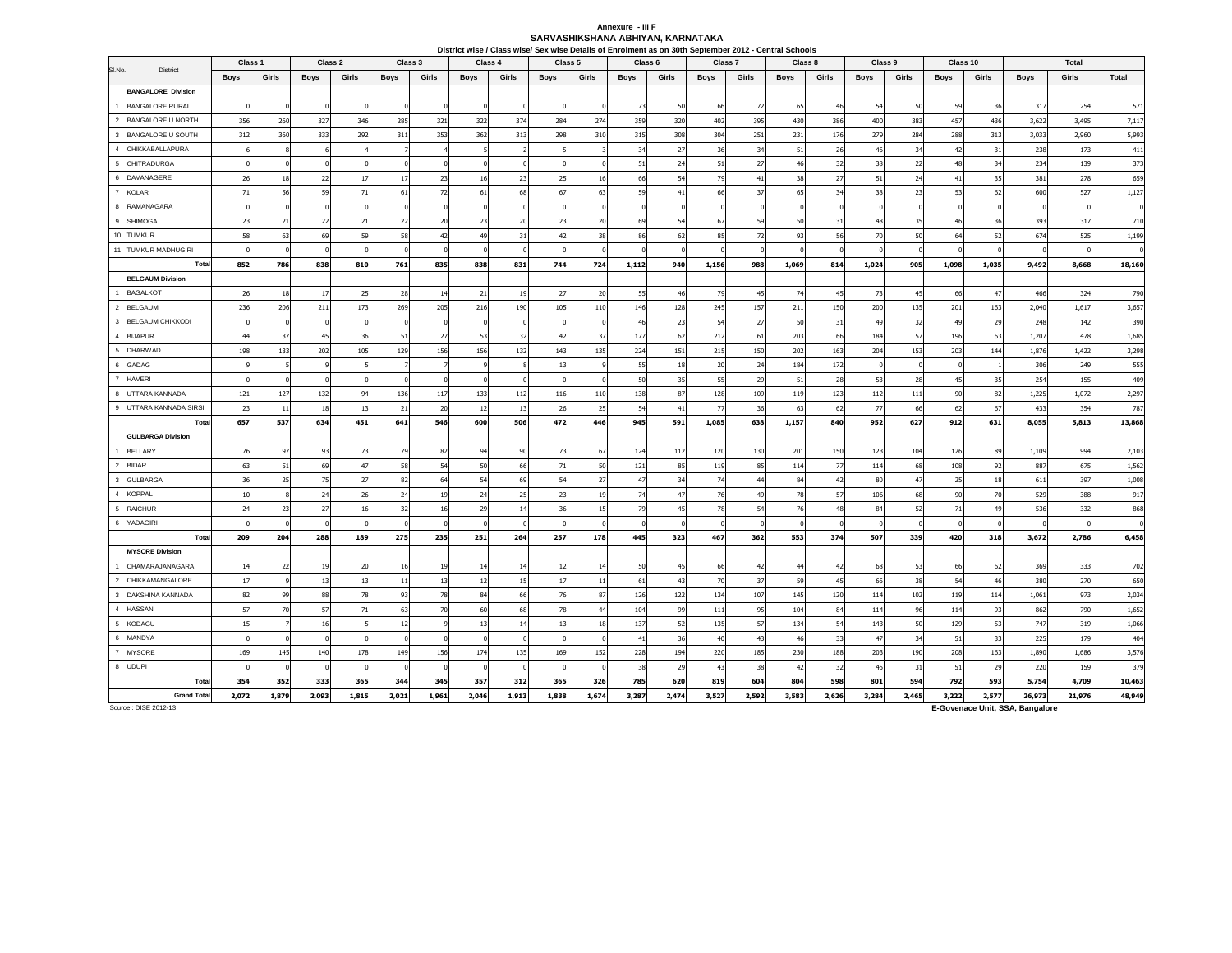#### **SARVASHIKSHANA ABHIYAN, KARNATAKA Annexure - III G**

|                         |                                                     | Class 1     |              | Class 2    |            | Class 3     |            | Class 4     |              |            | District wise / Class wise/ Sex wise Details of Enrolment as on 30th September 2012 - Others Schools<br>Class 5 | Class 6      |            | Class 7     |              | Class 8     |           | Class 9     |                | Class 10    |          |                | Total      |                |
|-------------------------|-----------------------------------------------------|-------------|--------------|------------|------------|-------------|------------|-------------|--------------|------------|-----------------------------------------------------------------------------------------------------------------|--------------|------------|-------------|--------------|-------------|-----------|-------------|----------------|-------------|----------|----------------|------------|----------------|
| SI.No.                  | District                                            |             |              |            |            |             |            |             |              |            |                                                                                                                 |              |            |             |              |             |           |             |                |             |          |                |            |                |
|                         |                                                     | <b>Boys</b> | Girls        | Boys       | Girls      | <b>Boys</b> | Girls      | Boys        | Girls        | Boys       | Girls                                                                                                           | <b>Boys</b>  | Girls      | <b>Boys</b> | Girls        | <b>Boys</b> | Girls     | <b>Boys</b> | Girls          | <b>Boys</b> | Girls    | <b>Boys</b>    | Girls      | Total          |
| $\overline{1}$          | <b>BANGALORE Division</b><br><b>BANGALORE RURAL</b> |             | $\Omega$     |            |            | 16          | 6          | 18          |              | 16         |                                                                                                                 | $\Omega$     |            |             |              |             |           |             | $\overline{0}$ |             | $\Omega$ | 59             | 21         | 80             |
| $\overline{2}$          | BANGALORE U NORTH                                   |             |              |            |            |             |            |             |              |            |                                                                                                                 |              |            |             |              |             |           |             | 22             |             |          |                | 943        |                |
|                         | 3 BANGALORE U SOUTH                                 | 151<br>336  | 147<br>298   | 172<br>280 | 133<br>219 | 170<br>229  | 100<br>215 | 126<br>257  | 127<br>251   | 130<br>223 | 124<br>183                                                                                                      | 121<br>180   | 113<br>151 | 131<br>193  | 87<br>177    | 86<br>149   | 70<br>128 | 51<br>152   | 97             | 21<br>111   | 20<br>67 | 1,159<br>2,110 | 1,786      | 2,102<br>3,896 |
| $\overline{4}$          | CHIKKABALLAPURA                                     |             | $\mathbf 0$  |            |            |             | $\sqrt{ }$ | $\Omega$    | $\Omega$     |            |                                                                                                                 | $\Omega$     |            |             |              |             |           |             |                |             |          |                | $\Omega$   |                |
|                         | 5 CHITRADURGA                                       |             | $\Omega$     |            |            |             | n          |             | n            |            |                                                                                                                 | ſ            |            |             |              |             |           |             |                |             |          |                | $\Omega$   |                |
| $\,6\,$                 | DAVANAGERE                                          |             |              |            |            |             |            |             |              |            |                                                                                                                 |              |            |             |              |             |           |             |                |             |          |                |            |                |
|                         | 7 KOLAR                                             |             | 11           |            |            |             |            |             |              | 13         |                                                                                                                 |              |            |             |              |             |           |             |                |             |          | 52             | 43         |                |
|                         | 8 RAMANAGARA                                        |             | $\Omega$     |            |            |             |            |             |              |            |                                                                                                                 |              |            |             |              |             |           |             |                |             |          |                |            |                |
| $_{9}$                  | <b>SHIMOGA</b>                                      |             | $\Omega$     |            |            |             |            |             |              |            |                                                                                                                 |              |            |             |              |             |           |             |                |             |          |                | $\sqrt{2}$ |                |
|                         | 10 TUMKUR                                           |             | $\Omega$     |            |            |             |            |             |              |            |                                                                                                                 |              |            |             |              |             |           |             |                |             |          |                |            |                |
|                         | 11 TUMKUR MADHUGIRI                                 |             | $\Omega$     |            |            |             |            |             |              |            |                                                                                                                 |              |            |             |              |             |           |             |                |             |          |                |            |                |
|                         | Total                                               | 496         | 456          | 467        | 362        | 419         | 326        | 406         | 391          | 382        | 317                                                                                                             | 308          | 268        | 332         | 269          | 235         | 198       | 203         | 119            | 132         | 87       | 3,380          | 2,793      | 6,173          |
|                         | <b>BELGAUM Division</b>                             |             |              |            |            |             |            |             |              |            |                                                                                                                 |              |            |             |              |             |           |             |                |             |          |                |            |                |
| $\overline{1}$          | <b>BAGALKOT</b>                                     |             |              |            |            |             |            |             |              |            |                                                                                                                 |              |            |             |              | 32          |           | 21          | 10             | 31          |          | 84             | 19         | 103            |
|                         | 2 BELGAUM                                           |             | $\Omega$     |            |            |             |            |             |              |            |                                                                                                                 |              |            |             |              |             |           |             | $\Omega$       |             |          |                |            |                |
|                         | 3 BELGAUM CHIKKODI                                  |             | n            |            |            |             |            |             |              |            |                                                                                                                 |              |            |             |              |             |           |             |                |             |          |                |            |                |
| $\overline{4}$          | <b>BIJAPUR</b>                                      |             |              |            |            |             |            |             |              |            |                                                                                                                 |              |            |             |              |             |           |             |                |             |          |                |            |                |
|                         | 5 DHARWAD                                           |             | n            |            |            |             |            |             |              |            |                                                                                                                 |              |            |             |              |             |           |             |                |             |          |                |            |                |
|                         | 6 GADAG                                             |             |              |            |            |             |            |             |              |            |                                                                                                                 | 17           |            |             |              | 23          |           | 13          | 10             | 20          | 14       | 106            | 53         | 159            |
| $\overline{7}$          | <b>HAVERI</b>                                       |             |              |            |            |             |            |             |              |            |                                                                                                                 | $\Omega$     |            |             |              |             |           |             |                |             |          |                |            |                |
| 8                       | UTTARA KANNADA                                      |             |              |            |            |             |            |             |              |            |                                                                                                                 |              |            |             |              |             |           |             |                |             |          |                |            |                |
|                         | 9 UTTARA KANNADA SIRSI                              |             | $\Omega$     |            |            |             |            |             |              |            |                                                                                                                 |              |            |             |              |             |           |             |                |             |          |                | r.         |                |
|                         | Total                                               |             |              |            |            |             |            | 5           | ર            |            |                                                                                                                 | 17           |            |             |              | 55          | 16        | 34          | 20             | 51          | 16       | 190            | 72         | 262            |
|                         | <b>GULBARGA Division</b>                            |             |              |            |            |             |            |             |              |            |                                                                                                                 |              |            |             |              |             |           |             |                |             |          |                |            |                |
| $\overline{1}$          | <b>BELLARY</b>                                      |             |              |            |            |             |            |             |              |            |                                                                                                                 |              |            |             |              | 47          | 13        | 37          | 17             | 39          | 13       | 123            | 43         | 166            |
|                         | 2 BIDAR                                             |             | $\Omega$     |            |            |             |            |             |              |            |                                                                                                                 |              |            |             |              |             |           |             | $\Omega$       |             |          |                |            |                |
|                         | 3 GULBARGA                                          |             |              |            |            |             |            |             |              |            |                                                                                                                 |              |            |             |              |             |           |             |                |             |          |                |            |                |
|                         | 4 KOPPAL                                            |             |              |            |            |             |            |             |              |            |                                                                                                                 |              |            |             |              |             |           |             |                |             |          |                |            |                |
|                         | 5 RAICHUR                                           |             | $\Omega$     |            |            |             |            |             |              |            |                                                                                                                 |              |            |             |              |             |           |             |                |             |          |                |            |                |
|                         | 6 YADAGIRI                                          |             | n            |            |            |             |            |             |              |            |                                                                                                                 |              |            |             |              |             |           |             |                |             |          |                |            |                |
|                         | Total                                               |             | $\mathbf{0}$ |            |            |             |            | $\mathbf 0$ | $\mathbf 0$  |            |                                                                                                                 | $\mathbf{0}$ |            |             | $\mathbf{o}$ | 47          | 13        | 37          | 17             | 39          | 13       | 123            | 43         | 166            |
|                         | <b>MYSORE Division</b>                              |             |              |            |            |             |            |             |              |            |                                                                                                                 |              |            |             |              |             |           |             |                |             |          |                |            |                |
| $\overline{1}$          | CHAMARAJANAGARA                                     |             |              |            |            |             |            |             |              |            |                                                                                                                 |              |            |             |              |             |           |             |                |             |          |                |            |                |
| $\overline{2}$          | CHIKKAMANGALORE                                     |             |              |            |            |             |            |             |              |            |                                                                                                                 |              |            |             |              |             |           |             |                |             |          |                |            |                |
| $\overline{\mathbf{3}}$ | DAKSHINA KANNADA                                    |             |              |            |            |             |            |             |              |            |                                                                                                                 |              |            |             |              |             |           |             |                |             |          |                |            |                |
|                         | 4 HASSAN                                            |             |              |            |            |             |            |             |              |            |                                                                                                                 |              |            |             |              |             |           |             |                |             |          |                |            |                |
|                         | 5 KODAGU                                            |             |              |            |            |             |            |             |              |            |                                                                                                                 |              |            |             |              | 25          | 18        | 24          | 11             | 16          | 20       | 81             | 55         | 136            |
|                         | 6 MANDYA                                            |             |              |            |            |             |            |             |              |            |                                                                                                                 |              |            |             |              |             |           |             |                |             |          |                |            |                |
| $\overline{7}$          | <b>MYSORE</b>                                       |             |              |            |            |             |            |             |              |            |                                                                                                                 |              |            |             |              |             |           |             |                |             |          |                |            |                |
|                         | 8 UDUPI                                             |             | n            |            |            |             |            |             |              |            |                                                                                                                 |              |            |             |              |             |           |             |                |             |          |                | $\Omega$   |                |
|                         | Total                                               |             |              |            |            |             | O          | 3           | $\mathbf{0}$ |            |                                                                                                                 | 1            | n          | 3           | 1            | 25          | 18        | 24          | 11             | 16          | 20       | 81             | 55         | 136            |
|                         | <b>Grand Total</b>                                  | 504         | 459          | 475        | 366        | 429         | 328        | 414         | 394          | 391        | 324                                                                                                             | 326          | 273        | 337         | 271          | 362         | 245       | 298         | 167            | 238         | 136      | 3,774          | 2,963      | 6,737          |

Source : DISE 2012-13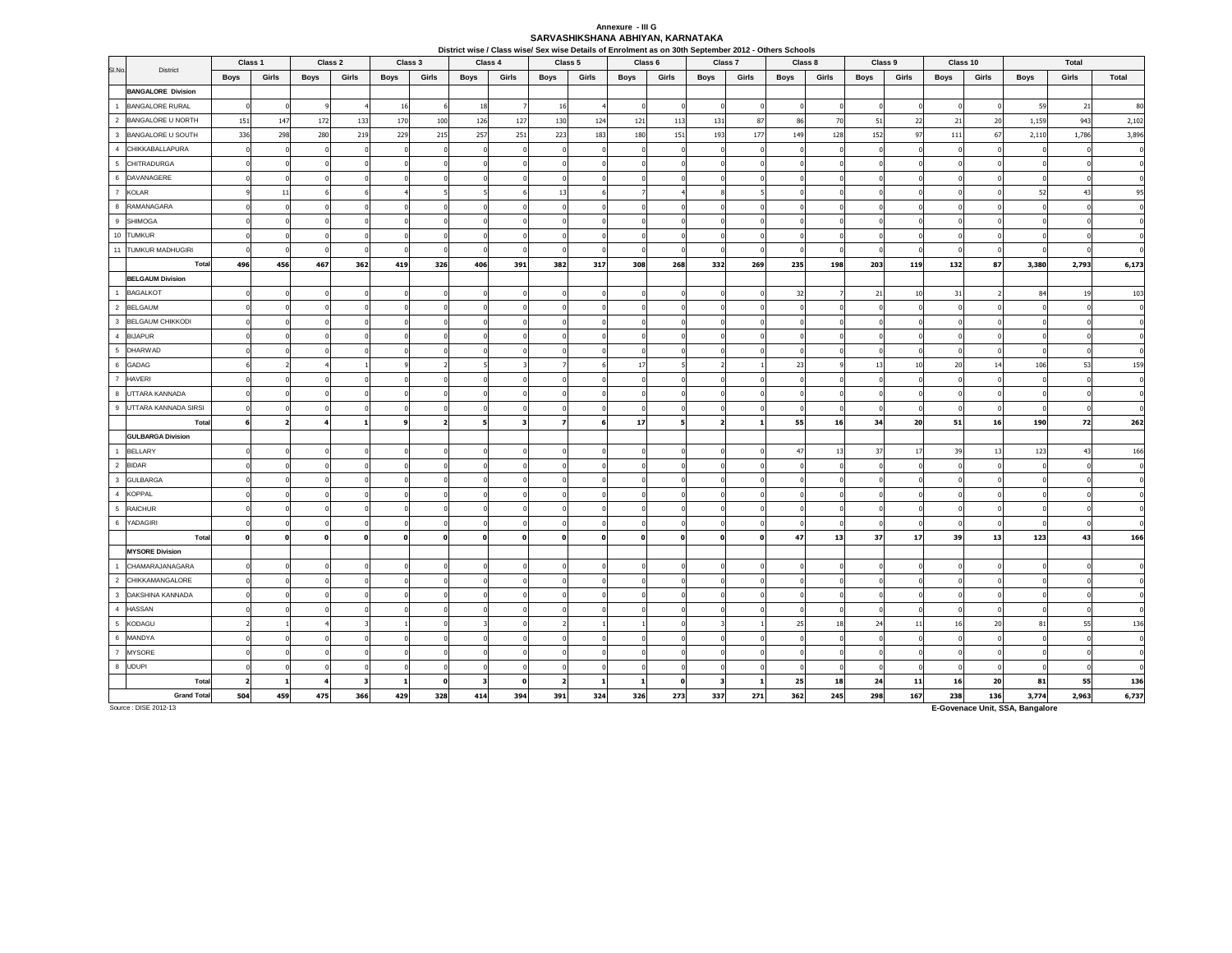## **Annexure - IV**

**SARVASHIKSHANA ABHIYAN, KARNATAKA District Wise Enrolment as on 30th September 2012 - All Management Schools**

|                |                           |             |              |           |             |              |           |             | District wise Enrolment as on 30th September 2012 - All Manadement Schools |           |             |              |           |             |              |           |             |               |           |             |               |            |
|----------------|---------------------------|-------------|--------------|-----------|-------------|--------------|-----------|-------------|----------------------------------------------------------------------------|-----------|-------------|--------------|-----------|-------------|--------------|-----------|-------------|---------------|-----------|-------------|---------------|------------|
| SI.No.         | District                  |             | Class 1 to 5 |           |             | Class 6 to 7 |           |             | Class 1 to 7                                                               |           |             | Class 6 to 8 |           |             | Class 1 to 8 |           |             | Class 8 to 10 |           |             | Class 1 to 10 |            |
|                |                           | <b>Boys</b> | Girls        | Total     | <b>Boys</b> | Girls        | Total     | <b>Boys</b> | Girls                                                                      | Total     | <b>Boys</b> | Girls        | Total     | <b>Boys</b> | Girls        | Total     | <b>Boys</b> | Girls         | Total     | <b>Boys</b> | Girls         | Total      |
|                | <b>BANGALORE Division</b> |             |              |           |             |              |           |             |                                                                            |           |             |              |           |             |              |           |             |               |           |             |               |            |
| $\overline{1}$ | <b>BANGALORE RURAL</b>    | 37,97       | 36.040       | 74.016    | 15.448      | 14.36        | 29.81     | 53.42       | 50.40                                                                      | 103.83    | 22.53       | 21.29        | 43.83     | 60.51       | 57.33        | 117,84    | 20.55       | 19,060        | 39.61     | 73.98       | 69.46         | 143.450    |
| $\overline{2}$ | <b>BANGALORE U NORTH</b>  | 158,790     | 150,533      | 309,323   | 59,520      | 57,048       | 116,56    | 218,310     | 207,58                                                                     | 425,891   | 87,663      | 84,13        | 171,80    | 246,45      | 234.67       | 481,12    | 77,91       | 76,547        | 154,45    | 296.22      | 284,128       | 580,350    |
| $\mathbf{3}$   | <b>BANGALORE U SOUTH</b>  | 234,45      | 220,096      | 454.553   | 80.882      | 74,935       | 155,81    | 315.33      | 295.03                                                                     | 610,370   | 119,195     | 110,82       | 230.01    | 353,65      | 330.916      | 684,56    | 105,80      | 101,762       | 207,564   | 421,141     | 396,793       | 817,934    |
| $\overline{4}$ | CHIKKABALLAPURA           | 51,63       | 47,149       | 98,788    | 20,84       | 19,55        | 40,402    | 72,482      | 66,70                                                                      | 139,190   | 31,224      | 29,36        | 60,58     | 82,86       | 76,509       | 159,37    | 29,06       | 27,348        | 56,41     | 101,54      | 94,05         | 195,603    |
| 5              | <b>CHITRADURGA</b>        | 69,65       | 65,090       | 134,749   | 28.252      | 26,716       | 54,968    | 97,91       | 91,80                                                                      | 189,717   | 42,985      | 40,040       | 83.02     | 112,64      | 105.13       | 217,77    | 39,63       | 36,752        | 76,38     | 137.548     | 128.55        | 266,106    |
| 6              | DAVANAGERE                | 88,609      | 82,769       | 171,378   | 35,998      | 33,41        | 69,41     | 124,60      | 116,18                                                                     | 240,792   | 52,250      | 48,60        | 100.85    | 140,85      | 131,37       | 272,23    | 44,332      | 42,278        | 86,61     | 168,939     | 158,463       | 327,402    |
| $\overline{7}$ | <b>KOLAR</b>              | 62,55       | 59,936       | 122.49    | 25.258      | 24.27        | 49,53     | 87,81       | 84,21                                                                      | 172,024   | 37,872      | 36,409       | 74,28     | 100,42      | 96,34        | 196,77    | 35,342      | 34,256        | 69,59     | 123.155     | 118,46        | 241,622    |
| 8              | RAMANAGARA                | 38.32       | 35.86        | 74.181    | 15.770      | 14.53        | 30,309    | 54,090      | 50.40                                                                      | 104,490   | 23.770      | 22.09        | 45.86     | 62,090      | 57,956       | 120.04    | 22.91       | 22.171        | 45,08     | 77,008      | 72,57         | 149.579    |
| $\mathbf{Q}$   | <b>SHIMOGA</b>            | 70,65       | 66,448       | 137,100   | 29,922      | 28,23        | 58,158    | 100,57      | 94,68                                                                      | 195,258   | 45,375      | 42,643       | 88,01     | 116,02      | 109,09       | 225,11    | 41,482      | 40,271        | 81,75     | 142,056     | 134,955       | 277,011    |
| 10             | <b>TUMKUR</b>             | 61,015      | 56.926       | 117,941   | 27,439      | 24,16        | 51,600    | 88,454      | 81.08                                                                      | 169,541   | 42,613      | 37,07        | 79,68     | 103,62      | 93,999       | 197,62    | 42,85       | 36,730        | 79,58     | 131,305     | 117,81        | 249,122    |
| 11             | TUMKUR MADHUGIRI          | 37,240      | 34,28        | 71,52     | 15,779      | 14,94        | 30,726    | 53,019      | 49,22                                                                      | 102,24    | 23,963      | 22,749       | 46,71     | 61,20       | 57,03        | 118,23    | 23,38       | 22,052        | 45,43     | 76,399      | 71,280        | 147,679    |
|                | Total                     | 910,912     | 855,129      | 1,766,041 | 355,111     | 332,201      | 687,312   | 1,266,023   | 1,187,330                                                                  | 2,453,353 | 529,446     | 495,230      | 1,024,676 | 1,440,358   | 1,350,359    | 2,790,71  | 483,278     | 459,227       | 942,505   | 1,749,301   | 1,646,55      | 3,395,858  |
|                | <b>BELGAUM Division</b>   |             |              |           |             |              |           |             |                                                                            |           |             |              |           |             |              |           |             |               |           |             |               |            |
| $\overline{1}$ | <b>BAGALKOT</b>           | 106,54      | 98,242       | 204,785   | 38,102      | 35,72        | 73,824    | 144,645     | 133,96                                                                     | 278,609   | 54,607      | 50,820       | 105,42    | 161,15      | 149,06       | 310,21    | 44,30       | 38,938        | 83,245    | 188.952     | 172,90        | 361,854    |
| 2              | <b>BELGAUM</b>            | 102,14      | 93,75        | 195,90    | 40,568      | 37,20        | 77,77     | 142,71      | 130,96                                                                     | 273,67    | 59,44       | 54,39        | 113,83    | 161,58      | 148,14       | 309,73    | 52,61       | 47,87         | 100,48    | 195,32      | 178,83        | 374,159    |
| $\mathbf{3}$   | <b>BELGAUM CHIKKODI</b>   | 131,77      | 120,487      | 252,261   | 51,488      | 46,52        | 98,015    | 183,262     | 167,01                                                                     | 350,276   | 74,520      | 67,220       | 141,74    | 206,294     | 187,70       | 394,00    | 65,03       | 55,768        | 120,79    | 248,293     | 222,782       | 471,075    |
| $\overline{4}$ | <b>BIJAPUR</b>            | 149,13      | 130,703      | 279.840   | 48,388      | 43,05        | 91,444    | 197.52      | 173.75                                                                     | 371,284   | 68.816      | 60,64        | 129.45    | 217,95      | 191.34       | 409,298   | 54,96       | 44,660        | 99,62     | 252,486     | 218,41        | 470,905    |
| 5              | DHARWAD                   | 82,13       | 77,823       | 159,960   | 33,04       | 30,89        | 63,93     | 115,178     | 108,71                                                                     | 223,897   | 49,502      | 46,438       | 95,94     | 131,63      | 124,26       | 255,90    | 44,38       | 41,816        | 86,20     | 159,563     | 150,53        | 310,098    |
| 6              | GADAG                     | 51,47       | 48,37        | 99,85     | 20,272      | 18,79        | 39,06     | 71,75       | 67,16                                                                      | 138,91    | 30,515      | 28,42        | 58,93     | 81,99       | 76,79        | 158,78    | 25,31       | 24,553        | 49,86     | 97,064      | 91,71         | 188,783    |
| $\overline{7}$ | <b>HAVERI</b>             | 74,032      | 69,880       | 143,912   | 28,656      | 27,80        | 56,462    | 102,688     | 97,686                                                                     | 200,374   | 42,290      | 40,851       | 83,14     | 116,32      | 110,73       | 227,053   | 35,238      | 34,792        | 70,030    | 137,926     | 132,478       | 270,404    |
| -8             | UTTARA KANNADA            | 26,186      | 24,452       | 50,638    | 11,832      | 10,92        | 22,76     | 38,018      | 35,38                                                                      | 73,399    | 17,952      | 16,67        | 34,62     | 44,13       | 41,12        | 85,26     | 17,024      | 16,623        | 33,64     | 55,042      | 52,004        | 107,046    |
| 9              | UTTARA KANNADA SIRSI      | 30,25       | 28,26        | 58,519    | 12,760      | 11,78        | 24,54     | 43,018      | 40,04                                                                      | 83,06     | 19,067      | 17,50        | 36,57     | 49,32       | 45,768       | 95,09     | 17,21       | 16,108        | 33,32     | 60,23       | 56,15         | 116,385    |
|                | Total                     | 753,693     | 691,974      | 1,445,667 | 285,107     | 262,720      | 547,827   | 1,038,800   | 954,694                                                                    | 1,993,494 | 416,710     | 382,963      | 799,673   | 1,170,403   | 1,074,937    | 2,245,340 | 356,086     | 321,129       | 677,215   | 1,394,886   | 1,275,823     | 2,670,709  |
|                | <b>GULBARGA Division</b>  |             |              |           |             |              |           |             |                                                                            |           |             |              |           |             |              |           |             |               |           |             |               |            |
| $\overline{1}$ | <b>BELLARY</b>            | 130,61      | 121,29       | 251,909   | 44,61       | 40,96        | 85,57     | 175,23      | 162,25                                                                     | 337,484   | 65,246      | 59,294       | 124,54    | 195,86      | 180,58       | 376,44    | 52,49       | 44,677        | 97,17     | 227,72      | 206,93        | 434,657    |
| 2              | <b>BIDAR</b>              | 115,28      | 106,017      | 221,299   | 38,296      | 36,01        | 74,31     | 153,57      | 142,03                                                                     | 295,609   | 54,480      | 51,93        | 106,41    | 169,76      | 157,94       | 327,71    | 41,24       | 40,484        | 81,72     | 194,819     | 182,51        | 377,334    |
| $\mathbf{3}$   | <b>GULBARGA</b>           | 162,063     | 146,026      | 308,089   | 53,827      | 48,756       | 102,583   | 215,890     | 194,78                                                                     | 410,672   | 75,834      | 69,281       | 145,11    | 237,89      | 215,30       | 453,20    | 58,213      | 52,236        | 110,449   | 274,103     | 247,018       | 521,121    |
| $\mathbf{A}$   | <b>KOPPAL</b>             | 74,33       | 69,10        | 143,435   | 27,742      | 25,73        | 53,48     | 102,07      | 94,84                                                                      | 196,916   | 39,636      | 36,01        | 75,64     | 113,97      | 105,11       | 219,08    | 29,300      | 25,587        | 54,88     | 131,37      | 120,42        | 251,803    |
| 5              | <b>RAICHUR</b>            | 112,44      | 103,35!      | 215,802   | 38,005      | 34,178       | 72,18     | 150,45      | 137,53                                                                     | 287,985   | 53,227      | 46,98        | 100,21    | 165,67      | 150,34       | 316,01    | 38,27       | 31,739        | 70,01     | 188,72      | 169,27        | 357,997    |
| 6              | YADAGIRI                  | 73,04       | 64,578       | 137,62    | 21,792      | 17,78        | 39,57     | 94,83       | 82,36                                                                      | 177,198   | 29,085      | 23,02        | 52,10     | 102,12      | 87,600       | 189,72    | 18,92       | 13,640        | 32,56     | 113,756     | 96,00         | 209,759    |
|                | Total                     | 667,78      | 610,368      | 1,278,155 | 224,275     | 203,434      | 427,709   | 892,062     | 813,802                                                                    | 1,705,864 | 317,508     | 286,530      | 604,038   | 985,295     | 896,898      | 1,882,19  | 238,444     | 208,363       | 446,807   | 1,130,506   | 1,022,165     | 2,152,671  |
|                | <b>MYSORE Division</b>    |             |              |           |             |              |           |             |                                                                            |           |             |              |           |             |              |           |             |               |           |             |               |            |
|                | CHAMARAJANAGARA           | 36,96       | 34,67        | 71,640    | 15,406      | 14,51        | 29,91     | 52,37       | 49,18                                                                      | 101,55    | 23,175      | 21,720       | 44,89     | 60,14       | 56,39        | 116,53    | 20,42       | 19,256        | 39,67     | 72,796      | 68,44         | 141,237    |
| $\overline{2}$ | CHIKKAMANGALORE           | 40,65       | 38,27        | 78,925    | 18,258      | 16,82        | 35,084    | 58,91       | 55,09                                                                      | 114,009   | 27,685      | 25,691       | 53,37     | 68,33       | 63,96        | 132,30    | 26,462      | 25,381        | 51,843    | 85,374      | 80,478        | 165,852    |
| $\mathbf{3}$   | DAKSHINA KANNADA          | 82,02       | 76,704       | 158,726   | 36,11       | 33,73        | 69,849    | 118,136     | 110,43                                                                     | 228,579   | 55,316      | 51,515       | 106,83    | 137,33      | 128,21       | 265,55    | 54,01       | 51,228        | 105,244   | 172,152     | 161,66        | 333,819    |
| $\overline{4}$ | <b>HASSAN</b>             | 60,97       | 58,06        | 119,032   | 26,483      | 25,41        | 51,900    | 87,45       | 83,47                                                                      | 170,93    | 40,590      | 39,20        | 79,79     | 101,56      | 97,26        | 198,82    | 39,96       | 39,869        | 79,82     | 127,41      | 123,34        | 250,761    |
| -5             | KODAGU                    | 21,32       | 20,605       | 41,927    | 9,60        | 8,798        | 18,401    | 30,925      | 29,403                                                                     | 60,328    | 14,525      | 13,498       | 28,02     | 35,84       | 34,10        | 69,950    | 13,666      | 13,442        | 27,10     | 44,591      | 42,845        | 87,436     |
| 6              | MANDYA                    | 61,405      | 56,657       | 118,062   | 26,528      | 24,236       | 50,764    | 87,933      | 80,89                                                                      | 168,826   | 40,343      | 37,03        | 77,37     | 101,748     | 93,688       | 195,43    | 39,22       | 37,024        | 76,246    | 127,155     | 117,917       | 245,072    |
| $\overline{7}$ | <b>MYSORE</b>             | 114,69      | 108,122      | 222,818   | 48,639      | 46,42        | 95,068    | 163,33      | 154,55                                                                     | 317,886   | 73,977      | 70,57        | 144,55    | 188,67      | 178,69       | 367,36    | 68,929      | 66,542        | 135,47    | 232,264     | 221,09        | 453,357    |
| 8              | <b>UDUPI</b>              | 39,82       | 37,662       | 77,488    | 18,16       | 16,88        | 35,04     | 57,99       | 54,54                                                                      | 112,53    | 27,97       | 25,90        | 53,87     | 67,79       | 63,56        | 131,36    | 27,09       | 25,679        | 52,77     | 85,089      | 80,22         | 165,311    |
|                | Total                     | 457,864     | 430,754      | 888,618   | 199,198     | 186,835      | 386,033   | 657,062     | 617,589                                                                    | 1,274,651 | 303,583     | 285,138      | 588,721   | 761,447     | 715,892      | 1,477,339 | 289,773     | 278,421       | 568,194   | 946,835     | 896,010       | 1,842,845  |
|                | <b>Grand Total</b>        | 2,790,256   | 2,588,225    | 5,378,481 | 1,063,691   | 985,190      | 2,048,881 | 3,853,947   | 3,573,415                                                                  | 7,427,362 | 1,567,247   | 1,449,861    | 3,017,108 | 4,357,503   | 4,038,086    | 8,395,589 | 1,367,581   | 1,267,140     | 2,634,721 | 5,221,528   | 4,840,555     | 10,062,083 |

Source : DISE 2012-13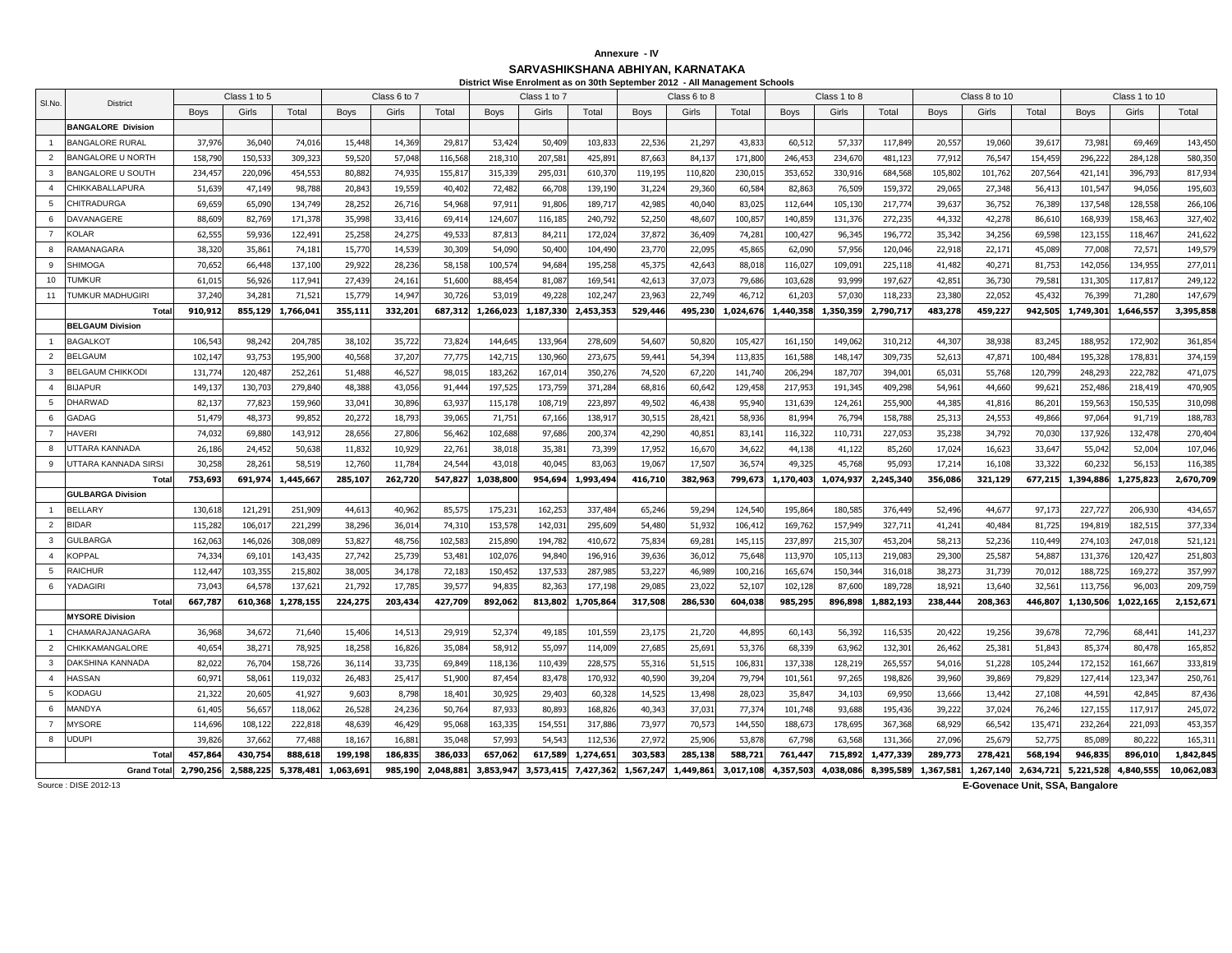### **SARVASHIKSHANA ABHIYAN, KARNATAKA Annexure -IV A**

**District Wise Enrolment as on 30th September 2012 - Education Department Schools**

| SI.No.         | District                           |                 | Class 1 to 5     |                  |                  | Class 6 to 7    |                  |                  | Class 1 to 7    |                   |                  | Class 6 to 8     |                 |                 | Class 1 to 8    |                  |                 | Class 8 to 10    |                 |                  | Class 1 to 10   |                   |
|----------------|------------------------------------|-----------------|------------------|------------------|------------------|-----------------|------------------|------------------|-----------------|-------------------|------------------|------------------|-----------------|-----------------|-----------------|------------------|-----------------|------------------|-----------------|------------------|-----------------|-------------------|
|                |                                    | <b>Bovs</b>     | Girls            | Total            | <b>Boys</b>      | Girls           | Total            | <b>Boys</b>      | Girls           | Total             | <b>Boys</b>      | Girls            | Total           | Boys            | Girls           | Total            | <b>Boys</b>     | Girls            | Total           | <b>Boys</b>      | Girls           | Total             |
|                | <b>BANGALORE Division</b>          |                 |                  |                  |                  |                 |                  |                  |                 |                   |                  |                  |                 |                 |                 |                  |                 |                  |                 |                  |                 |                   |
| $\overline{1}$ | <b>BANGALORE RURAL</b>             | 18,79           | 19,913           | 38,710           | 8,424            | 8,68            | 17,11            | 27,22            | 28,60           | 55,82             | 11.655           | 12,138           | 23,79           | 30,45           | 32,05           | 62,50            | 9,180           | 8,818            | 17,998          | 36,401           | 37,420          | 73,821            |
| $\overline{2}$ | <b>BANGALORE U NORTH</b>           | 22,45           | 22,858           | 45,31            | 8,86             | 9,37            | 18,23            | 31,320           | 32,23           | 63,55             | 12,771           | 13,51            | 26,28           | 35,23           | 36,37           | 71,600           | 9,404           | 10,051           | 19,45           | 40,724           | 42,284          | 83,008            |
| 3              | <b>BANGALORE U SOUTH</b>           | 34,45           | 36,198           | 70,65            | 12,86            | 13,76           | 26,62            | 47,314           | 49,95           | 97,272            | 17,832           | 19,006           | 36,83           | 52,28           | 55,20           | 107,48           | 12,390          | 13,159           | 25,54           | 59,704           | 63,11           | 122,821           |
| $\overline{4}$ | CHIKKABALLAPURA                    | 26,430          | 28,03            | 54,46            | 11,273           | 11,92           | 23,19            | 37,703           | 39,95           | 77,655            | 16,81            | 17,755           | 34,57           | 43,24           | 45,786          | 89,03            | 15,10           | 15,87            | 30,98           | 52,81            | 55,829          | 108,640           |
| 5              | CHITRADURGA                        | 45,088          | 45,569           | 90,65            | 18,954           | 19,09           | 38,050           | 64,042           | 64,66           | 128,707           | 24,929           | 24,63            | 49,56           | 70,01           | 70,20           | 140,22           | 13,749          | 13,098           | 26,84           | 77,79            | 77,76           | 155,554           |
| 6              | DAVANAGERE                         | 43,98           | 46,772           | 90,76            | 19,04            | 19,59           | 38,642           | 63,03            | 66,36           | 129,40            | 25,667           | 26,47            | 52,14           | 69,65           | 73,24           | 142,90           | 16,77           | 17,628           | 34,40           | 79,81            | 83,99           | 163,808           |
| $\overline{7}$ | <b>KOLAR</b>                       | 31,27           | 34,598           | 65,870           | 13,13            | 14,59           | 27,729           | 44,407           | 49,19           | 93,599            | 19,040           | 20,998           | 40,03           | 50,31           | 55,596          | 105,908          | 16,253          | 17,450           | 33,70           | 60,660           | 66,64           | 127,302           |
| -8             | RAMANAGARA                         | 22,01           | 22,57            | 44,585           | 9,219            | 9,21            | 18,43            | 31,229           | 31,79           | 63,02             | 12,626           | 12,654           | 25,28           | 34,63           | 35,22           | 69,86            | 9,26            | 9,673            | 18,93           | 40,492           | 41,464          | 81,956            |
| 9              | <b>SHIMOGA</b>                     | 38,759          | 39,426           | 78,185           | 17,348           | 17,12           | 34,47            | 56,10            | 56,55           | 112,66            | 24,51            | 24,31            | 48,83           | 63,27           | 63,74           | 127,02           | 18,294          | 19,339           | 37,63           | 74,40            | 75,894          | 150,295           |
| 10             | TUMKUR                             | 33,86           | 34,580           | 68.442           | 15,036           | 15,00           | 30,036           | 48,898           | 49,58           | 98,478            | 19,183           | 19,719           | 38,90           | 53,04           | 54,299          | 107,34           | 11,34           | 12,849           | 24,194          | 60.243           | 62,429          | 122,672           |
| 11             | TUMKUR MADHUGIRI                   | 26,57           | 26,750           | 53,32            | 11,962           | 11,70           | 23,66            | 38,53            | 38,455          | 76,988            | 15,756           | 15,465           | 31,22           | 42,32           | 42,21           | 84,54            | 9,865           | 9,772            | 19,63           | 48,398           | 48,22           | 96,625            |
|                | Tota                               | 343,690         | 357,270          | 700,960          | 146,118          | 150,082         | 296,200          | 489,808          | 507,352         | 997,160           | 200,793          | 206,676          | 407,469         | 544,483         | 563,946         | 1,108,429        | 141,628         | 147,714          | 289,342         | 631,436          | 655,066         | 1,286,502         |
|                | <b>BELGAUM Division</b>            |                 |                  |                  |                  |                 |                  |                  |                 |                   |                  |                  |                 |                 |                 |                  |                 |                  |                 |                  |                 |                   |
|                | <b>BAGALKOT</b>                    | 65,97           | 69,019           | 134,99           | 26,06            | 27,08           | 53,14            | 92,04            | 96,09           | 188,141           | 34,61            | 35,999           | 70,61           | 100,59          | 105,01          | 205,60           | 19,50           | 19,923           | 39,430          | 111,549          | 116,02          | 227,571           |
| $\overline{2}$ | <b>BELGAUM</b>                     | 62,39           | 64,827           | 127,22           | 27,17            | 27,04           | 54,214           | 89,564           | 91,87           | 181,435           | 34,458           | 34,253           | 68,71           | 96,85           | 99,08           | 195,93           | 15,64           | 15,651           | 31,29           | 105,204          | 107,52          | 212,726           |
| 3              | <b>BELGAUM CHIKKODI</b>            | 71.72           | 79.797           | 151.526          | 30.882           | 32.96           | 63.84            | 102.61           | 112.75          | 215.37            | 40.921           | 43.215           | 84.13           | 112,65          | 123.01          | 235,66           | 23.44           | 22,286           | 45,72           | 126.05           | 135.04          | 261.099           |
| $\mathbf{A}$   | <b>BIJAPUR</b>                     | 91,343          | 90,773           | 182,116          | 33,536           | 32,94           | 66,478           | 124,87           | 123,71          | 248,594           | 42,555           | 42,63            | 85,18           | 133,89          | 133,40          | 267,30           | 18,10           | 17,863           | 35,96           | 142,984          | 141,57          | 284,562           |
| 5              | <b>DHARWAD</b>                     | 42,08           | 46,046           | 88,127           | 18,34            | 18,95           | 37,296           | 60,425           | 64,99           | 125,423           | 24,397           | 25,63            | 50.03           | 66,47           | 71,683          | 138,16           | 12,69           | 13,475           | 26,16           | 73,117           | 78,47           | 151,590           |
| 6              | GADAG                              | 33,048          | 33,549           | 66,59            | 13,50            | 13,22           | 26,734           | 46,553           | 46,77           | 93,33             | 18,027           | 18,13            | 36,16           | 51,07           | 51,682          | 102,757          | 9,82            | 11,174           | 21,00           | 56,381           | 57,95           | 114,333           |
| $\overline{7}$ | <b>HAVERI</b>                      | 49,15           | 51,163           | 100,31           | 20,64            | 20,82           | 41,47            | 69,796           | 71,98           | 141,785           | 27,182           | 27,75            | 54,94           | 76,33           | 78,92           | 155,25           | 14,048          | 15,05            | 29,09           | 83,84            | 87,04           | 170,884           |
| 8              | UTTARA KANNADA                     | 16,86           | 16,259           | 33,120           | 8,076            | 7,626           | 15,702           | 24,937           | 23,885          | 48,82             | 9,929            | 9,396            | 19,32           | 26,790          | 25,65           | 52,445           | 4,684           | 4,789            | 9,47            | 29,621           | 28,67           | 58,295            |
| -9             | UTTARA KANNADA SIRSI               | 23,15           | 22,560           | 45,714           | 9,68             | 9,306           | 18,993           | 32,84            | 31,86           | 64,70             | 12,957           | 12,557           | 25,51           | 36,11           | 35,11           | 71,228           | 8,289           | 8,480            | 16,76           | 41,130           | 40,34           | 81,476            |
|                | Total                              | 455,739         | 473,993          | 929,732          | 187,909          | 189,96          | 377,876          | 643,648          | 663,960         | 1,307,608         | 245,039          | 249,58           | 494,62          | 700,778         | 723,576         | 1,424,354        | 126,236         | 128,692          | 254,928         | 769,884          | 792,65          | 1,562,536         |
|                | <b>GULBARGA Division</b>           |                 |                  |                  |                  |                 |                  |                  |                 |                   |                  |                  |                 |                 |                 |                  |                 |                  |                 |                  |                 |                   |
|                | <b>BELLARY</b>                     | 76,93           | 80,383           | 157,319          | 29,230           | 29,23           | 58,466           | 106,166          | 109,61          | 215,785           | 40,67            | 40,22            | 80,89           | 117,60          | 120,60          | 238,21           | 25,63           | 23,267           | 48,90           | 131,80           | 132,88          | 264,687           |
| 2              | <b>BIDAR</b>                       | 51,56           | 56.21            | 107,775          | 17,70            | 19.90           | 37,606           | 69.265           | 76,11           | 145,381           | 25.384           | 28,386           | 53.77           | 76,948          | 84,59           | 161,54           | 16,11           | 18,745           | 34,86           | 85.38            | 94,86           | 180,243           |
| 3              | <b>GULBARGA</b>                    | 88,04           | 87,92            | 175,966          | 30,097           | 29,98           | 60,07            | 118,14           | 117,90          | 236,04            | 42,340           | 42,37            | 84,71           | 130,38          | 130,29          | 260,68           | 29,10           | 28,115           | 57,21           | 147,243          | 146,01          | 293,259           |
| $\overline{4}$ | <b>KOPPAL</b>                      | 53,439          | 53,548           | 106,98           | 21,493           | 20,86           | 42,353           | 74,93            | 74,408          | 149,340           | 30,139           | 28,81            | 58,95           | 83,57           | 82,35           | 165,93           | 20,01           | 18,724           | 38,73           | 94,943           | 93,13           | 188,075           |
| 5              | <b>RAICHUR</b>                     | 75,725          | 75,822           | 151,547          | 26,55            | 25,009          | 51,560           | 102,276          | 100,83          | 203,107           | 36,841           | 33,89            | 70,73           | 112,56          | 109,71          | 222,28           | 23,97           | 20,004           | 43,97           | 126,25           | 120,835         | 247,086           |
| 6              | YADAGIRI                           | 55,21           | 52,026           | 107,240          | 16,47            | 14,09           | 30,57            | 71,693           | 66,12           | 137,81            | 21,736           | 18,02            | 39,76           | 76,95           | 70,05           | 147,00           | 13,06           | 10,095           | 23,16           | 84,758           | 76,21           | 160,974           |
|                | Total                              | 400,923         | 405,911          | 806,834          | 141,551          | 139,085         | 280,636          | 542,474          | 544,996         | 1,087,470         | 197,111          | 191,716          | 388,827         | 598,03          | 597,627         | 1,195,66         | 127,904         | 118,950          | 246,854         | 670,378          | 663,946         | 1,334,324         |
|                | <b>MYSORE Division</b>             |                 |                  |                  |                  |                 |                  |                  |                 |                   |                  |                  |                 |                 |                 |                  |                 |                  |                 |                  |                 |                   |
| 2              | CHAMARAJANAGARA<br>CHIKKAMANGALORE | 22,68           | 23,12            | 45,805           | 10,332           | 10,12           | 20,452           | 33,016           | 33,24           | 66,25             | 14,583           | 14,43            | 29,01           | 37,26           | 37,55           | 74,82            | 10,18           | 10,432           | 20,61           | 43,201           | 43,67           | 86,874            |
| $\mathbf{3}$   | <b>DAKSHINA KANNADA</b>            | 23,49<br>31,34  | 23,815<br>30.648 | 47,306<br>61.989 | 11,206<br>15.162 | 10,62           | 21,83            | 34,69<br>46,503  | 34,44<br>45.407 | 69,13             | 15,234<br>22,469 | 14,489           | 29,72           | 38,72           | 38,304          | 77,02<br>106.245 | 11,19           | 11,180           | 22,37<br>37,528 | 45,896<br>65.607 | 45,62<br>63,83  | 91,516<br>129,438 |
| $\mathbf{A}$   | <b>HASSAN</b>                      | 34,47           | 35,373           | 69.849           | 16,01            | 14,759<br>15,78 | 29,921<br>31,800 | 50,493           | 51,15           | 91,910<br>101,649 | 22,416           | 21,787<br>22,543 | 44,256<br>44,95 | 53,810<br>56,89 | 52,43<br>57,91  | 114,808          | 19,104<br>18,41 | 18,424<br>19,929 | 38,34           | 68,91            | 71,085          | 139,997           |
| $\overline{5}$ | KODAGU                             |                 |                  |                  |                  |                 |                  |                  |                 |                   |                  |                  |                 |                 |                 |                  |                 |                  |                 |                  |                 |                   |
| 6              | MANDYA                             | 10,38<br>33,498 | 10,632<br>33,935 | 21,014<br>67,433 | 4,94<br>15,598   | 4,69<br>15,545  | 9,633<br>31,14   | 15,323<br>49,096 | 15,32<br>49,480 | 30,64<br>98,576   | 6,641<br>22,576  | 6,320<br>22,406  | 12,96<br>44,98  | 17,02<br>56,07  | 16,952<br>56,34 | 33,97<br>112,41  | 4,453<br>19,456 | 4,439<br>19,917  | 8,89<br>39,37   | 19,776<br>68,552 | 19,76<br>69,397 | 39,539<br>137,949 |
| $\overline{7}$ | <b>MYSORE</b>                      | 53,70           | 56,384           | 110,085          | 25,060           | 25,89           | 50,956           | 78,761           | 82,280          | 161,041           | 36,727           | 38,287           | 75,01           | 90,428          | 94,67           | 185,099          | 29,566          | 31,795           | 61,36           | 108,32           | 114,07          | 222,402           |
| 8              | <b>UDUPI</b>                       | 15,92           | 15,32            | 31,248           | 7,604            | 7,18            | 14,78            | 23,52            | 22,51           | 46,03             | 11,963           | 11,30            | 23,26           | 27,88           | 26,62           | 54,51            | 11,36           | 11,35            | 22,71           | 34,88            | 33,86           | 68,749            |
|                | Tota                               | 225,493         | 229,236          | 454,729          | 105,920          | 104,605         | 210,525          | 331,413          | 333,84          | 665,254           | 152,609          | 151,567          | 304,170         | 378,102         | 380,803         | 758,90           | 123,743         | 127,467          | 251,210         | 455,156          | 461,308         | 916,464           |
|                | <b>Grand Total</b>                 | 1,425,845       | 1,466,410        | 2,892,255        | 581,498          | 583,739         | 1,165,237        | 2,007,343        | 2,050,149       | 4,057,492         | 795,552          | 799,542          | 1,595,094       | 2,221,39        | 2,265,952       | 4,487,349        | 519,51          | 522,823          | 1,042,334       | 2,526,854        | 2,572,97        | 5,099,826         |
|                |                                    |                 |                  |                  |                  |                 |                  |                  |                 |                   |                  |                  |                 |                 |                 |                  |                 |                  |                 |                  |                 |                   |

Source : DISE 2012-13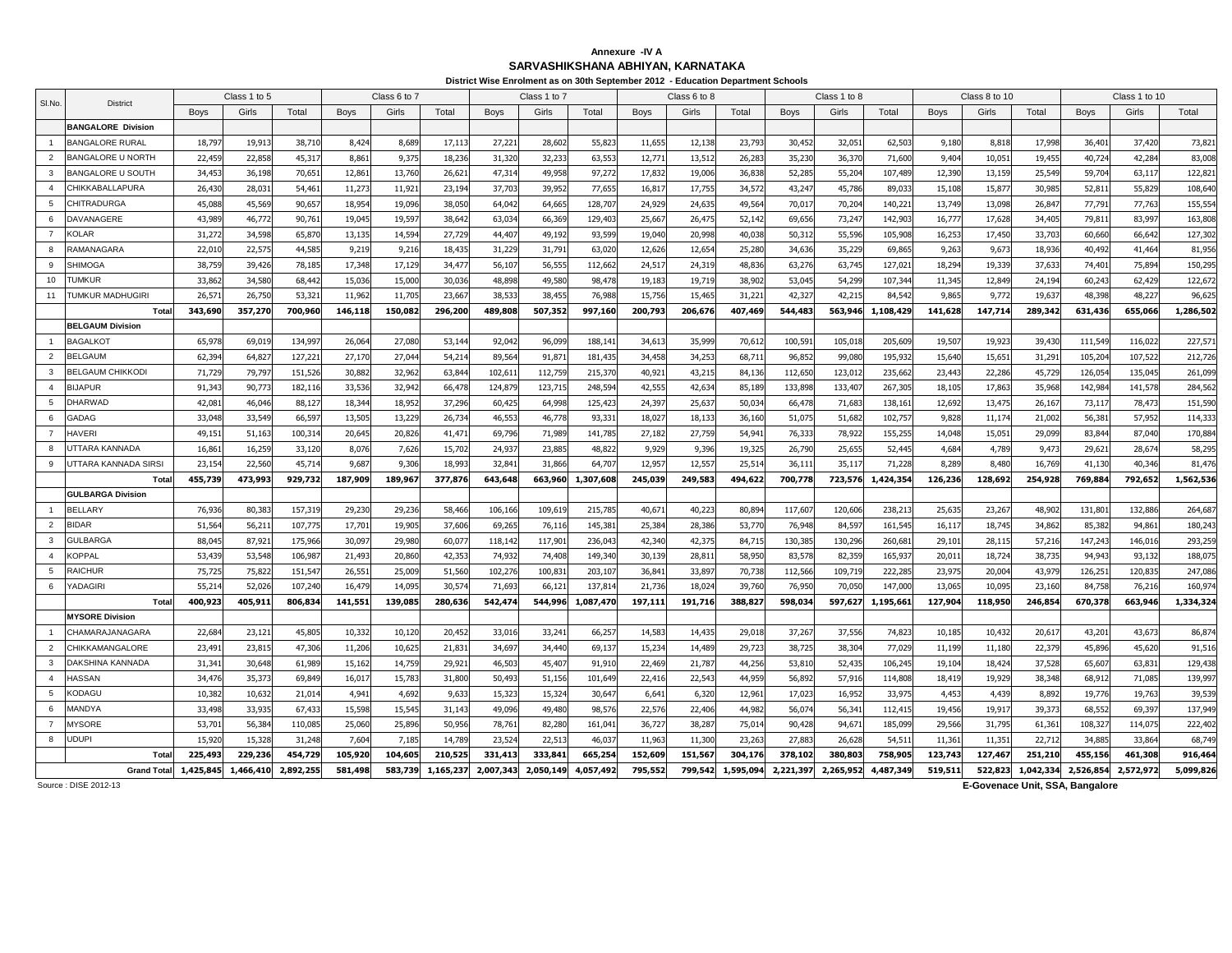### **SARVASHIKSHANA ABHIYAN, KARNATAKA Annexure - IV B**

|                 |                                |             |              |        |             |              |        |             | District Wise Enrolment as on 30th September 2012 - Social WelfareSchools |        |             |              |        |             |                 |        |             |               |        |        |               |         |
|-----------------|--------------------------------|-------------|--------------|--------|-------------|--------------|--------|-------------|---------------------------------------------------------------------------|--------|-------------|--------------|--------|-------------|-----------------|--------|-------------|---------------|--------|--------|---------------|---------|
| SI.No.          | <b>District</b>                |             | Class 1 to 5 |        |             | Class 6 to 7 |        |             | Class 1 to 7                                                              |        |             | Class 6 to 8 |        |             | Class 1 to 8    |        |             | Class 8 to 10 |        |        | Class 1 to 10 |         |
|                 |                                | <b>Boys</b> | Girls        | Total  | <b>Boys</b> | Girls        | Total  | <b>Boys</b> | Girls                                                                     | Total  | <b>Boys</b> | Girls        | Total  | <b>Boys</b> | Girls           | Total  | <b>Boys</b> | Girls         | Total  | Boys   | Girls         | Total   |
|                 | <b>BANGALORE Division</b>      |             |              |        |             |              |        |             |                                                                           |        |             |              |        |             |                 |        |             |               |        |        |               |         |
| $\overline{1}$  | <b>BANGALORE RURAL</b>         | 106         | 94           | 200    | 151         | 205          | 356    | 257         | 299                                                                       | 556    | 236         | 304          | 540    | 342         | 398             | 740    | 191         | 230           | 421    | 448    | 529           | 977     |
| 2               | <b>BANGALORE U NORTH</b>       | 129         | 78           | 207    | 136         | 27           | 163    | 265         | 105                                                                       | 370    | 211         | 39           | 250    | 340         | 117             | 457    | 214         | 52            | 266    | 479    | 157           | 636     |
| $\mathbf{3}$    | BANGALORE U SOUTH              | 79          | 56           | 135    | 92          | 151          | 243    | 171         | 207                                                                       | 378    | 140         | 191          | 331    | 219         | 247             | 466    | 122         | 115           | 237    | 293    | 322           | 615     |
| $\overline{4}$  | CHIKKABALLAPURA                | 202         | 137          | 339    | 475         | 743          | 1,218  | 677         | 880                                                                       | 1,557  | 719         | 1,095        | 1,814  | 921         | 1,232           | 2,153  | 614         | 789           | 1,403  | 1,29   | 1,669         | 2,960   |
| $5\overline{5}$ | CHITRADURGA                    | 179         | 113          | 292    | 573         | 934          | 1,507  | 752         | 1,04                                                                      | 1,799  | 918         | 1,451        | 2,369  | 1,097       | 1,564           | 2,661  | 886         | 1,221         | 2,107  | 1,638  | 2,268         | 3,906   |
| 6               | <b>DAVANAGERE</b>              | 139         | 129          | 268    | 699         | 983          | 1,682  | 838         | 1,112                                                                     | 1,950  | 1,071       | 1,484        | 2,55   | 1,210       | 1,613           | 2,823  | 946         | 1,274         | 2,220  | 1,784  | 2,386         | 4,170   |
| $\overline{7}$  | <b>KOLAR</b>                   | 47          | 52           | 99     | 603         | 593          | 1,196  | 650         | 645                                                                       | 1,295  | 898         | 834          | 1,732  | 945         | 886             | 1,831  | 767         | 648           | 1,415  | 1,41   | 1,293         | 2,710   |
| 8               | RAMANAGARA                     | 86          | 137          | 223    | 769         | 705          | 1,474  | 855         | 842                                                                       | 1,697  | 1,124       | 1,051        | 2,175  | 1,210       | 1,188           | 2,398  | 894         | 786           | 1,680  | 1,749  | 1,628         | 3,377   |
| 9               | <b>SHIMOGA</b>                 | 191         | 185          | 376    | 633         | 783          | 1,416  | 824         | 968                                                                       | 1.792  | 962         | 1.207        | 2,169  | 1,153       | 1,392           | 2,545  | 920         | 1.027         | 1,947  | 1.74   | 1.995         | 3.739   |
| 10              | <b>TUMKUR</b>                  | 104         | 107          | 211    | 519         | 658          | 1,177  | 623         | 765                                                                       | 1,388  | 789         | 976          | 1,76   | 893         | 1,083           | 1,976  | 633         | 670           | 1,303  | 1,256  | 1,435         | 2,691   |
| 11              | <b>TUMKUR MADHUGIRI</b>        | 82          | 89           | 171    | 516         | 859          | 1,375  | 598         | 948                                                                       | 1,546  | 772         | 1,279        | 2,051  | 854         | 1,368           | 2,222  | 708         | 1,035         | 1,743  | 1,306  | 1,983         | 3,289   |
|                 | Total                          | 1,344       | 1,177        | 2,521  | 5,166       | 6,641        | 11,807 | 6,510       | 7,818                                                                     | 14,328 | 7,840       | 9,911        | 17,751 | 9,184       | 11,088          | 20,272 | 6,895       | 7,847         | 14,742 | 13,405 | 15,665        | 29,070  |
|                 | <b>BELGAUM Division</b>        |             |              |        |             |              |        |             |                                                                           |        |             |              |        |             |                 |        |             |               |        |        |               |         |
| $\overline{1}$  | <b>BAGALKOT</b>                | 143         | 92           | 235    | 718         | 923          | 1,64   | 861         | 1,015                                                                     | 1,876  | 1,071       | 1,345        | 2,416  | 1,21        | 1,437           | 2,651  | 898         | 1,098         | 1,996  | 1,759  | 2,113         | 3,872   |
| 2               | <b>BELGAUM</b>                 | 463         | 301          | 764    | 396         | 620          | 1,016  | 859         | 921                                                                       | 1,780  | 618         | 937          | 1,555  | 1,08        | 1,238           | 2,319  | 683         | 718           | 1,401  | 1,542  | 1,639         | 3,181   |
| $\mathbf{3}$    | <b>BELGAUM CHIKKODI</b>        | 161         | 49           | 210    | 1,104       | 1,042        | 2,146  | 1,265       | 1,09                                                                      | 2,356  | 1,663       | 1,556        | 3,219  | 1,824       | 1,605           | 3,429  | 1,538       | 1,258         | 2,796  | 2,80   | 2,349         | 5,152   |
| $\overline{4}$  | <b>BIJAPUR</b>                 | 133         | 66           | 199    | 519         | 979          | 1,498  | 652         | 1,045                                                                     | 1,697  | 772         | 1,460        | 2,232  | 905         | 1,526           | 2,431  | 746         | 1,068         | 1,814  | 1,398  | 2,113         | 3,511   |
| 5               | <b>DHARWAD</b>                 | 78          | 47           | 125    | 369         | 482          | 851    | 447         | 529                                                                       | 976    | 595         | 757          | 1,352  | 673         | 804             | 1,477  | 578         | 675           | 1,253  | 1,025  | 1,204         | 2,229   |
| 6               | GADAG                          | 136         | 84           | 220    | 328         | 560          | 888    | 464         | 644                                                                       | 1,108  | 471         | 801          | 1,272  | 607         | 885             | 1,492  | 431         | 574           | 1,005  | 895    | 1,218         | 2,113   |
| $\overline{7}$  | <b>HAVERI</b>                  | 457         | 387          | 844    | 576         | 1,110        | 1,686  | 1,033       | 1,497                                                                     | 2,530  | 880         | 1,629        | 2,509  | 1,337       | 2,016           | 3,353  | 800         | 1,221         | 2,021  | 1,833  | 2,718         | 4,551   |
| $\mathbf{8}$    | UTTARA KANNADA                 |             |              |        | 91          | 192          | 283    | 91          | 192                                                                       | 283    | 122         | 279          | 40     | 122         | 279             | 401    | 90          | 185           | 275    | 181    | 377           | 558     |
| 9               | UTTARA KANNADA SIRSI           | 92          | 86           | 178    | 232         | 322          | 554    | 324         | 408                                                                       | 732    | 349         | 447          | 796    | 441         | 533             | 974    | 319         | 338           | 657    | 643    | 746           | 1,389   |
|                 | Total                          | 1,663       | 1,112        | 2,775  | 4,333       | 6,230        | 10,563 | 5,996       | 7,342                                                                     | 13,338 | 6,541       | 9,211        | 15,752 | 8,204       | 10,323          | 18,527 | 6,083       | 7,135         | 13,218 | 12,079 | 14,477        | 26,556  |
|                 | <b>GULBARGA Division</b>       |             |              |        |             |              |        |             |                                                                           |        |             |              |        |             |                 |        |             |               |        |        |               |         |
| $\overline{1}$  | <b>BELLARY</b>                 | 171         | 84           | 255    | 1,33        | 1,164        | 2,495  | 1,502       | 1,248                                                                     | 2,750  | 2,011       | 1,609        | 3,620  | 2,182       | 1,693           | 3,875  | 1,607       | 959           | 2,566  | 3,109  | 2,207         | 5,316   |
| 2               | <b>BIDAR</b>                   | 43          | 48           | 91     | 649         | 826          | 1,475  | 692         | 874                                                                       | 1,566  | 988         | 1,224        | 2,21   | 1,031       | 1,272           | 2,303  | 743         | 810           | 1,553  | 1,435  | 1,684         | 3,119   |
| $\mathbf{3}$    | <b>GULBARGA</b>                | 308         | 313          | 621    | 1,236       | 1,201        | 2,437  | 1,544       | 1,514                                                                     | 3,058  | 1,790       | 1,758        | 3,548  | 2,098       | 2,071           | 4,169  | 1,349       | 1,416         | 2,765  | 2,893  | 2,930         | 5,823   |
| $\overline{4}$  | <b>KOPPAL</b>                  | 203         | 141          | 344    | 669         | 933          | 1,602  | 872         | 1,07                                                                      | 1,946  | 1,007       | 1,376        | 2,38   | 1,210       | 1,517           | 2,727  | 864         | 1,084         | 1,948  | 1,736  | 2,158         | 3,894   |
| 5               | <b>RAICHUR</b>                 | 631         | 502          | 1,133  | 933         | 1,156        | 2,089  | 1,564       | 1,658                                                                     | 3,222  | 1,398       | 1,565        | 2,963  | 2,029       | 2,067           | 4,096  | 1,101       | 974           | 2,075  | 2,665  | 2,632         | 5,297   |
| 6               | YADAGIRI                       |             | 138          | 138    | 780         | 622          | 1,402  | 780         | 760                                                                       | 1,540  | 1,152       | 925          | 2,07   | 1,152       | 1,063           | 2,215  | 990         | 717           | 1,707  | 1,770  | 1,477         | 3,247   |
|                 | Tota<br><b>MYSORE Division</b> | 1,356       | 1,226        | 2,582  | 5,598       | 5,902        | 11,500 | 6,954       | 7,128                                                                     | 14,082 | 8,346       | 8,457        | 16,803 | 9,702       | 9,683           | 19,385 | 6,654       | 5,960         | 12,614 | 13,608 | 13,088        | 26,696  |
| $\overline{1}$  | CHAMARAJANAGARA                | 723         | 702          | 1,425  | 408         | 505          | 913    | 1,131       | 1,20                                                                      | 2,338  | 571         | 707          | 1,278  | 1,294       | 1,409           | 2,703  | 464         | 504           | 968    | 1,595  | 1,71          | 3,306   |
| 2               | CHIKKAMANGALORE                | 621         | 604          | 1,225  | 952         | 1,010        | 1,962  | 1,573       | 1,614                                                                     | 3,187  | 1,404       | 1,507        | 2,91   | 2,025       | 2,111           | 4,136  | 1,184       | 1,294         | 2,478  | 2,757  | 2,908         | 5,665   |
| $\mathbf{3}$    | <b>DAKSHINA KANNADA</b>        | 383         | 311          | 694    | 447         | 486          | 933    | 830         | 797                                                                       | 1,627  | 657         | 731          | 1,388  | 1,040       | 1,042           | 2,082  | 541         | 693           | 1,234  | 1,37   | 1,490         | 2,861   |
| $\overline{4}$  | <b>HASSAN</b>                  | 105         | 113          | 218    | 1,036       | 1,316        | 2,352  | 1,141       | 1,429                                                                     | 2,570  | 1,565       | 2,011        | 3,576  | 1,670       | 2,124           | 3,794  | 1,501       | 1,709         | 3,210  | 2,642  | 3,138         | 5,780   |
| 5               | KODAGU                         | 403         | 379          | 782    | 408         | 429          | 837    | 811         | 808                                                                       | 1,619  | 546         | 594          | 1,14   | 949         | 973             | 1,922  | 408         | 452           | 860    | 1,219  | 1,260         | 2,479   |
| 6               | MANDYA                         | 37          | 37           | 74     | 1,154       | 1,142        | 2,296  | 1,191       | 1,179                                                                     | 2,370  | 1,693       | 1,694        | 3,387  | 1,730       | 1,731           | 3,461  | 1,421       | 1,375         | 2,796  | 2,61   | 2,554         | 5,166   |
| $\overline{7}$  | <b>MYSORE</b>                  | 866         | 816          | 1,682  | 1,167       | 1,216        | 2,383  | 2,033       | 2,032                                                                     | 4,065  | 1,602       | 1,686        | 3,288  | 2,468       | 2,502           | 4,970  | 1,154       | 1,271         | 2,425  | 3,187  | 3,303         | 6,490   |
| 8               | <b>UDUPI</b>                   | 60          | 45           | 105    | 243         | 22           | 470    | 303         | 272                                                                       | 575    | 357         | 325          | 682    | 41          | 37 <sub>0</sub> | 787    | 270         | 262           | 532    | 573    | $53 -$        | 1,107   |
|                 | Total                          | 3,198       | 3,007        | 6,205  | 5,815       | 6,331        | 12,146 | 9,013       | 9,338                                                                     | 18,351 | 8,395       | 9,255        | 17,650 | 11,593      | 12,262          | 23,855 | 6,943       | 7,560         | 14,503 | 15,956 | 16,898        | 32,854  |
|                 | <b>Grand Total</b>             | 7,561       | 6,522        | 14,083 | 20,912      | 25,104       | 46,016 | 28,473      | 31,626                                                                    | 60,099 | 31,122      | 36,834       | 67,956 | 38,683      | 43,356          | 82,039 | 26,575      | 28,502        | 55,077 | 55,048 | 60,128        | 115,176 |
|                 |                                |             |              |        |             |              |        |             |                                                                           |        |             |              |        |             |                 |        |             |               |        |        |               |         |

Source : DISE 2012-13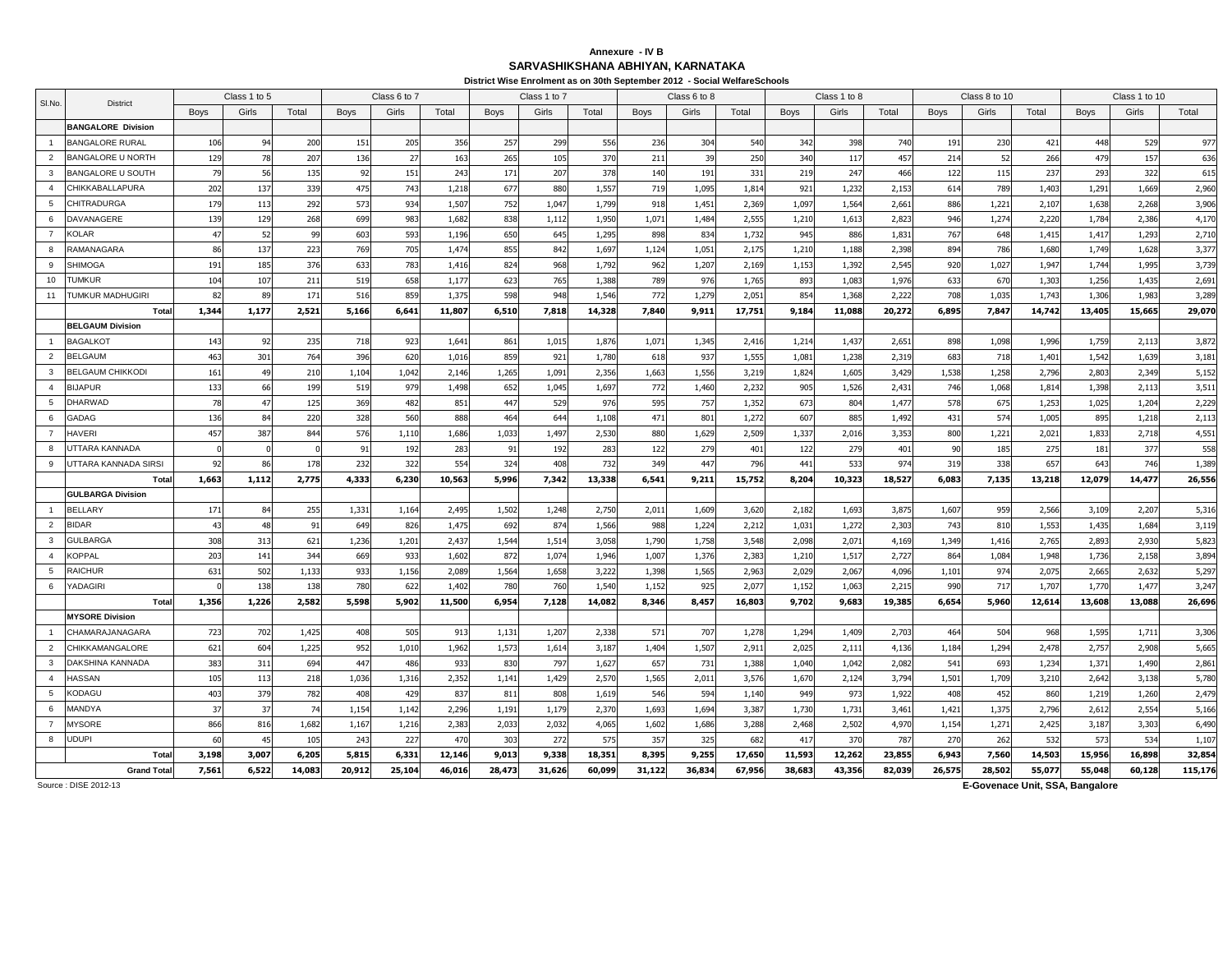### **SARVASHIKSHANA ABHIYAN, KARNATAKA Annexure - IV C**

**District Wise Enrolment as on 30th September 2012 - Local Bady Schools**

|                 |                           |             | Class 1 to 5 |       |             | Class 6 to 7 |       |             | Class 1 to 7 |       |             | Class 6 to 8 |       |             | Class 1 to 8 |       |             | Class 8 to 10 |       |             | Class 1 to 10 |          |
|-----------------|---------------------------|-------------|--------------|-------|-------------|--------------|-------|-------------|--------------|-------|-------------|--------------|-------|-------------|--------------|-------|-------------|---------------|-------|-------------|---------------|----------|
| SI.No.          | District                  | <b>Boys</b> | Girls        | Total | <b>Boys</b> | Girls        | Total | <b>Boys</b> | Girls        | Total | <b>Boys</b> | Girls        | Total | <b>Boys</b> | Girls        | Total | <b>Boys</b> | Girls         | Total | <b>Boys</b> | Girls         | Total    |
|                 | <b>BANGALORE Division</b> |             |              |       |             |              |       |             |              |       |             |              |       |             |              |       |             |               |       |             |               |          |
| $\overline{1}$  | <b>BANGALORE RURAL</b>    |             |              |       |             |              |       |             |              |       |             |              |       |             |              |       |             |               |       |             |               |          |
| $\overline{2}$  | <b>BANGALORE U NORTH</b>  | 930         | 1,548        | 2,478 | 291         | 362          | 653   | 1,221       | 1,910        | 3,131 | 621         | 917          | 1,538 | 1,55        | 2,465        | 4,016 | 985         | 1,922         | 2,907 | 2,206       | 3,832         | 6,038    |
| $\mathbf{3}$    | <b>BANGALORE U SOUTH</b>  | 509         | 482          | 991   | 158         | 135          | 293   | 667         | 617          | 1,284 | 649         | 601          | 1,250 | 1,158       | 1,083        | 2,241 | 1,495       | 1,547         | 3,042 | 2,162       | 2,164         | 4,326    |
| $\overline{4}$  | CHIKKABALLAPURA           |             |              |       |             |              |       |             |              |       |             |              |       |             |              |       |             |               |       |             |               |          |
| 5               | <b>CHITRADURGA</b>        |             |              |       |             |              |       |             |              |       |             |              |       |             |              |       |             |               |       |             |               |          |
| 6               | DAVANAGERE                |             |              |       |             |              |       |             |              |       |             |              |       |             |              |       |             |               |       |             |               |          |
| $\overline{7}$  | <b>KOLAR</b>              |             |              |       |             |              |       |             |              |       |             |              |       |             |              |       |             |               |       |             |               |          |
| 8               | RAMANAGARA                |             |              |       |             |              |       |             |              |       |             |              |       |             |              |       |             |               |       |             |               |          |
| 9               | <b>SHIMOGA</b>            |             |              |       |             |              |       |             |              |       |             |              |       |             |              |       |             |               |       |             |               |          |
| 10              | <b>TUMKUR</b>             |             |              |       |             |              |       |             |              |       |             |              |       |             |              |       |             |               |       |             |               |          |
| 11              | TUMKUR MADHUGIRI          |             |              |       |             |              |       |             |              |       |             |              |       |             |              |       |             |               |       |             |               |          |
|                 | <b>Total</b>              | 1,439       | 2,030        | 3,469 | 449         | 497          | 946   | 1,888       | 2,527        | 4,415 | 1,270       | 1,518        | 2,788 | 2,709       | 3,548        | 6,257 | 2,480       | 3,469         | 5,949 | 4,368       | 5,996         | 10,364   |
|                 | <b>BELGAUM Division</b>   |             |              |       |             |              |       |             |              |       |             |              |       |             |              |       |             |               |       |             |               |          |
| $\overline{1}$  | <b>BAGALKOT</b>           |             |              |       |             |              |       |             |              |       |             |              |       |             |              |       |             |               |       |             |               |          |
| $\overline{2}$  | <b>BELGAUM</b>            |             |              |       | 71          | 67           | 138   | 71          | 67           | 138   | 151         | 169          | 320   | 151         | 169          | 320   | 289         | 401           | 690   | 360         | 468           | 828      |
| $\mathbf{3}$    | <b>BELGAUM CHIKKODI</b>   |             |              |       | 36          |              | 46    | 36          |              | 46    | 161         | 50           | 211   | 161         | 50           | 211   | 328         | 133           | 461   | 364         | 143           | 507      |
| $\overline{4}$  | <b>BIJAPUR</b>            |             |              |       |             |              |       |             |              |       |             |              |       |             |              |       |             |               |       |             |               | $\Omega$ |
| $5\overline{5}$ | <b>DHARWAD</b>            | 114         | 61           | 175   | 129         |              | 139   | 243         | $7^{\circ}$  | 314   | 426         | 171          | 597   | 540         | 232          | 772   | 1,000       | 528           | 1,528 | 1,243       | 599           | 1,842    |
| 6               | GADAG                     | 10          |              | 16    | 117         | 58           | 175   | 127         | 64           | 191   | 265         | 103          | 368   | 275         | 109          | 384   | 328         | 154           | 482   | 455         | 218           | 673      |
| $\overline{7}$  | <b>HAVERI</b>             |             |              |       | -51         |              | 95    | 51          | 44           | 95    | 135         | 67           | 202   | 135         | 67           | 202   | 290         | 88            | 378   | 341         | 132           | 473      |
| 8               | UTTARA KANNADA            |             |              |       |             |              |       |             |              |       |             |              |       |             |              |       |             |               |       |             |               | $\Omega$ |
| 9               | UTTARA KANNADA SIRSI      |             |              |       |             |              |       |             |              |       |             |              |       |             |              |       |             |               |       |             |               |          |
|                 | Total                     | 124         | 67           | 191   | 404         | 189          | 593   | 528         | 256          | 784   | 1,138       | 560          | 1,698 | 1,262       | 627          | 1,889 | 2,235       | 1,304         | 3,539 | 2,763       | 1,560         | 4,323    |
|                 | <b>GULBARGA Division</b>  |             |              |       |             |              |       |             |              |       |             |              |       |             |              |       |             |               |       |             |               |          |
| $\mathbf{1}$    | <b>BELLARY</b>            |             |              |       |             |              |       |             |              |       |             |              |       |             |              |       |             |               |       |             |               |          |
| $\overline{2}$  | <b>BIDAR</b>              | 87          | 63           | 150   | 30          |              | 48    | 117         | 81           | 198   | 30          | 18           | -48   | 117         | 81           | 198   |             |               |       | 117         | 81            | 198      |
| $\mathbf{3}$    | <b>GULBARGA</b>           |             |              |       |             |              |       |             |              |       |             |              |       |             |              |       |             |               |       |             |               |          |
| $\overline{4}$  | <b>KOPPAL</b>             |             |              |       |             |              |       |             |              |       |             |              |       |             |              |       |             |               |       |             |               |          |
| $5\overline{5}$ | <b>RAICHUR</b>            |             |              |       |             |              |       |             |              |       |             |              |       |             |              |       |             |               |       |             |               |          |
| 6               | YADAGIRI                  |             |              |       |             |              |       |             |              |       |             |              |       |             |              |       |             |               |       |             |               |          |
|                 | Total                     | 87          | 63           | 150   | 30          | 18           | 48    | 117         | 81           | 198   | 30          | 18           | 48    | 117         | 81           | 198   |             |               |       | 117         | 81            | 198      |
|                 | <b>MYSORE Division</b>    |             |              |       |             |              |       |             |              |       |             |              |       |             |              |       |             |               |       |             |               |          |
| $\overline{1}$  | CHAMARAJANAGARA           |             |              |       |             |              |       |             |              |       |             |              |       |             |              |       |             |               |       |             |               |          |
| $\overline{2}$  | CHIKKAMANGALORE           |             |              |       |             |              |       |             |              |       |             |              |       |             |              |       |             |               |       |             |               |          |
| $\mathbf{3}$    | DAKSHINA KANNADA          |             |              |       |             |              |       |             |              |       |             |              |       |             |              |       |             |               |       |             |               |          |
| $\overline{4}$  | <b>HASSAN</b>             |             |              |       |             |              |       |             |              |       |             |              |       |             |              |       |             |               |       |             |               |          |
| 5               | <b>KODAGU</b>             | 66          | 51           | 117   | 46          | 37           | 83    | 112         | 88           | 200   |             | 37           | 83    | 112         | 88           | 200   |             |               |       | 112         | 88            | 200      |
| 6               | MANDYA                    |             |              |       |             |              |       |             |              |       |             |              |       |             |              |       |             |               |       |             |               |          |
| $\overline{7}$  | <b>MYSORE</b>             |             |              |       |             |              |       |             |              |       |             |              |       |             |              |       |             |               |       |             |               |          |
| 8               | <b>UDUPI</b>              |             |              |       |             |              |       |             |              |       |             |              |       |             |              |       |             |               |       |             |               |          |
|                 | Total                     | 66          | 51           | 117   | 46          | -37          | 83    | 112         | 88           | 200   | 46          | 37           | 83    | 112         | 88           | 200   |             |               |       | 112         | 88            | 200      |
|                 | <b>Grand Total</b>        | 1,716       | 2,211        | 3,927 | 929         | 741          | 1,670 | 2,645       | 2,952        | 5,597 | 2,484       | 2,133        | 4,617 | 4,200       | 4,344        | 8,544 | 4,715       | 4,773         | 9,488 | 7,360       | 7,725         | 15,085   |

Source : DISE 2012-13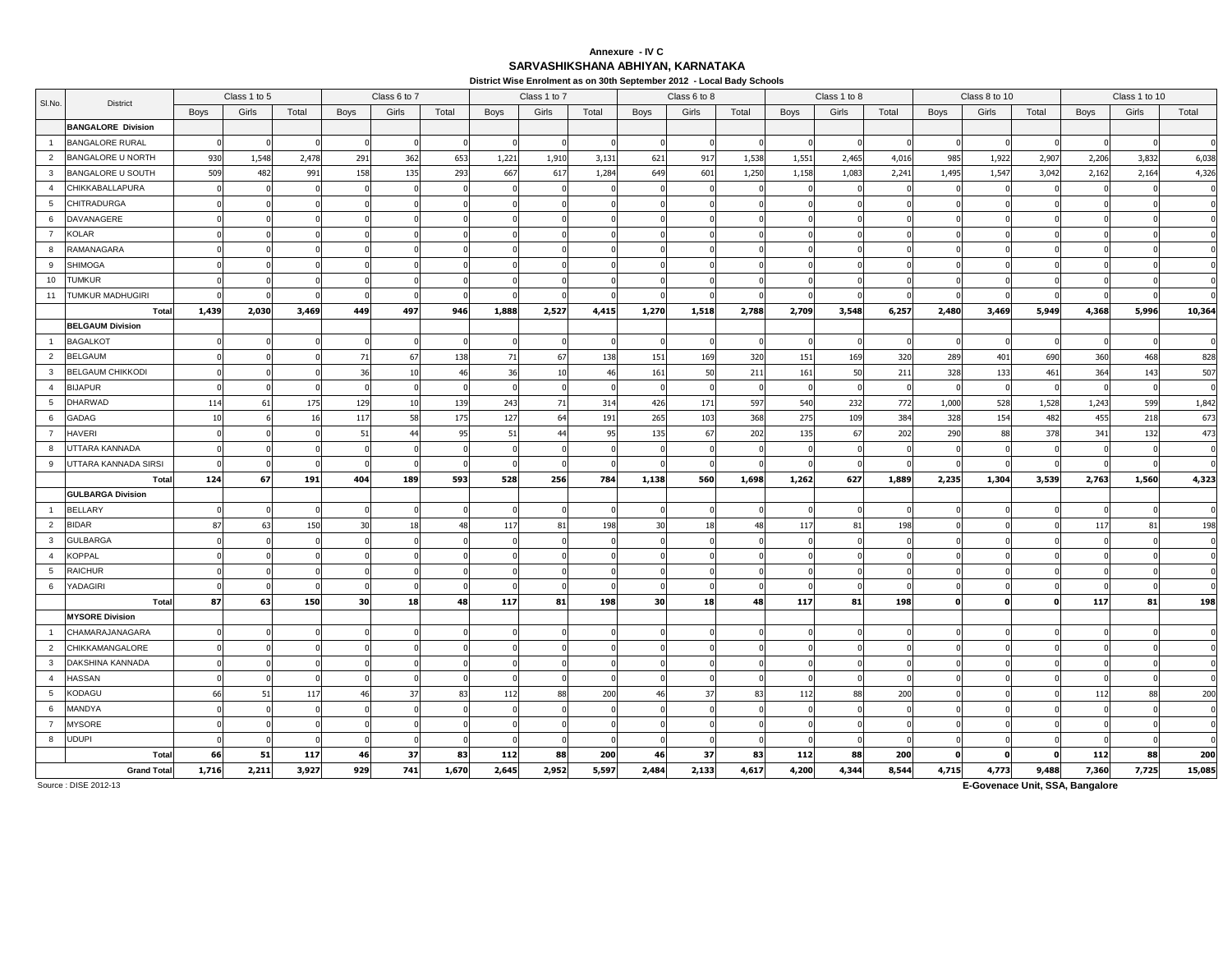## **SARVASHIKSHANA ABHIYAN, KARNATAKA Annexure - IV D**

|                 |                                            |                 |                 |                  |                 |                 |                 |                 | District Wise Enrolment as on 30th September 2012 - Aided Schools |                  |                 |                 |                  |                |                |                |                 |                 |                 |                  |                 |                  |
|-----------------|--------------------------------------------|-----------------|-----------------|------------------|-----------------|-----------------|-----------------|-----------------|-------------------------------------------------------------------|------------------|-----------------|-----------------|------------------|----------------|----------------|----------------|-----------------|-----------------|-----------------|------------------|-----------------|------------------|
| SI.No.          | <b>District</b>                            |                 | Class 1 to 5    |                  |                 | Class 6 to 7    |                 |                 | Class 1 to 7                                                      |                  |                 | Class 6 to 8    |                  |                | Class 1 to 8   |                |                 | Class 8 to 10   |                 |                  | Class 1 to 10   |                  |
|                 |                                            | <b>Boys</b>     | Girls           | Total            | <b>Boys</b>     | Girls           | Total           | <b>Boys</b>     | Girls                                                             | Total            | <b>Boys</b>     | Girls           | Total            | <b>Boys</b>    | Girls          | Total          | <b>Boys</b>     | Girls           | Total           | <b>Boys</b>      | Girls           | Total            |
|                 | <b>BANGALORE Division</b>                  |                 |                 |                  |                 |                 |                 |                 |                                                                   |                  |                 |                 |                  |                |                |                |                 |                 |                 |                  |                 |                  |
| $\overline{1}$  | <b>BANGALORE RURAL</b>                     | 1,08            | 1,074           | 2,159            | 52 <sup>2</sup> | 499             | 1,023           | 1,609           | 1,573                                                             | 3,182            | 1,653           | 1,589           | 3,24             | 2,73           | 2,66           | 5,40           | 3,84            | 3,897           | 7,739           | 5,451            | 5,47            | 10,921           |
| 2               | <b>BANGALORE U NORTH</b>                   | 16,309          | 17,535          | 33,844           | 8.340           | 8,489           | 16,829          | 24,649          | 26,024                                                            | 50,67            | 12,764          | 13,820          | 26,584           | 29,07          | 31,355         | 60,428         | 13,660          | 16,926          | 30,58           | 38,309           | 42,950          | 81,259           |
| $\mathbf{3}$    | <b>BANGALORE U SOUTH</b>                   | 17,212          | 20,245          | 37,457           | 8,637           | 9,568           | 18,205          | 25,849          | 29,813                                                            | 55,662           | 15,768          | 17,016          | 32,784           | 32,980         | 37,26:         | 70,241         | 22,067          | 24,529          | 46,596          | 47,916           | 54,342          | 102,258          |
| $\overline{4}$  | CHIKKABALLAPURA                            | 3,500           | 2,988           | 6,488            | 1,771           | 1,475           | 3,246           | 5,271           | 4,463                                                             | 9,734            | 3,437           | 2,902           | 6,33             | 6,93           | 5,890          | 12,82          | 5,201           | 4,614           | 9,81            | 10,472           | 9,07            | 19,549           |
| $5\overline{5}$ | CHITRADURGA                                | 6,07            | 5,464           | 11,537           | 3,228           | 2,569           | 5,797           | 9,301           | 8,033                                                             | 17,334           | 9,169           | 8,000           | 17,16            | 15,24          | 13,464         | 28,706         | 18,339          | 17,603          | 35,94           | 27,640           | 25,636          | 53,276           |
| 6               | <b>DAVANAGERE</b>                          | 12,96           | 11,407          | 24,374           | 6,070           | 5,08            | 11,157          | 19,03           | 16,494                                                            | 35,53            | 11,047          | 10,006          | 21,05            | 24,01          | 21,413         | 45,427         | 15,063          | 15,281          | 30,344          | 34,100           | 31,77           | 65,875           |
| $\overline{7}$  | <b>KOLAR</b>                               | 2,91            | 3,227           | 6,139            | 1,668           | 1,953           | 3,621           | 4,580           | 5,180                                                             | 9,760            | 4,186           | 4,700           | 8,886            | 7,098          | 7,927          | 15,025         | 7,77            | 8,640           | 16,41           | 12,355           | 13,820          | 26,175           |
| 8               | RAMANAGARA                                 | 2,459           | 2,286           | 4,745            | 1,339           | 1,214           | 2,553           | 3,798           | 3,500                                                             | 7,298            | 3,620           | 3,294           | 6,914            | 6,079          | 5,580          | 11,659         | 7,278           | 7,116           | 14,394          | 11,076           | 10,616          | 21,692           |
| 9               | <b>SHIMOGA</b>                             | 6.85!           | 6.288           | 13.143           | 3.309           | 3,17            | 6,482           | 10.164          | 9,46                                                              | 19.62            | 7.500           | 7,036           | 14.53            | 14,35          | 13,32          | 27.67          | 12.12           | 11,904          | 24.03           | 22,291           | 21.36           | 43.656           |
| 10              | <b>TUMKUR</b>                              | 4,304           | 3,136           | 7,440            | 3,697           | 1,664           | 5,361           | 8,001           | 4,800                                                             | 12,80            | 11,01           | 6,82            | 17,83            | 15,32          | 9,958          | 25,27          | 21,858          | 16,102          | 37,96           | 29,859           | 20,90           | 50,761           |
| 11              | TUMKUR MADHUGIRI                           | 518             | 405             | 923              | 272             | 21 <sup>4</sup> | 486             | 790             | 619                                                               | 1,409            | 3,087           | 2,807           | 5,894            | 3,605          | 3,212          | 6,817          | 9,07            | 8,295           | 17,37           | 9,867            | 8,914           | 18,781           |
|                 | Tota                                       | 74,194          | 74,055          | 148,249          | 38,855          | 35,905          | 74,760          | 113,049         | 109,960                                                           | 223,009          | 83,248          | 77,992          | 161,240          | 157,442        | 152,047        | 309,489        | 136,287         | 134,907         | 271,194         | 249,336          | 244,867         | 494,203          |
|                 | <b>BELGAUM Division</b>                    |                 |                 |                  |                 |                 |                 |                 |                                                                   |                  |                 |                 |                  |                |                |                |                 |                 |                 |                  |                 |                  |
| $\overline{1}$  | <b>BAGALKOT</b>                            | 11,351          | 9,010           | 20,361           | 4,244           | 3,089           | 7,333           | 15,595          | 12,099                                                            | 27,694           | 9,278           | 7,097           | 16,375           | 20,62          | 16, 10         | 36,736         | 16,776          | 12,583          | 29,35           | 32,371           | 24,682          | 57,053           |
| $\overline{2}$  | <b>BELGAUM</b>                             | 6,843           | 4,967           | 11,810           | 4,134           | 3,53            | 7,665           | 10.97           | 8.498                                                             | 19,475           | 11.803          | 10.465          | 22,268           | 18,64          | 15,432         | 34,07          | 25,77           | 23,580          | 49,35           | 36,752           | 32,07           | 68,830           |
| $\mathbf{3}$    | <b>BELGAUM CHIKKODI</b>                    | 20,12           | 14,987          | 35,112           | 8,785           | 6,092           | 14,877          | 28,910          | 21,079                                                            | 49,98            | 17,465          | 13,471          | 30,93            | 37,59          | 28,458         | 66,048         | 29,33           | 24,900          | 54,230          | 58,240           | 45,97           | 104,219          |
| $\overline{4}$  | <b>BIJAPUR</b>                             | 12,67           | 10,324          | 22,997           | 5,075           | 3,71            | 8,786           | 17,748          | 14,03                                                             | 31,78            | 12,652          | 9,006           | 21,65            | 25,32          | 19,33          | 44,65          | 26,55           | 20,002          | 46,55           | 44,304           | 34,03           | 78,341           |
| -5              | <b>DHARWAD</b>                             | 8,472           | 8,144           | 16,616           | 4,581           | 4,374           | 8,955           | 13,053          | 12,518                                                            | 25,57            | 9,706           | 9,268           | 18,97            | 18,178         | 17,412         | 35,590         | 16,532          | 16,954          | 33,486          | 29,585           | 29,472          | 59,057           |
| 6               | GADAG                                      | 5,146           | 4,507           | 9,653            | 2,668           | 2,153           | 4,821           | 7,814           | 6,660                                                             | 14,47            | 6,079           | 5,098           | 11,17            | 11,22          | 9,605          | 20,83          | 10,198          | 8,712           | 18,91           | 18,012           | 15,372          | 33,384           |
| $\overline{7}$  | <b>HAVERI</b>                              | 5,726           | 4,664           | 10,390           | 2,632           | 2,225           | 4,857           | 8,358           | 6,889                                                             | 15,24            | 7,350           | 6,362           | 13,71            | 13,07          | 11,026         | 24,10          | 14,890          | 14,271          | 29,16           | 23,248           | 21,160          | 44,408           |
| $\mathbf{R}$    | <b>JTTARA KANNADA</b>                      | 1,07            | 1,015           | 2,090            | 975             | 1,008           | 1,983           | 2,050           | 2,02                                                              | 4,07             | 3,947           | 3,794           | 7,741            | 5,022          | 4,809          | 9,83           | 8,992           | 8,756           | 17,748          | 11,042           | 10,77           | 21,821           |
| 9               | UTTARA KANNADA SIRSI                       | 2,804           | 2.400           | 5,204            | 1,116           | 956             | 2,072           | 3,920           | 3,356                                                             | 7,276            | 3,208           | 2,670           | 5.878            | 6,01           | 5.07           | 11,082         | 6,260           | 5,519           | 11,779          | 10,180           | 8,875           | 19,055           |
|                 | Tota                                       | 74,215          | 60,018          | 134,233          | 34,210          | 27,139          | 61,349          | 108,425         | 87,157                                                            | 195,582          | 81,488          | 67,231          | 148,719          | 155,70         | 127,249        | 282,952        | 155,309         | 135,277         | 290,586         | 263,734          | 222,434         | 486,168          |
|                 | <b>GULBARGA Division</b><br><b>BELLARY</b> |                 |                 |                  |                 |                 |                 |                 |                                                                   |                  |                 |                 |                  |                |                |                |                 |                 |                 |                  |                 |                  |
| 2               | <b>BIDAR</b>                               | 8,497<br>22,584 | 8,554<br>21,484 | 17,051<br>44,068 | 3,604<br>9,255  | 3,487<br>8,082  | 7,091<br>17,337 | 12,10<br>31,839 | 12,04<br>29,566                                                   | 24,142<br>61,405 | 6,842<br>12,922 | 6,320<br>11,827 | 13,162<br>24,749 | 15,33<br>35,50 | 14,87<br>33,31 | 30,21<br>68,81 | 10,648<br>11,19 | 9,570<br>11,669 | 20,21<br>22,860 | 22,749<br>43,030 | 21,61<br>41,235 | 44,360<br>84,265 |
| $\mathbf{3}$    | <b>GULBARGA</b>                            | 18,93           | 19,348          | 38,281           | 7,576           | 7,678           | 15,254          | 26,509          | 27,026                                                            | 53,535           | 10.205          | 10,605          | 20,81            | 29,138         | 29,953         | 59,091         | 9,02            | 9,431           | 18,458          | 35,536           | 36,457          | 71,993           |
| $\overline{4}$  | <b>KOPPAI</b>                              | 2,186           | 1,877           | 4,063            | 1,375           | 698             | 2,07            | 3,56            | 2,57                                                              | 6,136            | 2,695           | 1,412           | 4,10             | 4,88           | 3,28           | 8,17           | 3,761           | 2,463           | 6,22            | 7,322            | 5,038           | 12,360           |
| 5               | <b>RAICHUR</b>                             | 4,890           | 5,247           | 10,137           | 2,313           | 2,30            | 4,614           | 7,203           | 7,548                                                             | 14,751           | 3,535           | 3,561           | 7,096            | 8,425          | 8,808          | 17,233         | 3,713           | 4,032           | 7,745           | 10,916           | 11,580          | 22,496           |
| 6               | YADAGIRI                                   | 3,105           | 2,702           | 5,807            | 1,460           | 1,116           | 2,576           | 4,565           | 3,818                                                             | 8,383            | 2,117           | 1,505           | 3,622            | 5,22           | 4,207          | 9,429          | 2,070           | 1,209           | 3,279           | 6,635            | 5,02            | 11,662           |
|                 | Tota                                       | 60,195          | 59,212          | 119,407          | 25,583          | 23,362          | 48,945          | 85,778          | 82,574                                                            | 168,352          | 38,316          | 35,230          | 73,546           | 98,511         | 94,442         | 192,953        | 40,410          | 38,374          | 78,784          | 126,188          | 120,948         | 247,136          |
|                 | <b>MYSORE Division</b>                     |                 |                 |                  |                 |                 |                 |                 |                                                                   |                  |                 |                 |                  |                |                |                |                 |                 |                 |                  |                 |                  |
| $\overline{1}$  | CHAMARAJANAGARA                            | 3,635           | 3,333           | 6,968            | 1,713           | 1,515           | 3,228           | 5,348           | 4,848                                                             | 10,196           | 3,300           | 2,780           | 6,080            | 6,93           | 6,11           | 13,048         | 4,858           | 4,187           | 9,045           | 10,206           | 9,035           | 19,241           |
| 2               | CHIKKAMANGALORE                            | 2,365           | 2,403           | 4,768            | 1,176           | 1,157           | 2,333           | 3,541           | 3,560                                                             | 7,101            | 4,179           | 4,155           | 8,334            | 6,54           | 6,558          | 13.102         | 8,839           | 8,905           | 17,744          | 12,380           | 12,465          | 24,845           |
| $\mathbf{3}$    | <b>DAKSHINA KANNADA</b>                    | 16,51           | 15,422          | 31,932           | 9,096           | 8,401           | 17,497          | 25,606          | 23,823                                                            | 49,429           | 14,977          | 13,996          | 28,97            | 31,48          | 29,418         | 60,905         | 18,92           | 18,753          | 37,67           | 44,531           | 42,576          | 87,107           |
| $\overline{4}$  | <b>HASSAN</b>                              | 3,536           | 3,910           | 7,446            | 1,836           | 2,070           | 3,906           | 5,372           | 5,980                                                             | 11,35            | 5,97            | 5,912           | 11,886           | 9,510          | 9,82           | 19,33          | 11,792          | 11,731          | 23,52           | 17,164           | 17,71           | 34,875           |
| 5               | KODAGU                                     | 1,305           | 1,351           | 2,656            | 740             | 789             | 1,529           | 2,045           | 2,140                                                             | 4,185            | 2,203           | 2,323           | 4,526            | 3,508          | 3,674          | 7,182          | 4,373           | 4,942           | 9,315           | 6,418            | 7,082           | 13,500           |
| 6               | MANDYA                                     | 4,163           | 4,135           | 8,298            | 2,324           | 1,738           | 4,062           | 6,487           | 5,873                                                             | 12,360           | 5,004           | 4,467           | 9,471            | 9,167          | 8,602          | 17,769         | 8,269           | 8,420           | 16,68           | 14,756           | 14,293          | 29,049           |
| $\overline{7}$  | <b>MYSORE</b>                              | 9,626           | 9,850           | 19,476           | 4,942           | 5,065           | 10,007          | 14,568          | 14,915                                                            | 29,483           | 10,055          | 9,731           | 19,786           | 19,681         | 19,58          | 39,262         | 15,042          | 14,701          | 29,743          | 29,610           | 29,616          | 59,226           |
| 8               | <b>UDUPI</b>                               | 8,565           | 8,504           | 17,069           | 4,81            | 4,53            | 9,346           | 13,376          | 13,039                                                            | 26,41            | 7,295           | 6,763           | 14,05            | 15,86          | 15,26          | 31,12          | 7,541           | 7,000           | 14,54           | 20,91            | 20,03           | 40,956           |
|                 | Tota                                       | 49,705          | 48,908          | 98,613           | 26,638          | 25,270          | 51,908          | 76,343          | 74,178                                                            | 150,521          | 52,987          | 50.127          | 103.114          | 102,69         | 99,035         | 201,727        | 79,639          | 78,639          | 158,278         | 155,982          | 152,817         | 308,799          |
|                 | <b>Grand Tota</b>                          | 258,309         | 242,193         | 500,502          | 125,286         | 111,676         | 236,962         | 383,595         | 353,869                                                           | 737,464          | 256,039         | 230,580         | 486,619          | 514,348        | 472,773        | 987,121        | 411,645         | 387,197         | 798,842         | 795,240          | 741,066         | 1,536,306        |

Source : DISE 2012-13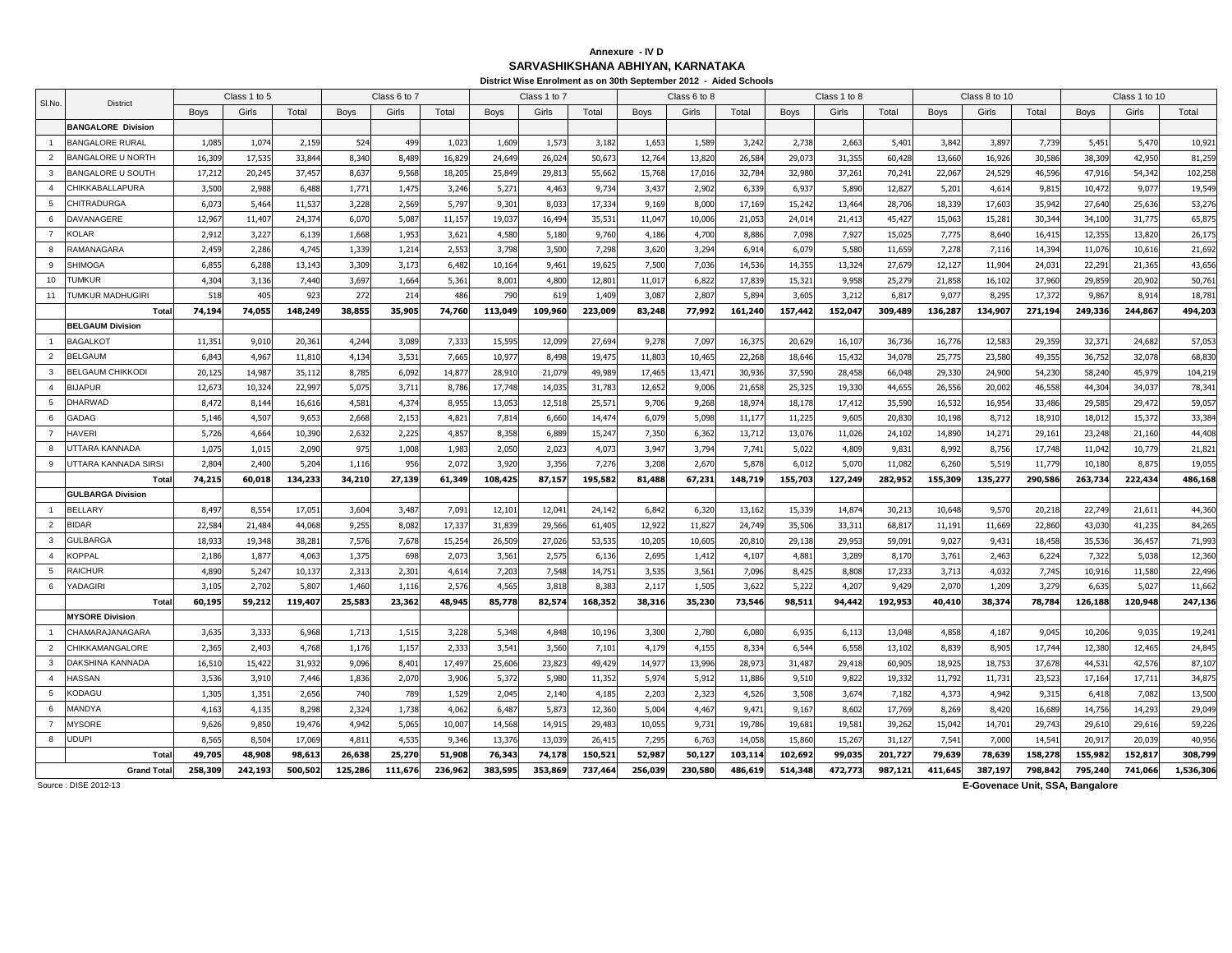### **SARVASHIKSHANA ABHIYAN, KARNATAKAAnnexure - IV E**

|                |                                           |                 |                  |                  |                 |                |                 |                  | District Wise Enrolment as on 30th September 2012 - Un Aided Schools |                  |                 |                 |                |                 |                  |                  |                 |                 |                 |                  |                  |                   |
|----------------|-------------------------------------------|-----------------|------------------|------------------|-----------------|----------------|-----------------|------------------|----------------------------------------------------------------------|------------------|-----------------|-----------------|----------------|-----------------|------------------|------------------|-----------------|-----------------|-----------------|------------------|------------------|-------------------|
| SI.No.         | <b>District</b>                           |                 | Class 1 to 5     |                  |                 | Class 6 to 7   |                 |                  | Class 1 to 7                                                         |                  |                 | Class 6 to 8    |                |                 | Class 1 to 8     |                  |                 | Class 8 to 10   |                 |                  | Class 1 to 10    |                   |
|                |                                           | <b>Boys</b>     | Girls            | Total            | <b>Boys</b>     | Girls          | Total           | <b>Boys</b>      | Girls                                                                | Total            | <b>Boys</b>     | Girls           | Total          | <b>Boys</b>     | Girls            | Total            | <b>Boys</b>     | Girls           | Total           | <b>Boys</b>      | Girls            | Total             |
|                | <b>BANGALORE Division</b>                 |                 |                  |                  |                 |                |                 |                  |                                                                      |                  |                 |                 |                |                 |                  |                  |                 |                 |                 |                  |                  |                   |
| $\overline{1}$ | <b>BANGALORE RURAL</b>                    | 17,92           | 14,938           | 32,867           | 6,210           | 4,85           | 11,06           | 24,13            | 19,79                                                                | 43,93            | 8,788           | 7,098           | 15,88          | 26,71           | 22,03            | 48,75            | 7,166           | 5,983           | 13,14           | 31,305           | 25,77            | 57,080            |
| 2              | <b>BANGALORE U NORTH</b>                  | 116,640         | 106.308          | 222,948          | 40,879          | 37,88          | 78,759          | 157,519          | 144,18                                                               | 301,707          | 59,767          | 54,478          | 114,24         | 176,40          | 160,786          | 337,193          | 52,204          | 46,279          | 98,48           | 209,723          | 190,46           | 400,190           |
| $\mathbf{3}$   | <b>BANGALORE U SOUTH</b>                  | 179,263         | 160,32           | 339,584          | 58,142          | 50,43          | 108,57          | 237,405          | 210,755                                                              | 448,160          | 83,434          | 72,815          | 156,24         | 262,69          | 233,136          | 495,83           | 68,518          | 61,347          | 129,86          | 305,923          | 272,102          | 578,025           |
| $\overline{4}$ | CHIKKABALLAPURA                           | 21,478          | 15,97            | 37,450           | 7,254           | 5,359          | 12,613          | 28,732           | 21,33                                                                | 50,063           | 10,130          | 7,521           | 17,65          | 31,608          | 23,493           | 55,10            | 8,003           | 5,977           | 13,98           | 36,735           | 27,308           | 64,043            |
| 5              | CHITRADURGA                               | 18,31           | 13,944           | 32,263           | 5,395           | 4,066          | 9,46            | 23,714           | 18,01                                                                | 41,724           | 7,821           | 5,87            | 13,69          | 26,14           | 19,81            | 45,95            | 6,531           | 4,742           | 11,27           | 30,245           | 22,75            | 52,997            |
| 6              | <b>DAVANAGERE</b>                         | 31,408          | 24,364           | 55,772           | 10,039          | 7,65           | 17,693          | 41,447           | 32,01                                                                | 73,465           | 14,282          | 10,520          | 24,80          | 45,690          | 34,884           | 80,574           | 11,416          | 8,009           | 19,42           | 52,863           | 40,02            | 92,890            |
| $\overline{7}$ | <b>KOLAR</b>                              | 27,968          | 21,695           | 49,663           | 9,712           | 7,048          | 16,760          | 37,680           | 28,743                                                               | 66,423           | 13,543          | 9,756           | 23,299         | 41,51           | 31,45            | 72,96            | 10,39           | 7,399           | 17,790          | 48,07            | 36,142           | 84,213            |
| 8              | RAMANAGARA                                | 13,765          | 10,863           | 24,628           | 4,443           | 3,404          | 7,847           | 18,208           | 14,267                                                               | 32,475           | 6,400           | 5,096           | 11,49          | 20,165          | 15,959           | 36,124           | 5,483           | 4,596           | 10,07           | 23,691           | 18,863           | 42,554            |
| 9              | <b>SHIMOGA</b>                            | 24.73           | 20.447           | 45.18            | 8.496           | 7,038          | 15.53           | 33,230           | 27.485                                                               | 60.715           | 12,210          | 9,937           | 22.14          | 36,94           | 30.38            | 67,32            | 9.997           | 7,899           | 17,89           | 43.22            | 35.38            | 78.611            |
| 10             | <b>TUMKUR</b>                             | 22,469          | 18,870           | 41,339           | 8,016           | 6,70           | 14,72           | 30,485           | 25,57                                                                | 56,060           | 11,360          | 9,366           | 20,72          | 33,82           | 28,236           | 62,065           | 8,788           | 6,951           | 15,73           | 39,273           | 32,52            | 71,799            |
| 11             | TUMKUR MADHUGIRI                          | 10,069          | 7,037            | 17,106           | 3,029           | 2,169          | 5,198           | 13,098           | 9,206                                                                | 22,304           | 4,348           | 3,198           | 7,546          | 14,41           | 10,235           | 24,652           | 3,730           | 2,950           | 6,680           | 16,828           | 12,156           | 28,984            |
|                | Total                                     | 484,042         | 414,759          | 898,801          | 161,615         | 136,611        | 298,226         | 645,657          | 551,370                                                              | 1,197,027        | 232,083         | 195,656         | 427,739        | 716,125         | 610,415          | 1,326,540        | 192,227         | 162,132         | 354,359         | 837,884          | 713,502          | 1,551,386         |
|                | <b>BELGAUM Division</b>                   |                 |                  |                  |                 |                |                 |                  |                                                                      |                  |                 |                 |                |                 |                  |                  |                 |                 |                 |                  |                  |                   |
| $\overline{1}$ | <b>BAGALKOT</b>                           | 28,95           | 20,025           | 48,97            | 6,942           | 4,539          | 11,48           | 35,89            | 24,56                                                                | 60,458           | 9,405           | 6,236           | 15,64          | 38,35           | 26,26            | 64,618           | 6,829           | 5,178           | 12,00           | 42,723           | 29,742           | 72,465            |
| 2              | <b>BELGAUM</b>                            | 31,410          | 22,774           | 54.184           | 8.406           | 5,660          | 14.066          | 39,816           | 28.434                                                               | 68,250           | 11.809          | 8,135           | 19.94          | 43,21           | 30,909           | 74,128           | 9,614           | 7,073           | 16,68           | 49,430           | 35,50            | 84,937            |
| $\mathbf{3}$   | <b>BELGAUM CHIKKODI</b>                   | 39,75           | 25,654           | 65,413           | 10,58           | 6,37           | 16,95           | 50,340           | 32,02                                                                | 82,365           | 14,160          | 8,847           | 23,00          | 53,91           | 34,50            | 88,420           | 10,24           | 7,099           | 17,34           | 60.584           | 39,124           | 99,708            |
| $\overline{4}$ | <b>BIJAPUR</b>                            | 44,75           | 29,37            | 74,124           | 8,869           | 5,30           | 14,170          | 53,62            | 34,67                                                                | 88,29            | 12,245          | 7,353           | 19,59          | 56,99           | 36,724           | 93,72            | 8,97            | 5,541           | 14,51           | 62,593           | 40,21            | 102,806           |
| 5              | DHARWAD                                   | 30,564          | 22,864           | 53,428           | 9,179           | 6,77           | 15,956          | 39,743           | 29,641                                                               | 69,384           | 13,737          | 10,141          | 23,87          | 44,301          | 33,005           | 77,306           | 12,974          | 9,724           | 22,698          | 52,717           | 39,365           | 92,082            |
| 6              | GADAG                                     | 13,06           | 10,179           | 23,240           | 3,560           | 2,745          | 6,305           | 16,621           | 12,924                                                               | 29,545           | 5,372           | 4,057           | 9,429          | 18,43           | 14,236           | 32,669           | 4,288           | 3,733           | 8,02            | 20,909           | 16,657           | 37,566            |
| $\overline{7}$ | <b>HAVERI</b>                             | 18,698          | 13,666           | 32,364           | 4,647           | 3,53           | 8,184           | 23,345           | 17,20                                                                | 40,548           | 6,587           | 4,942           | 11,52          | 25,285          | 18,608           | 43,893           | 5,061           | 4,070           | 9,131           | 28,406           | 21,27            | 49,679            |
|                | UTTARA KANNADA                            | 7,61            | 6,618            | 14,230           | 2,424           | 1,90           | 4,33            | 10,036           | 8,52                                                                 | 18,56            | 3,569           | 2,882           | 6,45           | 11,181          | 9,500            | 20,68            | 2,937           | 2,577           | 5,514           | 12,973           | 11,10            | 24,075            |
| 9              | UTTARA KANNADA SIRSI                      | 4,108           | 3,133            | 7,24             | 1,594           | 1.123          | 2.71            | 5,702            | 4.256                                                                | 9,958            | 2.359           | 1,694           | 4.053          | 6.467           | 4,827            | 11,294           | 2,144           | 1.576           | 3,720           | 7.846            | 5,832            | 13,678            |
|                | Total                                     | 218,917         | 154,284          | 373,201          | 56,202          | 37,960         | 94,162          | 275,119          | 192,244                                                              | 467,363          | 79,243          | 54,287          | 133,530        | 298,160         | 208,571          | 506,731          | 63,062          | 46,571          | 109,633         | 338,181          | 238,815          | 576,996           |
|                | <b>GULBARGA Division</b>                  |                 |                  |                  |                 |                |                 |                  |                                                                      |                  |                 |                 |                |                 |                  |                  |                 |                 |                 |                  |                  |                   |
|                | <b>BELLARY</b>                            | 44,59           | 31,861           | 76,460           | 10,204          | 6,83           | 17,03           | 54,803           | 38,694                                                               | 93,497           | 15,230          | 10,737          | 25,967         | 59,82           | 42,598           | 102,42           | 14,033          | 10,495          | 24,528          | 68,836           | 49,189           | 118,025           |
| 2              | <b>BIDAR</b>                              | 40,693          | 27,943           | 68,636           | 10,421          | 7,01           | 17,434          | 51,114           | 34,956                                                               | 86,070           | 14,802          | 10,230          | 25,03          | 55,495          | 38,173           | 93,668           | 12,854          | 9,023           | 21,87           | 63,968           | 43,979           | 107,947           |
| $\mathbf{3}$   | <b>GULBARGA</b>                           | 54,476          | 38.232           | 92,708           | 14,797          | 9,819          | 24,616          | 69,273           | 48,05                                                                | 117,324          | 21,294          | 14,423          | 35,71          | 75,770          | 52,65            | 128,42           | 18,547          | 13.167          | 31,714          | 87,820           | 61,218           | 149,038           |
| $\overline{4}$ | <b>KOPPAL</b>                             | 18,40           | 13,438           | 31,839           | 4,055           | 3,15           | 7,20            | 22,456           | 16,59                                                                | 39,046           | 5,567           | 4,260           | 9,82           | 23,96           | 17,69            | 41,666           | 4,390           | 3,121           | 7,51            | 26,846           | 19,71            | 46,557            |
| $\overline{5}$ | <b>RAICHUR</b>                            | 31,05           | 21,700           | 52,753           | 8,051           | 5,613          | 13,664          | 39,104           | 27,31                                                                | 66,417           | 11,220          | 7,819           | 19,03          | 42,27           | 29,51            | 71,792           | 9,253           | 6,580           | 15,83           | 48,357           | 33,893           | 82,250            |
| 6              | YADAGIRI                                  | 14,72           | 9,712            | 24,436           | 3,073           | 1,952          | 5,025           | 17,797           | 11,664                                                               | 29,46            | 4,080           | 2,568           | 6,648          | 18,80           | 12,280           | 31,08            | 2,796           | 1,619           | 4,415           | 20,593           | 13,28            | 33,876            |
|                | Total                                     | 203,946         | 142,886          | 346,832          | 50,601          | 34,382         | 84,983          | 254,547          | 177,268                                                              | 431,815          | 72,193          | 50,037          | 122,230        | 276,139         | 192,923          | 469,062          | 61,873          | 44,005          | 105,878         | 316,420          | 221,273          | 537,693           |
| $\overline{1}$ | <b>MYSORE Division</b><br>CHAMARAJANAGARA |                 |                  |                  |                 |                |                 |                  |                                                                      |                  |                 |                 |                |                 |                  |                  |                 |                 |                 |                  |                  |                   |
| $\overline{2}$ | CHIKKAMANGALORE                           | 9,85            | 7,427            | 17,278           | 2,837           | 2,286          | 5,123           | 12,688<br>18,900 | 9,71                                                                 | 22,401           | 4,561           | 3,669           | 8,23           | 14,41           | 11,096           | 25,508           | 4,737           | 3,976           | 8,713           | 17,425<br>23,961 | 13,68            | 31,114            |
| $\mathbf{3}$   | <b>DAKSHINA KANNADA</b>                   | 14,10<br>33,365 | 11,388<br>29,915 | 25,495<br>63,280 | 4,793<br>11,149 | 3,954<br>9,860 | 8,747<br>21,009 | 44,514           | 15,342<br>39,77                                                      | 34,242<br>84,289 | 6,678<br>16,808 | 5,415<br>14,652 | 12,09<br>31,46 | 20,785<br>50,17 | 16,803<br>44,567 | 37,588<br>94,740 | 5,061<br>15,068 | 3,873<br>13,022 | 8,934<br>28,090 | 59,582           | 19,215<br>52,79  | 43,176<br>112,379 |
| $\overline{4}$ | <b>HASSAN</b>                             | 22,53           | 18,342           | 40,88            | 7,379           | 6,05           | 13,433          | 29,918           | 24,39                                                                | 54,31            | 10,316          | 8,460           | 18,77          | 32,85           | 26,802           | 59,65            | 7,916           | 6,227           | 14,14           | 37,83            | 30,62            | 68,457            |
| -5             | KODAGU                                    |                 |                  |                  |                 |                |                 |                  | 10,87                                                                |                  |                 |                 |                |                 |                  |                  |                 |                 |                 |                  |                  |                   |
| -6             | MANDYA                                    | 9,085<br>23,70  | 8,134<br>18,550  | 17,219<br>42,257 | 3,192<br>7,37   | 2,74<br>5,73   | 5,933<br>13,103 | 12,277<br>31,078 | 24,28                                                                | 23,152<br>55,360 | 4,654<br>10,943 | 4,042<br>8,352  | 8,696<br>19,29 | 13,73<br>34,650 | 12,176<br>26,902 | 25,91<br>61,552  | 3,96<br>9,932   | 3,403<br>7,212  | 7,364<br>17,144 | 16,238<br>41,010 | 14,278<br>31,494 | 30,516<br>72,504  |
| $\overline{7}$ | <b>MYSORE</b>                             | 49,702          | 40,306           | 90,008           | 17,022          | 13,87          | 30,895          | 66,724           | 54,17                                                                | 120,903          | 24,915          | 20,302          | 45,21          | 74,61           | 60,608           | 135,22           | 22,526          | 18,234          | 40,760          | 89,250           | 72,413           | 161,663           |
| 8              | <b>UDUPI</b>                              | 15,28           | 13,785           | 29,066           | 5,428           | 4,86           | 10,29           | 20,709           | 18,65                                                                | 39,36            | 8,234           | 7,419           | 15,65          | 23,51           | 21,20            | 44,71            | 7,78            | 6,974           | 14,75           | 28,49            | 25,62            | 54,120            |
|                | Total                                     | 177,637         | 147.847          | 325,484          | 59,171          | 49,367         | 108,538         | 236,808          | 197.214                                                              | 434.022          | 87,109          | 72,311          | 159,420        | 264,746         | 220,158          | 484,904          | 76,986          | 62,921          | 139,907         | 313,794          | 260,135          | 573,929           |
|                | <b>Grand Total</b>                        | 1.084.542       | 859,776          | 1,944,318        | 327,589         | 258,320        | 585,909         | 1.412.131        | 1,118,096                                                            | 2,530,227        | 470,628         | 372,291         | 842,919        | 1,555,170       | 1,232,067        | 2,787,23         | 394,148         | 315,629         | 709,777         | 1,806,279        | 1,433,725        | 3,240,004         |
|                |                                           |                 |                  |                  |                 |                |                 |                  |                                                                      |                  |                 |                 |                |                 |                  |                  |                 |                 |                 |                  |                  |                   |

Source : DISE 2012-13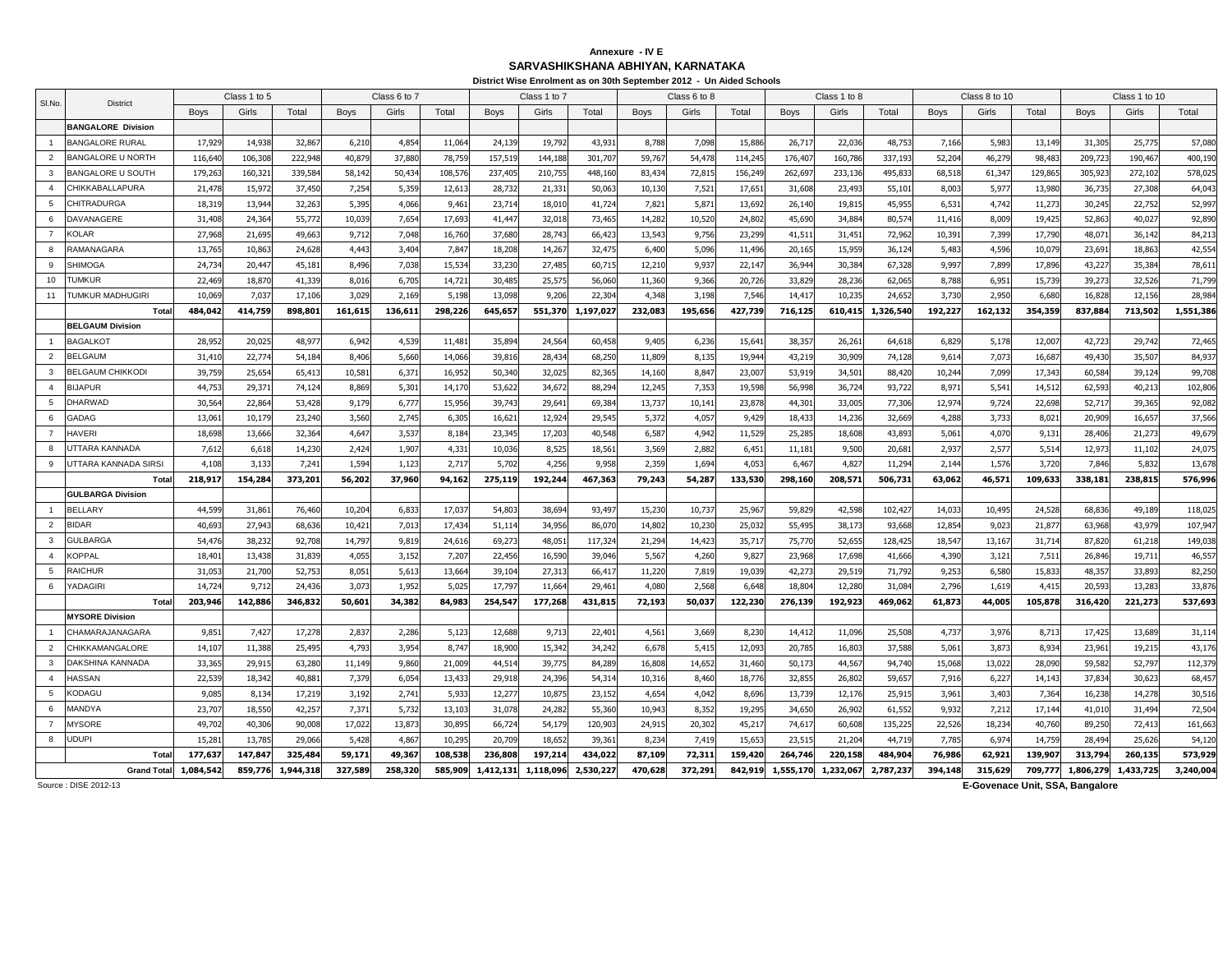## **SARVASHIKSHANA ABHIYAN, KARNATAKAAnnexure - IV F**

| Class 6 to 7<br>Class 6 to 8<br>Class 8 to 10<br>Class 1 to 10<br>Class 1 to 5<br>Class 1 to 7<br>Class 1 to 8<br>SI.No.<br><b>District</b><br>Girls<br>Girls<br>Girls<br>Girls<br>Total<br>Total<br>Girls<br>Total<br>Girls<br>Total<br>Girls<br>Total<br><b>Boys</b><br><b>Boys</b><br><b>Boys</b><br><b>Boys</b><br>Total<br><b>Boys</b><br>Boys<br><b>Boys</b><br><b>BANGALORE Division</b><br><b>BANGALORE RURAL</b><br>139<br>122<br>372<br>178<br>132<br>310<br>$\overline{1}$<br>122<br>261<br>139<br>261<br>204<br>168<br>372<br>20 <sup>4</sup><br>317<br>254<br>168<br>1,574<br>1,575<br>1,476<br>2,335<br>2,290<br>4,625<br>2,765<br>1,287<br>1,205<br>3,622<br>2<br><b>BANGALORE U NORTH</b><br>3,149<br>761<br>715<br>1,191<br>1,101<br>2,292<br>2,676<br>5,441<br>2,492<br>3,495<br>1,616<br>1,628<br>3,244<br>619<br>559<br>1,178<br>2,235<br>2,187<br>735<br>1,585<br>2,466<br>2,363<br>4,829<br>798<br>773<br>1,571<br>3,033<br>2,960<br>$\mathbf{3}$<br><b>BANGALORE U SOUTH</b><br>4,422<br>850<br>CHIKKABALLAPURA<br>29<br>21<br>50<br>131<br>99<br>82<br>181<br>121<br>87<br>150<br>258<br>139<br>91<br>230<br>238<br>173<br>$\overline{4}$<br>70<br>61<br>208<br>108<br>$5\overline{5}$<br>153<br>51<br>83<br>220<br>234<br>139<br><b>CHITRADURGA</b><br>102<br>51<br>102<br>153<br>148<br>231<br>148<br>83<br>231<br>132<br>88<br><b>DAVANAGERE</b><br>192<br>122<br>289<br>130<br>381<br>278<br>6<br>106<br>97<br>203<br>145<br>95<br>240<br>251<br>443<br>183<br>305<br>219<br>508<br>216<br>86<br>156<br>527<br>319<br>125<br>78<br>203<br>408<br>852<br>302<br>509<br>442<br>275<br>$\overline{7}$<br><b>KOLAR</b><br>330<br>649<br>444<br>190<br>112<br>951<br>119<br>600<br>RAMANAGARA<br>8<br>$\Omega$<br>$\sqrt{ }$<br>$\Omega$<br>£<br>215<br><b>SHIMOGA</b><br>113<br>102<br>215<br>249<br>464<br>186<br>330<br>299<br>545<br>246<br>393<br>317<br>9<br>136<br>113<br>249<br>144<br>246<br>144<br>102<br><b>TUMKUR</b><br>276<br>540<br>227<br>10<br>233<br>509<br>171<br>134<br>305<br>447<br>367<br>190<br>454<br>423<br>963<br>158<br>385<br>674<br>525<br>814<br>264<br>11<br>TUMKUR MADHUGIRI<br>$\sqrt{ }$<br>c<br>Tota<br>4,033<br>3,986<br>8,019<br>2,268<br>4,196<br>3,337<br>2,742<br>7,370<br>2,754<br>5,945<br>9,492<br>8,668<br>1,928<br>6,301<br>5,914<br>12,215<br>6,079<br>6,728<br>14,098<br>3,191<br><b>BELGAUM Division</b><br><b>BAGALKOT</b><br>215<br>136<br>350<br>324<br>$\overline{1}$<br>119<br>96<br>134<br>225<br>253<br>187<br>440<br>208<br>344<br>327<br>232<br>559<br>213<br>137<br>466<br>91<br>676<br>1,037<br>391<br>285<br>1,169<br>2,597<br>435<br>1,037<br>1,639<br>2,958<br>612<br>1,060<br>1,617<br><b>BELGAUM</b><br>884<br>1,921<br>1,428<br>602<br>1,319<br>448<br>2,040<br>2<br><b>BELGAUM CHIKKODI</b><br>50<br>150<br>50<br>$\overline{3}$<br>100<br>150<br>81<br>231<br>231<br>92<br>240<br>248<br>100<br>150<br>150<br>81<br>148<br>142<br>235<br>292<br>189<br>$\overline{4}$<br><b>BIJAPUR</b><br>169<br>404<br>389<br>123<br>512<br>624<br>916<br>592<br>781<br>827<br>1,185<br>583<br>186<br>769<br>1,207<br>478<br>358<br><b>DHARWAD</b><br>828<br>439<br>301<br>740<br>962<br>2,229<br>2,594<br>609<br>1,069<br>1,422<br>5<br>661<br>1,489<br>1,267<br>641<br>464<br>1,469<br>1,125<br>460<br>1,876<br>1,105<br>76<br>554<br>357<br>249<br><b>GADAG</b><br>47<br>34<br>81<br>75<br>42<br>117<br>122<br>198<br>259<br>214<br>473<br>306<br>248<br>184<br>173<br>306<br>6<br>240<br>105<br>169<br>105<br>64<br>169<br>156<br>92<br>248<br>156<br>92<br>248<br>149<br>91<br>254<br>155<br>$\overline{7}$<br><b>HAVERI</b><br>$\Omega$<br>64 | Total    |
|----------------------------------------------------------------------------------------------------------------------------------------------------------------------------------------------------------------------------------------------------------------------------------------------------------------------------------------------------------------------------------------------------------------------------------------------------------------------------------------------------------------------------------------------------------------------------------------------------------------------------------------------------------------------------------------------------------------------------------------------------------------------------------------------------------------------------------------------------------------------------------------------------------------------------------------------------------------------------------------------------------------------------------------------------------------------------------------------------------------------------------------------------------------------------------------------------------------------------------------------------------------------------------------------------------------------------------------------------------------------------------------------------------------------------------------------------------------------------------------------------------------------------------------------------------------------------------------------------------------------------------------------------------------------------------------------------------------------------------------------------------------------------------------------------------------------------------------------------------------------------------------------------------------------------------------------------------------------------------------------------------------------------------------------------------------------------------------------------------------------------------------------------------------------------------------------------------------------------------------------------------------------------------------------------------------------------------------------------------------------------------------------------------------------------------------------------------------------------------------------------------------------------------------------------------------------------------------------------------------------------------------------------------------------------------------------------------------------------------------------------------------------------------------------------------------------------------------------------------------------------------------------------------------------------------------------------------------------------------------------------------------------------------------------------------------------------------------------------------------------------------------------------------------------------------------------------------------------------------------------------------------------------------------------------------------------------------------------------------------------------------------------------------------------------------------------------------------------------------------------------------------------------------------------------------------------------------------------------------------------------------|----------|
|                                                                                                                                                                                                                                                                                                                                                                                                                                                                                                                                                                                                                                                                                                                                                                                                                                                                                                                                                                                                                                                                                                                                                                                                                                                                                                                                                                                                                                                                                                                                                                                                                                                                                                                                                                                                                                                                                                                                                                                                                                                                                                                                                                                                                                                                                                                                                                                                                                                                                                                                                                                                                                                                                                                                                                                                                                                                                                                                                                                                                                                                                                                                                                                                                                                                                                                                                                                                                                                                                                                                                                                                                                  |          |
|                                                                                                                                                                                                                                                                                                                                                                                                                                                                                                                                                                                                                                                                                                                                                                                                                                                                                                                                                                                                                                                                                                                                                                                                                                                                                                                                                                                                                                                                                                                                                                                                                                                                                                                                                                                                                                                                                                                                                                                                                                                                                                                                                                                                                                                                                                                                                                                                                                                                                                                                                                                                                                                                                                                                                                                                                                                                                                                                                                                                                                                                                                                                                                                                                                                                                                                                                                                                                                                                                                                                                                                                                                  |          |
|                                                                                                                                                                                                                                                                                                                                                                                                                                                                                                                                                                                                                                                                                                                                                                                                                                                                                                                                                                                                                                                                                                                                                                                                                                                                                                                                                                                                                                                                                                                                                                                                                                                                                                                                                                                                                                                                                                                                                                                                                                                                                                                                                                                                                                                                                                                                                                                                                                                                                                                                                                                                                                                                                                                                                                                                                                                                                                                                                                                                                                                                                                                                                                                                                                                                                                                                                                                                                                                                                                                                                                                                                                  |          |
|                                                                                                                                                                                                                                                                                                                                                                                                                                                                                                                                                                                                                                                                                                                                                                                                                                                                                                                                                                                                                                                                                                                                                                                                                                                                                                                                                                                                                                                                                                                                                                                                                                                                                                                                                                                                                                                                                                                                                                                                                                                                                                                                                                                                                                                                                                                                                                                                                                                                                                                                                                                                                                                                                                                                                                                                                                                                                                                                                                                                                                                                                                                                                                                                                                                                                                                                                                                                                                                                                                                                                                                                                                  | 571      |
|                                                                                                                                                                                                                                                                                                                                                                                                                                                                                                                                                                                                                                                                                                                                                                                                                                                                                                                                                                                                                                                                                                                                                                                                                                                                                                                                                                                                                                                                                                                                                                                                                                                                                                                                                                                                                                                                                                                                                                                                                                                                                                                                                                                                                                                                                                                                                                                                                                                                                                                                                                                                                                                                                                                                                                                                                                                                                                                                                                                                                                                                                                                                                                                                                                                                                                                                                                                                                                                                                                                                                                                                                                  | 7,117    |
|                                                                                                                                                                                                                                                                                                                                                                                                                                                                                                                                                                                                                                                                                                                                                                                                                                                                                                                                                                                                                                                                                                                                                                                                                                                                                                                                                                                                                                                                                                                                                                                                                                                                                                                                                                                                                                                                                                                                                                                                                                                                                                                                                                                                                                                                                                                                                                                                                                                                                                                                                                                                                                                                                                                                                                                                                                                                                                                                                                                                                                                                                                                                                                                                                                                                                                                                                                                                                                                                                                                                                                                                                                  | 5,993    |
|                                                                                                                                                                                                                                                                                                                                                                                                                                                                                                                                                                                                                                                                                                                                                                                                                                                                                                                                                                                                                                                                                                                                                                                                                                                                                                                                                                                                                                                                                                                                                                                                                                                                                                                                                                                                                                                                                                                                                                                                                                                                                                                                                                                                                                                                                                                                                                                                                                                                                                                                                                                                                                                                                                                                                                                                                                                                                                                                                                                                                                                                                                                                                                                                                                                                                                                                                                                                                                                                                                                                                                                                                                  | 411      |
|                                                                                                                                                                                                                                                                                                                                                                                                                                                                                                                                                                                                                                                                                                                                                                                                                                                                                                                                                                                                                                                                                                                                                                                                                                                                                                                                                                                                                                                                                                                                                                                                                                                                                                                                                                                                                                                                                                                                                                                                                                                                                                                                                                                                                                                                                                                                                                                                                                                                                                                                                                                                                                                                                                                                                                                                                                                                                                                                                                                                                                                                                                                                                                                                                                                                                                                                                                                                                                                                                                                                                                                                                                  | 373      |
|                                                                                                                                                                                                                                                                                                                                                                                                                                                                                                                                                                                                                                                                                                                                                                                                                                                                                                                                                                                                                                                                                                                                                                                                                                                                                                                                                                                                                                                                                                                                                                                                                                                                                                                                                                                                                                                                                                                                                                                                                                                                                                                                                                                                                                                                                                                                                                                                                                                                                                                                                                                                                                                                                                                                                                                                                                                                                                                                                                                                                                                                                                                                                                                                                                                                                                                                                                                                                                                                                                                                                                                                                                  | 659      |
|                                                                                                                                                                                                                                                                                                                                                                                                                                                                                                                                                                                                                                                                                                                                                                                                                                                                                                                                                                                                                                                                                                                                                                                                                                                                                                                                                                                                                                                                                                                                                                                                                                                                                                                                                                                                                                                                                                                                                                                                                                                                                                                                                                                                                                                                                                                                                                                                                                                                                                                                                                                                                                                                                                                                                                                                                                                                                                                                                                                                                                                                                                                                                                                                                                                                                                                                                                                                                                                                                                                                                                                                                                  | 1,127    |
|                                                                                                                                                                                                                                                                                                                                                                                                                                                                                                                                                                                                                                                                                                                                                                                                                                                                                                                                                                                                                                                                                                                                                                                                                                                                                                                                                                                                                                                                                                                                                                                                                                                                                                                                                                                                                                                                                                                                                                                                                                                                                                                                                                                                                                                                                                                                                                                                                                                                                                                                                                                                                                                                                                                                                                                                                                                                                                                                                                                                                                                                                                                                                                                                                                                                                                                                                                                                                                                                                                                                                                                                                                  | $\Omega$ |
|                                                                                                                                                                                                                                                                                                                                                                                                                                                                                                                                                                                                                                                                                                                                                                                                                                                                                                                                                                                                                                                                                                                                                                                                                                                                                                                                                                                                                                                                                                                                                                                                                                                                                                                                                                                                                                                                                                                                                                                                                                                                                                                                                                                                                                                                                                                                                                                                                                                                                                                                                                                                                                                                                                                                                                                                                                                                                                                                                                                                                                                                                                                                                                                                                                                                                                                                                                                                                                                                                                                                                                                                                                  | 710      |
|                                                                                                                                                                                                                                                                                                                                                                                                                                                                                                                                                                                                                                                                                                                                                                                                                                                                                                                                                                                                                                                                                                                                                                                                                                                                                                                                                                                                                                                                                                                                                                                                                                                                                                                                                                                                                                                                                                                                                                                                                                                                                                                                                                                                                                                                                                                                                                                                                                                                                                                                                                                                                                                                                                                                                                                                                                                                                                                                                                                                                                                                                                                                                                                                                                                                                                                                                                                                                                                                                                                                                                                                                                  | 1,199    |
|                                                                                                                                                                                                                                                                                                                                                                                                                                                                                                                                                                                                                                                                                                                                                                                                                                                                                                                                                                                                                                                                                                                                                                                                                                                                                                                                                                                                                                                                                                                                                                                                                                                                                                                                                                                                                                                                                                                                                                                                                                                                                                                                                                                                                                                                                                                                                                                                                                                                                                                                                                                                                                                                                                                                                                                                                                                                                                                                                                                                                                                                                                                                                                                                                                                                                                                                                                                                                                                                                                                                                                                                                                  |          |
|                                                                                                                                                                                                                                                                                                                                                                                                                                                                                                                                                                                                                                                                                                                                                                                                                                                                                                                                                                                                                                                                                                                                                                                                                                                                                                                                                                                                                                                                                                                                                                                                                                                                                                                                                                                                                                                                                                                                                                                                                                                                                                                                                                                                                                                                                                                                                                                                                                                                                                                                                                                                                                                                                                                                                                                                                                                                                                                                                                                                                                                                                                                                                                                                                                                                                                                                                                                                                                                                                                                                                                                                                                  | 18,160   |
|                                                                                                                                                                                                                                                                                                                                                                                                                                                                                                                                                                                                                                                                                                                                                                                                                                                                                                                                                                                                                                                                                                                                                                                                                                                                                                                                                                                                                                                                                                                                                                                                                                                                                                                                                                                                                                                                                                                                                                                                                                                                                                                                                                                                                                                                                                                                                                                                                                                                                                                                                                                                                                                                                                                                                                                                                                                                                                                                                                                                                                                                                                                                                                                                                                                                                                                                                                                                                                                                                                                                                                                                                                  |          |
|                                                                                                                                                                                                                                                                                                                                                                                                                                                                                                                                                                                                                                                                                                                                                                                                                                                                                                                                                                                                                                                                                                                                                                                                                                                                                                                                                                                                                                                                                                                                                                                                                                                                                                                                                                                                                                                                                                                                                                                                                                                                                                                                                                                                                                                                                                                                                                                                                                                                                                                                                                                                                                                                                                                                                                                                                                                                                                                                                                                                                                                                                                                                                                                                                                                                                                                                                                                                                                                                                                                                                                                                                                  | 790      |
|                                                                                                                                                                                                                                                                                                                                                                                                                                                                                                                                                                                                                                                                                                                                                                                                                                                                                                                                                                                                                                                                                                                                                                                                                                                                                                                                                                                                                                                                                                                                                                                                                                                                                                                                                                                                                                                                                                                                                                                                                                                                                                                                                                                                                                                                                                                                                                                                                                                                                                                                                                                                                                                                                                                                                                                                                                                                                                                                                                                                                                                                                                                                                                                                                                                                                                                                                                                                                                                                                                                                                                                                                                  | 3,657    |
|                                                                                                                                                                                                                                                                                                                                                                                                                                                                                                                                                                                                                                                                                                                                                                                                                                                                                                                                                                                                                                                                                                                                                                                                                                                                                                                                                                                                                                                                                                                                                                                                                                                                                                                                                                                                                                                                                                                                                                                                                                                                                                                                                                                                                                                                                                                                                                                                                                                                                                                                                                                                                                                                                                                                                                                                                                                                                                                                                                                                                                                                                                                                                                                                                                                                                                                                                                                                                                                                                                                                                                                                                                  | 390      |
|                                                                                                                                                                                                                                                                                                                                                                                                                                                                                                                                                                                                                                                                                                                                                                                                                                                                                                                                                                                                                                                                                                                                                                                                                                                                                                                                                                                                                                                                                                                                                                                                                                                                                                                                                                                                                                                                                                                                                                                                                                                                                                                                                                                                                                                                                                                                                                                                                                                                                                                                                                                                                                                                                                                                                                                                                                                                                                                                                                                                                                                                                                                                                                                                                                                                                                                                                                                                                                                                                                                                                                                                                                  | 1,685    |
|                                                                                                                                                                                                                                                                                                                                                                                                                                                                                                                                                                                                                                                                                                                                                                                                                                                                                                                                                                                                                                                                                                                                                                                                                                                                                                                                                                                                                                                                                                                                                                                                                                                                                                                                                                                                                                                                                                                                                                                                                                                                                                                                                                                                                                                                                                                                                                                                                                                                                                                                                                                                                                                                                                                                                                                                                                                                                                                                                                                                                                                                                                                                                                                                                                                                                                                                                                                                                                                                                                                                                                                                                                  | 3,298    |
|                                                                                                                                                                                                                                                                                                                                                                                                                                                                                                                                                                                                                                                                                                                                                                                                                                                                                                                                                                                                                                                                                                                                                                                                                                                                                                                                                                                                                                                                                                                                                                                                                                                                                                                                                                                                                                                                                                                                                                                                                                                                                                                                                                                                                                                                                                                                                                                                                                                                                                                                                                                                                                                                                                                                                                                                                                                                                                                                                                                                                                                                                                                                                                                                                                                                                                                                                                                                                                                                                                                                                                                                                                  | 555      |
|                                                                                                                                                                                                                                                                                                                                                                                                                                                                                                                                                                                                                                                                                                                                                                                                                                                                                                                                                                                                                                                                                                                                                                                                                                                                                                                                                                                                                                                                                                                                                                                                                                                                                                                                                                                                                                                                                                                                                                                                                                                                                                                                                                                                                                                                                                                                                                                                                                                                                                                                                                                                                                                                                                                                                                                                                                                                                                                                                                                                                                                                                                                                                                                                                                                                                                                                                                                                                                                                                                                                                                                                                                  | 409      |
| UTTARA KANNADA<br>638<br>462<br>904<br>756<br>1,660<br>1,902<br>321<br>637<br>1,225<br>8<br>560<br>1,198<br>266<br>196<br>385<br>319<br>704<br>1,023<br>879<br>316<br>1,072                                                                                                                                                                                                                                                                                                                                                                                                                                                                                                                                                                                                                                                                                                                                                                                                                                                                                                                                                                                                                                                                                                                                                                                                                                                                                                                                                                                                                                                                                                                                                                                                                                                                                                                                                                                                                                                                                                                                                                                                                                                                                                                                                                                                                                                                                                                                                                                                                                                                                                                                                                                                                                                                                                                                                                                                                                                                                                                                                                                                                                                                                                                                                                                                                                                                                                                                                                                                                                                      | 2,297    |
| UTTARA KANNADA SIRSI<br>159<br>333<br>354<br>9<br>100<br>131<br>77<br>208<br>231<br>390<br>139<br>294<br>221<br>515<br>202<br>195<br>397<br>82<br>182<br>194<br>433                                                                                                                                                                                                                                                                                                                                                                                                                                                                                                                                                                                                                                                                                                                                                                                                                                                                                                                                                                                                                                                                                                                                                                                                                                                                                                                                                                                                                                                                                                                                                                                                                                                                                                                                                                                                                                                                                                                                                                                                                                                                                                                                                                                                                                                                                                                                                                                                                                                                                                                                                                                                                                                                                                                                                                                                                                                                                                                                                                                                                                                                                                                                                                                                                                                                                                                                                                                                                                                              | 787      |
| 3,004<br>2,486<br>5,490<br>2,030<br>1,229<br>3,259<br>3,715<br>8,749<br>3,187<br>2,069<br>5,256<br>6,191<br>4,555<br>10,746<br>3,021<br>2,098<br>5,119<br>8,055<br>5,813<br>Total<br>5,034                                                                                                                                                                                                                                                                                                                                                                                                                                                                                                                                                                                                                                                                                                                                                                                                                                                                                                                                                                                                                                                                                                                                                                                                                                                                                                                                                                                                                                                                                                                                                                                                                                                                                                                                                                                                                                                                                                                                                                                                                                                                                                                                                                                                                                                                                                                                                                                                                                                                                                                                                                                                                                                                                                                                                                                                                                                                                                                                                                                                                                                                                                                                                                                                                                                                                                                                                                                                                                       | 13,868   |
| <b>GULBARGA Division</b>                                                                                                                                                                                                                                                                                                                                                                                                                                                                                                                                                                                                                                                                                                                                                                                                                                                                                                                                                                                                                                                                                                                                                                                                                                                                                                                                                                                                                                                                                                                                                                                                                                                                                                                                                                                                                                                                                                                                                                                                                                                                                                                                                                                                                                                                                                                                                                                                                                                                                                                                                                                                                                                                                                                                                                                                                                                                                                                                                                                                                                                                                                                                                                                                                                                                                                                                                                                                                                                                                                                                                                                                         |          |
| <b>BELLARY</b><br>415<br>409<br>824<br>244<br>242<br>486<br>659<br>651<br>445<br>392<br>837<br>860<br>450<br>793<br>1,109<br>994<br>1,310<br>801<br>1,661<br>343<br>$\mathbf{1}$                                                                                                                                                                                                                                                                                                                                                                                                                                                                                                                                                                                                                                                                                                                                                                                                                                                                                                                                                                                                                                                                                                                                                                                                                                                                                                                                                                                                                                                                                                                                                                                                                                                                                                                                                                                                                                                                                                                                                                                                                                                                                                                                                                                                                                                                                                                                                                                                                                                                                                                                                                                                                                                                                                                                                                                                                                                                                                                                                                                                                                                                                                                                                                                                                                                                                                                                                                                                                                                 | 2,103    |
| <b>BIDAR</b><br>240<br>438<br>601<br>665<br>336<br>573<br>675<br>311<br>268<br>579<br>170<br>410<br>551<br>989<br>354<br>247<br>515<br>237<br>887<br>$\overline{2}$<br>1,180                                                                                                                                                                                                                                                                                                                                                                                                                                                                                                                                                                                                                                                                                                                                                                                                                                                                                                                                                                                                                                                                                                                                                                                                                                                                                                                                                                                                                                                                                                                                                                                                                                                                                                                                                                                                                                                                                                                                                                                                                                                                                                                                                                                                                                                                                                                                                                                                                                                                                                                                                                                                                                                                                                                                                                                                                                                                                                                                                                                                                                                                                                                                                                                                                                                                                                                                                                                                                                                     | 1,562    |
| 301<br>290<br><b>GULBARGA</b><br>212<br>513<br>121<br>199<br>422<br>712<br>205<br>120<br>325<br>506<br>332<br>838<br>189<br>107<br>296<br>611<br>397<br>$\mathbf{3}$<br>-78                                                                                                                                                                                                                                                                                                                                                                                                                                                                                                                                                                                                                                                                                                                                                                                                                                                                                                                                                                                                                                                                                                                                                                                                                                                                                                                                                                                                                                                                                                                                                                                                                                                                                                                                                                                                                                                                                                                                                                                                                                                                                                                                                                                                                                                                                                                                                                                                                                                                                                                                                                                                                                                                                                                                                                                                                                                                                                                                                                                                                                                                                                                                                                                                                                                                                                                                                                                                                                                      | 1,008    |
| 97<br>202<br>228<br>153<br>274<br>469<br>529<br>105<br>150<br>96<br>246<br>255<br>193<br>448<br>381<br>333<br>250<br>583<br>388<br><b>KOPPAL</b><br>195<br>$\overline{4}$                                                                                                                                                                                                                                                                                                                                                                                                                                                                                                                                                                                                                                                                                                                                                                                                                                                                                                                                                                                                                                                                                                                                                                                                                                                                                                                                                                                                                                                                                                                                                                                                                                                                                                                                                                                                                                                                                                                                                                                                                                                                                                                                                                                                                                                                                                                                                                                                                                                                                                                                                                                                                                                                                                                                                                                                                                                                                                                                                                                                                                                                                                                                                                                                                                                                                                                                                                                                                                                        | 917      |
| <b>RAICHUR</b><br>148<br>84<br>232<br>157<br>99<br>256<br>305<br>183<br>488<br>233<br>147<br>380<br>381<br>231<br>231<br>149<br>380<br>536<br>332<br>5<br>612                                                                                                                                                                                                                                                                                                                                                                                                                                                                                                                                                                                                                                                                                                                                                                                                                                                                                                                                                                                                                                                                                                                                                                                                                                                                                                                                                                                                                                                                                                                                                                                                                                                                                                                                                                                                                                                                                                                                                                                                                                                                                                                                                                                                                                                                                                                                                                                                                                                                                                                                                                                                                                                                                                                                                                                                                                                                                                                                                                                                                                                                                                                                                                                                                                                                                                                                                                                                                                                                    | 868      |
| YADAGIRI<br>6<br>ſ<br>Total                                                                                                                                                                                                                                                                                                                                                                                                                                                                                                                                                                                                                                                                                                                                                                                                                                                                                                                                                                                                                                                                                                                                                                                                                                                                                                                                                                                                                                                                                                                                                                                                                                                                                                                                                                                                                                                                                                                                                                                                                                                                                                                                                                                                                                                                                                                                                                                                                                                                                                                                                                                                                                                                                                                                                                                                                                                                                                                                                                                                                                                                                                                                                                                                                                                                                                                                                                                                                                                                                                                                                                                                      | $\Omega$ |
| 2,511<br>1,280<br>1,070<br>2,350<br>912<br>685<br>1,597<br>2,192<br>1,755<br>3,947<br>1,465<br>1,059<br>2,524<br>2,745<br>2,129<br>4,874<br>1,480<br>1,031<br>3,672<br>2,786<br><b>MYSORE Division</b>                                                                                                                                                                                                                                                                                                                                                                                                                                                                                                                                                                                                                                                                                                                                                                                                                                                                                                                                                                                                                                                                                                                                                                                                                                                                                                                                                                                                                                                                                                                                                                                                                                                                                                                                                                                                                                                                                                                                                                                                                                                                                                                                                                                                                                                                                                                                                                                                                                                                                                                                                                                                                                                                                                                                                                                                                                                                                                                                                                                                                                                                                                                                                                                                                                                                                                                                                                                                                           | 6,458    |
| CHAMARAJANAGARA<br>75<br>335<br>89<br>203<br>191<br>176<br>367<br>129<br>289<br>235<br>178<br>369<br>333<br>$\overline{1}$<br>164<br>116<br>87<br>160<br>218<br>453<br>157                                                                                                                                                                                                                                                                                                                                                                                                                                                                                                                                                                                                                                                                                                                                                                                                                                                                                                                                                                                                                                                                                                                                                                                                                                                                                                                                                                                                                                                                                                                                                                                                                                                                                                                                                                                                                                                                                                                                                                                                                                                                                                                                                                                                                                                                                                                                                                                                                                                                                                                                                                                                                                                                                                                                                                                                                                                                                                                                                                                                                                                                                                                                                                                                                                                                                                                                                                                                                                                       | 702      |
| 179<br>CHIKKAMANGALORE<br>70<br>80<br>141<br>125<br>260<br>446<br>270<br>$\overline{2}$<br>61<br>131<br>131<br>211<br>201<br>342<br>190<br>315<br>186<br>129<br>308<br>380                                                                                                                                                                                                                                                                                                                                                                                                                                                                                                                                                                                                                                                                                                                                                                                                                                                                                                                                                                                                                                                                                                                                                                                                                                                                                                                                                                                                                                                                                                                                                                                                                                                                                                                                                                                                                                                                                                                                                                                                                                                                                                                                                                                                                                                                                                                                                                                                                                                                                                                                                                                                                                                                                                                                                                                                                                                                                                                                                                                                                                                                                                                                                                                                                                                                                                                                                                                                                                                       | 650      |
| 423<br>489<br>637<br>1,585<br>973<br>$\mathbf{3}$<br><b>DAKSHINA KANNADA</b><br>408<br>831<br>260<br>229<br>683<br>1,320<br>405<br>349<br>754<br>828<br>757<br>378<br>336<br>714<br>1,061                                                                                                                                                                                                                                                                                                                                                                                                                                                                                                                                                                                                                                                                                                                                                                                                                                                                                                                                                                                                                                                                                                                                                                                                                                                                                                                                                                                                                                                                                                                                                                                                                                                                                                                                                                                                                                                                                                                                                                                                                                                                                                                                                                                                                                                                                                                                                                                                                                                                                                                                                                                                                                                                                                                                                                                                                                                                                                                                                                                                                                                                                                                                                                                                                                                                                                                                                                                                                                        | 2,034    |
| 315<br>409<br>517<br>278<br>634<br>605<br>790<br>323<br>638<br>215<br>194<br>530<br>1,047<br>319<br>597<br>1,235<br>332<br>273<br>862<br>$\overline{4}$<br><b>HASSAN</b><br>601                                                                                                                                                                                                                                                                                                                                                                                                                                                                                                                                                                                                                                                                                                                                                                                                                                                                                                                                                                                                                                                                                                                                                                                                                                                                                                                                                                                                                                                                                                                                                                                                                                                                                                                                                                                                                                                                                                                                                                                                                                                                                                                                                                                                                                                                                                                                                                                                                                                                                                                                                                                                                                                                                                                                                                                                                                                                                                                                                                                                                                                                                                                                                                                                                                                                                                                                                                                                                                                  | 1,652    |
| KODAGU<br>5<br>69<br>53<br>272<br>109<br>381<br>341<br>162<br>163<br>569<br>475<br>406<br>563<br>747<br>319<br>122<br>503<br>406<br>216<br>691<br>157                                                                                                                                                                                                                                                                                                                                                                                                                                                                                                                                                                                                                                                                                                                                                                                                                                                                                                                                                                                                                                                                                                                                                                                                                                                                                                                                                                                                                                                                                                                                                                                                                                                                                                                                                                                                                                                                                                                                                                                                                                                                                                                                                                                                                                                                                                                                                                                                                                                                                                                                                                                                                                                                                                                                                                                                                                                                                                                                                                                                                                                                                                                                                                                                                                                                                                                                                                                                                                                                            | 1,066    |
| 79<br>225<br>179<br>6<br>MANDYA<br>81<br>79<br>160<br>81<br>160<br>127<br>112<br>239<br>127<br>239<br>144<br>100<br>244<br>112                                                                                                                                                                                                                                                                                                                                                                                                                                                                                                                                                                                                                                                                                                                                                                                                                                                                                                                                                                                                                                                                                                                                                                                                                                                                                                                                                                                                                                                                                                                                                                                                                                                                                                                                                                                                                                                                                                                                                                                                                                                                                                                                                                                                                                                                                                                                                                                                                                                                                                                                                                                                                                                                                                                                                                                                                                                                                                                                                                                                                                                                                                                                                                                                                                                                                                                                                                                                                                                                                                   | 404      |
| <b>MYSORE</b><br>801<br>766<br>1,567<br>827<br>1,145<br>2,394<br>678<br>567<br>1,479<br>2,812<br>1,182<br>1,890<br>1,686<br>$\overline{7}$<br>448<br>379<br>1,249<br>1,245<br>1,333<br>641<br>541                                                                                                                                                                                                                                                                                                                                                                                                                                                                                                                                                                                                                                                                                                                                                                                                                                                                                                                                                                                                                                                                                                                                                                                                                                                                                                                                                                                                                                                                                                                                                                                                                                                                                                                                                                                                                                                                                                                                                                                                                                                                                                                                                                                                                                                                                                                                                                                                                                                                                                                                                                                                                                                                                                                                                                                                                                                                                                                                                                                                                                                                                                                                                                                                                                                                                                                                                                                                                                | 3,576    |
| 123<br>220<br><b>UDUPI</b><br>67<br>148<br>67<br>148<br>99<br>222<br>123<br>99<br>222<br>139<br>92<br>231<br>159<br>8<br>81<br>81                                                                                                                                                                                                                                                                                                                                                                                                                                                                                                                                                                                                                                                                                                                                                                                                                                                                                                                                                                                                                                                                                                                                                                                                                                                                                                                                                                                                                                                                                                                                                                                                                                                                                                                                                                                                                                                                                                                                                                                                                                                                                                                                                                                                                                                                                                                                                                                                                                                                                                                                                                                                                                                                                                                                                                                                                                                                                                                                                                                                                                                                                                                                                                                                                                                                                                                                                                                                                                                                                                | 379      |
| Total<br>1,224<br>2,828<br>2,924<br>1,822<br>4,230<br>4,161<br>3,522<br>7,683<br>2,397<br>1,785<br>4,182<br>5,754<br>4,709<br>1,753<br>1,700<br>3,453<br>1,604<br>3,357<br>6,281<br>2,408                                                                                                                                                                                                                                                                                                                                                                                                                                                                                                                                                                                                                                                                                                                                                                                                                                                                                                                                                                                                                                                                                                                                                                                                                                                                                                                                                                                                                                                                                                                                                                                                                                                                                                                                                                                                                                                                                                                                                                                                                                                                                                                                                                                                                                                                                                                                                                                                                                                                                                                                                                                                                                                                                                                                                                                                                                                                                                                                                                                                                                                                                                                                                                                                                                                                                                                                                                                                                                        | 10,463   |
| <b>Grand Total</b><br>10,070<br>9,242<br>19,312<br>6,814<br>5,066<br>11,880<br>16,884<br>14,308<br>31,192<br>10,397<br>7,692<br>18,089<br>20,467<br>16,934<br>37,401<br>10,089<br>7,668<br>17,757<br>26,973<br>21,976                                                                                                                                                                                                                                                                                                                                                                                                                                                                                                                                                                                                                                                                                                                                                                                                                                                                                                                                                                                                                                                                                                                                                                                                                                                                                                                                                                                                                                                                                                                                                                                                                                                                                                                                                                                                                                                                                                                                                                                                                                                                                                                                                                                                                                                                                                                                                                                                                                                                                                                                                                                                                                                                                                                                                                                                                                                                                                                                                                                                                                                                                                                                                                                                                                                                                                                                                                                                            |          |

Source : DISE 2012-13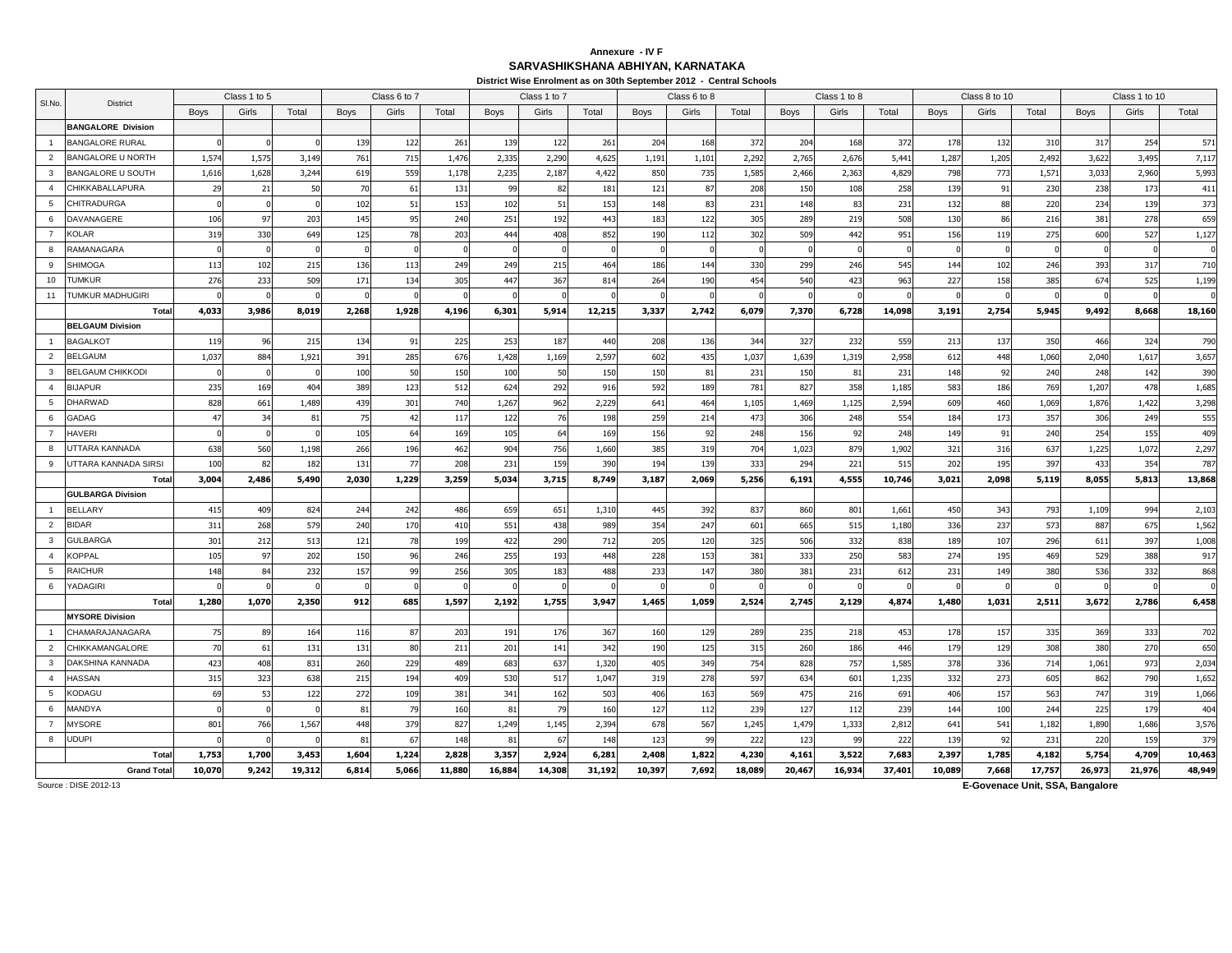### **SARVASHIKSHANA ABHIYAN, KARNATAKAAnnexure - IV G**

**District Wise Enrolment as on 30th September 2012 - Other Management Schools**

|                 |                           |               | Class 1 to 5 |                |          | Class 6 to 7 |       |       | Class 1 to 7 |       |       | Class 6 to 8 |                |       | Class 1 to 8 |       |      | Class 8 to 10 |       |             | Class 1 to 10  |              |
|-----------------|---------------------------|---------------|--------------|----------------|----------|--------------|-------|-------|--------------|-------|-------|--------------|----------------|-------|--------------|-------|------|---------------|-------|-------------|----------------|--------------|
| SI.No.          | District                  | Boys          | Girls        | Total          | Boys     | Girls        | Total | Boys  | Girls        | Total | Boys  | Girls        | Total          | Boys  | Girls        | Total | Boys | Girls         | Total | <b>Boys</b> | Girls          | Total        |
|                 | <b>BANGALORE Division</b> |               |              |                |          |              |       |       |              |       |       |              |                |       |              |       |      |               |       |             |                |              |
| $\overline{1}$  | <b>BANGALORE RURAL</b>    | 59            | 21           | 80             |          |              |       | 59    | 21           | 80    |       |              |                | - 59  | 21           | 80    |      |               |       | 59          | 21             | 80           |
| $\overline{2}$  | BANGALORE U NORTH         | 749           | 631          | 1,380          | 252      | 200          | 452   | 1,001 | 831          | 1,832 | 338   | 270          | 608            | 1,087 | 901          | 1,988 | 158  | 112           | 270   | 1,159       | 943            | 2,102        |
| $\mathbf{3}$    | BANGALORE U SOUTH         | 1,325         | 1,166        | 2,491          | 373      | 328          | 701   | 1,698 | 1,494        | 3,192 | 522   | 456          | 978            | 1,847 | 1,622        | 3,469 | 412  | 292           | 704   | 2,110       | 1,786          | 3,896        |
| $\overline{4}$  | <b>CHIKKABALLAPURA</b>    |               |              |                |          |              |       |       |              |       |       |              |                |       |              |       |      |               |       |             |                |              |
| $5\overline{5}$ | <b>CHITRADURGA</b>        |               |              |                |          |              |       |       |              |       |       |              |                |       |              |       |      |               |       |             |                | $\Omega$     |
| 6               | DAVANAGERE                |               |              |                |          |              |       |       |              |       |       |              |                |       |              |       |      |               |       |             |                |              |
| 7               | <b>KOLAR</b>              | 37            | 34           | 71             | 15       |              | 24    |       | $4^{\circ}$  | 95    | 15    |              | 2 <sup>4</sup> | 52    |              | 95    |      |               |       | 52          | $\overline{4}$ | 95           |
| 8               | RAMANAGARA                |               |              |                |          |              |       |       |              |       |       |              |                |       |              |       |      |               |       |             |                |              |
| 9               | <b>SHIMOGA</b>            |               |              |                |          |              |       |       |              |       |       |              |                |       |              |       |      |               |       |             |                |              |
| 10              | <b>TUMKUR</b>             |               |              |                |          |              |       |       |              |       |       |              |                |       |              |       |      |               |       |             |                |              |
| 11              | TUMKUR MADHUGIRI          |               |              |                |          |              |       |       |              |       |       |              |                |       |              |       |      |               |       |             |                |              |
|                 | Total                     | 2,170         | 1,852        | 4,022          | 640      | 537          | 1,177 | 2,810 | 2,389        | 5,199 | 875   | 735          | 1,610          | 3,045 | 2,587        | 5,632 | 570  | 404           | 974   | 3,380       | 2,793          | 6,173        |
|                 | <b>BELGAUM Division</b>   |               |              |                |          |              |       |       |              |       |       |              |                |       |              |       |      |               |       |             |                |              |
| $\overline{1}$  | <b>BAGALKOT</b>           |               |              |                |          |              |       |       |              |       | 32    |              | 39             | 32    |              | 39    | 84   | 19            | 103   | 84          | - 1 S          | 103          |
| $\overline{2}$  | <b>BELGAUM</b>            |               |              |                |          |              |       |       |              |       |       |              |                |       |              |       |      |               |       |             |                | $\Omega$     |
| $\mathbf{3}$    | <b>BELGAUM CHIKKODI</b>   |               |              |                |          |              |       |       |              |       |       |              |                |       |              |       |      |               |       |             |                | $\mathbf 0$  |
| $\overline{4}$  | <b>BIJAPUR</b>            |               |              |                |          |              |       |       |              |       |       |              |                |       |              |       |      |               |       |             |                |              |
| 5               | <b>DHARWAD</b>            |               |              |                |          |              |       |       |              |       |       |              |                |       |              |       |      |               |       |             |                |              |
| 6               | GADAG                     | $\mathcal{B}$ | 14           | 4 <sup>5</sup> | 19       |              | 25    | 50    | 20           | -70   | 42    | 15           | -57            | 73    | 29           | 102   | 56   | 33            | 89    | 106         | 53             | 159          |
| $\overline{7}$  | <b>HAVERI</b>             |               |              |                |          |              |       |       |              |       |       |              |                |       |              |       |      |               |       |             |                | $\Omega$     |
| 8               | UTTARA KANNADA            |               |              |                |          |              |       |       |              |       |       |              |                |       |              |       |      |               |       |             |                |              |
| 9               | UTTARA KANNADA SIRSI      |               |              |                |          |              |       |       |              |       |       |              |                |       |              |       |      |               |       |             |                | $\Omega$     |
|                 | Total                     | 31            | 14           | 45             | 19       |              | 25    | 50    | 20           | 70    | 74    | 22           | 96             | 105   | 36           | 141   | 140  | 52            | 192   | 190         | 72             | 262          |
|                 | <b>GULBARGA Division</b>  |               |              |                |          |              |       |       |              |       |       |              |                |       |              |       |      |               |       |             |                |              |
| $\overline{1}$  | <b>BELLARY</b>            |               |              |                |          |              |       |       |              |       | 47    | 13           | 60             | 47    | 13           | 60    | 123  | 43            | 166   | 123         | -43            | 166          |
| $\overline{2}$  | <b>BIDAR</b>              |               |              |                |          |              |       |       |              |       |       |              |                |       |              |       |      |               |       |             |                | $\mathbf{0}$ |
| $\mathbf{3}$    | <b>GULBARGA</b>           |               |              |                |          |              |       |       |              |       |       |              |                |       |              |       |      |               |       |             |                |              |
| $\overline{4}$  | <b>KOPPAL</b>             |               |              |                |          |              |       |       |              |       |       |              |                |       |              |       |      |               |       |             |                |              |
| 5               | <b>RAICHUR</b>            |               |              |                |          |              |       |       |              |       |       |              |                |       |              |       |      |               |       |             |                |              |
| 6               | YADAGIRI                  |               |              |                |          |              |       |       |              |       |       |              |                |       |              |       |      |               |       |             |                | $\Omega$     |
|                 | Total                     |               | $\mathbf{0}$ |                | $\Omega$ |              |       |       | $\Omega$     | n     | 47    | 13           | 60             | 47    | 13           | 60    | 123  | 43            | 166   | 123         | 43             | 166          |
|                 | <b>MYSORE Division</b>    |               |              |                |          |              |       |       |              |       |       |              |                |       |              |       |      |               |       |             |                |              |
| $\overline{1}$  | CHAMARAJANAGARA           |               |              |                |          |              |       |       |              |       |       |              |                |       |              |       |      |               |       |             |                | $\Omega$     |
| $\overline{2}$  | CHIKKAMANGALORE           |               |              |                |          |              |       |       |              |       |       |              |                |       |              |       |      |               |       |             |                |              |
| $\mathbf{3}$    | DAKSHINA KANNADA          |               |              |                |          |              |       |       |              |       |       |              |                |       |              |       |      |               |       |             |                |              |
| $\overline{4}$  | <b>HASSAN</b>             |               |              |                |          |              |       |       |              |       |       |              |                |       |              |       |      |               |       |             |                | $\Omega$     |
| $5\phantom{.0}$ | <b>KODAGU</b>             |               |              | 17             |          |              |       | 16    |              | 22    | 29    | 19           | 48             | 41    | 24           | 65    | 65   | 49            | 114   | 81          | 55             | 136          |
| 6               | MANDYA                    |               |              |                |          |              |       |       |              |       |       |              |                |       |              |       |      |               |       |             |                | $\Omega$     |
| $\overline{7}$  | <b>MYSORE</b>             |               |              |                |          |              |       |       |              |       |       |              |                |       |              |       |      |               |       |             |                | $\Omega$     |
| 8               | <b>UDUPI</b>              |               |              |                |          |              |       |       |              |       |       |              |                |       |              |       |      |               |       |             |                | $\Omega$     |
|                 | Total                     | 12            |              | 17             |          |              |       | 16    |              | 22    | 29    | 19           | 48             | 41    | 24           | 65    | 65   | 49            | 114   | 81          | 55             | 136          |
| Total           | <b>Grand Total</b>        | 2,213         | 1,871        | 4,084          | 663      | 544          | 1,207 | 2,876 | 2,415        | 5,291 | 1,025 | 789          | 1,814          | 3,238 | 2,660        | 5,898 | 898  | 548           | 1,446 | 3,774       | 2,963          | 6,737        |

Source : DISE 2012-13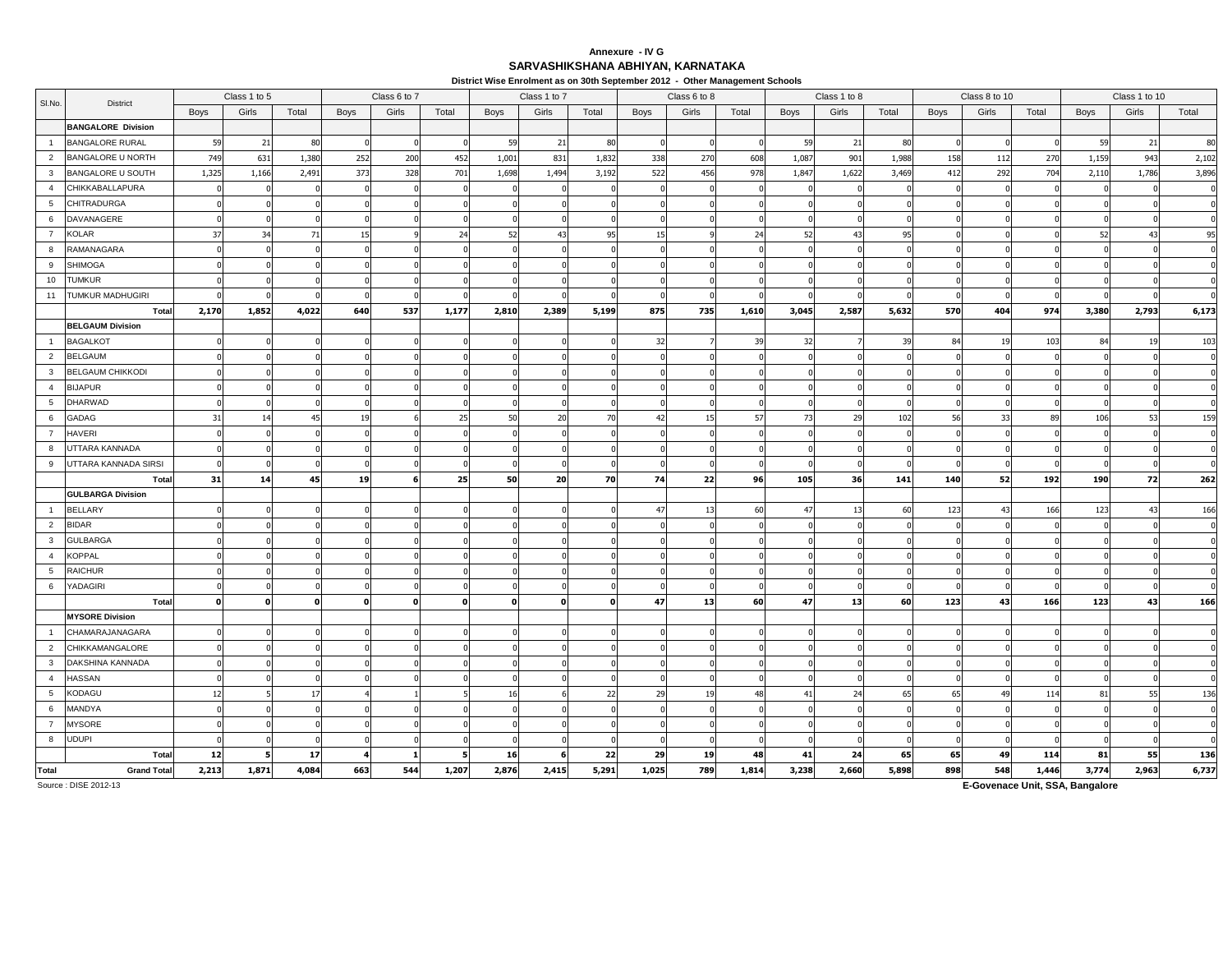#### **Annexure - V**

**SARVASHIKSHANA ABHIYAN, KARNATAKA**

|                | District Wise Enrolment as on 30th September 2012 - Kannada Medium All Management Enrolment<br>Class 1 to 5<br>Class 6 to 7<br>Class 1 to 7<br>Class 1 to 8<br>Class 8 to 10<br>Class 1 to 10<br>Class 6 to 8<br>SI.No<br><b>District</b> |                   |           |                     |                  |                  |                   |             |                   |                      |                  |           |                  |                   |           |                     |                  |                   |           |                    |           |                      |
|----------------|-------------------------------------------------------------------------------------------------------------------------------------------------------------------------------------------------------------------------------------------|-------------------|-----------|---------------------|------------------|------------------|-------------------|-------------|-------------------|----------------------|------------------|-----------|------------------|-------------------|-----------|---------------------|------------------|-------------------|-----------|--------------------|-----------|----------------------|
|                |                                                                                                                                                                                                                                           |                   |           |                     |                  |                  |                   |             |                   |                      |                  |           |                  |                   |           |                     |                  |                   |           |                    |           |                      |
|                |                                                                                                                                                                                                                                           | Boys              | Girls     | Total               | <b>Boys</b>      | Girls            | Total             | <b>Boys</b> | Girls             | Total                | Boys             | Girls     | Total            | Boys              | Girls     | Total               | Boys             | Girls             | Total     | <b>Boys</b>        | Girls     | Total                |
|                | <b>BANGALORE Division</b>                                                                                                                                                                                                                 |                   |           |                     |                  |                  |                   |             |                   |                      |                  |           |                  |                   |           |                     |                  |                   |           |                    |           |                      |
| $\overline{1}$ | <b>BANGALORE RURAL</b>                                                                                                                                                                                                                    | 28,680            | 27,486    | 56,16               | 11,24            | 10,659           | 21,904            | 39,92       | 38,145            | 78,07                | 16,52            | 15,794    | 32,31            | 45,202            | 43,280    | 88,48               | 15,75            | 14,57             | 30,32     | 55,680             | 52,71     | 108,398              |
| $\overline{2}$ | <b>BANGALORE U NORTH</b>                                                                                                                                                                                                                  | 53,746            | 53,14     | 106,88              | 18,47            | 18,839           | 37,310            | 72,21       | 71,98             | 144,198              | 27,20            | 27,891    | 55,09            | 80,954            | 81,03     | 161,98              | 23,66            | 25,44             | 49,100    | 95,87              | 97,42     | 193,298              |
| 3              | <b>BANGALORE U SOUTH</b>                                                                                                                                                                                                                  | 90,741            | 86,42     | 177,16              | 25,79            | 25,199           | 50,99             | 116,533     | 111,623           | 228,156              | 37,76            | 37,042    | 74,804           | 128,503           | 123,466   | 251.96              | 32,99            | 34,15             | 67,14     | 149,523            | 145,77    | 295,299              |
| $\overline{4}$ | CHIKKABALLAPURA                                                                                                                                                                                                                           | 45,295            | 41,43     | 86,72               | 14,59            | 14,03            | 28,624            | 59,885      | 55,466            | 115,35               | 21,73            | 20,751    | 42,481           | 67,025            | 62,18     | 129,20              | 20,16            | 19,19             | 39,356    | 80,046             | 74,661    | 154,707              |
| 5              | CHITRADURGA                                                                                                                                                                                                                               | 65,029            | 60,368    | 125.39              | 23.80            | 22.34            | 46,152            | 88,834      | 82,715            | 171.549              | 35,71            | 33,205    | 68,91            | 100,743           | 93,57     | 194.31              | 32,38            | 30.41             | 62,79     | 121.21             | 113.13    | 234,345              |
| 6              | DAVANAGERE                                                                                                                                                                                                                                | 76,978            | 69,82     | 146,80              | 26,63            | 24.29            | 50,932            | 103,61      | 94,124            | 197,73               | 38.15            | 35,05     | 73,20            | 115,13            | 104,88    | 220.01              | 31,65            | 30.37             | 62,03     | 135,27             | 124,50    | 259,774              |
| $\overline{7}$ | <b>KOLAR</b>                                                                                                                                                                                                                              | 45,721            | 43,43     | 89,15               | 16,50            | 16,24            | 32,744            | 62,221      | 59,67             | 121.896              | 24,60            | 24,490    | 49,095           | 70,326            | 67,92     | 138.24              | 23,028           | 23.65             | 46,68     | 85,249             | 83,33     | 168,579              |
| 8              | RAMANAGARA                                                                                                                                                                                                                                | 30.299            | 28.843    | 59.14               | 10.846           | 10.26            | 21,107            | 41.145      | 39,104            | 80,249               | 16,406           | 15.355    | 31.76            | 46,705            | 44,198    | 90.90               | 16.78            | 15.96             | 32.75     | 57.934             | 55.067    | 113,001              |
| -9             | SHIMOGA                                                                                                                                                                                                                                   | 56,57             | 52,01     | 108,58              | 20,856           | 19,32            | 40,184            | 77,431      | 71,341            | 148,772              | 30,84            | 28,16     | 59,01            | 87,418            | 80,182    | 167,60              | 27,14            | 25,438            | 52,58     | 104,57             | 96,77     | 201,353              |
| 10             | <b>TUMKUR</b>                                                                                                                                                                                                                             | 48,77             | 45,63     | 94,41               | 19,80            | 16,80            | 36,604            | 68,579      | 62,436            | 131,015              | 30,28            | 25,50     | 55,78            | 79,061            | 71,13     | 150,19              | 30,51            | 25,72             | 56,23     | 99,09              | 88,162    | 187,253              |
| 11             | TUMKUR MADHUGIRI                                                                                                                                                                                                                          | 33,405            | 30,93     | 64,34               | 12,73            | 12,23            | 24,965            | 46,13       | 43,170            | 89,30                | 19,47            | 18,62     | 38,10            | 52,883            | 49,56     | 102,44              | 19,58            | 18,51             | 38,10     | 65,72              | 61,684    | 127,408              |
|                | Total                                                                                                                                                                                                                                     | 575,246           | 539,539   | 1,114,785           | 201,276          | 190,241          | 391,517           | 776,522     | 729,780           | 1,506,302            | 298,706          | 281,883   | 580,589          | 873,952           | 821,422   | 1,695,374           | 273,663          | 263,450           | 537,113   | 1,050,185          | 993,230   | 2,043,415            |
|                | <b>BELGAUM Division</b>                                                                                                                                                                                                                   |                   |           |                     |                  |                  |                   |             |                   |                      |                  |           |                  |                   |           |                     |                  |                   |           |                    |           |                      |
| $\overline{1}$ | <b>BAGALKOT</b>                                                                                                                                                                                                                           | 98,423            | 89,07     | 187,49              | 34,469           | 31,568           | 66,037            | 132,89      | 120,63            | 253,53               | 49,40            | 44,79     | 94,20            | 147,830           | 133,87    | 281,70              | 40,50            | 34,46             | 74,97     | 173,400            | 155,10    | 328,506              |
| 2              | <b>BELGAUM</b>                                                                                                                                                                                                                            | 70,898            | 62,68     | 133,57              | 26,44            | 23,103           | 49,544            | 97,339      | 85,784            | 183,123              | 38,40            | 33,453    | 71,85            | 109,298           | 96,13     | 205,43              | 32,97            | 28,17             | 61,14     | 130,31             | 113,95    | 244,269              |
| $\mathbf{3}$   | <b>BELGAUM CHIKKODI</b>                                                                                                                                                                                                                   | 110,487           | 98,21     | 208,70              | 41,53            | 36,52            | 78,062            | 152,024     | 134,743           | 286,767              | 60,34            | 52,81     | 113.15           | 170,834           | 151,028   | 321,86              | 53,53            | 43,90             | 97,43     | 205,55             | 178,65    | 384,206              |
| $\overline{4}$ | <b>BIJAPUR</b>                                                                                                                                                                                                                            | 134,65            | 113,39    | 248,05              | 41,30            | 35,49            | 76,800            | 175,966     | 148,886           | 324,852              | 58.54            | 49,91     | 108,45           | 193,200           | 163,30    | 356.50              | 47,01            | 36,75             | 83,77     | 222,985            | 185,64    | 408,626              |
| 5              | <b>DHARWAD</b>                                                                                                                                                                                                                            | 61,262            | 53,82     | 115,08              | 24,20            | 20,94            | 45,149            | 85,465      | 74,770            | 160,235              | 36,04            | 31,344    | 67,39            | 97,310            | 85,168    | 182,47              | 31,95            | 27,724            | 59,67     | 117,41             | 102,494   | 219,911              |
| 6              | <b>GADAG</b>                                                                                                                                                                                                                              | 46,183            | 42,400    | 88,58               | 17,72            | 15,81            | 33,537            | 63,905      | 58,215            | 122,120              | 26,65            | 23,849    | 50,50            | 72,836            | 66,249    | 139,08              | 22,70            | 21,31             | 44,01     | 86,610             | 79,527    | 166,137              |
| $\overline{7}$ | <b>HAVERI</b>                                                                                                                                                                                                                             | 62,369            | 54,88     | 117,25              | 24,07            | 21,223           | 45,294            | 86,440      | 76,106            | 162,546              | 35,35            | 31,27     | 66,62            | 97,720            | 86,153    | 183,87              | 29,62            | 27,440            | 57,06     | 116,062            | 103,546   | 219,608              |
| -8             | UTTARA KANNADA                                                                                                                                                                                                                            | 19,65             | 18,356    | 38,01               | 8,57             | 7,87             | 16,445            | 28,23       | 26,226            | 54,460               | 13,06            | 12,02     | 25,08            | 32,726            | 30,37     | 63,10               | 12,82            | 12,15             | 24,97     | 41,055             | 38,38     | 79,437               |
| 9              | UTTARA KANNADA SIRSI                                                                                                                                                                                                                      | 25,67             | 23,11     | 48,794              | 10,54            | 9,31             | 19,863            | 36,22       | 32,436            | 68,65                | 15,62            | 13,67     | 29,30            | 41,305            | 36,79     | 78,09               | 13,792           | 12,452            | 26,24     | 50,01              | 44,888    | 94,901               |
|                | Total                                                                                                                                                                                                                                     | 629,615           | 555,945   | 1,185,560           | 228,871          | 201,860          | 430,731           | 858,486     | 757,805           | 1,616,291            | 333,444          | 293,129   | 626,573          | 963,059           | 849,074   | 1,812,133           | 284,924          | 244,386           | 529,310   | 1,143,410          | 1,002,191 | 2,145,601            |
|                | <b>GULBARGA Division</b>                                                                                                                                                                                                                  |                   |           |                     |                  |                  |                   |             |                   |                      |                  |           |                  |                   |           |                     |                  |                   |           |                    |           |                      |
|                | <b>BELLARY</b>                                                                                                                                                                                                                            | 114,436           | 105,24    | 219.68              | 36,19            | 33,11            | 69,308            | 150,63      | 138,35            | 288,989              | 52,13            | 46,785    | 98,92            | 166,57            | 152,03    | 318.60              | 40,50            | 33,29             | 73,79     | 191.13             | 171,65    | 362,781              |
| 2              | <b>BIDAR</b>                                                                                                                                                                                                                              | 80,992            | 70,36     | 151,35              | 26,33            | 23,08            | 49,414            | 107,32      | 93,45             | 200,773              | 37,52            | 33,566    | 71,09            | 118,517           | 103,93    | 222,45              | 28,71            | 26,96             | 55,67     | 136,03             | 120,41    | 256,452              |
| $\mathbf{3}$   | <b>GULBARGA</b>                                                                                                                                                                                                                           | 132.537           | 114.20    | 246.74              | 43,00            | 36.07            | 79,077            | 175.54      | 150.276           | 325.81               | 61.15            | 51,649    | 112.80           | 193,691           | 165,85    | 359.54              | 48,428           | 39.97             | 88,40     | 223.969            | 190.249   | 414,218              |
| $\overline{4}$ | KOPPAL                                                                                                                                                                                                                                    | 69,81             | 63,90     | 133,71              | 24,93            | 22.548           | 47,483            | 94,746      | 86,452            | 181,198              | 35,72            | 31,572    | 67,29            | 105,534           | 95,47     | 201,01              | 26,44            | 22,455            | 48,89     | 121,18             | 108,90    | 230,094              |
| 5              | <b>RAICHUR</b>                                                                                                                                                                                                                            | 104.445           | 94,00     | 198,445             | 33,41            | 29,12            | 62,535            | 137,859     | 123,121           | 260,980              | 46,66            | 39,836    | 86,49            | 151,106           | 133,83    | 284,94              | 33,28            | 26,398            | 59,68     | 171,146            | 149,51    | 320,665              |
| 6              | YADAGIRI<br>Total                                                                                                                                                                                                                         | 68.633<br>570,854 | 58,708    | 127.34<br>1,077,281 | 19.59<br>183,471 | 15.14<br>159,085 | 34,739<br>342,556 | 88.22       | 73,853<br>665,512 | 162.080<br>1,419,837 | 26.07<br>259,280 | 19,598    | 45,67<br>482,286 | 94,712<br>830,134 | 78,306    | 173.01<br>1,559,567 | 17.11<br>194,485 | 11,880<br>160,964 | 28,99     | 105.343<br>948,810 | 85,733    | 191,076<br>1,775,286 |
|                | <b>MYSORE Division</b>                                                                                                                                                                                                                    |                   | 506,427   |                     |                  |                  |                   | 754,325     |                   |                      |                  | 223,006   |                  |                   | 729,433   |                     |                  |                   | 355,449   |                    | 826,476   |                      |
| $\overline{1}$ | CHAMARAJANAGARA                                                                                                                                                                                                                           | 33,06             | 31,17     | 64,234              | 12,80            | 11,99            | 24,795            | 45,865      | 43,164            | 89,029               | 19,31            | 18,051    | 37,36            | 52,375            | 49,224    | 101,59              | 17,232           | 16,230            | 33,46     | 63,09              | 59,39     | 122,491              |
| $\overline{2}$ | CHIKKAMANGALORE                                                                                                                                                                                                                           | 35,497            | 33,80     | 69,30               | 12,37            | 11,519           | 23,894            | 47,872      | 45,323            | 93,195               | 18,806           | 17,428    | 36,234           | 54,303            | 51,232    | 105,53              | 18,388           | 17,695            | 36,08     | 66,260             | 63,01     | 129,278              |
| $\mathbf{3}$   | DAKSHINA KANNADA                                                                                                                                                                                                                          | 66,550            | 62,37     | 128,92              | 24,47            | 23,73            | 48,207            | 91,023      | 86,113            | 177,136              | 37,388           | 36,168    | 73,55            | 103,938           | 98,54     | 202,48              | 37,08            | 36,719            | 73,80     | 128,10             | 122,83    | 250,939              |
| $\overline{4}$ | HASSAN                                                                                                                                                                                                                                    | 51,88             | 49,91     | 101,80              | 19,27            | 18,589           | 37,864            | 71,16       | 68,502            | 139,666              | 29,63            | 28,454    | 58,09            | 81,526            | 78,367    | 159,89              | 30,10            | 29,81             | 59,91     | 101,268            | 98,31     | 199,580              |
| 5              | KODAGU                                                                                                                                                                                                                                    | 15,293            | 15,19     | 30,48               | 5,902            | 5,65             | 11,560            | 21,195      | 20,852            | 42,04                | 9,01             | 8,728     | 17,74            | 24,310            | 23,92     | 48,23               | 8,80             | 9,09              | 17,90     | 30,004             | 29,951    | 59,955               |
| 6              | MANDYA                                                                                                                                                                                                                                    | 54.782            | 50.65     | 105.43              | 19,92            | 18.35            | 38.279            | 74.705      | 69,007            | 143,712              | 30.32            | 28,154    | 58.483           | 85,111            | 78,80     | 163,91              | 30.09            | 29.10             | 59,195    | 104.796            | 98,11     | 202,907              |
| $\overline{7}$ | <b>MYSORE</b>                                                                                                                                                                                                                             | 86,27             | 81,50     | 167,77              | 34,42            | 33,09            | 67,51             | 120,691     | 114,598           | 235,289              | 52,05            | 50,300    | 102,35           | 138,327           | 131,80    | 270,13              | 47,81            | 47,278            | 95,09     | 168,50             | 161,87    | 330,380              |
| 8              | <b>UDUPI</b>                                                                                                                                                                                                                              | 28.218            | 27,12     | 55,33               | 12,91            | 12,139           | 25,058            | 41,13       | 39,260            | 80,39                | 19,49            | 18,21     | 37,71            | 47,716            | 45,33     | 93,05               | 18,19            | 17,27             | 35,46     | 59,33              | 56,53     | 115,863              |
|                | Total                                                                                                                                                                                                                                     | 371,561           | 351,742   | 723,303             | 142,091          | 135,077          | 277,168           | 513,652     | 486,819           | 1.000.471            | 216,045          | 205,500   | 421,545          | 587,606           | 557,242   | 1,144,848           | 207.717          | 203,205           | 410.92    | 721,369            | 690,024   | 1,411,393            |
|                | <b>Grand Tota</b>                                                                                                                                                                                                                         | 2.147,276         | 1,953,653 | 4.100.929           | 755,709          | 686,263          | 1,441,972         | 2,902,985   | 2,639,916         | 5,542,901            | 1.107.475        | 1,003,518 | 2,110,993        | 3,254,751         | 2,957,171 | 6,211,92            | 960,789          | 872,005           | 1,832,794 | 3,863,774          | 3.511.921 | 7,375,695            |
|                |                                                                                                                                                                                                                                           |                   |           |                     |                  |                  |                   |             |                   |                      |                  |           |                  |                   |           |                     |                  |                   |           |                    |           |                      |

Source : DISE 2012-13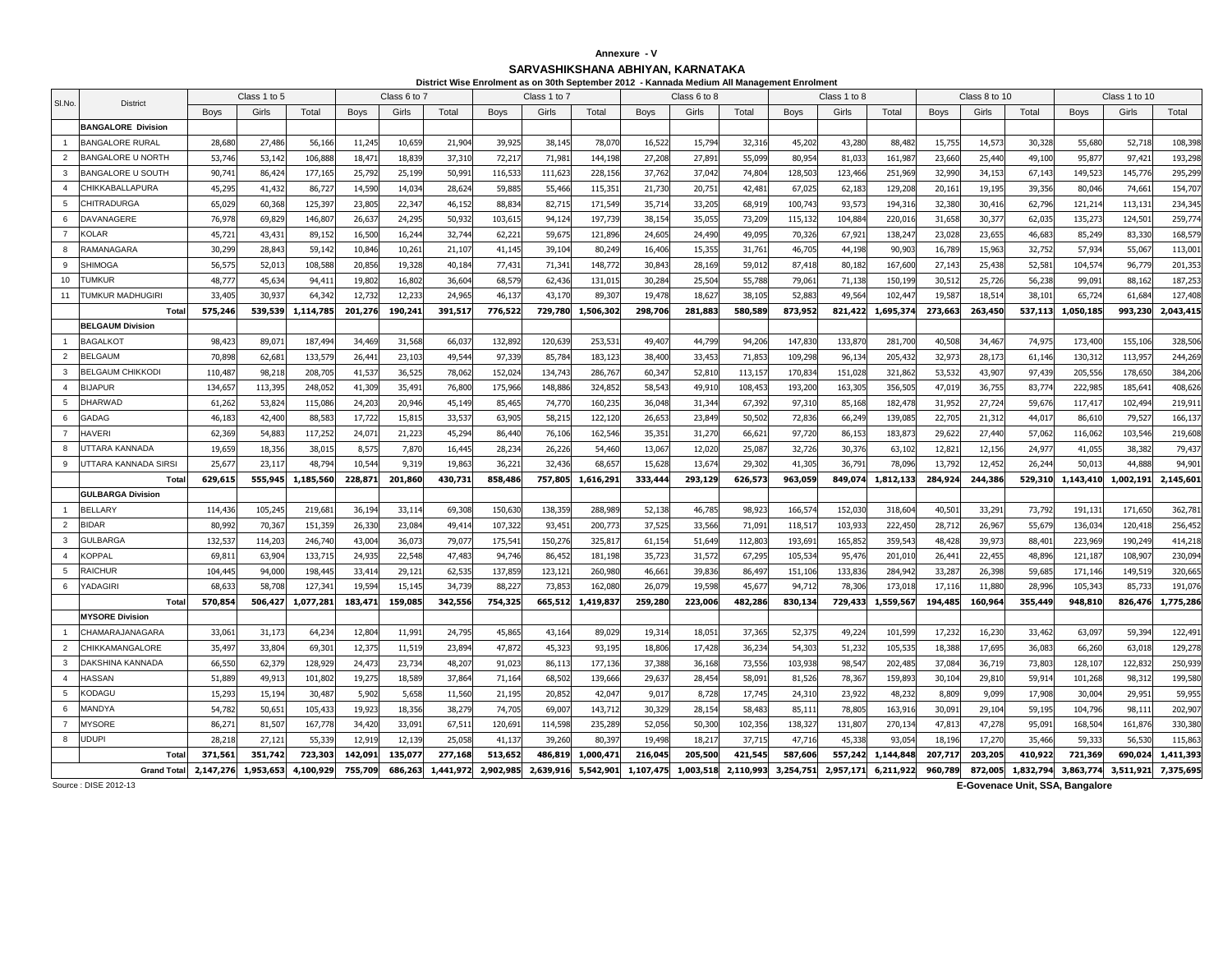### **SARVASHIKSHANA ABHIYAN, KARNATAKA Annexure - V A**

|                     |                                           |                 |                 | District Wise Enrolment as on 30th September 2012 - English Medium All Management Enrolment<br>Class 1 to 5<br>Class 6 to 7<br>Class 1 to 7<br>Class 6 to 8<br>Class 1 to 8<br>Class 8 to 10<br>Class 1 to 10<br>SI.No.<br><b>District</b><br>Girls<br>Girls<br><b>Boys</b><br>Girls<br>Total<br>Total<br>Girls<br>Total<br>Girls<br>Total<br>Boys<br>Girls<br><b>Boys</b><br>Girls<br>Total<br><b>Boys</b><br><b>Boys</b><br><b>Boys</b><br>Total<br><b>Boys</b><br>Total |                 |                 |                 |                 |                 |                  |                 |                 |                 |                  |                 |                  |                |                 |                 |                  |                 |                   |
|---------------------|-------------------------------------------|-----------------|-----------------|----------------------------------------------------------------------------------------------------------------------------------------------------------------------------------------------------------------------------------------------------------------------------------------------------------------------------------------------------------------------------------------------------------------------------------------------------------------------------|-----------------|-----------------|-----------------|-----------------|-----------------|------------------|-----------------|-----------------|-----------------|------------------|-----------------|------------------|----------------|-----------------|-----------------|------------------|-----------------|-------------------|
|                     |                                           |                 |                 |                                                                                                                                                                                                                                                                                                                                                                                                                                                                            |                 |                 |                 |                 |                 |                  |                 |                 |                 |                  |                 |                  |                |                 |                 |                  |                 |                   |
|                     |                                           |                 |                 |                                                                                                                                                                                                                                                                                                                                                                                                                                                                            |                 |                 |                 |                 |                 |                  |                 |                 |                 |                  |                 |                  |                |                 |                 |                  |                 |                   |
|                     | <b>BANGALORE Division</b>                 |                 |                 |                                                                                                                                                                                                                                                                                                                                                                                                                                                                            |                 |                 |                 |                 |                 |                  |                 |                 |                 |                  |                 |                  |                |                 |                 |                  |                 |                   |
| $\overline{1}$      | <b>BANGALORE RURAL</b>                    | 8,034           | 7,006           | 15,040                                                                                                                                                                                                                                                                                                                                                                                                                                                                     | 3,74            | 3,06            | 6,809           | 11,779          | 10,070          | 21,849           | 5,44            | 4,697           | 10,14           | 13,481           | 11,703          | 25,184           | 4,65           | 4,246           | 8,89            | 16,429           | 14,316          | 30,745            |
| $\overline{2}$      | <b>BANGALORE U NORTH</b>                  | 98,209          | 90,07           | 188,280                                                                                                                                                                                                                                                                                                                                                                                                                                                                    | 38,85           | 35,50           | 74,355          | 137,060         | 125,575         | 262,635          | 58,046          | 53,341          | 111,38          | 156,255          | 143,412         | 299,667          | 53,859         | 50,777          | 104,63          | 190,91           | 176,352         | 367,271           |
| 3                   | <b>BANGALORE U SOUTH</b>                  | 135,859         | 125,03          | 260,89                                                                                                                                                                                                                                                                                                                                                                                                                                                                     | 52,850          | 46,87           | 99,72           | 188,709         | 171,904         | 360,613          | 78,93           | 70,536          | 149,474         | 214,797          | 195,567         | 410,364          | 72,118         | 66,461          | 138,57          | 260,82           | 238,365         | 499,192           |
| $\overline{4}$      | CHIKKABALLAPURA                           | 4.242           | 3,210           | 7,452                                                                                                                                                                                                                                                                                                                                                                                                                                                                      | 5,766           | 4,76            | 10,534          | 10,008          | 7,978           | 17,986           | 8,92            | 7,613           | 16,54           | 13,170           | 10,823          | 23,993           | 8,760          | 7.779           | 16,539          | 18,768           | 15,757          | 34,525            |
| 5                   | <b>CHITRADURGA</b>                        | 2,787           | 2,387           | 5,174                                                                                                                                                                                                                                                                                                                                                                                                                                                                      | 3,886           | 3,48            | 7,371           | 6,673           | 5,872           | 12,545           | 6,57            | 5,741           | 12,318          | 9,364            | 8,128           | 17,492           | 6,899          | 5,845           | 12,744          | 13,572           | 11,717          | 25,289            |
| 6                   | DAVANAGERE                                | 6,888           | 5,572           | 12,460                                                                                                                                                                                                                                                                                                                                                                                                                                                                     | 7,79            | 6,22            | 14,017          | 14,681          | 11,796          | 26,477           | 12,100          | 9,720           | 21,820          | 18,988           | 15,292          | 34,280           | 11,632         | 9,387           | 21,019          | 26,31            | 21,183          | 47,496            |
| $\overline{7}$      | <b>KOLAR</b>                              | 12,889          | 11,117          | 24,006                                                                                                                                                                                                                                                                                                                                                                                                                                                                     | 7,500           | 5,92(           | 13,426          | 20,389          | 17,043          | 37,432           | 11,85           | 9,503           | 21,355          | 24,741           | 20,620          | 45,36            | 11,97          | 9,969           | 21,946          | 32,366           | 27,012          | 59,378            |
| 8                   | RAMANAGARA                                | 5.476           | 4,255           | 9.731                                                                                                                                                                                                                                                                                                                                                                                                                                                                      | 4,038           | 3,26            | 7,299           | 9,514           | 7,516           | 17,030           | 6.340           | 5,537           | 11,877          | 11,816           | 9.792           | 21,608           | 5,842          | 5.717           | 11,559          | 15,356           | 13,233          | 28,589            |
| 9                   | <b>SHIMOGA</b>                            | 9,557           | 8,153           | 17,710                                                                                                                                                                                                                                                                                                                                                                                                                                                                     | 7,484           | 6,494           | 13,978          | 17,041          | 14,647          | 31,688           | 12,274          | 11,033          | 23,307          | 21,831           | 19,186          | 41,017           | 12,827         | 12,066          | 24,893          | 29,868           | 26,713          | 56,581            |
| 10                  | <b>UMKUR</b>                              | 9.609           | 7,968           | 17.577                                                                                                                                                                                                                                                                                                                                                                                                                                                                     | 6.81            | 6.11            | 12.921          | 16,419          | 14.079          | 30,498           | 11.42           | 10,205          | 21,628          | 21.032           | 18,173          | 39.205           | 12.10          | 10.72           | 22.82           | 28.520           | 24,800          | 53,320            |
| 11                  | <b>TUMKUR MADHUGIRI</b>                   | 3,135           | 2,265           | 5,400                                                                                                                                                                                                                                                                                                                                                                                                                                                                      | 2,774           | 2,27            | 5,044           | 5,909           | 4,535           | 10,444           | 4,14!           | 3,528           | 7,67            | 7,280            | 5,793           | 13,07            | 3,66           | 3,176           | 6,83            | 9,57             | 7,71            | 17,282            |
|                     | Total                                     | 296,685         | 267,035         | 563,720                                                                                                                                                                                                                                                                                                                                                                                                                                                                    | 141,497         | 123,980         | 265,477         | 438,182         | 391,015         | 829,197          | 216,070         | 191,454         | 407,524         | 512,755          | 458,489         | 971,244          | 204,327        | 186,144         | 390,471         | 642,509          | 577,159         | 1,219,668         |
|                     | <b>BELGAUM Division</b>                   |                 |                 |                                                                                                                                                                                                                                                                                                                                                                                                                                                                            |                 |                 |                 |                 |                 |                  |                 |                 |                 |                  |                 |                  |                |                 |                 |                  |                 |                   |
| $\mathbf{1}$        | <b>BAGALKOT</b>                           | 4.484           | 3.116           | 7.600                                                                                                                                                                                                                                                                                                                                                                                                                                                                      | 2.53(           | 2.11            | 4.643           | 7.014           | 5.229           | 12.243           | 3,800           | 3.139           | 6.939           | 8.284            | 6,255           | 14.539           | 2.864          | 2.389           | 5,25            | 9.878            | 7,618           | 17,496            |
| $\overline{2}$      | <b>BELGAUM</b>                            | 13,760          | 9,779           | 23,539                                                                                                                                                                                                                                                                                                                                                                                                                                                                     | 6,118           | 4,83            | 10,951          | 19,878          | 14,612          | 34,490           | 8,80            | 7,054           | 15,856          | 22,562           | 16,833          | 39,395           | 7,176          | 5,845           | 13,021          | 27,054           | 20,457          | 47,511            |
| 3<br>$\overline{4}$ | <b>BELGAUM CHIKKODI</b><br><b>BIJAPUR</b> | 5,933           | 3,479           | 9,412                                                                                                                                                                                                                                                                                                                                                                                                                                                                      | 3,25            | 2,159           | 5,416           | 9,190           | 5,638           | 14,828           | 4,484           | 2,990           | 7,474           | 10,417           | 6,469           | 16,886           | 3,192          | 2,057           | 5,249           | 12,382           | 7,695           | 20,077            |
| 5                   | <b>DHARWAD</b>                            | 4,209           | 2,825           | 7,034                                                                                                                                                                                                                                                                                                                                                                                                                                                                      | 4,058           | 2,747           | 6,805           | 8,267           | 5,572           | 13,839           | 6,250           | 4,172           | 10,422          | 10,459           | 6,997           | 17.456           | 5,250          | 3,364           | 8,614           | 13,517           | 8,936           | 22,453            |
| 6                   | <b>GADAG</b>                              | 14,434          | 11,559          | 25,993                                                                                                                                                                                                                                                                                                                                                                                                                                                                     | 6,868           | 5,47            | 12,341          | 21,302          | 17,032          | 38,334           | 10,547          | 8,495           | 19,042          | 24,981           | 20,054          | 45,035           | 10, 13         | 8,484           | 18,61           | 31,433           | 25,516          | 56,949            |
| $\overline{7}$      | <b>HAVERI</b>                             | 3.640           | 3,037           | 6,67                                                                                                                                                                                                                                                                                                                                                                                                                                                                       | 1,989           | 1,91            | 3,904           | 5,629           | 4,952           | 10.581           | 3,106           | 2.971           | 6.07            | 6.746            | 6,008           | 12.75            | 2,140          | 2.066           | 4,206           | 7,769            | 7,018           | 14,787            |
| 8                   | UTTARA KANNADA                            | 3,396           | 2,548           | 5,944                                                                                                                                                                                                                                                                                                                                                                                                                                                                      | 1,689           | 1,77            | 3,464           | 5,085           | 4,323           | 9,408            | 2,764           | 2,730           | 5,494           | 6,160            | 5,278           | 11,438           | 2,58           | 2,369           | 4,95            | 7,668            | 6,692           | 14,360            |
| 9                   | UTTARA KANNADA SIRSI                      | 4,282           | 3,600           | 7,882                                                                                                                                                                                                                                                                                                                                                                                                                                                                      | 2,566           | 2,22            | 4,789           | 6,848           | 5,823           | 12,671           | 3,91            | 3,428           | 7,345           | 8.199            | 7,028           | 15,22            | 3,45           | 3,363           | 6,814           | 10,299           | 9,186           | 19,485            |
|                     | Total                                     | 2,730<br>56,868 | 2.026<br>41,969 | 4,756<br>98,837                                                                                                                                                                                                                                                                                                                                                                                                                                                            | 1,550<br>30,625 | 1,216<br>24,454 | 2,766<br>55,079 | 4,280<br>87,493 | 3,242<br>66,423 | 7,522<br>153,916 | 2.460<br>46,130 | 2.066<br>37,045 | 4,526<br>83,175 | 5,190<br>102,998 | 4,092<br>79,014 | 9.282<br>182,012 | 2,64<br>39,428 | 2.264<br>32,201 | 4,905<br>71,629 | 6.921<br>126,921 | 5,506<br>98,624 | 12,427<br>225,545 |
|                     | <b>GULBARGA Division</b>                  |                 |                 |                                                                                                                                                                                                                                                                                                                                                                                                                                                                            |                 |                 |                 |                 |                 |                  |                 |                 |                 |                  |                 |                  |                |                 |                 |                  |                 |                   |
| $\overline{1}$      | <b>BELLARY</b>                            | 12,445          | 9,300           | 21,74                                                                                                                                                                                                                                                                                                                                                                                                                                                                      | 7,286           | 5,37            | 12,65           | 19,73           | 14,673          | 34,404           | 11,53           | 8,97            | 20,512          | 23,980           | 18,277          | 42,25            | 11,175         | 9,227           | 20,402          | 30,90            | 23,900          | 54,806            |
| $\overline{2}$      | <b>BIDAR</b>                              | 6,852           | 4,233           | 11,085                                                                                                                                                                                                                                                                                                                                                                                                                                                                     | 2,650           | 1,89            | 4,540           | 9,502           | 6,123           | 15,625           | 4,16            | 3,023           | 7,186           | 11,015           | 7,256           | 18,27            | 4,14           | 2,737           | 6,878           | 13.64            | 8,860           | 22,503            |
| 3                   | <b>GULBARGA</b>                           | 10.404          | 6,948           | 17,35                                                                                                                                                                                                                                                                                                                                                                                                                                                                      | 5,550           | 4,15            | 9,707           | 15,954          | 11,105          | 27,059           | 7,878           | 6,165           | 14,043          | 18,282           | 13,113          | 31,395           | 5,89           | 4,768           | 10,66           | 21,849           | 15,873          | 37,722            |
| $\overline{4}$      | <b>KOPPAL</b>                             | 3.241           | 2,491           | 5,732                                                                                                                                                                                                                                                                                                                                                                                                                                                                      | 2,431           | 2,27            | 4,706           | 5,672           | 4,766           | 10,438           | 3,444           | 3,224           | 6,668           | 6,685            | 5,715           | 12,400           | 2,636          | 2,323           | 4,95            | 8.308            | 7,089           | 15,397            |
| 5                   | <b>RAICHUR</b>                            | 4,126           | 3,619           | 7,745                                                                                                                                                                                                                                                                                                                                                                                                                                                                      | 3,621           | 3,21            | 6,833           | 7,747           | 6,831           | 14,578           | 5,394           | 4,644           | 10,038          | 9,520            | 8,263           | 17,783           | 4,51           | 3,590           | 8,104           | 12,261           | 10,421          | 22,682            |
| 6                   | YADAGIRI                                  | 528             | 360             | 888                                                                                                                                                                                                                                                                                                                                                                                                                                                                        | 1,043           | 809             | 1,852           | 1,571           | 1,169           | 2,740            | 1,54            | 1,191           | 2,732           | 2,069            | 1,551           | 3,620            | 1,068          | 853             | 1,921           | 2,639            | 2,022           | 4,661             |
|                     | Total                                     | 37,596          | 26,951          | 64,547                                                                                                                                                                                                                                                                                                                                                                                                                                                                     | 22,581          | 17,716          | 40,297          | 60,177          | 44,667          | 104,844          | 33,955          | 27,224          | 61,179          | 71,551           | 54,175          | 125,726          | 29,429         | 23,498          | 52,927          | 89,606           | 68,165          | 157,771           |
|                     | <b>MYSORE Division</b>                    |                 |                 |                                                                                                                                                                                                                                                                                                                                                                                                                                                                            |                 |                 |                 |                 |                 |                  |                 |                 |                 |                  |                 |                  |                |                 |                 |                  |                 |                   |
|                     | CHAMARAJANAGARA                           | 2.477           | 1.952           | 4.429                                                                                                                                                                                                                                                                                                                                                                                                                                                                      | 2.250           | 2.09            | 4.343           | 4.727           | 4.045           | 8.772            | 3.496           | 3.215           | 6.71            | 5.973            | 5.167           | 11.140           | 3.164          | 2.969           | 6.133           | 7.891            | 7.014           | 14,905            |
| $\overline{2}$      | CHIKKAMANGALORE                           | 4,296           | 3,463           | 7,759                                                                                                                                                                                                                                                                                                                                                                                                                                                                      | 5,550           | 4,93            | 10,481          | 9,846           | 8,394           | 18,240           | 8,52            | 7,834           | 16,36           | 12,823           | 11,297          | 24,120           | 7,98           | 7,537           | 15,524          | 17,83            | 15,931          | 33,764            |
| 3                   | DAKSHINA KANNADA                          | 15,472          | 14,325          | 29,797                                                                                                                                                                                                                                                                                                                                                                                                                                                                     | 11,64           | 10,00           | 21,642          | 27,113          | 24,326          | 51,439           | 17,90           | 15,317          | 33,224          | 33,379           | 29,642          | 63,02            | 16,850         | 14,415          | 31,26           | 43,963           | 38,741          | 82,704            |
| $\overline{4}$      | <b>HASSAN</b>                             | 7,678           | 6,551           | 14,229                                                                                                                                                                                                                                                                                                                                                                                                                                                                     | 6,863           | 6,34            | 13,207          | 14,541          | 12,895          | 27,436           | 10,56           | 10,197          | 20,760          | 18,241           | 16,748          | 34,989           | 9,750          | 9,886           | 19,63           | 24,291           | 22,78           | 47,072            |
| $\overline{5}$      | KODAGU                                    | 5.893           | 5,280           | 11.173                                                                                                                                                                                                                                                                                                                                                                                                                                                                     | 3,657           | 3,10            | 6,759           | 9.550           | 8.382           | 17.932           | 5.464           | 4,732           | 10,196          | 11.357           | 10.012          | 21.369           | 4,856          | 4.343           | 9.199           | 14,406           | 12.725          | 27,131            |
| 6                   | MANDYA                                    | 5,370           | 4,650           | 10.020                                                                                                                                                                                                                                                                                                                                                                                                                                                                     | 6,254           | 5,33            | 11,591          | 11,624          | 9,987           | 21,611           | 9,61            | 8,279           | 17,895          | 14,986           | 12,929          | 27,915           | 9,066          | 7,734           | 16,800          | 20,690           | 17,721          | 38,411            |
| $\overline{7}$      | <b>MYSORE</b>                             | 23,749          | 21,104          | 44,853                                                                                                                                                                                                                                                                                                                                                                                                                                                                     | 12,720          | 11,47           | 24,193          | 36,469          | 32,577          | 69,046           | 20,22           | 18,212          | 38,435          | 43,972           | 39,316          | 83,288           | 20,63          | 18,813          | 39,444          | 57,100           | 51,390          | 108,490           |
| 8                   | <b>UDUPI</b>                              | 11,212          | 10,144          | 21,356                                                                                                                                                                                                                                                                                                                                                                                                                                                                     | 5,139           | 4,64            | 9,781           | 16,351          | 14,786          | 31,137           | 8,36            | 7,577           | 15,938          | 19,573           | 17,721          | 37,294           | 8,878          | 8.353           | 17,23           | 25,229           | 23,139          | 48,368            |
|                     | Total                                     | 76,147          | 67,469          | 143,616                                                                                                                                                                                                                                                                                                                                                                                                                                                                    | 54,074          | 47,923          | 101,997         | 130,221         | 115,392         | 245,613          | 84,157          | 75,363          | 159,520         | 160,304          | 142,832         | 303,136          | 81,182         | 74,050          | 155,232         | 211,403          | 189,442         | 400,845           |
|                     | <b>Grand Tota</b>                         | 467,296         | 403,424         | 870,720                                                                                                                                                                                                                                                                                                                                                                                                                                                                    | 248,777         | 214.073         | 462,850         | 716,073         | 617,497         | 1,333,570        | 380,312         | 331.086         | 711,398         | 847,608          | 734,510         | 1.582,118        | 354,366        | 315,893         | 670,259         | 1.070.439        | 933,390         | 2,003,829         |

Source : DISE 2012-13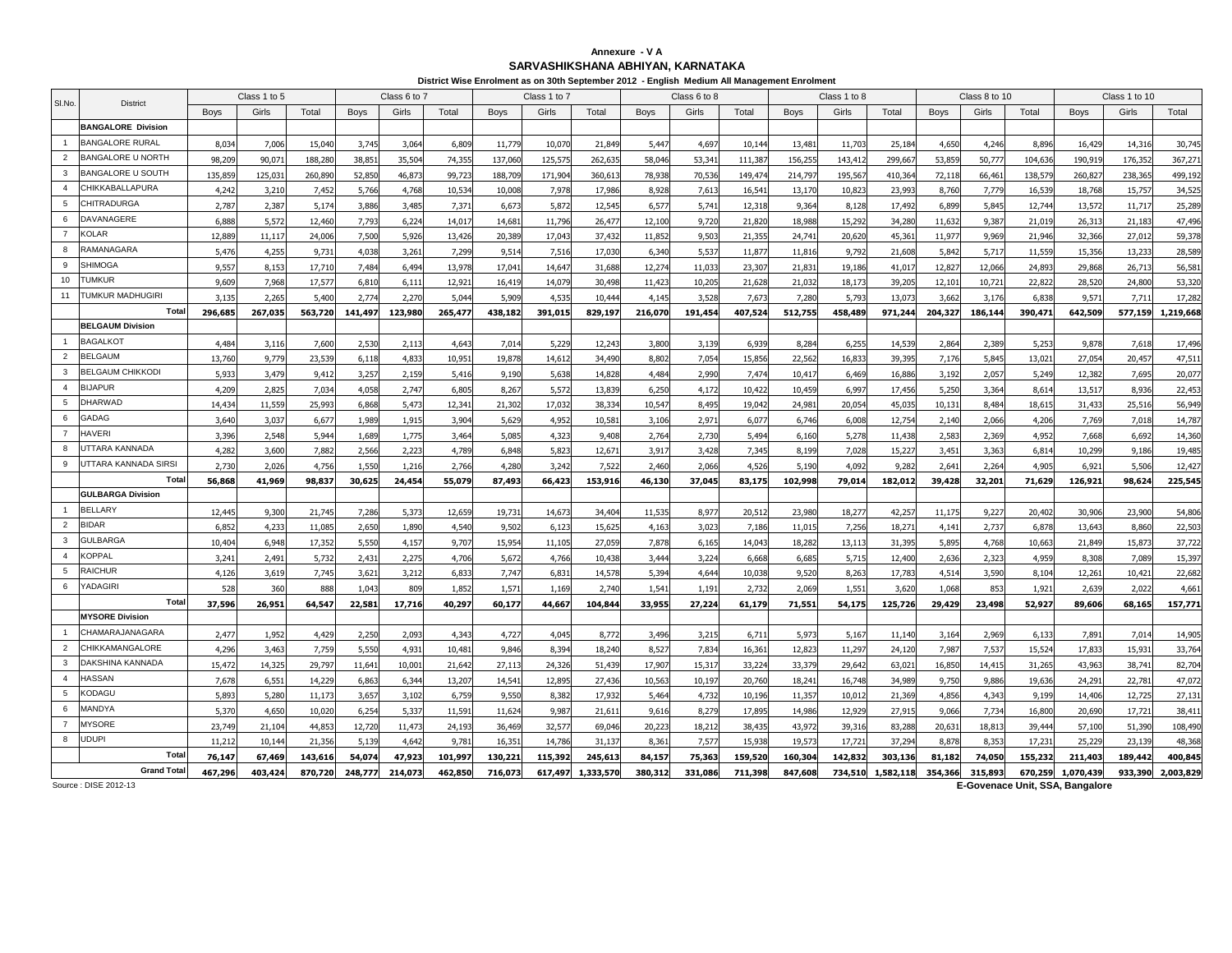### **Annexure - V BSARVASHIKSHANA ABHIYAN, KARNATAKA**

|                | District Wise Enrolment as on 30th September 2012 - Urdu Medium All Management Enrolment<br>Class 1 to 5<br>Class 6 to 7<br>Class 1 to 7<br>Class 6 to 8<br>Class 1 to 8<br>Class 8 to 10<br>Class 1 to 10<br><b>District</b> |             |         |         |                 |        |         |             |         |         |             |        |         |             |         |         |        |        |                |             |         |         |
|----------------|-------------------------------------------------------------------------------------------------------------------------------------------------------------------------------------------------------------------------------|-------------|---------|---------|-----------------|--------|---------|-------------|---------|---------|-------------|--------|---------|-------------|---------|---------|--------|--------|----------------|-------------|---------|---------|
| SI.No.         |                                                                                                                                                                                                                               |             |         |         |                 |        |         |             |         |         |             |        |         |             |         |         |        |        |                |             |         |         |
|                |                                                                                                                                                                                                                               | <b>Boys</b> | Girls   | Total   | <b>Boys</b>     | Girls  | Total   | <b>Boys</b> | Girls   | Total   | <b>Boys</b> | Girls  | Total   | <b>Boys</b> | Girls   | Total   | Boys   | Girls  | Total          | <b>Boys</b> | Girls   | Total   |
|                | <b>BANGALORE Division</b>                                                                                                                                                                                                     |             |         |         |                 |        |         |             |         |         |             |        |         |             |         |         |        |        |                |             |         |         |
| $\overline{1}$ | <b>BANGALORE RURAL</b>                                                                                                                                                                                                        | 1,211       | 1,500   | 2,71    | 418             | 603    | 1,021   | 1,629       | 2,103   | 3,732   | 527         | 763    | 1,290   | 1,738       | 2,263   | 4,001   | 151    | 242    | 393            | 1,780       | 2,345   | 4,125   |
| $\overline{2}$ | <b>BANGALORE U NORTH</b>                                                                                                                                                                                                      | 4,614       | 5,009   | 9,623   | 1,368           | 1,869  | 3,237   | 5,982       | 6,878   | 12,860  | 1,508       | 2,016  | 3,524   | 6,122       | 7,025   | 13,147  | 270    | 253    | 523            | 6,252       | 7,131   | 13,383  |
| 3              | <b>BANGALORE U SOUTH</b>                                                                                                                                                                                                      | 6,311       | 7,284   | 13,595  | 1,705           | 2,37   | 4,081   | 8,016       | 9,660   | 17,676  | 1,900       | 2,652  | 4,552   | 8,211       | 9,936   | 18,147  | 482    | 874    | 1,356          | 8,498       | 10,534  | 19,032  |
| $\overline{4}$ | CHIKKABALLAPURA                                                                                                                                                                                                               | 2.100       | 2,500   | 4,600   | 487             | 756    | 1,243   | 2,587       | 3,256   | 5,843   | 564         | 995    | 1,559   | 2,664       | 3,495   | 6,159   | 140    | 373    | 513            | 2,727       | 3,629   | 6,356   |
| 5              | <b>CHITRADURGA</b>                                                                                                                                                                                                            | 1,743       | 2,240   | 3,983   | 535             | 862    | 1,397   | 2,278       | 3,102   | 5,380   | 668         | 1,072  | 1,740   | 2,411       | 3,312   | 5,723   | 358    | 491    | 849            | 2,636       | 3,593   | 6,229   |
| 6              | DAVANAGERE                                                                                                                                                                                                                    | 4,732       | 7,362   | 12,094  | 1,567           | 2,888  | 4,455   | 6,299       | 10,250  | 16,549  | 1,99        | 3,823  | 5,818   | 6,727       | 11,185  | 17,91   | 1,044  | 2,512  | 3,556          | 7,343       | 12,762  | 20,105  |
| $\overline{7}$ | <b>KOLAR</b>                                                                                                                                                                                                                  | 3,338       | 4,81    | 8,153   | 1,004           | 1,905  | 2,909   | 4,342       | 6,720   | 11,062  | 1,109       | 2,187  | 3,296   | 4,447       | 7,002   | 11,449  | 204    | 527    | 731            | 4,546       | 7,247   | 11,793  |
| 8              | RAMANAGARA                                                                                                                                                                                                                    | 2.545       | 2,763   | 5,308   | 886             | 1.017  | 1,903   | 3,431       | 3.780   | 7,211   | 1.024       | 1,203  | 2,227   | 3,569       | 3.966   | 7,535   | 287    | 491    | 778            | 3.718       | 4,271   | 7,989   |
| 9              | <b>SHIMOGA</b>                                                                                                                                                                                                                | 4,372       | 6,092   | 10,464  | 1,529           | 2,354  | 3,883   | 5,901       | 8,446   | 14,347  | 2,178       | 3,362  | 5,540   | 6,550       | 9,454   | 16,004  | 1,447  | 2,710  | 4,15           | 7,348       | 11,156  | 18,504  |
| 10             | <b>UMKUR</b>                                                                                                                                                                                                                  | 2.625       | 3.322   | 5.947   | 822             | 1.259  | 2.081   | 3,447       | 4.581   | 8.028   | 893         | 1.344  | 2.237   | 3.518       | 4.666   | 8.184   | 180    | 206    | 386            | 3,627       | 4,787   | 8,414   |
| 11             | <b>TUMKUR MADHUGIRI</b>                                                                                                                                                                                                       | 697         | 1,076   | 1,773   | 281             | 442    | 723     | 978         | 1,518   | 2,496   | 348         | 592    | 940     | 1,045       | 1,668   | 2,71    | 131    | 362    | 493            | 1,109       | 1,880   | 2,989   |
|                | Total                                                                                                                                                                                                                         | 34,288      | 43,963  | 78,251  | 10,602          | 16,331 | 26,933  | 44,890      | 60,294  | 105,184 | 12,714      | 20,009 | 32,723  | 47,002      | 63,972  | 110,974 | 4,694  | 9,041  | 13,735         | 49,584      | 69,335  | 118,919 |
|                | <b>BELGAUM Division</b>                                                                                                                                                                                                       |             |         |         |                 |        |         |             |         |         |             |        |         |             |         |         |        |        |                |             |         |         |
| $\mathbf{1}$   | <b>BAGALKOT</b>                                                                                                                                                                                                               | 3.514       | 5.926   | 9.440   | 1.057           | 1.979  | 3.036   | 4,571       | 7.905   | 12,476  | 1.337       | 2,786  | 4.123   | 4.851       | 8,712   | 13.563  | 888    | 1.994  | 2.882          | 5.459       | 9,899   | 15.358  |
| $\overline{2}$ | <b>BELGAUM</b>                                                                                                                                                                                                                | 3,614       | 7,225   | 10,839  | 1,184           | 2,620  | 3,804   | 4,798       | 9,845   | 14,643  | 1,75        | 3,861  | 5,616   | 5,369       | 11,086  | 16,455  | 1,475  | 3,489  | 4,964          | 6,273       | 13,334  | 19,607  |
| 3              | <b>BELGAUM CHIKKODI</b>                                                                                                                                                                                                       | 4,321       | 7,687   | 12,008  | 1,54            | 2,82   | 4,369   | 5,865       | 10,51   | 16,377  | 2,14        | 3,988  | 6,130   | 6,463       | 11,675  | 18,138  | 1,434  | 2,968  | 4,402          | 7,299       | 13,480  | 20,779  |
| $\overline{4}$ | <b>BIJAPUR</b>                                                                                                                                                                                                                | 10,130      | 14,323  | 24,453  | 2,928           | 4,717  | 7,645   | 13,058      | 19,040  | 32,098  | 3,883       | 6,428  | 10,311  | 14,013      | 20,751  | 34,764  | 2,546  | 4,421  | 6,967          | 15,604      | 23,461  | 39,065  |
| 5              | <b>DHARWAD</b>                                                                                                                                                                                                                | 5,531       | 11,699  | 17,230  | 1,752           | 4,304  | 6,056   | 7,283       | 16,003  | 23,286  | 2,59        | 6,353  | 8,944   | 8,122       | 18,052  | 26,174  | 2,042  | 5,417  | 7,459          | 9,325       | 21,420  | 30,745  |
| 6              | <b>GADAG</b>                                                                                                                                                                                                                  | 1,616       | 2,908   | 4,524   | 554             | 1,058  | 1,612   | 2,170       | 3.966   | 6.136   | 749         | 1,596  | 2,345   | 2.365       | 4.504   | 6,869   | 468    | 1.175  | 1,643          | 2,638       | 5,141   | 7,779   |
| $\overline{7}$ | <b>HAVERI</b>                                                                                                                                                                                                                 | 8,267       | 12,451  | 20,718  | 2,896           | 4,807  | 7,703   | 11,163      | 17,258  | 28,421  | 4,17!       | 6,849  | 11,024  | 12,442      | 19,300  | 31,742  | 3,033  | 4,982  | 8,015          | 14,196      | 22,240  | 36,436  |
| 8              | UTTARA KANNADA                                                                                                                                                                                                                | 1.944       | 2,256   | 4,200   | 544             | 731    | 1,275   | 2,488       | 2,987   | 5,475   | 768         | 1,059  | 1,827   | 2,712       | 3,315   | 6,027   | 602    | 952    | 1,554          | 3,090       | 3,939   | 7,029   |
| 9              | UTTARA KANNADA SIRSI                                                                                                                                                                                                          | 1.655       | 2,918   | 4,573   | 621             | 1,203  | 1,824   | 2,276       | 4,121   | 6,397   | 913         | 1,700  | 2,613   | 2,568       | 4,618   | 7.186   | 670    | 1,310  | 1,980          | 2.946       | 5,431   | 8,377   |
|                | Total                                                                                                                                                                                                                         | 40,592      | 67,393  | 107,985 | 13,080          | 24,244 | 37,324  | 53,672      | 91,637  | 145,309 | 18,313      | 34,620 | 52,933  | 58,905      | 102,013 | 160,918 | 13,158 | 26,708 | 39,866         | 66,830      | 118,345 | 185,175 |
|                | <b>GULBARGA Division</b>                                                                                                                                                                                                      |             |         |         |                 |        |         |             |         |         |             |        |         |             |         |         |        |        |                |             |         |         |
| $\overline{1}$ | <b>BELLARY</b>                                                                                                                                                                                                                | 2,761       | 5,72    | 8,482   | 788             | 2,094  | 2,882   | 3,549       | 7,815   | 11,364  | 1,078       | 2,952  | 4,030   | 3,839       | 8,673   | 12,512  | 531    | 1,790  | 2,321          | 4,080       | 9,60!   | 13,685  |
| $\overline{2}$ | <b>BIDAR</b>                                                                                                                                                                                                                  | 16,81       | 20,73   | 37,543  | 5,500           | 7,084  | 12,584  | 22,31       | 27,815  | 50,127  | 6,978       | 9,477  | 16,455  | 23,790      | 30,208  | 53,998  | 3,200  | 5,840  | 9,040          | 25,512      | 33,655  | 59,167  |
| 3              | <b>GULBARGA</b>                                                                                                                                                                                                               | 17,858      | 23,638  | 41,496  | 4,82            | 8,06   | 12,896  | 22,686      | 31,706  | 54,392  | 6,15!       | 10,799 | 16,954  | 24,01       | 34,437  | 58,45   | 3,437  | 6,990  | 10,42          | 26,12       | 38,696  | 64,819  |
| $\overline{4}$ | <b>KOPPAL</b>                                                                                                                                                                                                                 | 1.034       | 2,441   | 3,475   | 283             | 808    | 1,091   | 1,317       | 3,249   | 4,566   | 332         | 1,072  | 1.404   | 1,366       | 3,513   | 4,879   | 127    | 678    | 805            | 1,444       | 3,927   | 5,371   |
| 5              | <b>RAICHUR</b>                                                                                                                                                                                                                | 3,151       | 5,175   | 8,326   | 794             | 1,695  | 2,489   | 3,945       | 6,870   | 10,815  | 918         | 2,270  | 3,188   | 4,069       | 7,445   | 11,514  | 330    | 1,526  | 1,856          | 4,275       | 8,396   | 12,671  |
| 6              | YADAGIRI                                                                                                                                                                                                                      | 3,795       | 5,426   | 9,221   | 1,126           | 1,80   | 2,928   | 4,921       | 7,228   | 12,149  | 1,348       | 2,198  | 3,546   | 5,143       | 7,624   | 12,767  | 443    | 893    | 1,336          | 5,364       | 8,12    | 13,485  |
|                | Total                                                                                                                                                                                                                         | 45,411      | 63,132  | 108,543 | 13,319          | 21,551 | 34,870  | 58,730      | 84,683  | 143,413 | 16,809      | 28,768 | 45,577  | 62,220      | 91,900  | 154,120 | 8,068  | 17,717 | 25,785         | 66,798      | 102,400 | 169,198 |
|                | <b>MYSORE Division</b>                                                                                                                                                                                                        |             |         |         |                 |        |         |             |         |         |             |        |         |             |         |         |        |        |                |             |         |         |
| $\overline{1}$ | CHAMARAJANAGARA                                                                                                                                                                                                               | 668         | 896     | 1.564   | 23 <sup>4</sup> | 290    | 524     | 902         | 1.186   | 2.088   | 247         | 315    | 562     | 915         | 1.211   | 2.126   | 25     | 56     | 81             | 927         | 1.242   | 2.169   |
| $\overline{2}$ | CHIKKAMANGALORE                                                                                                                                                                                                               | 796         | 907     | 1,703   | 312             | 354    | 666     | 1,108       | 1,261   | 2,369   | 331         | 407    | 738     | 1,127       | 1,314   | 2,441   | 87     | 149    | 236            | 1,195       | 1,410   | 2,605   |
| 3              | DAKSHINA KANNADA                                                                                                                                                                                                              |             |         |         |                 |        |         |             |         |         |             |        |         |             |         |         |        |        |                |             |         |         |
| $\overline{4}$ | <b>HASSAN</b>                                                                                                                                                                                                                 | 1,390       | 1,565   | 2,955   | 333             | 472    | 805     | 1,723       | 2,037   | 3,760   | 378         | 541    | 919     | 1,768       | 2,106   | 3,874   | 106    | 173    | 279            | 1,829       | 2,210   | 4,039   |
| 5              | KODAGU                                                                                                                                                                                                                        | 50          | 51      | 101     | 21              | 12     | 33      | 71          | 63      | 134     | 21          | 12     | 33      | 71          | 63      | 134     |        |        |                | 72          | 63      | 135     |
| 6              | MANDYA                                                                                                                                                                                                                        | 1,187       | 1,284   | 2.471   | 350             | 542    | 892     | 1,537       | 1,826   | 3,363   | 396         | 597    | 993     | 1,583       | 1,88    | 3,464   | 62     | 186    | 248            | 1,599       | 2,012   | 3,611   |
| $\overline{7}$ | <b>MYSORE</b>                                                                                                                                                                                                                 | 4,539       | 5,360   | 9,899   | 1,431           | 1,795  | 3,226   | 5,970       | 7,155   | 13,125  | 1,586       | 1,959  | 3,545   | 6,125       | 7,319   | 13,444  | 320    | 341    | 661            | 6,290       | 7,496   | 13,786  |
| 8              | <b>UDUPI</b>                                                                                                                                                                                                                  | 396         | 397     | 793     | 109             | 100    | 209     | 505         | 497     | 1,002   | 112         | 113    | 225     | 508         | 510     | 1,018   |        | 41     | $\overline{4}$ | 508         | 538     | 1,046   |
| 9              | Tota                                                                                                                                                                                                                          | 9,026       | 10,460  | 19,486  | 2,790           | 3,565  | 6,355   | 11,816      | 14,025  | 25,841  | 3,071       | 3,944  | 7,015   | 12,097      | 14,404  | 26,501  | 604    | 946    | 1,550          | 12,420      | 14,971  | 27,391  |
|                | <b>Grand Tota</b>                                                                                                                                                                                                             | 129,317     | 184,948 | 314,265 | 39,791          | 65,691 | 105,482 | 169,108     | 250,639 | 419,747 | 50,907      | 87,341 | 138,248 | 180,224     | 272,289 | 452,513 | 26,524 | 54,412 | 80,936         | 195,632     | 305,051 | 500,683 |

Source : DISE 2012-13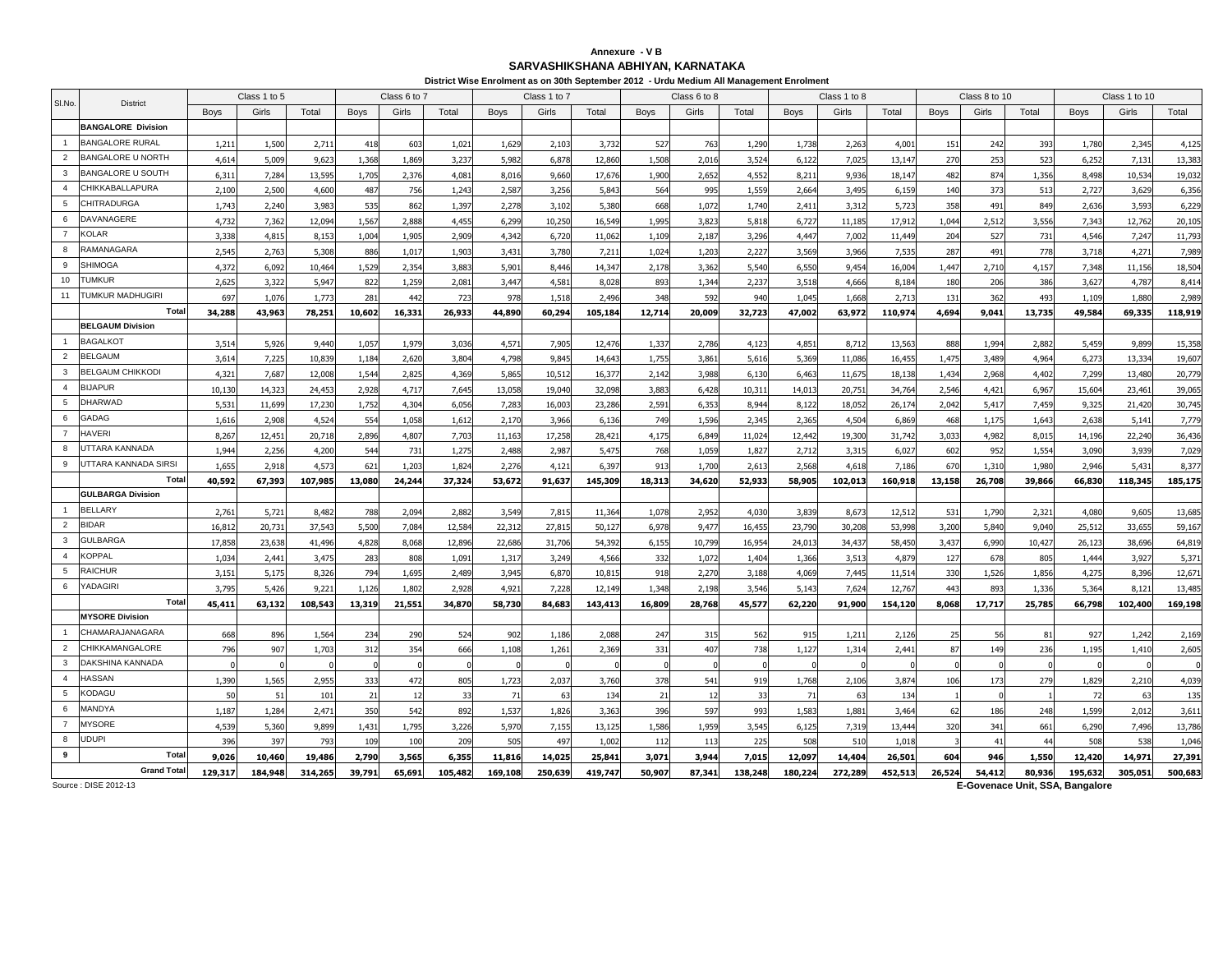### **Annexure - V CSARVASHIKSHANA ABHIYAN, KARNATAKA**

**District Wise Enrolment as on 30th September 2012 - Marathi Medium All Management Enrolment**

|                 |                           |                | Class 1 to 5 |              |             | Class 6 to 7 |              |             | Class 1 to 7 |                |             | Class 6 to 8 |             |                | Class 1 to 8 |             |             | Class 8 to 10 |        |              | Class 1 to 10  |              |
|-----------------|---------------------------|----------------|--------------|--------------|-------------|--------------|--------------|-------------|--------------|----------------|-------------|--------------|-------------|----------------|--------------|-------------|-------------|---------------|--------|--------------|----------------|--------------|
| SI.No.          | <b>District</b>           | <b>Boys</b>    | Girls        | Total        | <b>Boys</b> | Girls        | Total        | <b>Boys</b> | Girls        | Total          | <b>Boys</b> | Girls        | Total       | Boys           | Girls        | Total       | <b>Boys</b> | Girls         | Total  | <b>Boys</b>  | Girls          | Total        |
|                 | <b>BANGALORE Division</b> | $\mathbf 0$    | $\mathbf{0}$ | $\mathbf{0}$ | $\mathbf 0$ | $\mathbf 0$  | $\mathbf 0$  | $\mathbf 0$ | $\mathbf 0$  | $\overline{0}$ | $\mathbf 0$ | $\mathbf{0}$ | $\mathbf 0$ | $\overline{0}$ | $\mathbf 0$  | $\mathbf 0$ | $\mathbf 0$ | $\mathbf 0$   | 0      | $\mathbf{0}$ | $\mathbf 0$    | $\mathbf{0}$ |
| $\overline{1}$  | <b>BANGALORE RURAL</b>    |                |              |              |             |              |              |             |              |                |             |              |             |                |              |             |             |               |        |              |                |              |
| 2               | <b>BANGALORE U NORTH</b>  | 217            | 243          | 460          | 74          |              | 148          | 291         | 317          | 608            | 111         | 111          | 222         | 328            | 354          | 682         | 37          | 37            | 74     | 328          | 354            | 682          |
| $\mathbf{3}$    | BANGALORE U SOUTH         | 7 <sup>1</sup> | 76           | 150          |             |              |              | 76          | 80           | 156            |             |              |             | 76             | 80           | 156         |             |               | 12     | 81           | 87             | 168          |
| $\overline{4}$  | CHIKKABALLAPURA           |                |              |              |             |              |              |             |              |                |             |              |             |                |              |             |             |               |        |              |                |              |
| 5               | CHITRADURGA               |                |              |              |             |              |              |             |              |                |             |              |             |                |              |             |             |               |        |              |                |              |
| 6               | DAVANAGERE                |                |              |              |             |              |              |             |              |                |             |              |             |                |              |             |             |               |        |              |                |              |
| $\overline{7}$  | <b>KOLAR</b>              |                |              |              |             |              |              |             |              |                |             |              |             |                |              |             |             |               |        |              |                |              |
| 8               | RAMANAGARA                |                |              |              |             |              |              |             |              |                |             |              |             |                |              |             |             |               |        |              |                |              |
| 9               | <b>SHIMOGA</b>            |                |              |              |             |              |              |             |              |                |             |              |             |                |              |             |             |               |        |              |                |              |
| 10              | <b>TUMKUR</b>             |                |              |              |             |              |              |             |              |                |             |              |             |                |              |             |             |               |        |              |                |              |
| 11              | TUMKUR MADHUGIRI          |                |              |              |             |              |              |             |              |                |             |              |             |                |              |             |             |               |        |              |                |              |
|                 | Total                     | 291            | 319          | 610          | 76          | 79           | 155          | 367         | 398          | 765            | 113         | 116          | 229         | 404            | 435          | 839         | 44          | 44            | 88     | 411          | 442            | 853          |
|                 | <b>BELGAUM Division</b>   |                | n            |              |             |              | $\mathbf{r}$ |             | n            | - 0            |             |              |             |                | - C          |             |             |               |        |              |                | $\mathbf 0$  |
| $\mathbf{1}$    | <b>BAGALKOT</b>           | 75             | 105          | 180          | 41          | 57           | 98           | 116         | 162          | 278            | 58          | 92           | 150         | 133            | 197          | 330         | 47          | 99            | 146    | 163          | 261            | 424          |
| $\overline{2}$  | <b>BELGAUM</b>            | 13,875         | 14,068       | 27,943       | 6,774       | 6,651        | 13,425       | 20,649      | 20,719       | 41,368         | 10,404      | 10,026       | 20,430      | 24,279         | 24,094       | 48,373      | 10,851      | 10,364        | 21,215 | 31,500       | 31,083         | 62,583       |
| 3               | <b>BELGAUM CHIKKODI</b>   | 11,033         | 11,103       | 22,136       | 5,150       | 5,018        | 10,168       | 16,183      | 16,121       | 32,304         | 7,547       | 7,432        | 14,979      | 18,580         | 18,535       | 37,115      | 6,873       | 6,836         | 13,709 | 23,056       | 22,957         | 46,013       |
| $\overline{4}$  | <b>BIJAPUR</b>            | 141            | 160          | 301          | 93          | 101          | 194          | 234         | 261          | 495            | 140         | 132          | 272         | 281            | 292          | 573         | 146         | 120           | 266    | 380          | 381            | 761          |
| $5\phantom{.0}$ | <b>DHARWAD</b>            |                | 51           | 95           | 20          | 20           | 40           | 64          | 71           | 135            | 20          | 20           | 40          | 64             | 71           | 135         |             |               |        | 64           | 71             | 135          |
| 6               | GADAG                     |                | 12           | 29           |             |              |              | 17          | 12           | 29             |             |              |             | 17             | 12           | 29          |             |               |        | 17           | $\overline{1}$ | 29           |
| $\overline{7}$  | HAVERI                    |                |              |              |             |              |              |             |              |                |             |              |             |                |              |             |             |               |        |              |                | $\Omega$     |
| 8               | JTTARA KANNADA            |                |              |              |             |              |              | 20          | 10           | 30             |             |              |             | 20             | 10           | 30          |             |               |        | 20           |                | 30           |
| 9               | UTTARA KANNADA SIRSI      | 181            | 181          | 362          | 32          |              | 70           | 213         | 219          | 432            |             |              | 70          | 213            | 219          | 432         |             |               |        | 213          | 219            | 432          |
|                 | Total                     | 25,381         | 25,688       | 51,069       | 12,115      | 11,887       | 24,002       | 37,496      | 37,575       | 75,071         | 18,206      | 17,742       | 35,948      | 43,587         | 43,430       | 87,017      | 17,917      | 17,419        | 35,336 | 55,413       | 54,994         | 110,407      |
|                 | <b>GULBARGA Division</b>  |                |              |              |             |              |              | $\Omega$    | $\Omega$     | O              |             |              |             |                | O            |             |             |               |        |              |                | <sup>o</sup> |
| $\overline{1}$  | <b>BELLARY</b>            |                |              |              |             |              |              |             |              |                |             |              |             |                |              |             |             |               |        |              |                |              |
| $\overline{2}$  | <b>BIDAR</b>              | 10,391         | 10,485       | 20,876       | 3,634       | 3,819        | 7,453        | 14,025      | 14,304       | 28,329         | 5,546       | 5,675        | 11,221      | 15,937         | 16,160       | 32,097      | 4,979       | 4,773         | 9,752  | 19,004       | 19,077         | 38,081       |
| 3               | <b>GULBARGA</b>           | 703            | 728          | 1,431        | 302         | 301          | 603          | 1,005       | 1,029        | 2,034          | 430         | 440          | 870         | 1.133          | 1,168        | 2,301       | 315         | 362           | 677    | 1,320        | 1,391          | 2,711        |
| 4               | <b>KOPPAL</b>             |                |              |              |             |              | $\Omega$     | $\Omega$    |              |                |             |              | $\Omega$    |                |              |             |             |               |        |              |                | $\mathbf 0$  |
| 5               | RAICHUR                   |                |              |              |             |              |              |             |              |                |             |              |             |                |              |             |             |               |        |              |                |              |
| 6               | YADAGIRI                  |                |              |              |             |              |              |             |              |                |             |              |             |                |              |             |             |               |        |              |                |              |
|                 | Total                     | 11,094         | 11,213       | 22,307       | 3,936       | 4,120        | 8,056        | 15,030      | 15,333       | 30,363         | 5,976       | 6,115        | 12,091      | 17,070         | 17,328       | 34,398      | 5,296       | 5,135         | 10,431 | 20,326       | 20,468         | 40,794       |
|                 | <b>MYSORE Division</b>    |                |              |              |             |              |              |             |              |                |             |              |             |                |              |             |             |               |        |              |                |              |
| $\overline{1}$  | CHAMARAJANAGARA           |                |              |              |             |              |              |             |              |                |             |              |             |                |              |             |             |               |        |              |                |              |
| $\overline{2}$  | CHIKKAMANGALORE           |                |              |              |             |              |              |             |              |                |             |              |             |                |              |             |             |               |        |              |                |              |
| $\mathbf{3}$    | DAKSHINA KANNADA          |                |              |              |             |              |              |             |              |                |             |              |             |                |              |             |             |               |        |              |                |              |
| $\overline{4}$  | HASSAN                    |                |              |              |             |              |              |             |              |                |             |              |             |                |              |             |             |               |        |              |                |              |
| 5               | KODAGU                    |                |              |              |             |              |              |             |              |                |             |              |             |                |              |             |             |               |        |              |                |              |
| 6               | MANDYA                    |                |              |              |             |              |              |             |              |                |             |              |             |                |              |             |             |               |        |              |                |              |
| $\overline{7}$  | MYSORE                    |                |              |              |             |              |              |             |              |                |             |              |             |                |              |             |             |               |        |              |                |              |
| 8               | <b>UDUPI</b>              |                |              |              |             |              |              |             |              |                |             |              |             |                |              |             | -18         | 15            | -31    | 18           |                | 33           |
|                 | Total                     |                |              |              |             |              |              |             |              |                |             |              |             |                |              |             | 20          | 16            | 36     | 21           | 16             | 37           |
|                 | <b>Grand Total</b>        | 36,766         | 37,220       | 73,986       | 16,128      | 16,086       | 32,214       | 52,894      | 53,306       | 106,200        | 24,296      | 23,973       | 48,269      | 61,062         | 61,193       | 122,255     | 23,277      | 22,614        | 45,891 | 76,171       | 75,920         | 152,091      |

Source : DISE 2012-13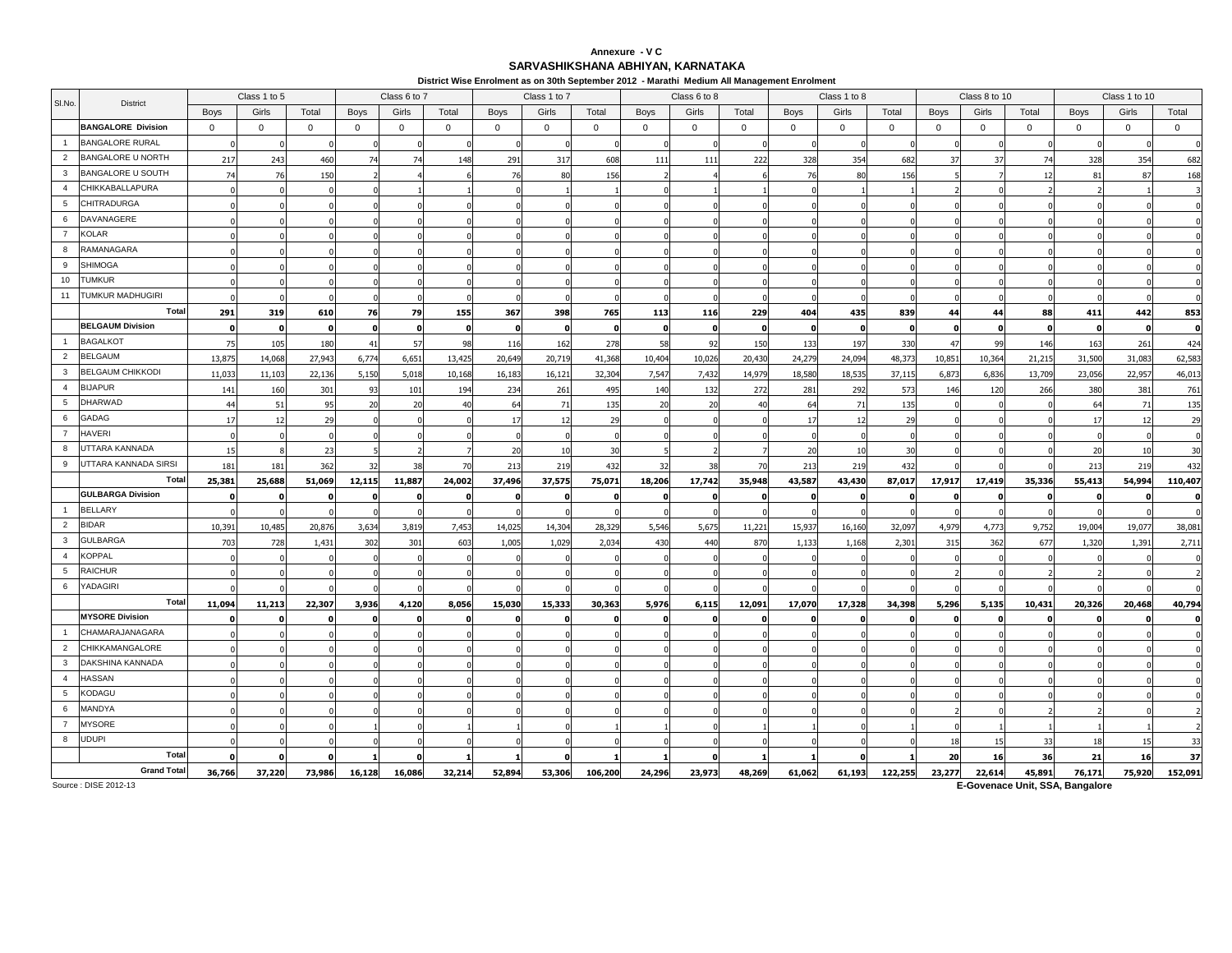### **Annexure - V DSARVASHIKSHANA ABHIYAN, KARNATAKA**

**District Wise Enrolment as on 30th September 2012 - Tamil Medium All Management Enrolment**

|                 |                           |                | Class 1 to 5 |       |             | Class 6 to 7 |              |             | Class 1 to 7 |              |             | Class 6 to 8 |             |          | Class 1 to 8 |          |          | Class 8 to 10 |       |              | Class 1 to 10 |              |
|-----------------|---------------------------|----------------|--------------|-------|-------------|--------------|--------------|-------------|--------------|--------------|-------------|--------------|-------------|----------|--------------|----------|----------|---------------|-------|--------------|---------------|--------------|
| SI.No.          | <b>District</b>           | <b>Boys</b>    | Girls        | Total | <b>Boys</b> | Girls        | Total        | <b>Boys</b> | Girls        | Total        | <b>Boys</b> | Girls        | Total       | Boys     | Girls        | Total    | Boys     | Girls         | Total | Boys         | Girls         | Total        |
|                 | <b>BANGALORE Division</b> |                |              |       |             |              |              |             |              |              |             |              |             |          |              |          |          |               |       |              |               |              |
| $\mathbf{1}$    | <b>BANGALORE RURAL</b>    |                |              |       |             |              |              |             |              |              |             |              |             |          |              |          |          |               |       |              |               |              |
| $\overline{2}$  | <b>BANGALORE U NORTH</b>  | 1,762          | 1,746        | 3,508 | 666         | 662          | 1,328        | 2,428       | 2,408        | 4,836        | 687         | 668          | 1,355       | 2,449    | 2,414        | 4,863    | 73       | 30            | 10.   | 2,501        | 2,438         | 4,939        |
| $\mathbf{3}$    | <b>BANGALORE U SOUTH</b>  | 1,254          | 1,017        | 2,271 | 432         | 392          | 824          | 1,686       | 1,409        | 3,095        | 464         | 423          | 887         | 1,718    | 1,440        | 3,158    | 107      | 122           | 229   | 1,793        | 1,531         | 3,324        |
| $\overline{4}$  | CHIKKABALLAPURA           |                |              |       |             |              |              |             | $\Omega$     | $\Omega$     |             |              |             |          | $\sqrt{ }$   |          |          |               |       |              |               |              |
| $5\overline{5}$ | CHITRADURGA               | 27             | -32          | 59    | 10          | 19           | 29           | 37          | 51           | 88           | 10          | 19           | 29          | 37       | 51           | 88       |          |               |       | 37           | 51            | 88           |
| 6               | DAVANAGERE                | 12             |              | 17    |             |              | 10           | 13          | 14           | 27           |             |              | 10          | 13       | 14           | 27       |          |               |       | 13           | 14            | 27           |
| $\overline{7}$  | <b>KOLAR</b>              | 218            | 173          | 391   | 141         | 126          | 267          | 359         | 299          | 658          | 141         | 126          | 267         | 359      | 299          | 658      |          |               |       | 359          | 299           | 658          |
| 8               | <b>RAMANAGARA</b>         |                |              |       |             |              |              | $\Omega$    | $\Omega$     | $\sqrt{ }$   |             |              |             |          |              |          |          |               |       |              |               | $\Omega$     |
| 9               | <b>SHIMOGA</b>            | 148            | 190          | 338   | 53          | 60           | 113          | 201         | 250          | 451          | 80          | 79           | 159         | 228      | 269          | 497      | 65       | 57            | 122   | 266          | 307           | 573          |
| 10 <sup>1</sup> | <b>TUMKUR</b>             |                |              |       |             |              |              |             |              |              |             |              |             |          |              |          |          |               |       |              |               | $\Omega$     |
| 11              | <b>TUMKUR MADHUGIRI</b>   |                |              |       |             |              |              |             |              |              |             |              |             |          |              |          |          |               |       |              |               | $\Omega$     |
|                 | Total                     | 3,421          | 3,163        | 6,584 | 1,303       | 1,268        | 2,571        | 4,724       | 4,431        | 9,155        | 1,384       | 1,324        | 2,708       | 4,805    | 4,487        | 9,292    | 246      | 209           | 455   | 4,970        | 4,640         | 9,610        |
|                 | <b>BELGAUM Division</b>   |                |              |       |             |              |              |             | O            |              |             |              |             |          |              |          |          |               |       |              |               | $\mathbf{o}$ |
| $\mathbf{1}$    | <b>BAGALKOT</b>           |                |              |       |             |              |              |             |              |              |             |              |             |          |              |          |          |               |       |              |               |              |
| $\overline{2}$  | <b>BELGAUM</b>            |                |              |       |             |              |              |             |              |              |             |              |             |          |              |          |          |               |       |              |               |              |
| $\mathbf{3}$    | <b>BELGAUM CHIKKODI</b>   |                |              |       |             |              |              |             |              |              |             |              |             |          |              |          |          |               |       |              |               |              |
| $\overline{4}$  | <b>BIJAPUR</b>            |                |              |       |             |              |              |             |              |              |             |              |             |          |              |          |          |               |       |              |               |              |
| 5               | <b>DHARWAD</b>            |                |              | 36    | 10          |              |              | 27          | 21           | 48           |             |              |             | 29       | 25           | 54       |          | 12            | 21    | 36           | 33            | 69           |
| 6               | <b>GADAG</b>              |                |              |       |             |              |              |             |              |              |             |              |             |          |              |          |          |               |       |              |               | $\Omega$     |
| $\overline{7}$  | <b>HAVERI</b>             |                |              |       |             |              |              |             |              |              |             |              |             |          |              |          |          |               |       |              |               |              |
| 8               | UTTARA KANNADA            |                |              |       |             |              |              |             |              |              |             |              |             |          |              |          |          |               |       |              |               |              |
| 9               | UTTARA KANNADA SIRSI      |                |              |       |             |              |              |             |              |              |             |              |             |          |              |          |          |               |       |              |               |              |
|                 | Total                     | 17             | 19           | 36    | 10          |              | 12           | 27          | 21           | 48           | 12          |              | 18          | 29       | 25           | 54       |          | 12            | 21    | 36           | 33            | 69           |
|                 | <b>GULBARGA Division</b>  |                |              |       |             |              | n            | $\mathbf o$ | $\Omega$     | $\mathbf{0}$ |             |              | $\mathbf o$ |          |              |          |          |               |       | $\mathbf{o}$ |               | $\mathbf 0$  |
| $\mathbf{1}$    | <b>BELLARY</b>            |                |              | 17    |             | -15          | -15          |             | 23           | 27           |             | 24           | 29          |          | 32           | 41       | 19       | 38            | 57    | 23           | 61            | 84           |
| 2               | <b>BIDAR</b>              |                | 79           | 152   | 14          | 28           | 42           | 87          | 107          | 194          |             | 28           | 42          | 87       | 107          | 194      |          |               |       | 87           | 107           | 194          |
| $\mathbf{3}$    | <b>GULBARGA</b>           |                |              |       |             |              |              |             |              |              |             |              |             |          |              |          |          |               |       |              |               |              |
| $\overline{4}$  | <b>KOPPAL</b>             |                |              |       |             |              |              |             |              |              |             |              |             |          |              |          |          |               |       |              |               |              |
| 5               | <b>RAICHUR</b>            |                |              |       |             |              |              |             |              |              |             |              |             |          |              |          |          |               |       |              |               |              |
| 6               | YADAGIRI                  |                |              |       |             |              |              |             |              |              |             |              |             |          |              |          |          |               |       |              |               |              |
|                 | Total                     | 77             | 87           | 164   | 15          | 44           | 59           | 92          | 131          | 223          | 20          | 53           | 73          | 97       | 140          | 237      | 20       | 39            | 59    | 112          | 170           | 282          |
|                 | <b>MYSORE Division</b>    | -C             |              |       |             | $\Omega$     | $\mathbf{0}$ | 0           | o            | $\mathbf{0}$ | $\Omega$    | - 0          | o           | $\Omega$ | $\Omega$     | $\Omega$ | $\Omega$ |               |       | $\mathbf{0}$ | $\Omega$      | $\mathbf 0$  |
| 1               | CHAMARAJANAGARA           | 759            | 650          | 1,409 | 117         | 139          | 256          | 876         | 789          | 1,665        | 117         | 139          | 256         | 876      | 789          | 1,665    |          |               |       | 876          | 790           | 1,666        |
| $\overline{2}$  | CHIKKAMANGALORE           | 65             | 97           | 162   | 21          | 22           | 43           | 86          | 119          | 205          | 21          | 22           | 43          | 86       | 119          | 205      |          |               |       | 86           | 119           | 205          |
| $\mathbf{3}$    | DAKSHINA KANNADA          |                |              |       |             |              |              | $\Omega$    | $\Omega$     | $\Omega$     |             |              |             |          | $\Omega$     |          |          |               |       |              |               | $\mathbf 0$  |
| $\overline{4}$  | <b>HASSAN</b>             | $\overline{2}$ | 26           | 46    | 11          | 13           | 24           | 31          | 39           | 70           | 11          | 13           | 24          | 31       | 39           | 70       |          |               |       | 31           | 39            | 70           |
| 5               | KODAGU                    | 86             | 80           | 166   | 23          | 26           | 49           | 109         | 106          | 215          | 23          | 26           | 49          | 109      | 106          | 215      |          |               |       | 109          | 106           | 215          |
| 6               | MANDYA                    | 50             | 65           | 124   |             |              |              | 60          | 66           | 126          |             |              |             | 60       | 66           | 126      |          |               |       | 60           | 66            | 126          |
| $\overline{7}$  | <b>MYSORE</b>             |                | 13           | 20    |             |              |              | 12          | 13           | 25           |             |              |             | 12       | 13           | 25       |          |               |       | 12           | 13            | 25           |
| 8               | <b>UDUPI</b>              |                |              |       |             |              |              |             | $\sqrt{2}$   |              |             |              |             |          |              |          |          |               |       |              |               |              |
|                 | Total                     | 996            | 931          | 1,927 | 178         | 201          | 379          | 1,174       | 1,132        | 2,306        | 178         | 201          | 379         | 1,174    | 1,132        | 2,306    |          |               |       | 1,174        | 1,134         | 2,308        |
|                 | <b>Grand Total</b>        | 4,511          | 4,200        | 8,711 | 1,506       | 1,515        | 3,021        | 6,017       | 5,715        | 11,732       | 1,594       | 1,584        | 3,178       | 6,105    | 5,784        | 11,889   | 275      | 262           | 537   | 6,292        | 5,977         | 12,269       |

Source : DISE 2012-13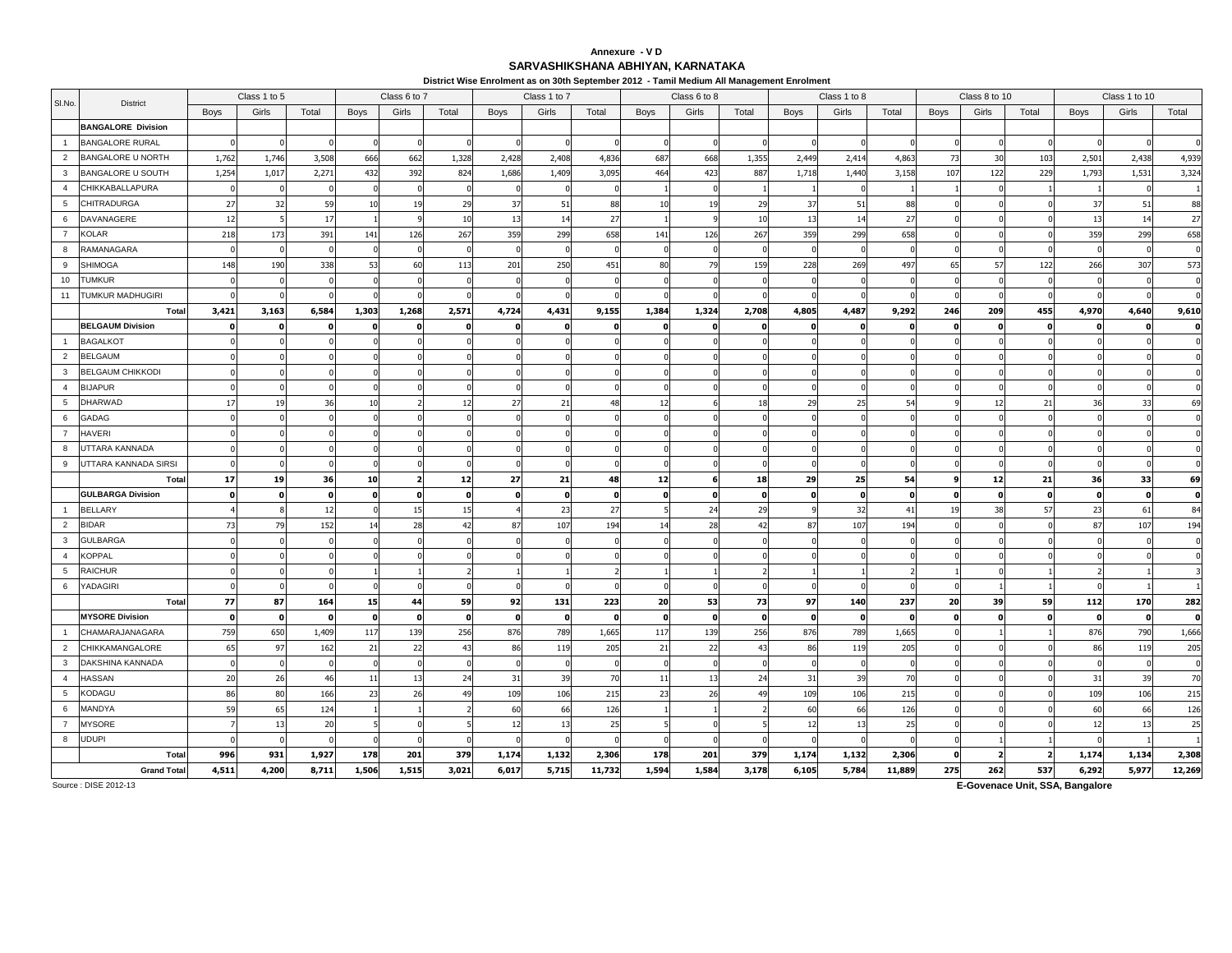### **Annexure - V ESARVASHIKSHANA ABHIYAN, KARNATAKA**

**District Wise Enrolment as on 30th September 2012 - Telagu Medium All Management Enrolment**

|                 |                           |       | Class 1 to 5 |       |              | Class 6 to 7 |              |          | Class 1 to 7 |              |                | Class 6 to 8 |          |          | Class 1 to 8 |       |              | Class 8 to 10 |          |          | Class 1 to 10 |                |
|-----------------|---------------------------|-------|--------------|-------|--------------|--------------|--------------|----------|--------------|--------------|----------------|--------------|----------|----------|--------------|-------|--------------|---------------|----------|----------|---------------|----------------|
| SI.No.          | District                  | Boys  | Girls        | Total | Boys         | Girls        | Total        | Boys     | Girls        | Total        | Boys           | Girls        | Total    | Boys     | Girls        | Total | <b>Boys</b>  | Girls         | Total    | Boys     | Girls         | Total          |
|                 | <b>BANGALORE Division</b> |       |              |       |              |              |              |          |              |              |                |              |          |          |              |       |              |               |          |          |               |                |
| $\overline{1}$  | <b>BANGALORE RURAL</b>    | 55    | 44           | 99    | 40           | 43           | 83           | 95       | 87           | 182          | 4 <sup>1</sup> | 43           | 83       | 95       | 87           | 182   |              |               |          | 95       | 87            | 182            |
| $\overline{2}$  | <b>BANGALORE U NORTH</b>  | 245   | 318          | 563   | 92           | 99           | 191          | 337      | 417          | 754          | 105            | 109          | 214      | 350      | 427          | 777   | 13           | 10            | 23       | 350      | 427           | 777            |
| $\mathbf{3}$    | <b>BANGALORE U SOUTH</b>  | 83    | 141          | 224   | 47           | 51           | 98           | 130      | 192          | 322          | 61             | 70           | 131      | 144      | 211          | 355   | 50           | 57            | 107      | 180      | 249           | 429            |
| $\overline{4}$  | CHIKKABALLAPURA           |       |              |       |              |              |              |          |              |              |                |              | $\Omega$ |          |              |       |              |               |          |          |               | $\Omega$       |
| 5               | <b>CHITRADURGA</b>        |       |              |       |              |              |              |          |              |              |                |              |          |          |              |       |              |               |          |          |               |                |
| 6               | DAVANAGERE                |       |              |       |              |              |              |          |              |              |                |              |          |          |              |       |              |               |          |          |               |                |
| $\overline{7}$  | KOLAR                     |       |              |       |              |              |              |          |              |              |                |              |          |          |              |       |              |               |          |          |               |                |
| 8               | RAMANAGARA                |       |              |       |              |              |              |          |              |              |                |              |          |          |              |       |              |               |          |          |               |                |
| 9               | <b>SHIMOGA</b>            |       |              |       |              |              |              |          |              |              |                |              |          |          |              |       |              |               |          |          |               |                |
| 10              | TUMKUR                    |       |              |       |              |              |              |          |              |              |                |              |          |          |              |       |              |               |          |          |               |                |
| 11              | TUMKUR MADHUGIRI          |       |              |       |              |              |              |          |              |              |                |              |          |          |              |       |              |               |          |          |               |                |
|                 | Total                     | 383   | 503          | 886   | 179          | 193          | 372          | 562      | 696          | 1,258        | 206            | 222          | 428      | 589      | 725          | 1,314 | 63           | 67            | 130      | 625      | 763           | 1,388          |
|                 | <b>BELGAUM Division</b>   |       |              |       | $\Omega$     |              | $\mathbf{0}$ |          | $\mathbf{o}$ | O            | n              |              |          | $\Omega$ | 0            |       |              |               |          |          |               | $\mathbf{o}$   |
| $\overline{1}$  | <b>BAGALKOT</b>           |       |              |       |              |              |              |          |              |              |                |              |          |          |              |       |              |               |          |          |               |                |
| $\overline{2}$  | <b>BELGAUM</b>            |       |              |       |              |              |              |          |              |              |                |              |          |          |              |       |              |               |          |          |               |                |
| 3               | <b>BELGAUM CHIKKODI</b>   |       |              |       |              |              |              |          |              |              |                |              |          |          |              |       |              |               |          |          |               |                |
| $\overline{4}$  | <b>BIJAPUR</b>            |       |              |       |              |              |              |          |              |              |                |              |          |          |              |       |              |               |          |          |               |                |
| $5\overline{5}$ | <b>DHARWAD</b>            | 135   | 91           | 226   | 51           |              | 91           | 186      | 131          | 317          | 92             | 52           | 144      | 227      | 143          | 370   | 101          | 40            | 141      | 287      | 171           | 458            |
| 6               | GADAG                     | 23    | 16           | 39    |              |              | 12           | 30       | 21           | 51           |                |              | 12       | 30       | 21           | 51    |              |               |          | 30       | 21            | 51             |
| $\overline{7}$  | HAVERI                    |       |              |       |              |              |              |          |              |              |                |              |          |          |              |       |              |               |          |          |               | $\Omega$       |
| 8               | UTTARA KANNADA            |       |              |       |              |              |              |          |              |              |                |              |          |          |              |       |              |               |          |          |               |                |
| 9               | UTTARA KANNADA SIRSI      |       |              |       |              |              |              |          |              |              |                |              | n        |          |              |       |              |               |          |          |               |                |
|                 | Total                     | 158   | 107          | 265   | 58           | 45           | 103          | 216      | 152          | 368          | 99             | 57           | 156      | 257      | 164          | 421   | 101          | 40            | 141      | 317      | 192           | 509            |
|                 | <b>GULBARGA Division</b>  |       | n            |       | $\Omega$     |              | $\Omega$     | $\Omega$ | $\Omega$     | - 0          | $\mathbf{r}$   |              | n        | $\Omega$ | - O          |       | - 0          |               |          | $\Omega$ |               | $\mathbf{o}$   |
| $\overline{1}$  | <b>BELLARY</b>            | 660   | 678          | 1,338 | 224          | 201          | 425          | 884      | 879          | 1,763        | 275            | 277          | 552      | 935      | 955          | 1,890 | 113          | 160           | 273      | 997      | 1,039         | 2,036          |
| $\overline{2}$  | <b>BIDAR</b>              |       |              |       |              |              |              |          |              |              |                |              |          |          |              |       |              |               |          |          |               |                |
| $\mathbf{3}$    | <b>GULBARGA</b>           | 350   | 334          | 684   | 71           | 83           | 154          | 421      | 417          | 838          | 107            | 119          | 226      | 457      | 453          | 910   | 36           | 36            | 72       | 457      | 453           | 910            |
| $\overline{4}$  | <b>KOPPAL</b>             | 235   | 255          | 490   | 93           | 108          | 201          | 328      | 363          | 691          | 137            | 144          | 281      | 372      | 399          | 771   | 96           | 131           | 227      | 424      | 494           | 918            |
| 5               | RAICHUR                   | 495   | 377          | 872   | 114          | 87           | 201          | 609      | 464          | 1,073        | 122            | 103          | 225      | 617      | 480          | 1,097 | 27           | 48            | 75       | 636      | 512           | 1,148          |
| 6               | YADAGIRI                  | 5!    | 52           | 107   | 12           | 17           | 29           | 67       | 69           | 136          | 18             | 23           | 41       | 73       | 75           | 148   | 14           | 13            | 27       | 81       | 82            | 163            |
|                 | Total                     | 1,795 | 1,696        | 3,491 | 515          | 496          | 1,011        | 2,310    | 2,192        | 4,502        | 660            | 666          | 1,326    | 2,455    | 2,362        | 4,817 | 286          | 388           | 674      | 2,596    | 2,580         | 5,176          |
|                 | <b>MYSORE Division</b>    |       | O            |       | $\mathbf{0}$ |              | $\Omega$     | $\Omega$ | $\mathbf{o}$ | $\mathbf{0}$ | $\Omega$       |              | $\Omega$ | $\Omega$ | $\mathbf{0}$ |       | $\mathbf{o}$ |               | $\Omega$ | $\Omega$ |               | $\mathbf 0$    |
| $\overline{1}$  | CHAMARAJANAGARA           |       |              |       |              |              |              |          |              |              |                |              |          |          |              |       |              |               |          |          |               | $\overline{2}$ |
| $\overline{2}$  | CHIKKAMANGALORE           |       |              |       |              |              |              |          |              |              |                |              |          |          |              |       |              |               |          |          |               |                |
| $\mathbf{3}$    | DAKSHINA KANNADA          |       |              |       |              |              |              |          |              |              |                |              |          |          |              |       |              |               |          |          |               |                |
| $\overline{4}$  | <b>HASSAN</b>             |       |              |       |              |              |              |          |              |              |                |              |          |          |              |       |              |               |          |          |               |                |
| 5               | KODAGU                    |       |              |       |              |              |              |          |              |              |                |              |          |          |              |       |              |               |          |          |               |                |
| 6               | MANDYA                    |       |              | 13    |              |              |              |          |              | 13           |                |              |          |          |              |       |              |               |          |          |               | 13             |
| $\overline{7}$  | <b>MYSORE</b>             |       |              |       |              |              |              |          |              |              |                |              |          |          |              |       |              |               |          |          |               |                |
| 8               | UDUPI                     |       |              |       |              |              |              |          |              |              |                |              |          |          |              |       |              |               |          |          |               |                |
|                 | Total                     |       |              | 14    |              |              |              |          | 7            | 15           |                |              |          |          |              | -15   |              |               |          |          |               | 15             |
|                 | <b>Grand Total</b>        | 2,343 | 2,313        | 4,656 | 753          | 734          | 1,487        | 3,096    | 3,047        | 6,143        | 966            | 945          | 1,911    | 3,309    | 3,258        | 6,567 | 450          | 495           | 945      | 3,546    | 3,542         | 7,088          |

Source : DISE 2012-13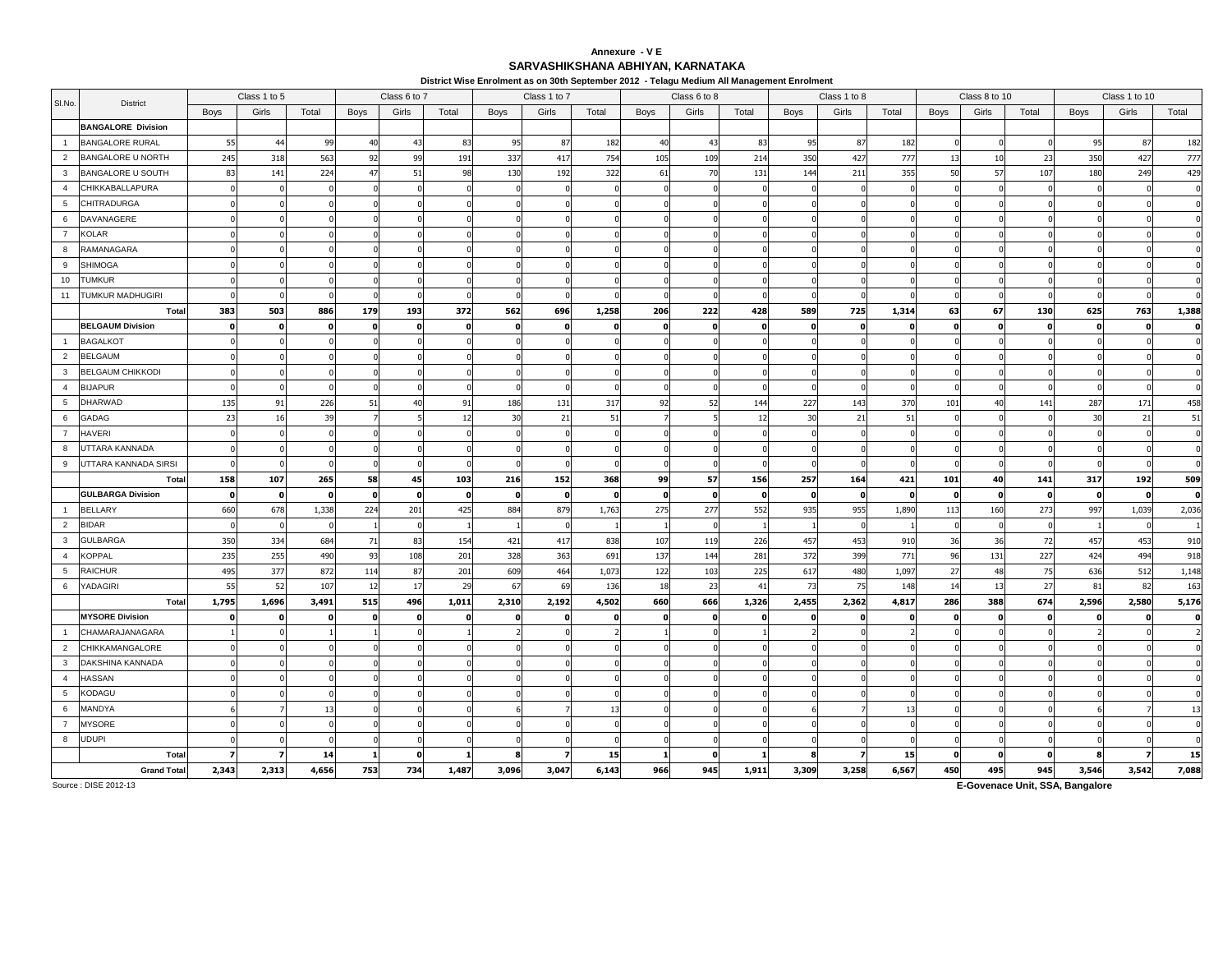### **Annexure - V FSARVASHIKSHANA ABHIYAN, KARNATAKA**

**District Wise Enrolment as on 30th September 2012 - Hindhi Medium All Management Enrolment**

|                 |                           |                | Class 1 to 5 |       |             | Class 6 to 7         |          |       | Class 1 to 7 |       |       | Class 6 to 8   |       |             | Class 1 to 8 |       |       | Class 8 to 10 |       |       | Class 1 to 10  |                          |
|-----------------|---------------------------|----------------|--------------|-------|-------------|----------------------|----------|-------|--------------|-------|-------|----------------|-------|-------------|--------------|-------|-------|---------------|-------|-------|----------------|--------------------------|
| SI.No.          | <b>District</b>           | Boys           | Girls        | Total | Boys        | Girls                | Total    | Boys  | Girls        | Total | Boys  | Girls          | Total | <b>Boys</b> | Girls        | Total | Boys  | Girls         | Total | Boys  | Girls          | Total                    |
|                 | <b>BANGALORE Division</b> |                |              |       |             |                      |          |       |              |       |       |                |       |             |              |       |       |               |       |       |                |                          |
| $\overline{1}$  | <b>BANGALORE RURAL</b>    |                |              |       |             |                      |          |       |              |       |       |                |       |             |              |       |       |               |       |       |                |                          |
| $\overline{2}$  | <b>BANGALORE U NORTH</b>  |                |              |       |             |                      |          |       |              |       |       |                |       |             |              |       |       |               |       |       |                | $\Omega$                 |
| $\mathbf{3}$    | <b>BANGALORE U SOUTH</b>  | 133            | 115          | 248   | 54          | 50                   | 104      | 187   | 165          | 352   | 68    | 86             | 154   | 201         | 201          | 402   | 53    | 85            | 138   | 240   | 250            | 490                      |
| $\overline{4}$  | <b>CHIKKABALLAPURA</b>    |                |              |       |             |                      |          |       |              |       |       |                |       |             |              | 10    |       |               |       |       |                | 11                       |
| $5\overline{5}$ | <b>CHITRADURGA</b>        | 75             | 62           | 137   | 15          |                      | 18       | 90    | 65           | 155   | 15    |                | 18    | 90          | 65           | 155   |       |               |       | 90    | 65             | 155                      |
| 6               | DAVANAGERE                |                |              |       |             |                      |          |       |              |       |       |                |       |             |              |       |       |               |       |       |                | $\Omega$                 |
| $\overline{7}$  | <b>KOLAR</b>              | 381            | 398          | 779   | 112         | 72                   | 184      | 493   | 470          | 963   | 171   | 104            | 275   | 552         | 502          | 1,054 | 141   | 110           | 251   | 634   | 580            | 1,214                    |
| 8               | RAMANAGARA                |                |              |       |             |                      |          |       |              |       |       |                |       |             |              |       |       |               |       |       |                | $\Omega$                 |
| 9               | <b>SHIMOGA</b>            |                |              |       |             |                      |          |       |              |       |       |                |       |             |              |       |       |               |       |       |                |                          |
| 10              | <b>TUMKUR</b>             |                |              |       |             |                      |          |       |              |       | 21    | 20             | 41    | 21          | 20           | 41    | 74    | 61            | 135   | 74    | 61             | 135                      |
| 11              | TUMKUR MADHUGIRI          |                |              |       |             |                      |          |       |              |       |       |                |       |             |              |       |       |               |       |       |                | $\Omega$                 |
|                 | Total                     | 591            | 582          | 1,173 | 181         | 125                  | 306      | 772   | 707          | 1,479 | 276   | 213            | 489   | 867         | 795          | 1,662 | 269   | 257           | 526   | 1,041 | 964            | 2,005                    |
|                 | <b>BELGAUM Division</b>   |                |              |       |             |                      |          |       |              |       |       |                |       |             |              |       |       |               |       |       |                |                          |
| $\overline{1}$  | <b>BAGALKOT</b>           | 46             | 26           | 72    |             |                      |          | 50    | 30           | 80    |       |                |       | 50          | 30           | 80    |       |               |       | 50    | 30             | 80                       |
| $\overline{2}$  | <b>BELGAUM</b>            |                |              |       | 51          |                      | 51       | 51    |              | 51    | 80    |                | 80    | 80          | $\sqrt{ }$   | 80    | 138   |               | 138   | 189   |                | 189                      |
| 3               | <b>BELGAUM CHIKKODI</b>   |                |              |       |             |                      |          |       |              |       |       |                |       |             |              |       |       |               |       |       |                |                          |
| $\overline{4}$  | <b>BIJAPUR</b>            |                |              |       |             |                      |          |       |              |       |       |                |       |             |              |       |       |               |       |       |                |                          |
| 5               | <b>DHARWAD</b>            | 716            | 576          | 1,292 | 134         | 116                  | 250      | 850   | 692          | 1,542 | 191   | 172            | 363   | 907         | 748          | 1,655 | 152   | 137           | 289   | 1,002 | 829            | 1,831                    |
| 6               | <b>GADAG</b>              |                |              |       |             |                      |          |       |              |       |       |                |       |             |              |       |       |               |       |       |                | $\mathbf 0$              |
| $\overline{7}$  | <b>HAVERI</b>             |                |              |       |             |                      |          |       |              |       |       |                |       |             |              |       |       |               |       |       |                | $\mathbf 0$              |
| 8               | UTTARA KANNADA            | 286            | 232          | 518   | 139         | 106                  | 245      | 425   | 338          | 763   | 192   | 164            | 356   | 478         | 396          | 874   | 150   | 152           | 302   | 575   | 490            | 1,065                    |
| 9               | UTTARA KANNADA SIRSI      | 15             | 19           | 34    | -11         | 10                   | 21       | 26    | 29           | 55    | -32   | 31             | 63    | 47          | 50           | 97    | 111   | 82            | 193   | 137   | 111            | 248                      |
|                 | Total                     | 1,063          | 853          | 1,916 | 339         | 236                  | 575      | 1,402 | 1,089        | 2,491 | 499   | 371            | 870   | 1,562       | 1,224        | 2,786 | 551   | 371           | 922   | 1,953 | 1,460          | 3,413                    |
|                 | <b>GULBARGA Division</b>  |                |              |       |             |                      |          |       |              |       |       |                |       |             |              |       |       |               |       |       |                |                          |
| $\overline{1}$  | <b>BELLARY</b>            | 316            | 335          | 651   | 122         | 164                  | 286      | 438   | 499          | 937   | 219   | 275            | 494   | 535         | 610          | 1,145 | 156   | 172           | 328   | 594   | 671            | 1,265                    |
| $\overline{2}$  | <b>BIDAR</b>              | 162            | 122          | 284   | 167         | 109                  | 276      | 329   | 231          | 560   | 253   | 163            | 416   | 415         | 285          | 700   | 209   | 167           | 376   | 538   | 398            | 936                      |
| 3               | <b>GULBARGA</b>           | 208            | 180          | 388   | $7^{\circ}$ | 71                   | 144      | 281   | 251          | 532   | 111   | 106            | 217   | 319         | 286          | 605   | 102   | 107           | 209   | 383   | 358            | 741                      |
| $\overline{4}$  | <b>KOPPAL</b>             | 13             | 10           | 23    |             |                      | $\Omega$ | 13    | 10           | 23    |       |                |       | 13          | 10           | 23    | - 0   |               |       | 13    | 10             | 23                       |
| 5               | <b>RAICHUR</b>            | 245            | 165          | 410   | 66          | 66                   | 132      | 311   | 231          | 542   | 132   | 112            | 244   | 377         | 277          | 654   | 139   | 144           | 283   | 450   | 375            | 825                      |
| 6               | YADAGIRI                  | 33             | 29           | 62    |             | $\mathbf{1}^{\circ}$ | 30       | 50    | 42           | 92    | 100   | 1 <sup>7</sup> | 113   | 133         | 42           | 175   | 281   |               | 281   | 331   | $\overline{4}$ | 373                      |
|                 | Total                     | 977            | 841          | 1,818 | 445         | 423                  | 868      | 1,422 | 1,264        | 2,686 | 815   | 669            | 1,484 | 1,792       | 1,510        | 3,302 | 887   | 590           | 1,477 | 2,309 | 1,854          | 4,163                    |
|                 | <b>MYSORE Division</b>    |                |              |       |             |                      |          |       |              |       |       |                |       |             |              |       |       |               |       |       |                |                          |
| $\overline{1}$  | CHAMARAJANAGARA           |                |              |       |             |                      |          |       |              |       |       |                |       |             |              |       |       |               |       |       |                |                          |
| $\overline{2}$  | CHIKKAMANGALORE           |                |              |       |             |                      |          |       |              |       |       |                |       |             |              |       |       |               |       |       |                |                          |
| 3               | DAKSHINA KANNADA          |                |              |       |             |                      |          |       |              |       |       |                |       |             |              |       |       |               |       |       |                |                          |
| $\overline{4}$  | <b>HASSAN</b>             |                |              |       |             |                      |          |       |              |       |       |                |       |             |              |       |       |               |       |       |                |                          |
| 5               | KODAGU                    |                |              |       |             |                      |          |       |              |       |       |                |       |             |              |       |       |               |       |       |                |                          |
| 6               | MANDYA                    |                |              |       |             |                      |          |       |              |       |       |                |       |             |              |       |       |               |       |       |                | $\overline{\phantom{a}}$ |
| $\overline{7}$  | <b>MYSORE</b>             | 4 <sup>c</sup> | 50           | qq    |             | 26                   | 40       | 63    | 76           | 139   | 58    | 58             | 116   | 107         | 108          | 215   | 165   | 109           | 274   | 228   | 185            | 413                      |
| 8               | <b>UDUPI</b>              |                |              |       |             |                      |          |       |              |       |       |                |       |             |              |       |       |               |       |       |                | $\Omega$                 |
|                 | Total                     | 52             | 51           | 103   | -14         | 26                   | 40       | 66    | 77           | 143   | 59    | 58             | 117   | 111         | 109          | 220   | 167   | 109           | 276   | 233   | 186            | 419                      |
|                 | <b>Grand Total</b>        | 2,683          | 2,327        | 5,010 | 979         | 810                  | 1,789    | 3,662 | 3,137        | 6,799 | 1,649 | 1,311          | 2,960 | 4,332       | 3,638        | 7,970 | 1,874 | 1,327         | 3,201 | 5,536 | 4,464          | 10,000                   |

Source : DISE 2012-13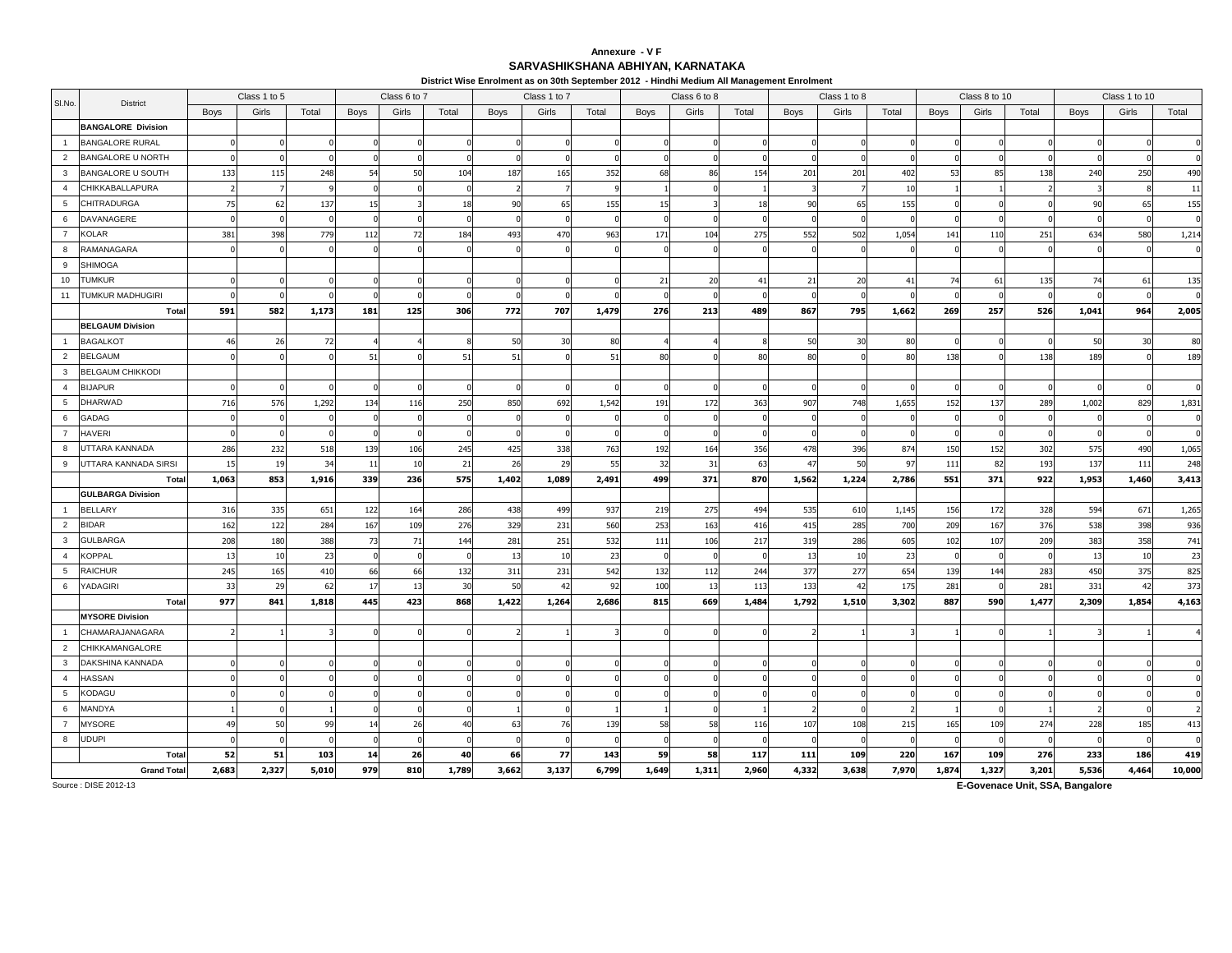## **Annexure - VISARVASHIKSHANA ABHIYAN, KARNATAKA**

**Management wise Sanctioned post and Working Teachers - Primary Schools**

|                |                           | <b>DOE</b> |              | <b>Social Welfare</b>   |                         | <b>Local Body</b>       |                 | Aided           |                         |                  | <b>Unaided</b>   | <b>Central</b>          |                |                | <b>Others</b>           | Total     |              |
|----------------|---------------------------|------------|--------------|-------------------------|-------------------------|-------------------------|-----------------|-----------------|-------------------------|------------------|------------------|-------------------------|----------------|----------------|-------------------------|-----------|--------------|
| SI.No.         | <b>District</b>           | Sanct      | Workin<br>ರಾ | Sanct                   | Workin<br>ರಾ            | Sanct                   | Workin<br>ಠಾ    | Sanct           | Workin<br>ರಾ            | Sanct            | Workin<br>ත      | Sanct                   | Workin<br>ත    | Sanct          | Workin<br>ත             | anct<br>ഗ | Workin<br>ರಾ |
|                | <b>BANGALORE Division</b> |            |              |                         |                         |                         |                 |                 |                         |                  |                  |                         |                |                |                         |           |              |
|                | <b>BANGALORE RURAL</b>    | 1,536      | 1,416        | 9                       |                         | $\Omega$                | $\Omega$        | $\Omega$        | $\Omega$                | 170              | 185              | 0                       | $\Omega$       | $\Omega$       | $\Omega$                | 1,715     | 1,608        |
| $\overline{2}$ | <b>BANGALORE U NORTH</b>  | 623        | 589          | 3                       | 3                       | 8                       | 8               | 51              | 35                      | 643              | 616              | 0                       | $\Omega$       | $\Omega$       | $\overline{0}$          | 1,328     | 1,251        |
| 3              | <b>BANGALORE U SOUTH</b>  | 992        | 950          | 8                       | 8                       | 2                       | $\overline{2}$  | 90              | 47                      | 782              | 751              | 0                       | $\Omega$       | $\overline{2}$ | $\overline{2}$          | 1.876     | 1,760        |
| $\overline{4}$ | <b>CHIKKABALLAPURA</b>    | 2.208      | 1,858        | 16                      | 15                      | $\Omega$                | $\Omega$        | $\overline{1}$  | $\mathbf{1}$            | 140              | 160              | $\Omega$                | $\Omega$       | 5 <sup>1</sup> | 5                       | 2.370     | 2,039        |
| 5              | <b>CHITRADURGA</b>        | 1,835      | 1,689        | 11                      | 5                       | $\overline{0}$          | $\Omega$        | 11              | 10                      | 282              | 268              | $\overline{0}$          | $\overline{0}$ | $\Omega$       | $\mathbf 0$             | 2,139     | 1,972        |
| 6              | DAVANAGERE                | 1.685      | 1,586        | 14                      | 13                      | $\Omega$                | $\Omega$        | $\overline{34}$ | 34                      | 690              | 670              | $\overline{0}$          | $\Omega$       | $\Omega$       | $\Omega$                | 2.423     | 2,303        |
| $\overline{7}$ | <b>KOLAR</b>              | 2,656      | 2,577        | $\overline{7}$          |                         | $\Omega$                | $\Omega$        | $\overline{4}$  | $\overline{\mathbf{4}}$ | 166              | 158              | $\Omega$                | $\Omega$       | $\Omega$       | $\Omega$                | 2,833     | 2,746        |
| 8              | <b>RAMANAGARA</b>         | 2.091      | 1,706        | 10                      | 8                       | $\Omega$                | $\Omega$        | 4               | $\overline{2}$          | 177              | 164              | O                       | $\Omega$       | $\Omega$       | $\Omega$                | 2,282     | 1,880        |
| 9              | <b>SHIMOGA</b>            | 2,107      | 1,814        | 16                      | 13                      | $\Omega$                | $\overline{0}$  | 11              | 11                      | 320              | 305              | 0                       | $\Omega$       | $\Omega$       | $\overline{0}$          | 2,454     | 2,143        |
| 10             | <b>TUMKUR</b>             | 2.814      | 2,633        | 17                      | 13                      | $\Omega$                | $\Omega$        | 6               | 6                       | 241              | 238              | $\Omega$                | $\Omega$       | $\Omega$       | $\Omega$                | 3.078     | 2,890        |
| 11             | <b>TUMKUR MADHUGIRI</b>   | 1.573      | 1,438        | 10                      | 9                       | $\Omega$                | $\Omega$        | $\Omega$        | $\Omega$                | 227              | 224              | $\Omega$                | $\Omega$       | $\Omega$       | $\Omega$                | 1.810     | 1,671        |
|                | <b>Total</b>              | 20,120     | 18,256       | 121                     | 101                     | 10 <sup>1</sup>         | 10 <sup>1</sup> | 212             | 150                     | 3,838            | 3,739            | $\mathbf{0}$            | $\mathbf{0}$   | $\overline{7}$ | $\overline{7}$          | 24,308    | 22,263       |
|                | <b>BELGAUM Division</b>   |            |              |                         |                         |                         |                 |                 |                         |                  |                  |                         |                |                |                         |           |              |
|                | <b>BAGALKOT</b>           | 1,225      | 1,077        | 11                      | 10                      | $\Omega$                | $\Omega$        | 73              | 54                      | 537              | 452              |                         | $\Omega$       | $\Omega$       | $\Omega$                | 1,846     | 1,593        |
| $\overline{2}$ | <b>BELGAUM</b>            | 1,584      | 1,377        | 19                      | 13                      | $\overline{0}$          | $\overline{0}$  | $\overline{7}$  | 6                       | 471              | 457              | 0                       | $\overline{0}$ | $\Omega$       | $\mathbf 0$             | 2,081     | 1,853        |
| 3              | <b>BELGAUM CHIKKODI</b>   | 1.856      | 1,471        | 10                      | 8                       | $\Omega$                | $\Omega$        | 66              | 49                      | 580              | 498              | 0                       | $\Omega$       | $\Omega$       | $\Omega$                | 2,512     | 2,026        |
| $\overline{4}$ | <b>BIJAPUR</b>            | 1,975      | 1,872        | $\boldsymbol{9}$        | 5                       | $\Omega$                | $\Omega$        | $\overline{77}$ | 75                      | 1,379            | 1,339            | $\Omega$                | $\Omega$       | $\Omega$       | $\mathbf 0$             | 3.440     | 3,291        |
| 5              | <b>DHARWAD</b>            | 620        | 583          | $\mathbf 5$             | 5                       | 4                       |                 | 36              | 29                      | 384              | 338              | $\Omega$                | $\Omega$       | $\Omega$       | $\Omega$                | 1,049     | 959          |
| 6              | <b>GADAG</b>              | 574        | 515          | $\overline{9}$          | 8                       | $\Omega$                | $\Omega$        | 27              | 26                      | 259              | 255              | $\overline{0}$          | $\Omega$       | $\Omega$       | $\mathbf 0$             | 869       | 804          |
| $\overline{7}$ | <b>HAVERI</b>             | 1,186      | 1,123        | $\overline{37}$         | 33                      | $\Omega$                | $\Omega$        | 5               | $\overline{3}$          | 385              | 368              | $\Omega$                | $\Omega$       | $\Omega$       | $\Omega$                | 1,613     | 1,527        |
| 8              | UTTARA KANNADA            | 1,136      | 1,046        | $\overline{1}$          | $\overline{\mathbf{1}}$ | $\Omega$                | $\Omega$        | 13              | 8                       | 90               | 90               | $\Omega$                | $\Omega$       | $\Omega$       | $\Omega$                | 1,240     | 1,145        |
| 9              | UTTARA KANNADA SIRSI      | 1,319      | 1,039        | 15                      | 11                      | $\overline{0}$          | $\overline{0}$  | $\overline{4}$  | 3                       | 12               | 15               | $\overline{0}$          | $\mathbf{0}$   | $\overline{0}$ | $\overline{0}$          | 1,350     | 1,068        |
|                | Total                     | 11.475     | 10.103       | 116                     | 94                      | $\overline{\mathbf{4}}$ | $\mathbf{A}$    | 308             | 253                     | 4.097            | 3,812            | O.                      | $\mathbf{0}$   | $\mathbf{0}$   | $\mathbf{0}$            | 16.000    | 14,266       |
|                | <b>GULBARGA Division</b>  |            |              |                         |                         |                         |                 |                 |                         |                  |                  |                         |                |                |                         |           |              |
| $\mathbf{1}$   | <b>BELLARY</b>            | 1,577      | 1,284        | 21                      | 20                      | $\Omega$                | $\Omega$        | 13              | 13                      | 1,217            | 1,184            | $\Omega$                | $\Omega$       | $\Omega$       | $\mathbf 0$             | 2,828     | 2,501        |
| $\overline{2}$ | <b>BIDAR</b>              | 1,391      | 1,176        | $\overline{\mathbf{4}}$ | 4                       | $\Omega$                | $\Omega$        | 38              | $\overline{22}$         | 938              | 906              | 0                       | $\Omega$       | $\Omega$       | $\Omega$                | 2,371     | 2,108        |
| 3              | <b>GULBARGA</b>           | 2,208      | 1,904        | 10                      | 8                       | $\Omega$                | $\Omega$        | 58              | 42                      | 1,274            | 1,265            |                         | $\overline{A}$ | $\Omega$       | $\Omega$                | 3,554     | 3,223        |
| 4              | <b>KOPPAL</b>             | 1,110      | 959          | 9                       | 8                       | $\overline{0}$          | $\overline{0}$  | 15              | 15                      | 138              | 175              | 0                       | $\Omega$       | $\Omega$       | $\overline{0}$          | 1,272     | 1,157        |
| 5              | <b>RAICHUR</b>            | 2,113      | 1,659        | 45                      | $\overline{28}$         | $\overline{0}$          | $\Omega$        | 69              | 32                      | 869              | 750              | $\overline{0}$          | $\Omega$       | $\Omega$       | $\mathbf 0$             | 3,096     | 2,469        |
| 6              | <b>YADAGIRI</b>           | 1,185      | 988          | $\overline{c}$          | 0                       | $\Omega$                | $\Omega$        | $\overline{7}$  | 6                       | 510              | 477              | 0                       | $\Omega$       | $\Omega$       | $\Omega$                | 1.704     | 1,471        |
|                | Total                     | 9,584      | 7.970        | 91                      | 68                      | $\mathbf{0}$            | $\mathbf{0}$    | 200             | 130                     | 4.946            | 4,757            | $\overline{\mathbf{A}}$ | $\overline{4}$ | $\mathbf{0}$   | $\mathbf{0}$            | 14.825    | 12,929       |
|                | <b>MYSORE Division</b>    |            |              |                         |                         |                         |                 |                 |                         |                  |                  |                         |                |                |                         |           |              |
|                | CHAMARAJANAGARA           | 850        | 712          | $\overline{78}$         | 54                      | $\Omega$                | $\Omega$        | 22              | 10                      | 173              | 167              |                         | $\Omega$       | $\Omega$       | $\Omega$                | 1,123     | 943          |
| 2              | <b>CHIKKAMANGALORE</b>    | 1.694      | 1,534        | 46                      | 45                      | $\Omega$                | $\Omega$        | 9               | 8                       | 253              | $\overline{265}$ | $\Omega$                | $\Omega$       | $\Omega$       | $\Omega$                | 2,002     | 1,852        |
| 3              | <b>DAKSHINA KANNADA</b>   | 640        | 508          | 26                      | 11                      | $\overline{0}$          | $\Omega$        | 89              | $\overline{37}$         | $\overline{241}$ | 241              | $\Omega$                | $\Omega$       | $\Omega$       | $\Omega$                | 996       | 797          |
| $\overline{4}$ | <b>HASSAN</b>             | 3,065      | 2,757        | 18                      | 12                      | $\Omega$                | $\Omega$        | 6               | 6                       | 297              | 291              | $\Omega$                | $\Omega$       | $\Omega$       | $\Omega$                | 3,386     | 3,066        |
| 5              | <b>KODAGU</b>             | 330        | 256          | $\mathsf 3$             | 1                       | $\Omega$                | $\Omega$        | 8               | 5 <sub>l</sub>          | 68               | 63               | $\Omega$                | $\Omega$       | $\Omega$       | $\Omega$                | 409       | 325          |
| 6              | <b>MANDYA</b>             | 1,916      | 1,652        | $\mathbf 5$             | 5                       | $\overline{0}$          | $\Omega$        | 9               | 8                       | 255              | 232              | 0                       | $\overline{0}$ | $\Omega$       | $\mathbf 0$             | 2,185     | 1,897        |
| $\overline{7}$ | <b>MYSORE</b>             | 2,475      | 2,255        | $\mathbf 0$             | $\Omega$                | $\Omega$                | $\Omega$        | 62              | 41                      | 469              | 484              | $\Omega$                | $\Omega$       | $\Omega$       | $\Omega$                | 3,006     | 2,780        |
| 8              | <b>UDUPI</b>              | 637        | 542          | 13                      | 8                       | $\Omega$                | $\Omega$        | 60              | 31                      | 47               | 47               | $\Omega$                | $\Omega$       | $\Omega$       | $\Omega$                | 757       | 628          |
|                | Total                     | 11,607     | 10,216       | 189                     | 136                     | $\mathbf{0}$            | $\mathbf{0}$    | 265             | 146                     | 1,803            | 1,790            | $\mathbf{0}$            | $\mathbf{0}$   | $\mathbf{0}$   | $\mathbf{0}$            | 13,864    | 12,288       |
|                | <b>Grand Total</b>        | 52,786     | 46,545       | 517                     | 399                     | 14                      | 14              | 985             | 679                     | 14,684           | 14,098           | $\overline{4}$          | $\overline{4}$ | $\overline{z}$ | $\overline{\mathbf{z}}$ | 68,997    | 61,746       |

**Source : DISE 2012-13**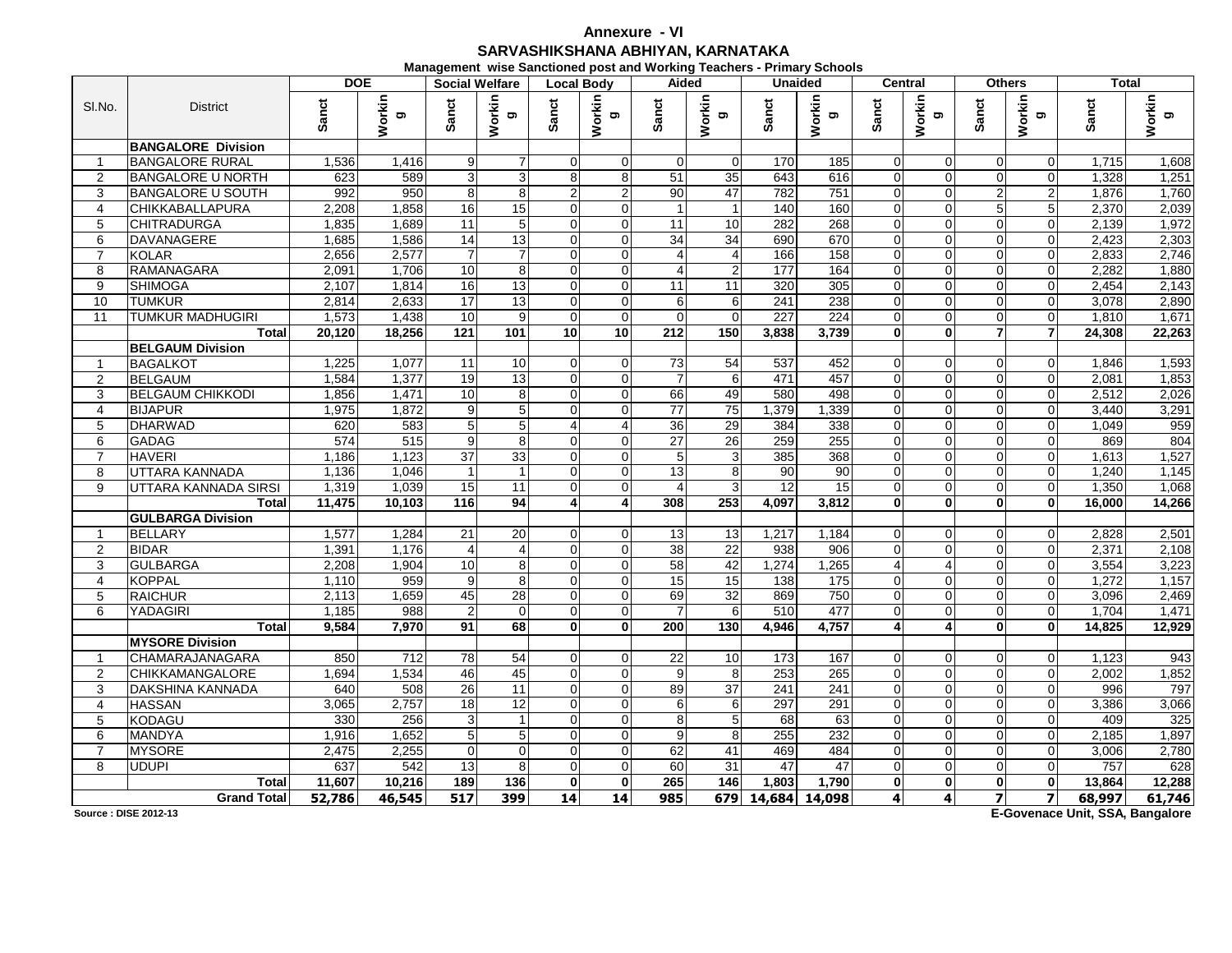## **SARVASHIKSHANA ABHIYAN, KARNATAKA Annexure - VI A**

**Management wise Sanctioned post and Working Teachers - Upper Priamry Schools**

|                |                           | <b>DOE</b> |                    |                 | <b>Social Welfare</b> | <b>Local Body</b> |                | Aided  |                  |        | <b>Unaided</b> | <b>Central</b>  |                    | <b>Others</b> |                |         | Total        |
|----------------|---------------------------|------------|--------------------|-----------------|-----------------------|-------------------|----------------|--------|------------------|--------|----------------|-----------------|--------------------|---------------|----------------|---------|--------------|
| SI.No.         | <b>District</b>           | Sanct      | Workin<br><b>D</b> | Sanct           | Workin<br>g           | Sanct             | Workin<br>ರಾ   | Sanct  | Workin<br>ರಾ     | Sanct  | Workin<br>ත    | Sanct           | <b>Workin</b><br>ත | Sanct         | Workin<br>ರಾ   | Sanct   | Workin<br>ರಾ |
|                | <b>BANGALORE Division</b> |            |                    |                 |                       |                   |                |        |                  |        |                |                 |                    |               |                |         |              |
| $\mathbf{1}$   | <b>BANGALORE RURAL</b>    | 2,394      | 2,166              | 22              | 20                    | $\mathbf{0}$      | $\Omega$       | 87     | 79               | 1,442  | 1,542          | 22              | 22                 | 3             | $\mathbf{3}$   | 3,970   | 3,832        |
| $\overline{2}$ | <b>BANGALORE U NORTH</b>  | 2,113      | 2.023              | 22              | $\overline{18}$       | 69                | 39             | 1,404  | 1,180            | 7,916  | 8,501          | 123             | 113                | 28            | 28             | 11,675  | 11,902       |
| 3              | <b>BANGALORE U SOUTH</b>  | 3,346      | 3,146              | 13              | 13                    | 35                | 33             | 1,568  | 1,258            | 11,269 | 10,947         | 90              | 85                 | 66            | 67             | 16,387  | 15,549       |
| $\overline{4}$ | <b>CHIKKABALLAPURA</b>    | 3,064      | 2,562              | 88              | 84                    | $\mathbf{0}$      | $\overline{0}$ | 290    | 272              | 1,621  | 1,758          | $\overline{3}$  | $\overline{3}$     | $\Omega$      | $\Omega$       | 5,066   | 4,679        |
| 5              | <b>CHITRADURGA</b>        | 5,273      | 4,789              | 112             | 107                   | $\Omega$          | $\Omega$       | 477    | 436              | 1,105  | 1,084          | 5               | $5\overline{)}$    | $\Omega$      | $\Omega$       | 6.972   | 6,421        |
| 6              | <b>DAVANAGERE</b>         | 5,029      | 4,704              | 66              | 66                    | $\Omega$          | $\Omega$       | 960    | 910              | 2,186  | 2,174          | 14              | 13                 |               | $\Omega$       | 8,255   | 7,867        |
| $\overline{7}$ | <b>KOLAR</b>              | 3,449      | 3,274              | 62              | 55                    | $\mathbf{0}$      | $\Omega$       | 271    | 254              | 2,134  | 2,071          | 23              | 23                 | 4             | $\overline{7}$ | 5,943   | 5,684        |
| 8              | RAMANAGARA                | 2,689      | 2,123              | 105             | $\overline{77}$       | $\Omega$          | $\Omega$       | 187    | 155              | 1,194  | 1,160          | $\Omega$        | $\Omega$           | $\Omega$      | $\Omega$       | 4,175   | 3,515        |
| 9              | <b>SHIMOGA</b>            | 5,139      | 4.640              | 62              | 56                    | $\Omega$          | $\Omega$       | 592    | 546              | 1,541  | 1,481          | $\overline{22}$ | 22                 | $\Omega$      | $\Omega$       | 7,356   | 6,745        |
| 10             | <b>TUMKUR</b>             | 3,936      | 3,588              | 38              | 35                    | $\overline{0}$    | $\overline{0}$ | 343    | 307              | 1,938  | 1,853          | 29              | 29                 | $\Omega$      | $\overline{0}$ | 6,284   | 5,812        |
| 11             | <b>TUMKUR MADHUGIRI</b>   | 2,870      | 2,594              | 56              | 50                    | $\Omega$          | $\Omega$       | 44     | 37               | 735    | 721            | $\Omega$        | $\Omega$           | $\Omega$      | $\Omega$       | 3,705   | 3,402        |
|                | <b>Total</b>              | 39,302     | 35,609             | 646             | 581                   | 104               | 72             | 6,223  | 5,434            | 33,081 | 33,292         | 331             | 315l               | 101           | 105            | 79,788  | 75,408       |
|                | <b>BELGAUM Division</b>   |            |                    |                 |                       |                   |                |        |                  |        |                |                 |                    |               |                |         |              |
| $\mathbf{1}$   | <b>BAGALKOT</b>           | 6,489      | 5,627              | 46              | 34                    | 0                 | $\Omega$       | 595    | 551              | 1,401  | 1,370          | 10              | 10                 |               | $\Omega$       | 8,541   | 7,592        |
| 2              | <b>BELGAUM</b>            | 6,402      | 5,989              | 43              | 63                    | 3                 | 2 <sub>l</sub> | 393    | 371              | 1,476  | 1,527          | $\overline{74}$ | 74                 |               | $\Omega$       | 8,391   | 8,026        |
| 3              | <b>BELGAUM CHIKKODI</b>   | 7,466      | 6,436              | 108             | 87                    | 4                 | $\overline{4}$ | 1,080  | 1,080            | 2,221  | 2,092          | $\overline{7}$  | 15                 | $\Omega$      | $\Omega$       | 10.886  | 9,714        |
| $\overline{4}$ | <b>BIJAPUR</b>            | 7,658      | 6,918              | 63              | 58                    | $\mathbf{0}$      | $\overline{0}$ | 606    | 578              | 1,637  | 1,612          | 19              | 16                 | $\Omega$      | $\overline{0}$ | 9,983   | 9,182        |
| 5              | <b>DHARWAD</b>            | 4,642      | 4,388              | 55              | 46                    | 31                | 27             | 768    | 657              | 1,896  | 1.707          | 52              | 50                 |               | $\Omega$       | 7,444   | 6,875        |
| 6              | <b>GADAG</b>              | 3,439      | 3,120              | 70              | 68                    | 12                | 10             | 315    | 290              | 713    | 695            | 30              | 21                 | 9             | 9              | 4.588   | 4,213        |
| $\overline{7}$ | <b>HAVERI</b>             | 5,229      | 4,931              | 152             | 139                   | 12                | 10             | 343    | 341              | 1,214  | 1,202          | 19              | 19                 |               | $\Omega$       | 6,969   | 6,642        |
| 8              | UTTARA KANNADA            | 2,515      | 2,324              | 11              | 8                     | $\mathbf 0$       | $\Omega$       | 92     | 59               | 473    | 441            | 44              | 13                 |               | $\Omega$       | 3,135   | 2,845        |
| 9              | UTTARA KANNADA SIRSI      | 2,594      | 2,197              | $\overline{9}$  | 6                     | $\mathbf 0$       | $\Omega$       | 125    | 87               | 293    | 273            | 11              | 11                 | $\Omega$      | $\overline{0}$ | 3,032   | 2,574        |
|                | Total                     | 46.434     | 41.930             | 557             | 509                   | 62                | 53             | 4,317  | 4.014            | 11,324 | 10.919         | 266             | 229                | 9             | 9              | 62.969  | 57,663       |
|                | <b>GULBARGA Division</b>  |            |                    |                 |                       |                   |                |        |                  |        |                |                 |                    |               |                |         |              |
| $\mathbf{1}$   | <b>BELLARY</b>            | 6,954      | 6,057              | 157             | 144                   | $\mathbf{0}$      | $\Omega$       | 584    | 519              | 2,237  | 2,209          | 44              | 44                 |               | $\Omega$       | 9,976   | 8,973        |
| $\overline{2}$ | <b>BIDAR</b>              | 5,503      | 4,838              | 85              | 84                    | 8                 | 8              | 1,602  | 1,426            | 2,273  | 2,204          | 26              | 26                 | $\Omega$      | $\Omega$       | 9,497   | 8,586        |
| 3              | <b>GULBARGA</b>           | 8,125      | 6,928              | 124             | 121                   | $\Omega$          | $\Omega$       | 1,273  | 1,191            | 3,243  | 3,202          | 5               | $5\overline{)}$    | $\Omega$      | $\Omega$       | 12,770  | 11,447       |
| $\overline{4}$ | <b>KOPPAL</b>             | 4,848      | 4,133              | 28              | 16                    | $\overline{0}$    | $\overline{0}$ | 97     | 80               | 258    | 359            | $\overline{0}$  | 15                 |               | $\Omega$       | 5,231   | 4,603        |
| 5              | <b>RAICHUR</b>            | 6,804      | 5,727              | 103             | 75                    | $\Omega$          | $\overline{0}$ | 375    | 314              | 2,076  | 1,808          | 18              | 17                 | $\Omega$      | $\Omega$       | 9,376   | 7,941        |
| 6              | YADAGIRI                  | 3,702      | 2,953              | 106             | 57                    | $\Omega$          | $\Omega$       | 209    | $\overline{178}$ | 536    | 517            | $\Omega$        | $\Omega$           | $\Omega$      | $\Omega$       | 4.553   | 3,705        |
|                | <b>Total</b>              | 35,936     | 30,636             | 603             | 497                   | 8                 | 8              | 4,140  | 3,708            | 10,623 | 10,299         | 93              | 107                | $\mathbf{0}$  | $\mathbf{0}$   | 51,403  | 45,255       |
|                | <b>MYSORE Division</b>    |            |                    |                 |                       |                   |                |        |                  |        |                |                 |                    |               |                |         |              |
| $\mathbf{1}$   | CHAMARAJANAGARA           | 2,635      | 2,362              | $\overline{27}$ | 20                    | $\Omega$          | $\Omega$       | 247    | 164              | 705    | 710            | 18              | 14                 |               | $\Omega$       | 3,632   | 3,270        |
| 2              | <b>CHIKKAMANGALORE</b>    | 3,983      | 3,640              | 80              | 91                    | $\mathbf 0$       | $\Omega$       | 194    | 161              | 1,090  | 1,092          | 17              | 13                 |               | $\Omega$       | 5,364   | 4,997        |
| 3              | DAKSHINA KANNADA          | 4,262      | 3,664              | 55              | $\overline{28}$       | $\overline{0}$    | $\Omega$       | 2,139  | 1,126            | 2,168  | 2,168          | 25              | 13                 | $\Omega$      | $\Omega$       | 8,649   | 6,999        |
| $\overline{4}$ | <b>HASSAN</b>             | 4,804      | 4,311              | 70              | 76                    | $\Omega$          | $\Omega$       | 288    | 241              | 1,845  | 1,968          | 40              | 29                 | $\Omega$      | $\Omega$       | 7.047   | 6,625        |
| 5              | <b>KODAGU</b>             | 1.671      | 1.447              | 48              | 22                    | 13                | $\overline{9}$ | 92     | 59               | 810    | 798            | $\overline{24}$ | 23                 |               | 2              | 2.660   | 2,360        |
| 6              | <b>MANDYA</b>             | 4,107      | 3,589              | 90              | 81                    | $\overline{0}$    | $\Omega$       | 243    | 209              | 2,051  | 1,995          | 10              | 10                 |               | $\Omega$       | 6,501   | 5,884        |
| $\overline{7}$ | <b>MYSORE</b>             | 6,238      | 5,736              | 204             | 134                   | $\Omega$          | $\Omega$       | 864    | 585              | 3,880  | 3,765          | 120             | 111                |               | $\Omega$       | 11,306  | 10,331       |
| 8              | <b>UDUPI</b>              | 2,137      | 1,954              | 14              | 13                    | $\mathbf 0$       | $\Omega$       | 1,428  | 770              | 1,105  | 1,113          | 8               | 8                  |               | $\Omega$       | 4,692   | 3,858        |
|                | <b>Total</b>              | 29,837     | 26,703             | 588             | 465                   | 13                | 9              | 5,495  | 3,315            | 13,654 | 13,609         | 262             | 221                |               | 2 <sub>l</sub> | 49,851  | 44,324       |
|                | <b>Grand Total</b>        | 151,509    | 134,878            | 2,394           | 2,052                 | 187               | 142            | 20,175 | 16,471           | 68,682 | 68,119         | 952             | 872                | 112           | 116            | 244,011 | 222,650      |

**Source : DISE 2012-13**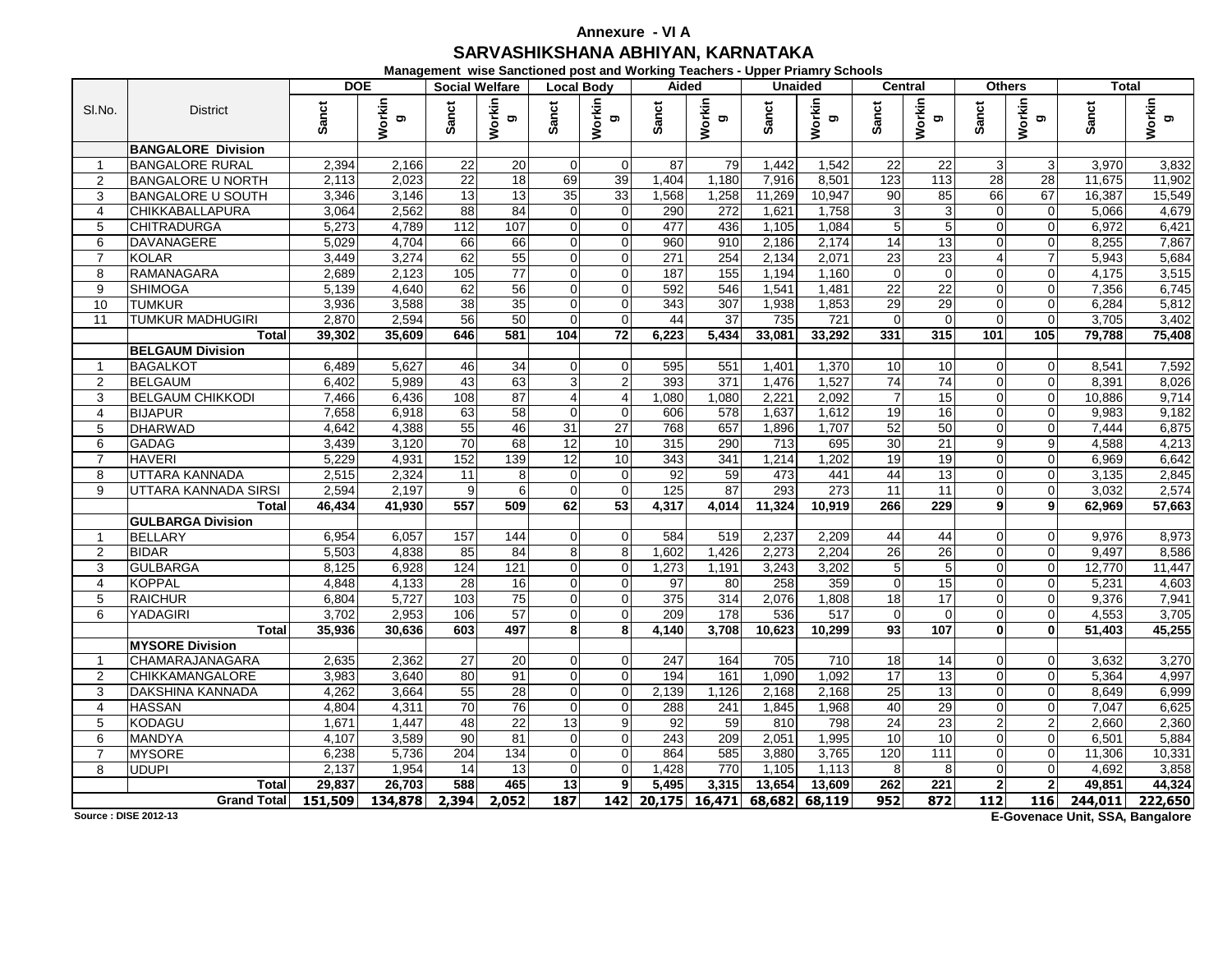## **SARVASHIKSHANA ABHIYAN, KARNATAKA Annexure - VI B**

**Management wise Sanctioned post and Working Teachers - Elementary Schools**

|                     |                                 | <b>DOE</b>     |                    |                 | <b>Social Welfare</b> | <b>Local Body</b> |                 | Aided      |                      |              | <b>Unaided</b> | <b>Central</b>  |                    |              | <b>Others</b>  | Total          |                |
|---------------------|---------------------------------|----------------|--------------------|-----------------|-----------------------|-------------------|-----------------|------------|----------------------|--------------|----------------|-----------------|--------------------|--------------|----------------|----------------|----------------|
| SI.No.              | <b>District</b>                 | Sanct          | Workin<br><b>D</b> | Sanct           | Workin<br>g           | Sanct             | Workin<br>ಠಾ    | Sanct      | Workin<br>ರಾ         | Sanct        | Workin<br>g    | Sanct           | <b>Workin</b><br>ත | <b>Sanct</b> | Workin<br>ರಾ   | Sanct          | Workin<br>ರಾ   |
|                     | <b>BANGALORE Division</b>       |                |                    |                 |                       |                   |                 |            |                      |              |                |                 |                    |              |                |                |                |
| $\mathbf{1}$        | <b>BANGALORE RURAL</b>          | 3,930          | 3,582              | 31              | 27                    | $\overline{0}$    | $\Omega$        | 87         | 79                   | 1,612        | 1,727          | 22              | 22                 | 3            | $\mathbf{3}$   | 5,685          | 5,440          |
| $\overline{2}$      | <b>BANGALORE U NORTH</b>        | 2,736          | 2,612              | 25              | 21                    | 77                | 47              | 1,455      | 1,215                | 8,559        | 9,117          | 123             | 113                | 28           | 28             | 13,003         | 13,153         |
| 3                   | <b>BANGALORE U SOUTH</b>        | 4,338          | 4,096              | 21              | 21                    | 37                | 35              | 1,658      | 1,305                | 12,051       | 11,698         | 90              | 85                 | 68           | 69             | 18,263         | 17,309         |
| $\overline{4}$      | <b>CHIKKABALLAPURA</b>          | 5,272          | 4.420              | 104             | 99                    | $\mathbf{0}$      | $\overline{0}$  | 291        | 273                  | 1,761        | 1,918          | $\overline{3}$  | $\overline{3}$     | 5            | 5 <sub>5</sub> | 7,436          | 6,718          |
| 5                   | <b>CHITRADURGA</b>              | 7,108          | 6,478              | 123             | 112                   | $\Omega$          | $\Omega$        | 488        | 446                  | 1,387        | 1,352          | 5               | $5\overline{)}$    | $\Omega$     | $\Omega$       | 9,111          | 8,393          |
| 6                   | <b>DAVANAGERE</b>               | 6,714          | 6,290              | 80              | 79                    | $\Omega$          | $\Omega$        | 994        | 944                  | 2,876        | 2,844          | 14              | 13                 |              | $\overline{0}$ | 10,678         | 10,170         |
| $\overline{7}$      | <b>KOLAR</b>                    | 6,105          | 5,851              | 69              | 62                    | $\mathbf{0}$      | $\Omega$        | 275        | 258                  | 2,300        | 2,229          | 23              | 23                 | 4            | $\overline{7}$ | 8,776          | 8,430          |
| 8                   | RAMANAGARA                      | 4,780          | 3,829              | 115             | 85                    | $\Omega$          | $\Omega$        | 191        | 157                  | 1,371        | 1,324          | $\Omega$        | $\Omega$           | $\Omega$     | $\Omega$       | 6,457          | 5,395          |
| 9                   | <b>SHIMOGA</b>                  | 7,246          | 6,454              | 78              | 69                    | $\Omega$          | $\Omega$        | 603        | 557                  | 1,861        | 1,786          | $\overline{22}$ | 22                 | $\Omega$     | $\Omega$       | 9.810          | 8,888          |
| 10                  | <b>TUMKUR</b>                   | 6,750          | 6,221              | 55              | 48                    | $\overline{0}$    | $\overline{0}$  | 349        | 313                  | 2,179        | 2,091          | 29              | 29                 | $\Omega$     | $\overline{0}$ | 9,362          | 8,702          |
| 11                  | <b>TUMKUR MADHUGIRI</b>         | 4.443          | 4.032              | 66              | 59                    | $\Omega$          | $\Omega$        | 44         | 37                   | 962          | 945            | $\overline{0}$  | $\Omega$           | $\Omega$     | $\Omega$       | 5,515          | 5,073          |
|                     | <b>Total</b>                    | 59,422         | 53,865             | 767             | 682                   | 114               | 82              | 6,435      | 5,584                | 36,919       | 37,031         | 331             | 315l               | 108          | 112            | 104,096        | 97,671         |
|                     | <b>BELGAUM Division</b>         |                |                    |                 |                       |                   |                 |            |                      |              |                |                 |                    |              |                |                |                |
| $\mathbf{1}$        | <b>BAGALKOT</b>                 | 7,714          | 6,704              | $\overline{57}$ | 44                    | 0                 | $\Omega$        | 668        | 605                  | 1,938        | 1,822          | 10              | 10                 |              | $\Omega$       | 10,387         | 9,185          |
| 2                   | <b>BELGAUM</b>                  | 7,986          | 7,366              | 62              | 76                    | 3                 | 2 <sub>l</sub>  | 400        | $\overline{377}$     | 1,947        | 1,984          | 74              | 74                 |              | $\Omega$       | 10,472         | 9,879          |
| 3                   | <b>BELGAUM CHIKKODI</b>         | 9,322          | 7,907              | 118             | 95                    | 4                 | $\overline{4}$  | 1,146      | 1,129                | 2,801        | 2,590          | $\overline{7}$  | 15                 | $\Omega$     | $\Omega$       | 13,398         | 11,740         |
| $\overline{4}$      | <b>BIJAPUR</b>                  | 9,633          | 8,790              | $\overline{72}$ | 63                    | $\mathbf{0}$      | $\overline{0}$  | 683        | 653                  | 3,016        | 2,951          | 19              | 16<br>50           | $\Omega$     | $\overline{0}$ | 13,423         | 12,473         |
| 5                   | <b>DHARWAD</b>                  | 5,262<br>4,013 | 4,971              | 60<br>79        | 51<br>76              | 35<br>12          | 31<br>10        | 804<br>342 | 686<br>316           | 2,280<br>972 | 2.045<br>950   | 52<br>30        | 21                 | 9            | $\Omega$<br>9  | 8,493<br>5,457 | 7,834<br>5,017 |
| 6<br>$\overline{7}$ | <b>GADAG</b>                    |                | 3,635              | 189             | 172                   | 12                | 10              | 348        | 344                  | 1,599        | 1,570          | 19              | 19                 |              | $\Omega$       |                | 8,169          |
| 8                   | <b>HAVERI</b><br>UTTARA KANNADA | 6,415<br>3,651 | 6,054<br>3,370     | 12              | 9                     | $\mathbf 0$       | $\Omega$        | 105        | 67                   | 563          | 531            | 44              | 13                 |              | $\Omega$       | 8,582<br>4,375 | 3,990          |
| 9                   | UTTARA KANNADA SIRSI            | 3,913          | 3,236              | 24              | 17                    | $\mathbf 0$       | $\overline{0}$  | 129        | 90                   | 305          | 288            | 11              | 11                 | $\Omega$     | $\overline{0}$ | 4,382          | 3,642          |
|                     | Total                           | 57.909         | 52.033             | 673             | 603                   | 66                | $\overline{57}$ | 4,625      | 4,267                | 15.421       | 14,731         | 266             | 229                | 9            | 9              | 78.969         | 71,929         |
|                     | <b>GULBARGA Division</b>        |                |                    |                 |                       |                   |                 |            |                      |              |                |                 |                    |              |                |                |                |
| $\mathbf{1}$        | <b>BELLARY</b>                  | 8,531          | 7,341              | 178             | 164                   | $\mathbf{0}$      | $\Omega$        | 597        | 532                  | 3,454        | 3,393          | 44              | 44                 |              | $\Omega$       | 12,804         | 11,474         |
| $\overline{2}$      | <b>BIDAR</b>                    | 6,894          | 6.014              | 89              | 88                    | 8                 | 8               | 1,640      | 1,448                | 3,211        | 3,110          | $\overline{26}$ | 26                 | $\Omega$     | $\Omega$       | 11.868         | 10,694         |
| 3                   | <b>GULBARGA</b>                 | 10,333         | 8,832              | 134             | 129                   | $\Omega$          | $\Omega$        | 1,331      | 1,233                | 4,517        | 4,467          | 9               | 9                  |              | $\Omega$       | 16,324         | 14,670         |
| $\overline{4}$      | <b>KOPPAL</b>                   | 5,958          | 5,092              | 37              | 24                    | $\overline{0}$    | $\overline{0}$  | 112        | 95                   | 396          | 534            | $\overline{0}$  | 15                 |              | $\Omega$       | 6,503          | 5,760          |
| 5                   | <b>RAICHUR</b>                  | 8,917          | 7,386              | 148             | 103                   | $\Omega$          | $\overline{0}$  | 444        | 346                  | 2,945        | 2,558          | 18              | 17                 | $\Omega$     | $\Omega$       | 12,472         | 10,410         |
| 6                   | YADAGIRI                        | 4.887          | 3,941              | 108             | 57                    | $\Omega$          | $\Omega$        | 216        | 184                  | 1.046        | 994            | $\Omega$        | $\Omega$           | $\Omega$     | $\Omega$       | 6.257          | 5,176          |
|                     | <b>Total</b>                    | 45,520         | 38,606             | 694             | 565                   | 8                 | 8               | 4,340      | 3,838                | 15,569       | 15,056         | 97              | 111                | $\mathbf{0}$ | $\mathbf{0}$   | 66,228         | 58,184         |
|                     | <b>MYSORE Division</b>          |                |                    |                 |                       |                   |                 |            |                      |              |                |                 |                    |              |                |                |                |
| $\mathbf{1}$        | CHAMARAJANAGARA                 | 3,485          | 3.074              | 105             | 74                    | $\Omega$          | $\Omega$        | 269        | 174                  | 878          | 877            | 18              | 14                 |              | $\Omega$       | 4,755          | 4,213          |
| 2                   | <b>CHIKKAMANGALORE</b>          | 5,677          | 5,174              | 126             | 136                   | $\mathbf 0$       | $\Omega$        | 203        | 169                  | 1,343        | 1,357          | 17              | 13                 |              | $\overline{0}$ | 7,366          | 6,849          |
| 3                   | <b>DAKSHINA KANNADA</b>         | 4,902          | 4,172              | $\overline{81}$ | 39                    | $\Omega$          | $\Omega$        | 2,228      | 1,163                | 2,409        | 2,409          | $\overline{25}$ | 13                 | $\Omega$     | $\Omega$       | 9,645          | 7,796          |
| $\overline{4}$      | <b>HASSAN</b>                   | 7.869          | 7,068              | 88              | 88                    | $\Omega$          | $\Omega$        | 294        | 247                  | 2,142        | 2,259          | 40              | 29                 | $\Omega$     | $\Omega$       | 10.433         | 9,691          |
| 5                   | <b>KODAGU</b>                   | 2.001          | 1.703              | 51              | 23                    | 13                | $\overline{9}$  | 100        | 64                   | 878          | 861            | $\overline{24}$ | 23                 |              | 2              | 3.069          | 2,685          |
| 6                   | <b>MANDYA</b>                   | 6,023          | 5,241              | 95              | 86                    | $\overline{0}$    | $\Omega$        | 252        | 217                  | 2,306        | 2,227          | 10              | 10                 |              | $\Omega$       | 8,686          | 7,781          |
| $\overline{7}$      | <b>MYSORE</b>                   | 8,713          | 7,991              | 204             | 134                   | $\Omega$          | $\Omega$        | 926        | 626                  | 4,349        | 4,249          | 120             | $\frac{111}{11}$   |              | $\Omega$       | 14,312         | 13,111         |
| 8                   | <b>UDUPI</b>                    | 2,774          | 2,496              | $\overline{27}$ | 21                    | $\Omega$          | $\Omega$        | 1,488      | 801                  | 1,152        | 1,160          | 8               | 8                  |              | $\Omega$       | 5,449          | 4,486          |
|                     | Total                           | 41,444         | 36,919             | 777             | 601                   | 13                | 9               | 5,760      | 3,461                | 15,457       | 15,399         | 262             | $\overline{221}$   |              | $\overline{2}$ | 63,715         | 56,612         |
|                     | <b>Grand Total</b>              | 204,295        | 181,423            | 2,911           | 2,451                 | 201               | 156             |            | 21,160 17,150 83,366 |              | 82,217         | 956             | 876                | 119          | 123            | 313,008        | 284,396        |

**Source : DISE 2012-13**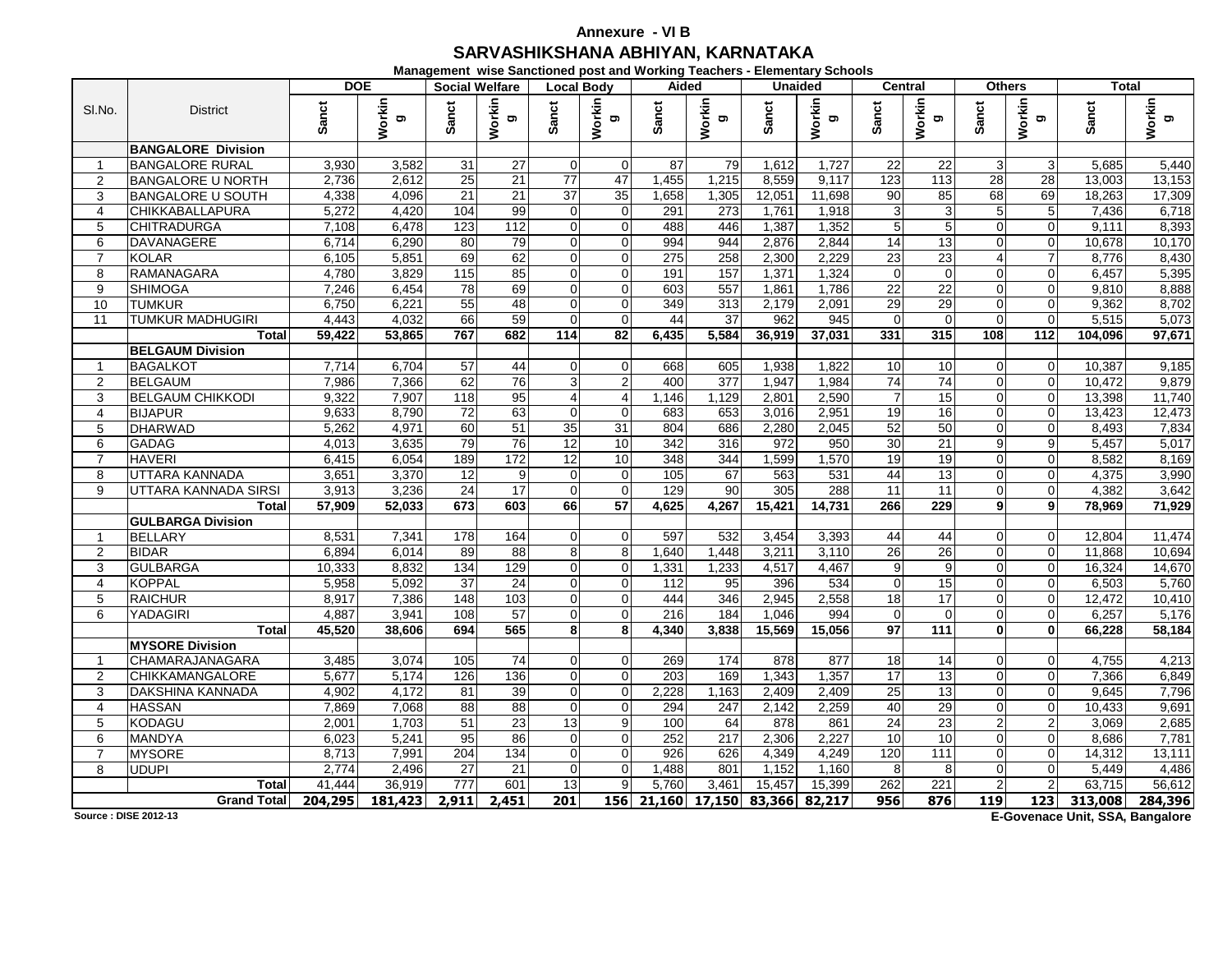## **SARVASHIKSHANA ABHIYAN, KARNATAKAAnnexure -VI C**

**Management wise Sanctioned post and Working Teachers - Secondary Schools**

|                |                                | <b>DOE</b>     |                    |                        | <b>Social Welfare</b> | <b>Local Body</b>          |                      | Aided        |             |           | <b>Unaided</b> | <b>Central</b>        |                | <b>Others</b>        |                            | <b>Total</b> |                 |
|----------------|--------------------------------|----------------|--------------------|------------------------|-----------------------|----------------------------|----------------------|--------------|-------------|-----------|----------------|-----------------------|----------------|----------------------|----------------------------|--------------|-----------------|
| SI.No.         | <b>District</b>                | Sanct          | Workin<br><b>D</b> | Sanct                  | Workin<br>g           | Sanct                      | Workin<br>g,         | Sanct        | Workin<br>g | Sanct     | Workin<br>ත    | <b>Sanct</b>          | Workin<br>ත    | Sanct                | Workin<br>g                | Sanct        | Workin<br>ರಾ    |
|                | <b>BANGALORE Division</b>      |                |                    |                        |                       |                            |                      |              |             |           |                |                       |                |                      |                            |              |                 |
|                | <b>BANGALORE RURAL</b>         | 754            | 649                | 16                     | 14                    | $\mathbf{0}$               | $\Omega$             | 337          | 304         | 465       | 530            | $\Omega$              | $\Omega$       | $\Omega$             | $\Omega$                   | 1,572        | 1,497           |
| $\overline{2}$ | <b>BANGALORE U NORTH</b>       | 657            | 626                | $\mathbf 0$            | 4                     | 143                        | 87                   | 1,039        | 1.055       | 4,137     | 4.347          | 78                    | 90             | 12                   | 12                         | 6.066        | 6,221           |
| 3              | <b>BANGALORE U SOUTH</b>       | 919            | 843                | 17                     | 15                    | 164                        | 81                   | 1,568        | 1,337       | 5,820     | 5,442          | 54                    | 57             | 24                   | 16                         | 8,566        | 7,791           |
| $\overline{4}$ | <b>CHIKKABALLAPURA</b>         | 1,063          | 863                | 40                     | 29                    | $\overline{0}$             | $\overline{0}$       | 362          | 320         | 353       | 470            | 8                     | 8              | 0                    | $\overline{0}$             | 1,826        | 1,690           |
| 5              | <b>CHITRADURGA</b>             | 1.122          | 1,008              | 83                     | 74                    | $\mathbf{0}$               | $\overline{0}$       | 1,644        | 1,439       | 600       | 575            | 10                    | 9              | $\Omega$             | $\Omega$                   | 3.459        | 3,105           |
| 6              | DAVANAGERE                     | 1,563          | 1,381              | 130                    | 127                   | $\Omega$                   | $\Omega$             | 1,485        | 1,330       | 1,250     | 1.231          |                       | 6              |                      | $\Omega$                   | 4,435        | 4,075           |
| $\overline{7}$ | <b>KOLAR</b>                   | 1,284          | 1,074              | 56                     | 52                    | $\overline{0}$             | $\Omega$             | 601          | 512         | 864       | 826            | 8                     | 8              | $\Omega$             | $\Omega$                   | 2,813        | 2,472           |
| 8              | RAMANAGARA                     | 1,016          | 787                | 98                     | 57                    | $\Omega$                   | $\Omega$             | 557          | 489         | 554       | 460            | $\Omega$              | $\overline{0}$ | $\Omega$             | $\Omega$                   | 2,225        | 1,793           |
| 9              | <b>SHIMOGA</b>                 | 1,693          | 1,518              | 90                     | 79                    | $\Omega$                   | $\Omega$             | 1,154        | 1,044       | 874       | 807            | 8                     | 8              |                      | $\Omega$                   | 3,819        | 3,456           |
| 10             | <b>TUMKUR</b>                  | 1,335          | 1,118              | $\overline{81}$        | $\overline{71}$       | $\Omega$                   | $\Omega$             | 1,787        | 1,606       | 941       | 917            | 16                    | 16             | 0                    | $\Omega$                   | 4,160        | 3,728           |
| 11             | <b>TUMKUR MADHUGIRI</b>        | 915            | 812                | 81                     | 58                    | $\Omega$                   | $\Omega$             | 841          | 790         | 478       | 472            | 0                     | $\overline{0}$ | $\Omega$             | $\Omega$                   | 2,315        | 2,132           |
|                | <b>Total</b>                   | 12,321         | 10,679             | 692                    | 580                   | 307                        | 168                  | 11,375       | 10,226      | 16,336    | 16,077         | 189                   | 202            | 36                   | 28                         | 41,256       | 37,960          |
|                | <b>BELGAUM Division</b>        |                |                    |                        |                       |                            |                      |              |             |           |                |                       |                |                      |                            |              |                 |
| $\mathbf{1}$   | <b>BAGALKOT</b>                | 1.453          | 1,219              | 111                    | 116                   | $\Omega$                   | $\Omega$             | 1.124        | 1.006       | 663       | 635            | 10                    | 10             | 17                   | 6                          | 3,378        | 2,992           |
| 2              | <b>BELGAUM</b>                 | 1,122          | 1,020              | 86                     | 40                    | $\overline{27}$            | $\overline{27}$      | 1,816        | 1,548       | 951       | 817            | 28                    | 25             | $\Omega$             | $\Omega$                   | 4,030        | 3,477           |
| 3              | <b>BELGAUM CHIKKODI</b>        | 1,409          | 1,183              | 134                    | 113                   | 15                         | 17                   | 1,671        | 1,353       | 1,115     | 765            | 8                     | $\overline{0}$ | $\overline{0}$       | $\Omega$                   | 4,352        | 3,431           |
| $\overline{4}$ | <b>BIJAPUR</b>                 | 1,216          | 996                | $\overline{77}$        | 68                    | $\Omega$                   | $\Omega$             | 1,772        | 1,583       | 849       | 811            | 40                    | 40             | $\Omega$             | $\Omega$                   | 3.954        | 3,498           |
| 5              | <b>DHARWAD</b>                 | 909            | 819                | 68                     | 53                    | 65                         | 61                   | 1,110        | 964         | 955       | 940            | 35                    | 37             | $\Omega$             | $\Omega$                   | 3,142        | 2,874           |
| 6              | <b>GADAG</b>                   | 901            | 714                | 19                     | 19                    | 44                         | 38                   | 869          | 781         | 411       | 408            | 0                     | $\overline{0}$ | 6                    | 6                          | 2,250        | 1,966           |
| $\overline{7}$ | <b>HAVERI</b>                  | 1,250          | 1.081              | 34                     | 29                    | 9                          | $\overline{5}$       | 1,187        | 1,089       | 461       | 459            | $\Omega$              | $\Omega$       |                      | $\Omega$                   | 2.941        | 2,663           |
| 8              | UTTARA KANNADA                 | 480            | 398                | 13                     | 8                     | $\Omega$                   | $\Omega$             | 748          | 635         | 279       | 255            | 48                    | 60             | $\Omega$             | $\Omega$                   | 1,568        | 1,356           |
| 9              | UTTARA KANNADA SIRSI           | 704            | 578                | 51                     | 50                    | $\mathbf{0}$               | $\overline{0}$       | 514          | 428         | 185       | 166            | 25                    | 24             | $\Omega$             | $\overline{0}$             | 1,479        | 1,246           |
|                | Total                          | 9.444          | 8.008              | 593                    | 496                   | 160                        | 148                  | 10,811       | 9,387       | 5.869     | 5.256          | 194                   | 196            | 23                   | 12                         | 27,094       | 23,503          |
|                | <b>GULBARGA Division</b>       |                |                    |                        |                       |                            |                      |              |             |           |                |                       |                |                      |                            |              |                 |
| $\mathbf{1}$   | <b>BELLARY</b>                 | 1,533          | 1,338              | 130                    | 111                   | $\mathbf{0}$               | $\Omega$             | 780          | 723         | 1,204     | 1,173          | 27                    | 27<br>18       |                      | 8                          | 3.683        | 3,380           |
| $\overline{2}$ | <b>BIDAR</b>                   | 1,575          | 1,351              | 64<br>179              | 64                    | $\overline{0}$             | $\Omega$<br>$\Omega$ | 1,110        | 1,037       | 1,162     | 1,110          | $\overline{18}$<br>10 | 10             | $\Omega$<br>$\Omega$ | $\overline{0}$<br>$\Omega$ | 3,929        | 3,580           |
| 3              | <b>GULBARGA</b>                | 2,455          | 2,113              |                        | 140                   | $\Omega$                   | $\Omega$             | 799          | 737         | 1,875     | 1.832          |                       |                |                      | $\Omega$                   | 5,318        | 4,832           |
| $\overline{4}$ | <b>KOPPAL</b>                  | 1,337<br>1,733 | 1,092              | $\overline{133}$<br>75 | 107<br>69             | $\overline{0}$<br>$\Omega$ | $\Omega$             | 242<br>260   | 197<br>228  | 88<br>858 | 136<br>844     | 24<br>$\overline{15}$ | 9<br>14        |                      |                            | 1,824        | 1,541<br>2,452  |
| 5              | <b>RAICHUR</b>                 |                | 1,297<br>922       | 49                     | 40                    | $\Omega$                   | $\Omega$             |              | 128         | 314       | 317            | $\overline{0}$        | $\overline{0}$ | $\Omega$<br>$\Omega$ | $\Omega$<br>$\Omega$       | 2.941        |                 |
| 6              | YADAGIRI<br><b>Total</b>       | 1,136<br>9,769 | 8,113              | 630                    | 531                   | $\mathbf{0}$               | $\mathbf{0}$         | 130<br>3,321 | 3,050       | 5,501     |                | 94                    | 78             | 9                    | 8                          | 1,629        | 1,407<br>17,192 |
|                | <b>MYSORE Division</b>         |                |                    |                        |                       |                            |                      |              |             |           | 5,412          |                       |                |                      |                            | 19,324       |                 |
| $\mathbf{1}$   | CHAMARAJANAGARA                | 833            | 714                |                        | 69                    | $\Omega$                   | $\Omega$             | 346          |             | 469       | 453            | 31                    |                | $\Omega$             | $\Omega$                   | 1.761        | 1,556           |
| 2              | CHIKKAMANGALORE                | 1,190          | 1,062              | 82<br>98               | 86                    | $\Omega$                   | $\Omega$             | 987          | 290<br>873  | 480       | 453            | 27                    | 30<br>23       | $\Omega$             | $\Omega$                   | 2,782        | 2,497           |
| 3              | DAKSHINA KANNADA               | 1,631          | 1,240              | 60                     | 53                    | $\Omega$                   | $\Omega$             | 1,414        | 1,076       | 1,508     | 1,508          | $\overline{20}$       | 14             | $\Omega$             | $\Omega$                   | 4,633        | 3,891           |
| $\overline{4}$ | <b>HASSAN</b>                  | 2,286          | 1,948              | 164                    | 134                   | $\Omega$                   | $\Omega$             | 1,109        | 1,016       | 923       | 868            | 19                    | 12             | $\Omega$             | $\Omega$                   | 4.501        | 3,978           |
| 5              |                                | 507            | 382                | $\overline{24}$        | 19                    | $\Omega$                   | $\Omega$             | 417          | 359         | 462       | 443            | 22                    | 23             | 6                    | $\boldsymbol{\Delta}$      | 1,438        | 1,230           |
| 6              | <b>KODAGU</b><br><b>MANDYA</b> | 1,943          | 1,702              | 106                    | 100                   | $\overline{0}$             | $\Omega$             | 592          | 503         | 1,028     | 1,010          | 6                     | 5 <sub>5</sub> | $\Omega$             | $\Omega$                   | 3,675        | 3,320           |
| $\overline{7}$ | <b>MYSORE</b>                  | 2,135          | 1,925              | 68                     | 62                    | $\Omega$                   | $\Omega$             | 1,239        | 949         | 1,770     | 1.762          | $\overline{72}$       | 66             | $\Omega$             | $\Omega$                   | 5,284        | 4,764           |
| 8              | <b>UDUPI</b>                   | 1,097          | 1,002              | $\overline{37}$        | 33                    | $\Omega$                   | $\Omega$             | 710          | 556         | 741       | 740            | 14                    | 14             |                      |                            | 2,599        | 2,345           |
|                | <b>Total</b>                   | 11,622         | 9,975              | 639                    | 556                   | $\bf{0}$                   | $\mathbf{0}$         | 6,814        | 5,622       | 7,381     | 7,237          | 211                   | 187            | 6                    | 4                          | 26,673       | 23,581          |
|                | <b>Grand Total</b>             | 43,156         | 36,775             | 2,554                  | 2,163                 | 467                        | 316                  | 32,321       | 28,285      | 35,087    | 33,982         | 688                   | 663            | 74                   | 52                         | 114,347      | 102,236         |
|                |                                |                |                    |                        |                       |                            |                      |              |             |           |                |                       |                |                      |                            |              |                 |

**Source : DISE 2012-13**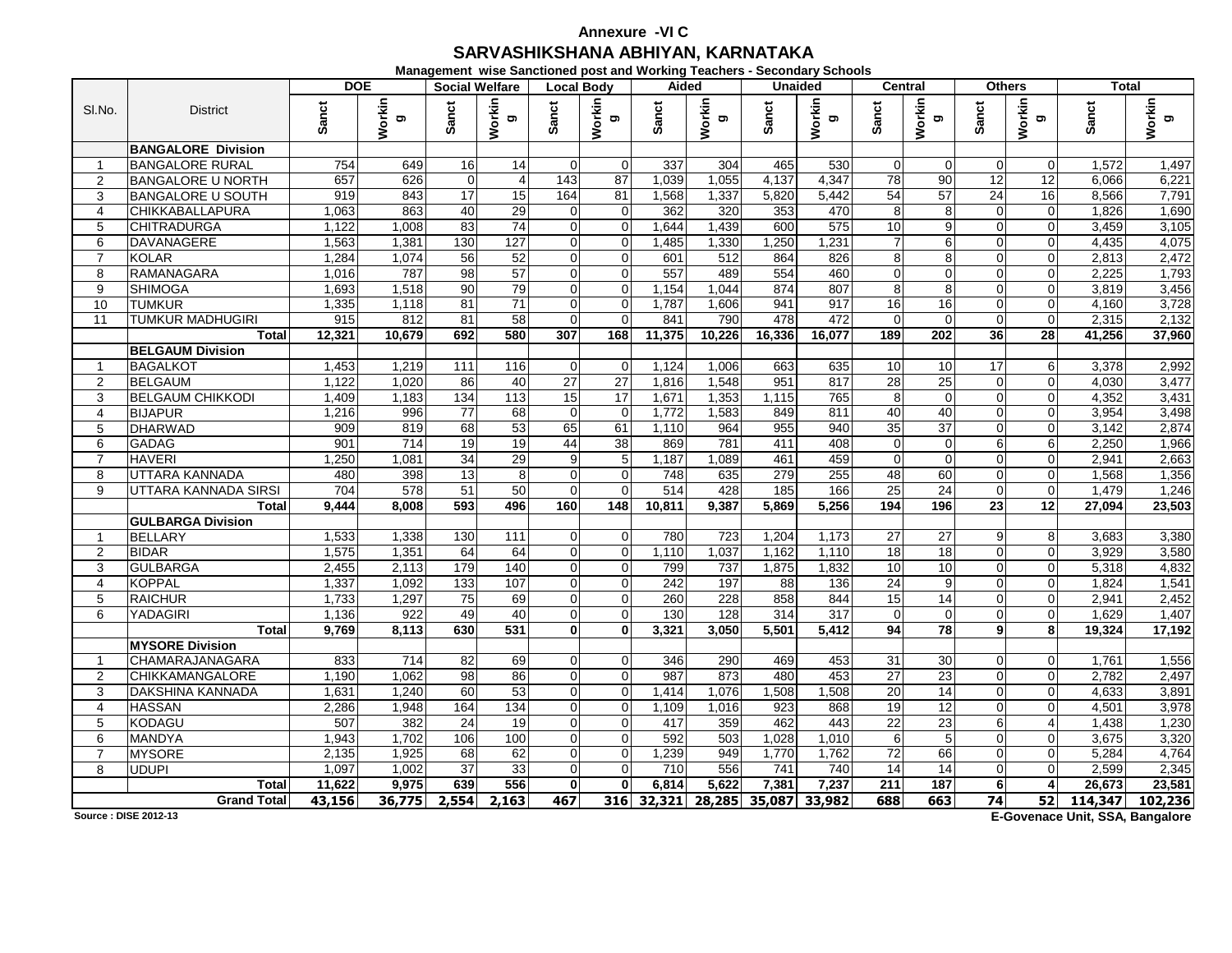| SI.             |                           | <b>DOE</b>       |        |                | <b>Social Welfare</b> |              | <b>Local Body</b>       | Aided           | $m$ anayonicht moc / Ocaci moc Teachers Details Ecwer Frinlary Concols |                  | <b>Unaided</b>   |                | <b>Central</b>                |              | Other        |                  | <b>Total</b>     |              |
|-----------------|---------------------------|------------------|--------|----------------|-----------------------|--------------|-------------------------|-----------------|------------------------------------------------------------------------|------------------|------------------|----------------|-------------------------------|--------------|--------------|------------------|------------------|--------------|
| No.             | <b>District Name</b>      | Male             | Female | Male           |                       |              | Female   Male   Female  | Male            | Female                                                                 | Male             | Female           |                | Male   Female   Male   Female |              |              | <b>Male</b>      | Female           | <b>Total</b> |
|                 | <b>BANGALORE Division</b> |                  |        |                |                       |              |                         |                 |                                                                        |                  |                  |                |                               |              |              |                  |                  |              |
| $\mathbf 1$     | <b>BANGALORE RURAL</b>    | 710              | 706    |                |                       |              | $\Omega$                | $\mathbf{0}$    |                                                                        | 54               | 131              | ΩI             | $\Omega$                      | $\Omega$     | $\Omega$     | 769              | 839              | 1608         |
| $\overline{2}$  | <b>BANGALORE U NORTH</b>  | 151              | 438    |                |                       |              | 8                       | 18              | 17                                                                     | 142              | 474              | $\Omega$       | $\Omega$                      | $\Omega$     | $\Omega$     | 312              | 939              | 1251         |
| 3               | <b>BANGALORE U SOUTH</b>  | $\overline{207}$ | 743    | 5              |                       |              |                         | 8               | 39                                                                     | 120              | 631              | $\Omega$       | $\Omega$                      |              |              | $\overline{342}$ | 1,418            | 1760         |
| $\overline{4}$  | <b>CHIKKABALLAPURA</b>    | 1,164            | 694    | $\overline{7}$ | 8                     |              | $\Omega$                | $\overline{0}$  |                                                                        | 38               | $\overline{122}$ | $\Omega$       | $\overline{0}$                |              | $\mathbf{1}$ | 1,213            | 826              | 2039         |
| 5               | <b>CHITRADURGA</b>        | 1.058            | 631    |                |                       |              |                         | 10              |                                                                        | 56               | $\overline{212}$ |                | $\Omega$                      |              | $\Omega$     | 1,127            | 845              | 1972         |
| 6               | <b>DAVANAGERE</b>         | 927              | 659    | 9              |                       |              |                         | 26              |                                                                        | $\overline{117}$ | 553              |                | $\mathbf{0}$                  |              | $\mathbf{0}$ | 1.079            | 1.224            | 2303         |
| $\overline{7}$  | <b>KOLAR</b>              | 1,353            | 1,224  |                |                       |              | $\Omega$                | $\Omega$        |                                                                        | 30               | $\overline{128}$ | $\Omega$       | $\Omega$                      |              | $\mathbf{0}$ | 1,386            | 1,360            | 2746         |
| 8               | RAMANAGARA                | 877              | 829    |                |                       |              |                         |                 |                                                                        | 19               | 145              |                | $\Omega$                      |              | $\Omega$     | 899              | 981              | 1880         |
| 9               | <b>SHIMOGA</b>            | 976              | 838    | 6              |                       |              | $\Omega$                |                 |                                                                        | 44               | 261              | $\Omega$       | $\mathbf 0$                   | $\Omega$     | $\mathbf{0}$ | 1.029            | 1.114            | 2143         |
| 10 <sup>°</sup> | <b>TUMKUR</b>             | 1,326            | 1,307  |                |                       |              | U                       |                 |                                                                        | 42               | 196              |                | $\overline{0}$                |              | $\mathbf{0}$ | 1,376            | 1.514            | 2890         |
| 11              | <b>TUMKUR MADHUGIRI</b>   | 896              | 542    | $\overline{4}$ |                       |              |                         | $\Omega$        |                                                                        | 49               | $\overline{175}$ | $\Omega$       | $\overline{0}$                | $\Omega$     | $\mathbf{0}$ | 949              | 722              | 1671         |
|                 | <b>Total</b>              | 9,645            | 8,611  | 49             | 52                    |              | 8                       | 70              | 80                                                                     | 711              | 3,028            | 0              | $\mathbf 0$                   | 4            | 3            | 10,481           | 11,782           | 22,263       |
|                 | <b>BELGAUM Division</b>   |                  |        |                |                       |              |                         |                 |                                                                        |                  |                  |                |                               |              |              |                  |                  |              |
| $\mathbf{1}$    | <b>BAGALKOT</b>           | 717              | 360    | 4              | 6                     |              |                         | 34              | 20                                                                     | $\overline{147}$ | 305              | $\Omega$       | $\Omega$                      |              | $\Omega$     | 902              | 691              | 1593         |
| $\overline{2}$  | <b>BELGAUM</b>            | 817              | 560    | 6              |                       |              | $\Omega$                |                 |                                                                        | 122              | 335              | $\Omega$       | $\overline{0}$                | $\Omega$     | $\mathbf{0}$ | 946              | 907              | 1853         |
| 3               | <b>BELGAUM CHIKKODI</b>   | 984              | 487    | $\overline{4}$ |                       |              |                         | 30              | 19                                                                     | 195              | 303              | $\Omega$       | $\mathbf{0}$                  |              | $\mathbf{0}$ | 1,213            | 813              | 2026         |
| $\overline{4}$  | <b>BIJAPUR</b>            | 1,223            | 649    | 5              | 0                     |              |                         | 70              |                                                                        | 526              | 813              | $\Omega$       | $\overline{0}$                |              | $\mathbf{0}$ | 1,824            | 1,467            | 3291         |
| 5               | <b>DHARWAD</b>            | 242              | 341    | $\overline{2}$ |                       |              |                         | 18              | 11                                                                     | 41               | 297              | $\Omega$       | $\boldsymbol{0}$              | $\Omega$     | $\mathbf 0$  | 304              | 655              | 959          |
| 6               | <b>GADAG</b>              | 278              | 237    |                |                       |              | $\Omega$                | $\overline{17}$ |                                                                        | 66               | 189              | $\Omega$       | $\mathbf{0}$                  | $\Omega$     | $\Omega$     | 364              | 440              | 804          |
| $\overline{7}$  | <b>HAVERI</b>             | 710              | 413    | 22             | 11                    |              | $\Omega$                | 3               |                                                                        | 119              | 249              |                | $\mathbf{0}$                  | $\Omega$     | $\mathbf{0}$ | 854              | 673              | 1527         |
| 8               | UTTARA KANNADA            | 394              | 652    |                | $\mathbf{0}$          |              | $\Omega$                |                 |                                                                        | 11               | 79               |                | $\overline{0}$                |              | $\mathbf{0}$ | 409              | $\overline{736}$ | 1145         |
| 9               | UTTARA KANNADA SIRSI      | 486              | 553    |                |                       |              |                         |                 |                                                                        |                  | 12               |                | $\overline{0}$                |              | $\Omega$     | 495              | 573              | 1068         |
|                 | <b>Total</b>              | 5,851            | 4,252  | 50             | 44                    | 1            | $\overline{\mathbf{3}}$ | 179             | 74                                                                     | 1,230            | 2,582            | 0              | $\mathbf 0$                   | $\mathbf{0}$ | $\mathbf{0}$ | 7,311            | 6,955            | 14,266       |
|                 | <b>GULBARGA Division</b>  |                  |        |                |                       |              |                         |                 |                                                                        |                  |                  |                |                               |              |              |                  |                  |              |
| $\mathbf{1}$    | <b>BELLARY</b>            | 811              | 473    | 12             | 8                     |              | $\Omega$                | 9               |                                                                        | 316              | 868              | $\Omega$       | $\mathbf 0$                   | $\Omega$     | $\mathbf{0}$ | 1,148            | 1,353            | 2501         |
| $\overline{2}$  | <b>BIDAR</b>              | 700              | 476    | $\overline{4}$ | $\Omega$              |              | $\Omega$                | 21              |                                                                        | 247              | 659              | $\Omega$       | $\overline{0}$                | $\Omega$     | $\mathbf{0}$ | 972              | 1,136            | 2108         |
| 3               | <b>GULBARGA</b>           | 1,051            | 853    | 6              |                       |              | U                       | 23              | 19                                                                     | 405              | 860              |                | $\overline{3}$                |              | $\mathbf{0}$ | 1,486            | 1,737            | 3223         |
| $\overline{4}$  | <b>KOPPAL</b>             | 580              | 379    |                |                       |              |                         | 13              |                                                                        | 64               | 111              |                | $\Omega$                      |              | O            | 662              | 495              | 1157         |
| 5               | <b>RAICHUR</b>            | 1,050            | 609    | 19             |                       |              | $\Omega$                | 15              | 17                                                                     | 326              | 424              |                | $\overline{0}$                |              | $\mathbf 0$  | 1,410            | 1,059            | 2469         |
| 6               | YADAGIRI                  | 683              | 305    | $\mathbf{0}$   |                       |              |                         | 6               |                                                                        | 134              | $\overline{343}$ |                | $\mathbf{0}$                  |              | $\Omega$     | 823              | 648              | 1471         |
|                 | <b>Total</b>              | 4,875            | 3,095  | 46             | 22                    | $\Omega$     | $\mathbf{0}$            | 87              | 43                                                                     | 1,492            | 3,265            |                | 3                             | $\mathbf{0}$ | O            | 6,501            | 6,428            | 12,929       |
|                 | <b>MYSORE Division</b>    |                  |        |                |                       |              |                         |                 |                                                                        |                  |                  |                |                               |              |              |                  |                  |              |
| $\mathbf{1}$    | CHAMARAJANAGARA           | 434              | 278    | 36             | 18                    |              | $\Omega$                |                 |                                                                        | 29               | 138              | $\Omega$       | $\Omega$                      | $\Omega$     | $\Omega$     | 501              | 442              | 943          |
| $\overline{2}$  | <b>CHIKKAMANGALORE</b>    | 964              | 570    | 13             | 32                    |              | $\Omega$                | $\mathbf{0}$    | 8                                                                      | 52               | 213              | $\Omega$       | $\Omega$                      | $\Omega$     | $\mathbf{0}$ | 1,029            | 823              | 1852         |
| 3               | <b>DAKSHINA KANNADA</b>   | 153              | 355    | 3              | 8                     |              | U                       | 13              | 24                                                                     | 11               | 230              | $\Omega$       | $\overline{0}$                |              | $\mathbf{0}$ | 180              | 617              | 797          |
| $\overline{4}$  | <b>HASSAN</b>             | 1,568            | 1,189  |                |                       |              |                         |                 |                                                                        | 41               | 250              |                | 0                             |              | O            | 1,615            | 1,451            | 3066         |
| 5               | <b>KODAGU</b>             | 74               | 182    |                |                       |              | ŋ                       | O               |                                                                        | 8                | 55               | ΩI             | $\mathbf{0}$                  |              | $\Omega$     | 83               | 242              | 325          |
| 6               | <b>MANDYA</b>             | 1,042            | 610    |                |                       |              |                         |                 |                                                                        | 16               | 216              |                | 0                             |              | $\mathbf{0}$ | 1,059            | 838              | 1897         |
| $\overline{7}$  | <b>MYSORE</b>             | 1,184            | 1,071  | $\mathbf{0}$   |                       |              | $\Omega$                | 3               | 38                                                                     | 87               | 397              | $\Omega$       | $\overline{0}$                | $\Omega$     | $\mathbf{0}$ | 1,274            | 1,506            | 2780         |
| 8               | <b>UDUPI</b>              | 272              | 270    |                | $6 \mid$              |              | $\Omega$                | 17              | 14                                                                     | 5                | 42               | ΩI             | $\overline{0}$                | $\Omega$     | $\mathbf{0}$ | 296              | 332              | 628          |
|                 | <b>Total</b>              | 5,691            | 4,525  | 60             | 76                    | $\mathbf{0}$ | $\mathbf{0}$            | 37              | 109                                                                    | 249              | 1,541            | $\mathbf{0}$   | $\mathbf 0$                   | $\mathbf 0$  | $\mathbf 0$  | 6,037            | 6,251            | 12288        |
|                 | Grand Total 26,062 20,483 |                  |        | 205            | 194                   | 3            | $\overline{11}$         | 373             | 306                                                                    |                  | 3,682 10,416     | 1 <sup>1</sup> | 3                             | 4            | 3            | 30,330           | 31,416           | 61,746       |

**Annexure - VIIManagement wise / Geder wise Teachers Details - Lower Primary Schools** 

Source : DISE 2012-13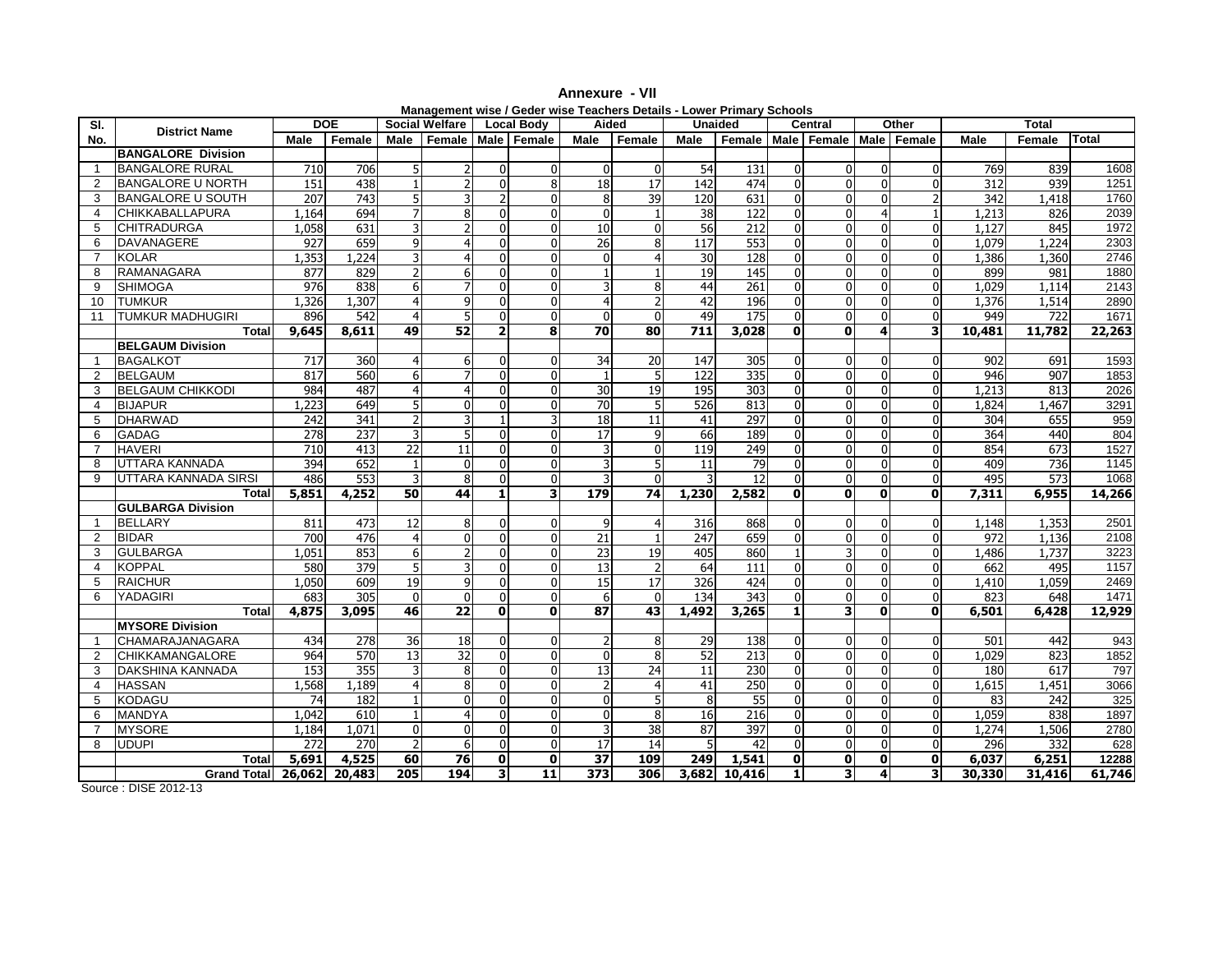|                |                           |        |            |                 |                       |                          |                         |                  | Management wise / Geder wise Teachers Details - Upper Primary Schools |                  |         |                 |                                        |              |                          |        |              |              |
|----------------|---------------------------|--------|------------|-----------------|-----------------------|--------------------------|-------------------------|------------------|-----------------------------------------------------------------------|------------------|---------|-----------------|----------------------------------------|--------------|--------------------------|--------|--------------|--------------|
| SI.            | <b>District Name</b>      |        | <b>DOE</b> |                 | <b>Social Welfare</b> |                          | <b>Local Body</b>       | Aided            |                                                                       |                  | Unaided |                 | Central                                |              | Other                    |        | <b>Total</b> |              |
| No.            |                           | Male   | Female     | Male            | Female                |                          | Male Female             | Male             | Female                                                                | <b>Male</b>      |         |                 | Female   Male   Female   Male   Female |              |                          | Male   | Female       | <b>Total</b> |
|                | <b>BANGALORE Division</b> |        |            |                 |                       |                          |                         |                  |                                                                       |                  |         |                 |                                        |              |                          |        |              |              |
| $\overline{1}$ | <b>BANGALORE RURAL</b>    | 885    | 1,281      | 11              | 9                     | $\Omega$                 | $\mathbf 0$             | 42               | 37                                                                    | 348              | 1,194   | 14              | 8                                      | 3            | $\mathbf{0}$             | 1,303  | 2,529        | 3832         |
| 2              | <b>BANGALORE U NORTH</b>  | 402    | 1,621      |                 | $\overline{15}$       | 5                        | 34                      | 313              | 867                                                                   | 636              | 7,865   | $6 \mid$        | 107                                    | $\Omega$     | $\overline{28}$          | 1,365  | 10,537       | 11,902       |
| 3              | <b>BANGALORE U SOUTH</b>  | 550    | 2,596      | 6               |                       |                          | 30                      | 281              | 977                                                                   | 634              | 10,313  |                 | 80                                     | 6            | 61                       | 1,485  | 14,064       | 15,549       |
| 4              | CHIKKABALLAPURA           | 1,314  | 1,248      | 43              | 41                    | $\Omega$                 | $\Omega$                | $\overline{177}$ | 95                                                                    | 556              | 1,202   |                 | $\mathbf{1}$                           | $\Omega$     | $\mathbf 0$              | 2,092  | 2,587        | 4679         |
| 5              | <b>CHITRADURGA</b>        | 2,402  | 2,387      | 49              | 58                    | $\Omega$                 | $\mathbf{0}$            | 293              | 143                                                                   | 332              | 752     | $\Omega$        | 5                                      | $\Omega$     | $\mathbf{0}$             | 3,076  | 3,345        | 6421         |
| 6              | DAVANAGERE                | 2,493  | 2,211      | 18              | 48                    | $\Omega$                 | $\overline{0}$          | 692              | 218                                                                   | 550              | 1,624   |                 | 5                                      | $\Omega$     | $\boldsymbol{0}$         | 3,761  | 4,106        | 7867         |
| $\overline{7}$ | <b>KOLAR</b>              | 1,358  | 1,916      | $\overline{26}$ | $\overline{29}$       | $\Omega$                 | $\Omega$                | $\overline{97}$  | 157                                                                   | 305              | 1,766   |                 | 19                                     | 5            | $\overline{2}$           | 1,795  | 3,889        | 5684         |
| 8              | RAMANAGARA                | 926    | 1,197      | 37              | 40                    | $\Omega$                 | $\mathbf{0}$            | 85               | 70                                                                    | 202              | 958     |                 | $\overline{0}$                         | $\Omega$     | $\mathbf 0$              | 1,250  | 2,265        | 3515         |
| 9              | <b>SHIMOGA</b>            | 1,966  | 2,674      | 11              | 45                    | 0                        | $\overline{0}$          | 286              | 260                                                                   | 287              | 1,194   | $\overline{13}$ | 9                                      | U            | $\mathbf 0$              | 2,563  | 4,182        | 6745         |
| 10             | <b>TUMKUR</b>             | 1.461  | 2.127      | 6               | 29                    | $\Omega$                 | $\Omega$                | 182              | 125                                                                   | 266              | 1,587   |                 | 22                                     | $\Omega$     | $\Omega$                 | 1,922  | 3,890        | 5812         |
| 11             | <b>TUMKUR MADHUGIRI</b>   | 1,417  | 1.177      | 11              | 39                    | $\overline{0}$           | $\mathbf 0$             | 29               | 8                                                                     | 195              | 526     | $\mathbf{0}$    | $\overline{0}$                         | $\Omega$     | $\mathbf 0$              | 1,652  | 1,750        | 3402         |
|                | Total                     | 15,174 | 20,435     | 221             | 360                   | 8                        | 64                      | 2,477            | 2,957                                                                 | 4,311            | 28,981  | 59              | 256                                    | 14           | 91                       | 22,264 | 53,144       | 75,408       |
|                | <b>BELGAUM Division</b>   |        |            |                 |                       |                          |                         |                  |                                                                       |                  |         |                 |                                        |              |                          |        |              |              |
| $\overline{1}$ | <b>BAGALKOT</b>           | 3,225  | 2,402      | 13              | 21                    | $\Omega$                 | $\Omega$                | 403              | 148                                                                   | 516              | 854     |                 | 3                                      | $\Omega$     | $\Omega$                 | 4,164  | 3,428        | 7592         |
| 2              | <b>BELGAUM</b>            | 2,855  | 3,134      | 37              | 26                    | $\Omega$                 | $\overline{2}$          | 184              | 187                                                                   | 374              | 1,153   | 33              | 41                                     | $\Omega$     | $\mathbf 0$              | 3,483  | 4,543        | 8026         |
| 3              | <b>BELGAUM CHIKKODI</b>   | 3,665  | 2,771      | 30              | 57                    | $\overline{4}$           | 0                       | 753              | $\overline{327}$                                                      | 912              | 1,180   | 11              | $\overline{4}$                         | $\Omega$     | $\overline{0}$           | 5,375  | 4,339        | 9714         |
| 4              | <b>BIJAPUR</b>            | 4,098  | 2,820      | $\overline{25}$ | 33                    | $\Omega$                 | $\mathbf{0}$            | 427              | 151                                                                   | 641              | 971     | $\overline{11}$ | 5                                      | $\Omega$     | $\mathbf{0}$             | 5,202  | 3,980        | 9182         |
| 5              | <b>DHARWAD</b>            | 1.671  | 2.717      |                 | 39                    | 11                       | 16                      | 298              | 359                                                                   | $\overline{225}$ | 1,482   | 15              | 35                                     | U            | $\mathbf 0$              | 2,227  | 4,648        | 6875         |
| 6              | <b>GADAG</b>              | 1,717  | 1,403      | 44              | 24                    |                          | 9                       | 159              | 131                                                                   | 210              | 485     | 13              | 8                                      |              | $\overline{2}$           | 2,151  | 2,062        | 4213         |
| $\overline{7}$ | <b>HAVERI</b>             | 2.747  | 2.184      | 102             | 37                    |                          | 3                       | 240              | 101                                                                   | 389              | 813     | 14              | 5                                      | $\Omega$     | $\Omega$                 | 3,499  | 3,143        | 6642         |
| 8              | UTTARA KANNADA            | 682    | 1,642      |                 | $\overline{7}$        | $\Omega$                 | 0                       | 18               | 41                                                                    | 63               | 378     |                 | 13                                     | $\Omega$     | $\mathbf 0$              | 764    | 2,081        | 2845         |
| 9              | UTTARA KANNADA SIRSI      | 758    | 1,439      | $\Omega$        | 6                     | $\Omega$                 | $\Omega$                | $\overline{35}$  | 52                                                                    | 42               | 231     |                 | $\overline{2}$                         | $\Omega$     | $\mathbf{0}$             | 844    | 1,730        | 2574         |
|                | Total                     | 21,418 | 20,512     | 259             | 250                   | 23                       | 30                      | 2,517            | 1,497                                                                 | 3,372            | 7,547   | 113             | 116                                    |              | $\overline{2}$           | 27,709 | 29,954       | 57663        |
|                | <b>GULBARGA Division</b>  |        |            |                 |                       |                          |                         |                  |                                                                       |                  |         |                 |                                        |              |                          |        |              |              |
| $\overline{1}$ | <b>BELLARY</b>            | 3,231  | 2,826      | 78              | 66                    | $\Omega$                 | $\mathbf{0}$            | 380              | 139                                                                   | 583              | 1,626   | 28              | 16                                     | $\Omega$     | $\mathbf 0$              | 4,300  | 4,673        | 8973         |
| 2              | <b>BIDAR</b>              | 2,619  | 2,219      | 48              | 36                    | 2                        | 6                       | 950              | 476                                                                   | 683              | 1,521   | 12              | 14                                     | $\Omega$     | $\mathbf 0$              | 4,314  | 4,272        | 8586         |
| 3              | <b>GULBARGA</b>           | 3,535  | 3,393      | $\overline{56}$ | 65                    | $\Omega$                 | $\Omega$                | 559              | 632                                                                   | 810              | 2,392   |                 | 3                                      | $\Omega$     | $\overline{0}$           | 4,962  | 6,485        | 11447        |
| 4              | <b>KOPPAL</b>             | 2,406  | 1,727      | 6               | $\overline{10}$       | U                        | $\mathbf{0}$            | 64               | 16                                                                    | 158              | 201     | $\overline{13}$ | $\overline{2}$                         |              | $\mathbf{0}$             | 2,647  | 1,956        | 4603         |
| 5              | <b>RAICHUR</b>            | 3,049  | 2,678      | 45              | 30                    | $\Omega$                 | $\overline{0}$          | 217              | 97                                                                    | 530              | 1,278   | 10              | $\overline{7}$                         | $\Omega$     | $\mathbf 0$              | 3,851  | 4,090        | 7941         |
| 6              | <b>YADAGIRI</b>           | 1.801  | 1,152      | 37              | 20                    | $\Omega$                 | $\Omega$                | 129              | 49                                                                    | 209              | 308     | $\Omega$        | $\Omega$                               | $\Omega$     | $\mathbf{0}$             | 2.176  | 1,529        | 3705         |
|                | Total                     | 16,641 | 13,995     | 270             | $\overline{227}$      | $\overline{2}$           | 6                       | 2,299            | 1,409                                                                 | 2,973            | 7,326   | 65              | $\overline{42}$                        | $\mathbf{0}$ | $\mathbf{0}$             | 22,250 | 23,005       | 45255        |
|                | <b>MYSORE Division</b>    |        |            |                 |                       |                          |                         |                  |                                                                       |                  |         |                 |                                        |              |                          |        |              |              |
| $\overline{1}$ | CHAMARAJANAGARA           | 1.151  | 1,211      | 14              | 6                     | 0                        | $\Omega$                | 73               | 91                                                                    | 191              | 519     |                 | 10                                     | $\Omega$     | $\mathbf{0}$             | 1,433  | 1,837        | 3270         |
| 2              | CHIKKAMANGALORE           | 1,854  | 1,786      | 34              | 57                    | $\Omega$                 | $\mathbf{0}$            | $\overline{72}$  | 89                                                                    | $\overline{221}$ | 871     |                 | 9                                      | $\Omega$     | $\Omega$                 | 2,185  | 2,812        | 4997         |
| 3              | DAKSHINA KANNADA          | 811    | 2,853      |                 | 26                    | $\Omega$                 | $\Omega$                | 289              | 837                                                                   | 206              | 1,962   |                 | 10                                     | $\Omega$     | $\Omega$                 | 1,311  | 5,688        | 6999         |
| 4              | <b>HASSAN</b>             | 2,191  | 2,120      | 34              | 42                    | $\Omega$                 | $\mathbf{0}$            | 101              | 140                                                                   | 377              | 1,591   | 16              | 13                                     | $\Omega$     | 0                        | 2,719  | 3,906        | 6625         |
| 5              | KODAGU                    | 328    | 1,119      |                 | 19                    | $\overline{\phantom{a}}$ |                         | 8                | 51                                                                    | 59               | 739     | 13              | 10                                     | $\Omega$     | $\overline{\phantom{0}}$ | 413    | 1,947        | 2360         |
| 6              | MANDYA                    | 1,908  | 1,681      | $\overline{23}$ | 58                    | U                        | $\mathbf{0}$            | 81               | 128                                                                   | 339              | 1,656   |                 | 10                                     |              | $\mathbf 0$              | 2,351  | 3,533        | 5884         |
| 7              | MYSORE                    | 2,378  | 3,358      | 68              | 66                    | $\Omega$                 | $\mathbf{0}$            | 144              | 441                                                                   | 646              | 3,119   | 43              | 68                                     | $\Omega$     | $\overline{0}$           | 3,279  | 7,052        | 10331        |
| 8              | <b>UDUPI</b>              | 662    | 1,292      |                 | 12                    | $\Omega$                 | $\Omega$                | 372              | 398                                                                   | 143              | 970     | $\Omega$        | 8                                      | $\Omega$     | $\mathbf 0$              | 1,178  | 2,680        | 3858         |
|                | Totall                    | 11,283 | 15,420     | 179             | 286                   | $\overline{2}$           | $\overline{\mathbf{z}}$ | 1,140            | 2,175                                                                 | 2,182            | 11,427  | 83              | 138                                    | $\mathbf{0}$ | $\overline{\mathbf{2}}$  | 14,869 | 29,455       | 44324        |
|                | Grand Total 64,516        |        | 70,362     | 929             | 1,123                 | 35                       | 107                     | 8,433            | 8,038                                                                 | 12,838           | 55,281  | 320             | 552                                    | 21           | 95                       | 87,092 | 135,558      | 222,650      |
|                | Source: DISE 2012-13      |        |            |                 |                       |                          |                         |                  |                                                                       |                  |         |                 |                                        |              |                          |        |              |              |

**Annexure - VII A**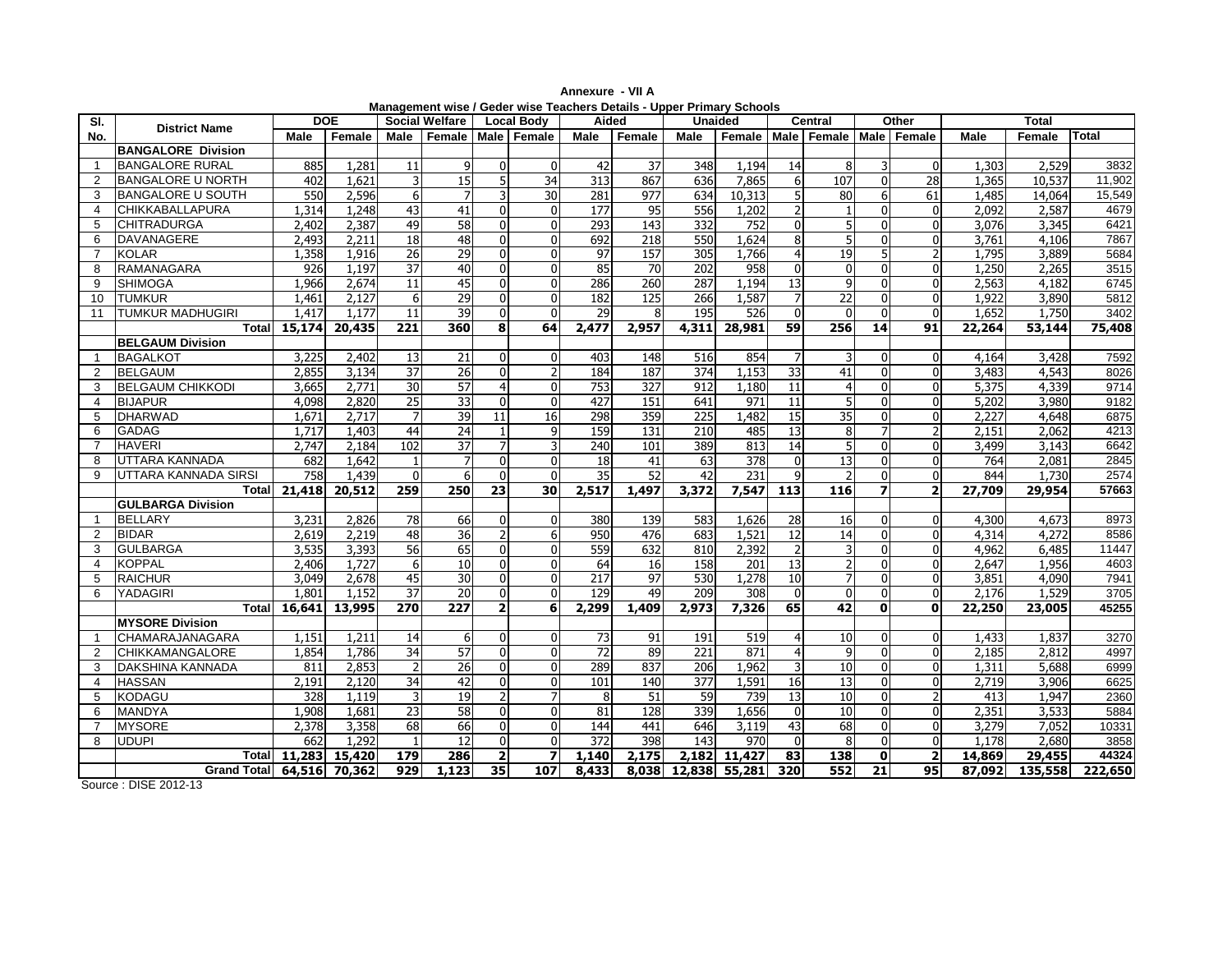| SI.             |                                 |        | DOE           |                 | Social Welfare   |                | Local Body              | Aided            |        |                  | Unaided       |                 | Central                       |                | Other                    |         | Total   |         |
|-----------------|---------------------------------|--------|---------------|-----------------|------------------|----------------|-------------------------|------------------|--------|------------------|---------------|-----------------|-------------------------------|----------------|--------------------------|---------|---------|---------|
| No.             | <b>District Name</b>            | Male   | Female        | Male            | Female           |                | Male Female             | Male             | Female | Male             | Female        |                 | Male   Female   Male   Female |                |                          | Male    | Female  | Total   |
|                 | <b>BANGALORE Division</b>       |        |               |                 |                  |                |                         |                  |        |                  |               |                 |                               |                |                          |         |         |         |
| $\mathbf 1$     | <b>BANGALORE RURAL</b>          | 1,595  | 1,987         | 16              | 11               |                | $\Omega$                | 42               | 37     | 402              | 1,325         | 14              | 8                             |                | $\mathbf{0}$             | 2,072   | 3,368   | 5,440   |
| $\overline{2}$  | <b>BANGALORE U NORTH</b>        | 553    | 2,059         | $\overline{4}$  | 17               |                | 42                      | 331              | 884    | 778              | 8,339         | 61              | 107                           | $\Omega$       | 28                       | 1,677   | 11,476  | 13,153  |
| 3               | <b>BANGALORE U SOUTH</b>        | 757    | 3,339         | 11              | 10               |                | 30                      | 289              | 1,016  | 754              | 10,944        |                 | 80                            | $6 \mid$       | 63                       | 1,827   | 15,482  | 17,309  |
| $\overline{4}$  | <b>CHIKKABALLAPURA</b>          | 2,478  | 1,942         | 50              | 49               |                | 0                       | 177              | 96     | 594              | 1,324         |                 | $\mathbf{1}$                  |                | $\overline{1}$           | 3,305   | 3,413   | 6,718   |
| 5               | <b>CHITRADURGA</b>              | 3,460  | 3,018         | 52              | 60               |                | 0                       | 303              | 143    | 388              | 964           |                 | 5                             | $\Omega$       | $\Omega$                 | 4,203   | 4,190   | 8,393   |
| 6               | <b>DAVANAGERE</b>               | 3,420  | 2,870         | 27              | 52               |                | 0                       | 718              | 226    | 667              | 2,177         |                 | 5                             | $\Omega$       | $\mathbf{0}$             | 4,840   | 5,330   | 10,170  |
| $\overline{7}$  | <b>KOLAR</b>                    | 2,711  | 3,140         | 29              | 33               |                | U                       | 97               | 161    | 335              | 1,894         |                 | 19                            |                | $\overline{2}$           | 3,181   | 5,249   | 8,430   |
| 8               | RAMANAGARA                      | 1,803  | 2,026         | 39              | 46               |                | 0                       | 86               | 71     | 221              | 1,103         |                 | 0                             | $\Omega$       | $\Omega$                 | 2,149   | 3,246   | 5,395   |
| 9               | <b>SHIMOGA</b>                  | 2,942  | 3,512         | 17              | 52               |                | 0                       | 289              | 268    | 331              | 1,455         | 13              | 9                             | $\Omega$       | $\Omega$                 | 3,592   | 5,296   | 8,888   |
| 10 <sup>1</sup> | <b>TUMKUR</b>                   | 2,787  | 3,434         | 10              | $\overline{38}$  |                | 0                       | 186              | 127    | 308              | 1,783         |                 | 22                            | $\Omega$       | $\Omega$                 | 3,298   | 5,404   | 8,702   |
| 11              | <b>TUMKUR MADHUGIRI</b>         | 2,313  | 1.719         | $\overline{15}$ | 44               |                | 0                       | 29               |        | 244              | 701           | $\Omega$        | 0                             | $\Omega$       | $\mathbf{0}$             | 2,601   | 2,472   | 5,073   |
|                 | Total                           | 24,819 | 29,046        | 270             | 412              | 10             | 72                      | 2,547            | 3,037  | 5,022            | 32,009        | 59              | 256                           | 18             | 94                       | 32,745  | 64,926  | 97,671  |
|                 | <b>BELGAUM Division</b>         |        |               |                 |                  |                |                         |                  |        |                  |               |                 |                               |                |                          |         |         |         |
| $\mathbf{1}$    | <b>BAGALKOT</b>                 | 3,942  | 2,762         | 17              | 27               |                | 0                       | 437              | 168    | 663              | 1,159         |                 | 3                             | $\Omega$       | $\mathbf{0}$             | 5,066   | 4,119   | 9,185   |
| $\overline{2}$  | <b>BELGAUM</b>                  | 3,672  | 3.694         | 43              | 33               |                | 2                       | 185              | 192    | 496              | 1,488         | 33              | 41                            | $\Omega$       | $\Omega$                 | 4,429   | 5,450   | 9,879   |
| 3               | <b>BELGAUM CHIKKODI</b>         | 4,649  | 3,258         | $\overline{34}$ | 61               |                | $\Omega$                | 783              | 346    | 1.107            | 1,483         | $\overline{11}$ | $\overline{4}$                | $\Omega$       | $\Omega$                 | 6,588   | 5.152   | 11,740  |
| 4               | <b>BIJAPUR</b>                  | 5,321  | 3,469         | 30              | $\overline{33}$  |                | $\Omega$                | 497              | 156    | 1,167            | 1,784         | 11              | 5                             | $\Omega$       | $\Omega$                 | 7,026   | 5,447   | 12,473  |
| 5               | <b>DHARWAD</b>                  | 1,913  | 3,058         | 9               | 42               | 12             | 19                      | 316              | 370    | 266              | 1,779         | 15              | 35                            | $\Omega$       | $\Omega$                 | 2,531   | 5,303   | 7,834   |
| 6               | <b>GADAG</b>                    | 1,995  | 1,640         | 47              | 29               |                | 9                       | 176              | 140    | 276              | 674           | 13              | 8                             |                | $\overline{\phantom{0}}$ | 2,515   | 2,502   | 5,017   |
| $\overline{7}$  | <b>HAVERI</b>                   | 3,457  | 2,597         | 124             | 48               |                |                         | 243              | 101    | 508              | 1,062         | 14              | 5                             | $\Omega$       | $\Omega$                 | 4,353   | 3,816   | 8,169   |
| 8               | UTTARA KANNADA                  | 1,076  | 2,294         |                 |                  |                | 0                       | 21               | 46     | 74               | 457           |                 | $\overline{13}$               | $\Omega$       | $\Omega$                 | 1,173   | 2,817   | 3,990   |
| 9               | UTTARA KANNADA SIRSI            | 1,244  | 1,992         | 3               | 14               |                | $\Omega$                | 38               | 52     | 45               | 243           |                 | 2                             | $\Omega$       | $\Omega$                 | 1,339   | 2,303   | 3,642   |
|                 | Totall                          | 27,269 | 24,764        | 309             | $\overline{294}$ | 24             | 33                      | 2,696            | 1,571  | 4,602            | 10,129        | 113             | 116                           | 7              | $\overline{\mathbf{2}}$  | 35,020  | 36,909  | 71,929  |
|                 | <b>GULBARGA Division</b>        |        |               |                 |                  |                |                         |                  |        |                  |               |                 |                               |                |                          |         |         |         |
| $\mathbf{1}$    | <b>BELLARY</b>                  | 4,042  | 3,299         | 90              | 74               |                | 0                       | 389              | 143    | 899              | 2,494         | 28              | 16                            | $\Omega$       | $\Omega$                 | 5,448   | 6.026   | 11,474  |
| $\overline{2}$  | <b>BIDAR</b>                    | 3,319  | 2,695         | 52              | 36               |                | 6                       | 971              | 477    | 930              | 2,180         | 12              | 14                            | $\overline{0}$ | $\mathbf{0}$             | 5,286   | 5,408   | 10,694  |
| 3               | <b>GULBARGA</b>                 | 4,586  | 4,246         | 62              | 67               |                | <sup>0</sup>            | 582              | 651    | 1,215            | 3,252         |                 | 6                             | $\Omega$       | $\Omega$                 | 6,448   | 8,222   | 14,670  |
| $\overline{4}$  | <b>KOPPAL</b>                   | 2,986  | 2,106         | 11              | 13               |                | 0                       | 77               | 18     | 222              | 312           | 13              |                               | $\Omega$       | $\mathbf{0}$             | 3,309   | 2,451   | 5,760   |
| 5               | <b>RAICHUR</b>                  | 4,099  | 3,287         | 64              | 39               |                | $\overline{0}$          | 232              | 114    | 856              | 1,702         | 10              | $\overline{7}$                | $\mathbf{0}$   | $\overline{0}$           | 5,261   | 5,149   | 10,410  |
| 6               | YADAGIRI                        | 2,484  | 1,457         | 37              | $\overline{20}$  |                | $\Omega$                | 135              | 49     | 343              | 651           | $\Omega$        | $\mathbf{0}$                  | $\Omega$       | $\Omega$                 | 2,999   | 2,177   | 5,176   |
|                 | <b>Total</b>                    |        | 21,516 17,090 | 316             | 249              |                | 6                       | 2,386            | 1,452  | 4,465            | 10,591        | 66              | $\overline{45}$               | $\mathbf{0}$   | $\mathbf{0}$             | 28,751  | 29,433  | 58,184  |
|                 | <b>MYSORE Division</b>          |        |               |                 |                  |                |                         |                  |        |                  |               |                 |                               |                |                          |         |         |         |
| $\overline{1}$  | CHAMARAJANAGARA                 | 1,585  | 1,489         | 50              | 24               |                | 0                       | 75               | 99     | 220              | 657           |                 | 10                            | $\overline{0}$ | $\mathbf{0}$             | 1,934   | 2,279   | 4,213   |
| $\overline{2}$  | <b>CHIKKAMANGALORE</b>          | 2,818  | 2,356         | 47              | 89               |                | 0                       | 72               | 97     | $\overline{273}$ | 1,084         |                 | 9                             | $\Omega$       | $\Omega$                 | 3,214   | 3,635   | 6,849   |
| 3               | <b>DAKSHINA KANNADA</b>         | 964    | 3,208         | 5               | $\overline{34}$  |                | 0                       | $\overline{302}$ | 861    | $\overline{217}$ | 2,192         |                 | 10                            | $\Omega$       | $\Omega$                 | 1,491   | 6,305   | 7,796   |
| $\overline{4}$  | <b>HASSAN</b>                   | 3,759  | 3,309         | 38              | 50               |                | U                       | 103              | 144    | 418              | 1,841         | 16              | 13                            | $\Omega$       | $\Omega$                 | 4,334   | 5,357   | 9,691   |
| 5               | <b>KODAGU</b>                   | 402    | 1,301         | $\overline{4}$  | 19               |                |                         | 8                | 56     | 67               | 794           | 13              | 10                            | $\Omega$       | $\overline{2}$           | 496     | 2,189   | 2,685   |
| 6               | <b>MANDYA</b>                   | 2,950  | 2,291         | 24              | 62               |                | U                       | 81               | 136    | 355              | 1,872         | $\overline{0}$  | 10                            | $\Omega$       | $\Omega$                 | 3,410   | 4,371   | 7,781   |
| $\overline{7}$  | <b>MYSORE</b>                   | 3,562  | 4,429         | 68              | 66               |                | 0                       | 147              | 479    | 733              | 3,516         | 43              | 68                            | $\Omega$       | $\Omega$                 | 4,553   | 8,558   | 13,111  |
| 8               | <b>UDUPI</b>                    | 934    | 1,562         | 3               | 18               | $\Omega$       | 0                       | 389              | 412    | 148              | 1,012         | $\Omega$        | 8                             | $\Omega$       | $\mathbf{0}$             | 1,474   | 3,012   | 4,486   |
|                 | <b>Total</b>                    | 16,974 | 19,945        | 239             | 362              | $\overline{2}$ | $\overline{\mathbf{z}}$ | 1,177            | 2,284  | 2,431            | 12,968        | 83              | 138                           | $\mathbf 0$    | $\overline{2}$           | 20,906  | 35,706  | 56,612  |
|                 | Grand Total 90,578 90,845 1,134 |        |               |                 | 1,317            | 38             | <b>118</b>              | 8,806            | 8,344  |                  | 16,520 65,697 | 321             | 555                           | 25             | 98                       | 117,422 | 166,974 | 284,396 |

**Management wise / Geder wise Teachers Details - Elementary Schools Annexure - VII B**

Source : DISE 2012-13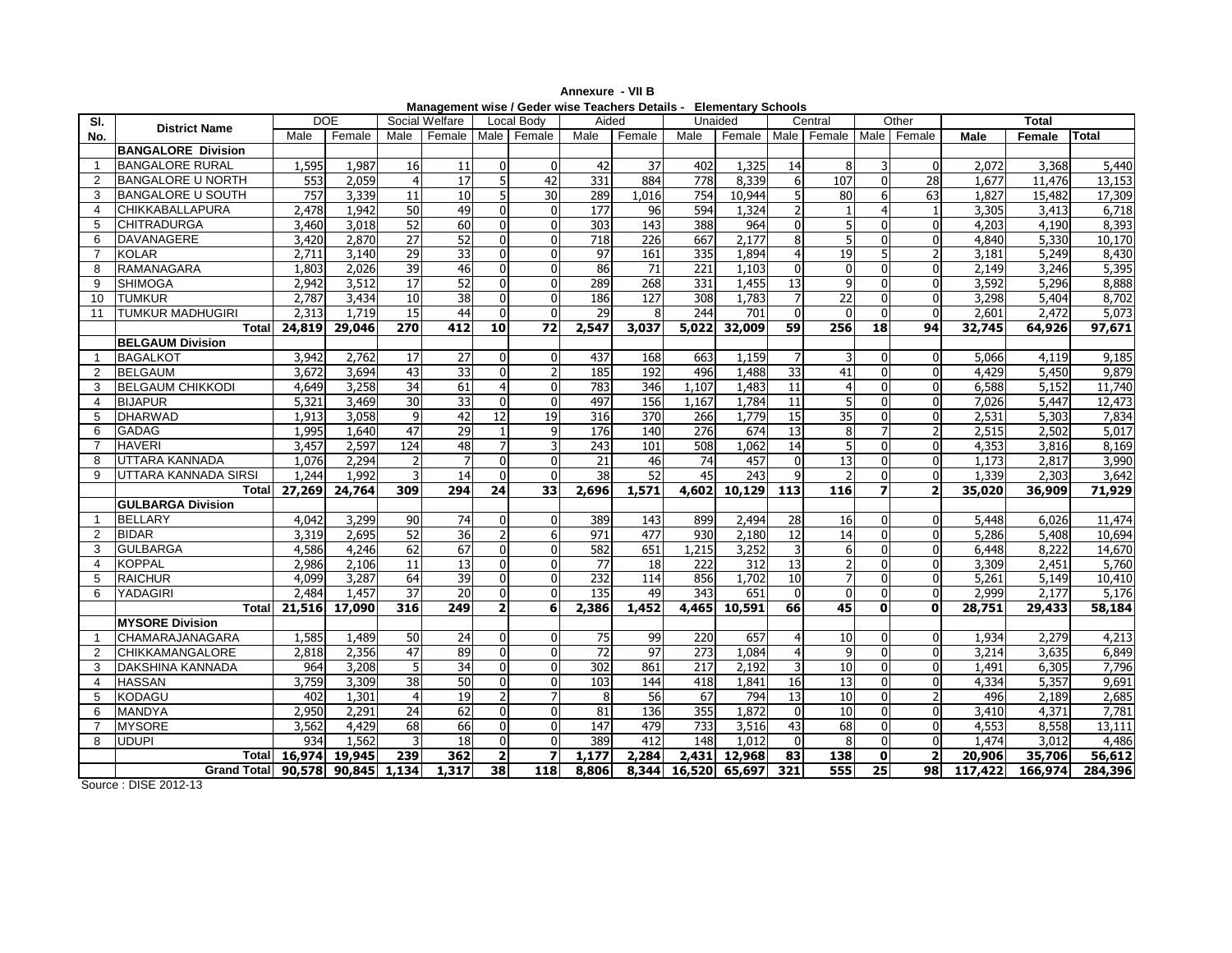| SI.             |                           | DOE   |                  |                 | Social Welfare   |          | Local Body      | Aided  |                  |                  | Unaided          |                  | Central                       |              | Other           |        | <b>Total</b>     |         |
|-----------------|---------------------------|-------|------------------|-----------------|------------------|----------|-----------------|--------|------------------|------------------|------------------|------------------|-------------------------------|--------------|-----------------|--------|------------------|---------|
| No.             | <b>District Name</b>      | Male  | Female           | Male            | Female           |          | Male Female     | Male   | Female           | Male             | Female           |                  | Male   Female   Male   Female |              |                 | Male   | Female           | Total   |
|                 | <b>BANGALORE Division</b> |       |                  |                 |                  |          |                 |        |                  |                  |                  |                  |                               |              |                 |        |                  |         |
| $\mathbf{1}$    | <b>BANGALORE RURAL</b>    | 334   | 315              |                 |                  | $\Omega$ | $\Omega$        | 256    | 48               | 136              | 394              | $\Omega$         | $\Omega$                      | 0            | $\Omega$        | 733    | 764              | 1497    |
| $\overline{2}$  | <b>BANGALORE U NORTH</b>  | 192   | 434              | $\Omega$        | $\overline{4}$   | 40       | $\overline{47}$ | 533    | 522              | $\overline{300}$ | 4,047            | $6 \mid$         | 84                            | 0            | $\overline{12}$ | 1.071  | 5,150            | 6221    |
| 3               | <b>BANGALORE U SOUTH</b>  | 275   | 568              | 9               | 6                | 50       | 31              | 780    | 557              | 251              | 5,191            |                  | 54                            | U            | 16              | 1,368  | 6,423            | 7,791   |
| 4               | <b>CHIKKABALLAPURA</b>    | 552   | 311              | 21              | 8                |          | $\Omega$        | 265    | 55               | 248              | 222              |                  | 4                             |              | $\mathbf{0}$    | 1,090  | 600              | 1690    |
| 5               | <b>CHITRADURGA</b>        | 606   | 402              | 22              | 52               |          | $\Omega$        | 1,263  | 176              | 350              | 225              |                  | 7                             |              | $\mathbf{0}$    | 2,243  | 862              | 3105    |
| 6               | <b>DAVANAGERE</b>         | 833   | 548              | 64              | 63               |          | $\mathbf{0}$    | 1,138  | 192              | 553              | 678              |                  | 3                             | U            | $\mathbf 0$     | 2,591  | 1,484            | 4075    |
| $\overline{7}$  | <b>KOLAR</b>              | 624   | 450              | 21              | $\overline{31}$  |          | $\Omega$        | 350    | 162              | $\overline{224}$ | 602              |                  | 8                             |              | $\mathbf{0}$    | 1,219  | 1,253            | 2472    |
| 8               | RAMANAGARA                | 434   | 353              | $\overline{23}$ | 34               | $\Omega$ | $\Omega$        | 423    | 66               | 194              | 266              | $\Omega$         | $\overline{0}$                | U            | $\mathbf 0$     | 1,074  | 719              | 1793    |
| 9               | <b>SHIMOGA</b>            | 953   | 565              | 28              | 51               |          | 0               | 812    | 232              | 288              | 519              |                  | $\overline{7}$                |              | $\mathbf 0$     | 2,082  | 1,374            | 3456    |
| 10 <sup>1</sup> | <b>TUMKUR</b>             | 596   | 522              | 39              | $\overline{32}$  |          | $\mathbf{0}$    | 1,362  | 244              | 370              | 547              | $\Omega$         | 16                            |              | $\mathbf{0}$    | 2,367  | 1,361            | 3728    |
| 11              | <b>TUMKUR MADHUGIRI</b>   | 575   | 237              | 25              | 33               |          | O               | 715    | $\overline{75}$  | 276              | 196              | $\Omega$         | $\Omega$                      | U            | $\Omega$        | 1,591  | 541              | 2132    |
|                 | <b>Total</b>              | 5,974 | 4,705            | 259             | 321              | 90       | 78              | 7,897  | 2,329            | 3,190            | 12,887           | 19 <sup>1</sup>  | 183                           | $\mathbf{0}$ | 28              | 17,429 | 20,531           | 37,960  |
|                 | <b>BELGAUM Division</b>   |       |                  |                 |                  |          |                 |        |                  |                  |                  |                  |                               |              |                 |        |                  |         |
| $\mathbf{1}$    | <b>BAGALKOT</b>           | 831   | 388              | 61              | $\overline{55}$  |          | $\mathbf{0}$    | 878    | 128              | 388              | $\overline{247}$ |                  | 3                             | 6            | $\mathbf{0}$    | 2,171  | 821              | 2992    |
| $\overline{2}$  | <b>BELGAUM</b>            | 635   | 385              | 22              | 18               | 20       |                 | 1,210  | 338              | 431              | 386              |                  | 22                            | <sup>0</sup> | $\mathbf{0}$    | 2,321  | 1.156            | 3477    |
| 3               | <b>BELGAUM CHIKKODI</b>   | 803   | 380              | 48              | 65               | 12       | 5               | 1,125  | 228              | 521              | 244              |                  | $\mathbf 0$                   |              | $\mathbf{0}$    | 2,509  | 922              | 3431    |
| 4               | <b>BIJAPUR</b>            | 706   | 290              | 39              | 29               |          | $\Omega$        | 1,337  | 246              | 509              | $\overline{302}$ | 35               | 5                             |              | $\mathbf{0}$    | 2,626  | 872              | 3498    |
| 5               | <b>DHARWAD</b>            | 388   | 431              | 16              | 37               | 23       | 38              | 590    | 374              | 211              | 729              | 12               | 25                            |              | $\mathbf{0}$    | 1,240  | 1,634            | 2874    |
| 6               | <b>GADAG</b>              | 453   | 261              | 11              | 8                | 29       | 9               | 609    | 172              | 231              | 177              | $\Omega$         | $\overline{0}$                | 4            | $\overline{2}$  | 1,337  | 629              | 1966    |
| $\overline{7}$  | <b>HAVERI</b>             | 695   | 386              | 19              | $\overline{10}$  |          | $\Omega$        | 897    | 192              | $\overline{301}$ | 158              | $\Omega$         | $\mathbf 0$                   |              | $\mathbf{0}$    | 1,917  | $\overline{746}$ | 2663    |
| 8               | UTTARA KANNADA            | 166   | 232              |                 | 6                |          | $\Omega$        | 417    | $\overline{218}$ | 103              | 152              | $\overline{27}$  | 33                            |              | $\mathbf{0}$    | 715    | 641              | 1356    |
| 9               | UTTARA KANNADA SIRSI      | 323   | 255              | 13              | $\overline{37}$  |          | $\Omega$        | 302    | 126              | 63               | 103              | 17               | $\overline{7}$                | 0            | $\mathbf{0}$    | 718    | 528              | 1246    |
|                 | <b>Total</b>              | 5,000 | 3,008            | 231             | $\overline{265}$ | 89       | 59              | 7,365  | 2,022            | 2,758            | 2,498            | 101              | 95                            | 10           | $\overline{a}$  | 15,554 | 7,949            | 23503   |
|                 | <b>GULBARGA Division</b>  |       |                  |                 |                  |          |                 |        |                  |                  |                  |                  |                               |              |                 |        |                  |         |
| $\mathbf{1}$    | <b>BELLARY</b>            | 824   | 514              | 57              | 54               |          | $\Omega$        | 566    | 157              | 506              | 667              | $\mathbf{Q}$     | 18                            | 8            | $\Omega$        | 1,970  | 1,410            | 3380    |
| $\overline{2}$  | <b>BIDAR</b>              | 896   | 455              | 33              | 31               |          | $\Omega$        | 796    | 241              | 635              | 475              |                  | 14                            | 0            | $\mathbf{0}$    | 2,364  | 1,216            | 3580    |
| 3               | <b>GULBARGA</b>           | 1,338 | $\overline{775}$ | $\overline{75}$ | 65               |          | U               | 430    | $\overline{307}$ | 853              | 979              |                  | $\overline{4}$                |              | $\Omega$        | 2,702  | 2,130            | 4832    |
| $\overline{4}$  | <b>KOPPAL</b>             | 761   | $\overline{331}$ | 63              | 44               |          | 0               | 171    | 26               | $\overline{75}$  | 61               |                  | $\Omega$                      |              | $\mathbf{0}$    | 1,079  | 462              | 1541    |
| 5               | <b>RAICHUR</b>            | 789   | 508              | 39              | 30               |          | $\Omega$        | 157    | 71               | 380              | 464              |                  | $\overline{7}$                | 0            | $\mathbf 0$     | 1,372  | 1.080            | 2452    |
| 6               | <b>YADAGIRI</b>           | 645   | 277              | 19              | 21               |          | U               | 97     | 31               | 198              | 119              | $\Omega$         | $\Omega$                      | <sup>0</sup> | $\Omega$        | 959    | 448              | 1407    |
|                 | <b>Total</b>              | 5,253 | 2,860            | 286             | 245              | 0        | 0               | 2,217  | 833              | 2,647            | 2,765            | $\overline{35}$  | 43                            | 8            | $\mathbf{0}$    | 10,446 | 6,746            | 17192   |
|                 | <b>MYSORE Division</b>    |       |                  |                 |                  |          |                 |        |                  |                  |                  |                  |                               |              |                 |        |                  |         |
| $\mathbf{1}$    | CHAMARAJANAGARA           | 452   | 262              | 42              | 27               |          | $\mathbf{0}$    | 240    | 50               | 268              | 185              | 12               | 18                            | U            | $\mathbf{0}$    | 1,014  | 542              | 1556    |
| $\overline{2}$  | <b>CHIKKAMANGALORE</b>    | 660   | 402              | $\overline{33}$ | 53               |          | $\Omega$        | 723    | 150              | $\overline{178}$ | 275              | $\overline{12}$  | $\overline{11}$               | U            | $\mathbf{0}$    | 1,606  | 891              | 2497    |
| 3               | DAKSHINA KANNADA          | 429   | 811              | $\overline{14}$ | 39               | $\Omega$ | $\Omega$        | 536    | 540              | 351              | 1,157            | 6                | 8                             |              | $\mathbf 0$     | 1,336  | 2,555            | 3891    |
| $\overline{4}$  | <b>HASSAN</b>             | 1.007 | 941              | 63              | $\overline{71}$  |          | $\mathbf{0}$    | 821    | 195              | 359              | 509              |                  | $\overline{7}$                | 0            | $\mathbf{0}$    | 2,255  | 1,723            | 3978    |
| 5               | <b>KODAGU</b>             | 171   | 211              |                 | 18               | $\Omega$ | $\Omega$        | 207    | 152              | 83               | 360              | 13               | 10                            | 3            | $\overline{1}$  | 478    | 752              | 1230    |
| 6               | <b>MANDYA</b>             | 969   | 733              | 35              | 65               |          | O               | 355    | 148              | $\overline{376}$ | 634              | $\Omega$         | 5                             |              | $\mathbf{0}$    | 1,735  | 1,585            | 3320    |
| $\overline{7}$  | <b>MYSORE</b>             | 1.067 | 858              | $\overline{19}$ | $\overline{43}$  |          | U               | 607    | $\overline{342}$ | 588              | 1.174            | 14               | 52                            | U            | $\Omega$        | 2,295  | 2,469            | 4764    |
| 8               | <b>UDUPI</b>              | 435   | 567              |                 | 32               |          | $\Omega$        | 321    | 235              | 199              | 541              |                  | 9                             | 0            | $\mathbf{0}$    | 961    | 1,384            | 2345    |
|                 | Total                     | 5,190 | 4,785            | 208             | 348              | 0        | $\mathbf 0$     | 3,810  | 1,812            | 2,402            | 4,835            | 67               | 120                           | 3            | $\mathbf{1}$    | 11,680 | 11,901           | 23581   |
|                 | Grand Total 21,417 15,358 |       |                  | 984             | 1,179            | 179      | 137             | 21,289 | 6,996            | 10,997           | 22,985           | $\overline{222}$ | 441                           | 21           | $\overline{31}$ | 55,109 | 47,127           | 102,236 |

**Annexure - VII CManagement wise / Geder wise Teachers Details - High Schools** 

Source : DISE 2012-13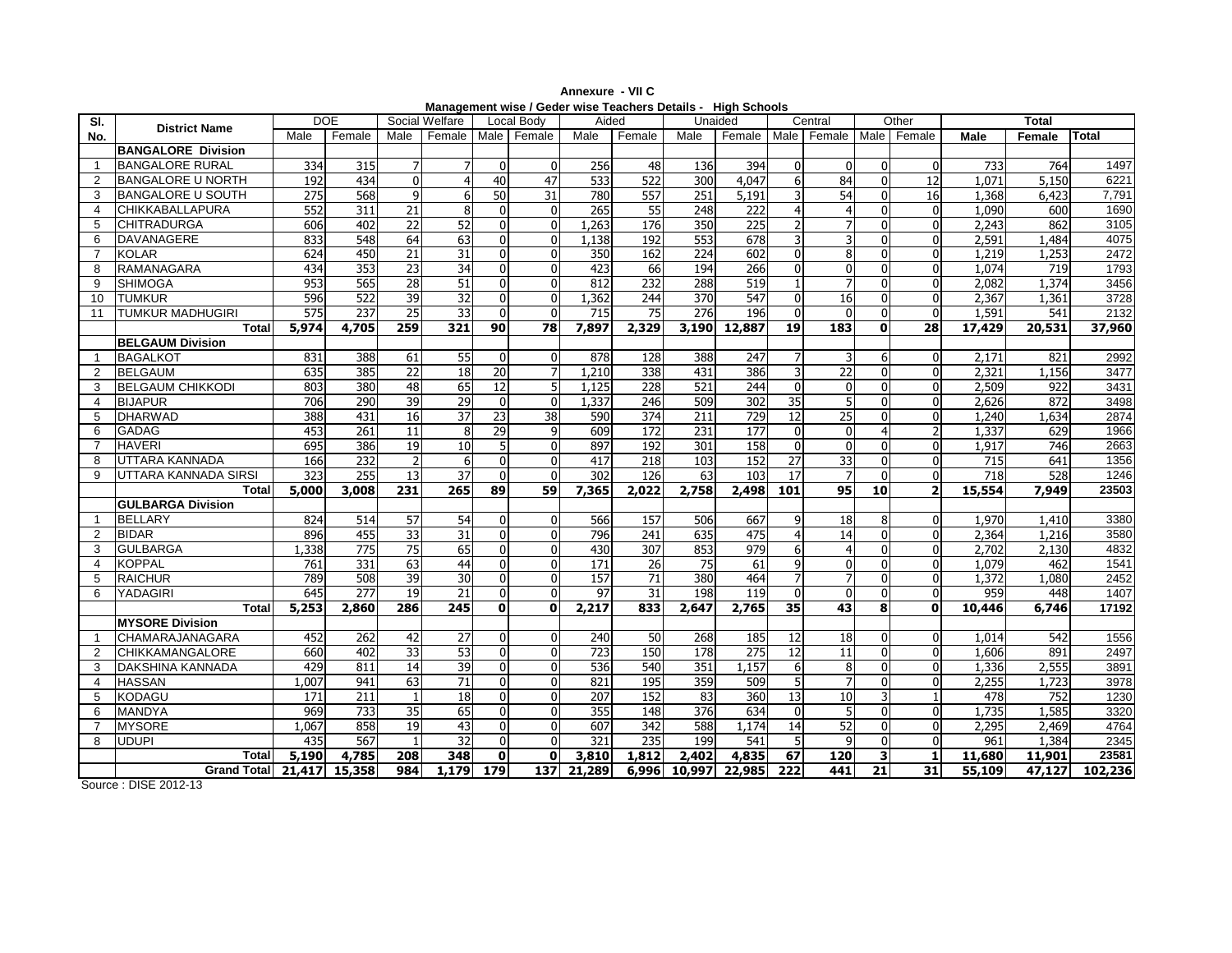## **Annexure - VIII A**

**District Wise Pupil Teacher Ratio in Education Department (Teachers Sanctioned) - Descending Order**

| SI.            |                         |                 | <b>LPS</b>       |             |                            |                 | <b>HPS</b>            |                              |                 | Elementary       |            |
|----------------|-------------------------|-----------------|------------------|-------------|----------------------------|-----------------|-----------------------|------------------------------|-----------------|------------------|------------|
| No             | <b>District name</b>    | <b>Teachers</b> | <b>Enrolment</b> | <b>PTR</b>  | <b>District name</b>       | <b>Teachers</b> | <b>Enrolment PTR</b>  | <b>District name</b>         | <b>Teachers</b> | <b>Enrolment</b> | <b>PTR</b> |
| $\overline{1}$ | <b>YADAGIRI</b>         | 1.185           | 28,695           |             | 24.22 YADAGIRI             | 3.702           | 113,755               | 30.73 YADAGIRI               | 4.887           | 142,450          | 29.15      |
| $\overline{2}$ | <b>KOPPAL</b>           | 1,110           | 23,998           |             | 21.62 BIJAPUR              | 7,658           | 226,865               | 29.62 BIJAPUR                | 9,633           | 261,780          | 27.18      |
| 3              | BANGALORE U SOUTH       | 992             | 18,617           |             | 18.77 BELLARY              | 6,954           | 201,728               | 29.01 BELLARY                | 8,531           | 230,794          | 27.05      |
| $\overline{4}$ | <b>GADAG</b>            | 574             | 10,682           |             | 18.61 KOPPAL               | 4,848           | 135,934               | 28.04 KOPPAL                 | 5,958           | 159,932          | 26.84      |
| 5              | <b>DHARWAD</b>          | 620             | 11,483           |             | 18.52 BAGALKOT             | 6,489           | 175,322               | 27.02 BAGALKOT               | 7,714           | 197,892          | 25.65      |
| 6              | <b>BIJAPUR</b>          | 1,975           | 34,915           |             | 17.68 BELGAUM CHIKKODI     | 7,466           | 199,175               | 26.68 DHARWAD                | 5,262           | 133,415          | 25.35      |
| $\overline{7}$ | <b>BELLARY</b>          | 1,577           | 29,066           |             | 18.43 BANGALORE U NORTH    | 2,113           | 55,535                | 26.28 GADAG                  | 4,013           | 98,883           | 24.64      |
| 8              | <b>GULBARGA</b>         | 2,208           | 40,194           |             | 18.20 BELGAUM              | 6,402           | 167,016               | 26.09 BELGAUM CHIKKODI       | 9,322           | 227,823          | 24.44      |
|                | 9 RAICHUR               | 2,113           | 38,361           |             | 18.15 DHARWAD              | 4,642           | 121,932               | 26.27 BANGALORE U NORTH      | 2,736           | 66,759           | 24.40      |
|                | 10 BAGALKOT             | 1,225           | 22,570           |             | 18.42 GADAG                | 3,439           | 88,201                | 25.65 GULBARGA               | 10,333          | 252,020          | 24.39      |
|                | 11 BANGALORE U NORTH    | 623             | 11,224           |             | 18.02 GULBARGA             | 8,125           | 211,826               | 26.07 RAICHUR                | 8,917           | 212,348          | 23.81      |
|                | 12 HAVERI               | 1,186           | 19,665           |             | 16.58 RAICHUR              | 6,804           | 173,987               | 25.57 BELGAUM                | 7,986           | 189,737          | 23.76      |
|                | 13 BIDAR                | 1,391           | 22,903           |             | 16.47 BANGALORE U SOUTH    | 3,346           | 83,426                | 24.93 BANGALORE U SOUTH      | 4,338           | 102,043          | 23.52      |
|                | 14 BELGAUM CHIKKODI     | 1,856           | 28,648           |             | 15.44 HAVERI               | 5,229           | 128,560               | 24.59 HAVERI                 | 6,415           | 148,225          | 23.11      |
|                | 15 DAVANAGERE           | 1,685           | 24,423           |             | 14.49 BIDAR                | 5,503           | 131,234               | 23.85 BIDAR                  | 6,894           | 154,137          | 22.36      |
|                | 16 BELGAUM              | 1,584           | 22,721           |             | 14.34 MYSORE               | 6,238           | 142,086               | 22.78 DAKSHINA KANNADA       | 4,902           | 99,909           | 20.38      |
|                | 17 MYSORE               | 2,475           | 31,834           |             | 12.86 CHAMARAJANAGARA      | 2,635           | 59,905                | 22.73 CHAMARAJANAGARA        | 3,485           | 70,504           | 20.23      |
|                | 18 KOLAR                | 2,656           | 32,135           |             | 12.10 DAKSHINA KANNADA     | 4,262           | 91,953                | 21.58 MYSORE                 | 8,713           | 173,920          | 19.96      |
|                | 19 DAKSHINA KANNADA     | 640             | 7,956            |             | 12.43 DAVANAGERE           | 5,029           | 109,617               | 21.80 DAVANAGERE             | 6,714           | 134,040          | 19.96      |
|                | 20 CHITRADURGA          | 1,835           | 22,755           |             | 12.40 CHITRADURGA          | 5,273           | 111,236               | 21.10 CHITRADURGA            | 7,108           | 133,991          | 18.85      |
|                | 21 CHAMARAJANAGARA      | 850             | 10,599           |             | 12.47 TUMKUR MADHUGIRI     | 2,870           | 60,676                | 21.14 TUMKUR MADHUGIRI       | 4,443           | 79,712           | 17.94      |
|                | 22 TUMKUR MADHUGIRI     | 1,573           | 19,036           |             | 12.10 CHIKKABALLAPURA      | 3,064           | 60,728 19.82 UDUPI    |                              | 2,774           | 48,818           | 17.60      |
|                | 23 MANDYA               | 1,916           | 21,528           |             | 11.24 UTTARA KANNADA SIRSI | 2,594           | 52,377                | 20.19 UTTARA KANNADA SIRSI   | 3,913           | 66,794           | 17.07      |
|                | 24 CHIKKABALLAPURA      | 2,208           | 24,207           |             | 10.96 UDUPI                | 2,137           |                       | 42,284 19.79 MANDYA          | 6,023           | 101,287          | 16.82      |
|                | 25 SHIMOGA              | 2,107           | 23,588           |             | 11.20 MANDYA               | 4,107           |                       | 79,759 19.42 CHIKKABALLAPURA | 5,272           | 84,935           | 16.11      |
|                | 26 UTTARA KANNADA SIRSI | 1,319           | 14,417           |             | 10.93 KOLAR                | 3,449           | 65,889                | 19.10 KOLAR                  | 6,105           | 98,024           | 16.06      |
|                | 27 UDUPI                | 637             | 6,534            |             | 10.26 TUMKUR               | 3,936           |                       | 71,344 18.13 SHIMOGA         | 7,246           | 116,024          | 16.01      |
|                | 28 TUMKUR               | 2,814           | 28,917           |             | 10.28 BANGALORE RURAL      | 2,394           |                       | 43,179 18.04 KODAGU          | 2,001           | 31,786           | 15.89      |
|                | 29 RAMANAGARA           | 2,091           | 20,875           |             | 9.98 SHIMOGA               | 5,139           |                       | 92,436 17.99 BANGALORE RURAL | 3,930           | 58,903           | 14.99      |
|                | 30 KODAGU               | 330             | 3,207            |             | 9.72 KODAGU                | 1,671           |                       | 28,579 17.10 TUMKUR          | 6,750           | 100,261          | 14.85      |
|                | 31 BANGALORE RURAL      | 1,536           | 15,724           |             | 10.24 HASSAN               | 4,804           |                       | 74,513 15.51 RAMANAGARA      | 4,780           | 65,162           | 13.63      |
|                | 32 CHIKKAMANGALORE      | 1,694           | 14,497           |             | 8.56 UTTARA KANNADA        | 2,515           | 39,386                | 15.66 UTTARA KANNADA         | 3,651           | 49,622           | 13.59      |
|                | 33 HASSAN               | 3,065           | 28,118           |             | 9.17 RAMANAGARA            | 2,689           | 44,287                | 16.47 HASSAN                 | 7,869           | 102,631          | 13.04      |
|                | 34 UTTARA KANNADA       | 1,136           | 10,236           |             | 9.01 CHIKKAMANGALORE       | 3,983           |                       | 55,710 13.99 CHIKKAMANGALORE | 5,677           | 70,207           | 12.37      |
|                | <b>Total</b>            | 52,786          | 724,328          | 13.72 Total |                            | 151,509         | 3,540,440 23.37 Total |                              | 204,295         | 4,264,768        | 20.88      |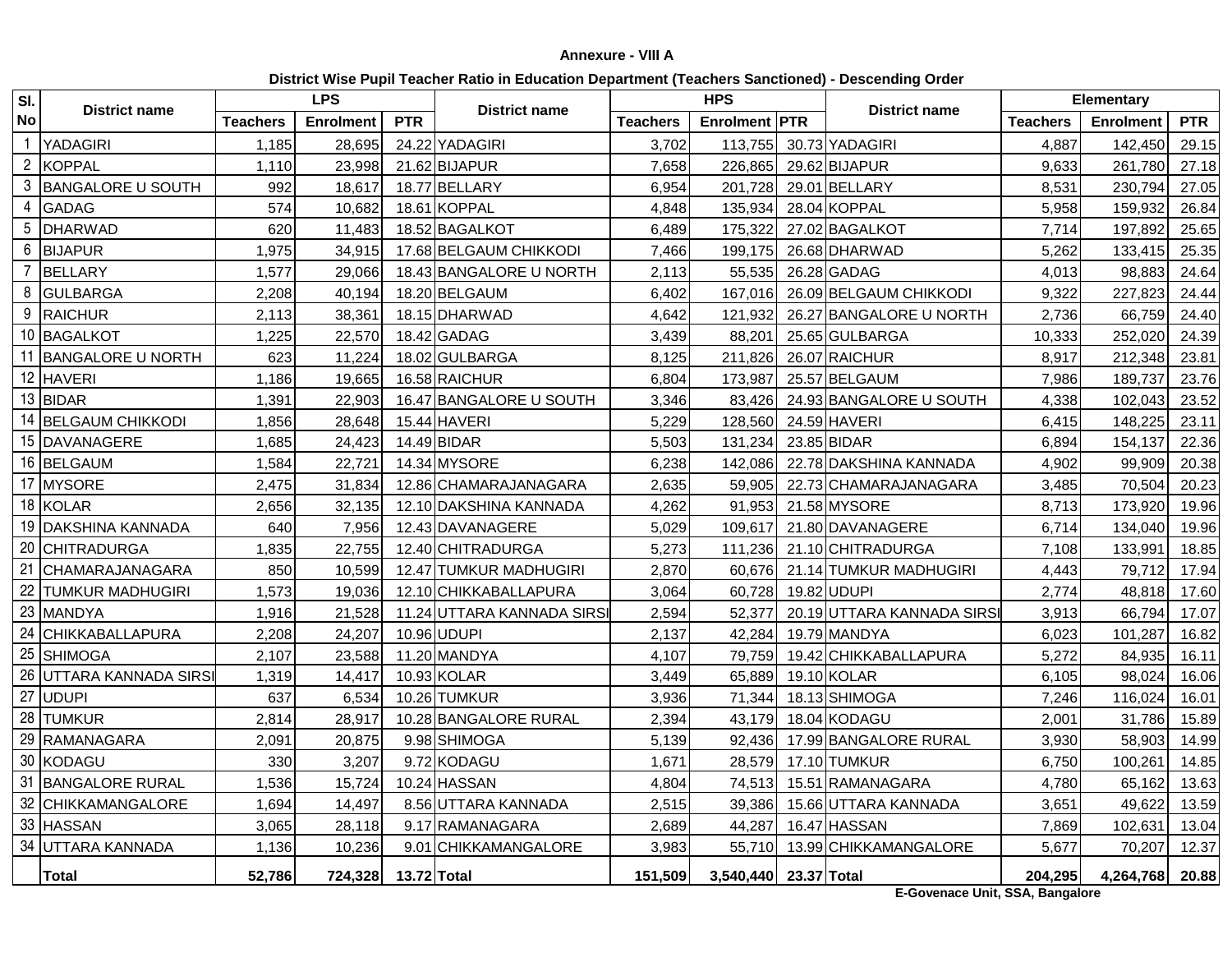## **Annexure - VIII B**

| District Wise Pupil Teacher Ratio in Education Department (Teachers Working) - Descending Order |  |  |
|-------------------------------------------------------------------------------------------------|--|--|
|                                                                                                 |  |  |

| SI.            | <b>District name</b>     |                 | <b>LPS</b>       |             | <b>District name</b>       |                 | <b>HPS</b>            |            | <b>District name</b>         |                 | Elementary       |            |
|----------------|--------------------------|-----------------|------------------|-------------|----------------------------|-----------------|-----------------------|------------|------------------------------|-----------------|------------------|------------|
| <b>No</b>      |                          | <b>Teachers</b> | <b>Enrolment</b> | <b>PTR</b>  |                            | <b>Teachers</b> | <b>Enrolment</b>      | <b>PTR</b> |                              | <b>Teachers</b> | <b>Enrolment</b> | <b>PTR</b> |
| $\overline{1}$ | <b>YADAGIRI</b>          | 988             | 28,695           |             | 29.04 YADAGIRI             | 2,953           | 113,755               |            | 38.52 YADAGIRI               | 3,941           | 142,450          | 36.15      |
| $\overline{2}$ | <b>KOPPAL</b>            | 959             | 23,998           |             | 25.02 BELLARY              | 6,057           | 201.728               |            | 33.30 BELLARY                | 7,341           | 230,794          | 31.44      |
| 3              | <b>RAICHUR</b>           | 1,659           | 38,361           |             | 23.12 KOPPAL               | 4,133           | 135,934               |            | 32.89 KOPPAL                 | 5,092           | 159,932          | 31.41      |
| 4              | <b>BELLARY</b>           | 1,284           | 29,066           |             | 22.64 BIJAPUR              | 6,918           | 226,865               |            | 32.79 BIJAPUR                | 8,790           | 261,780          | 29.78      |
| 5              | <b>GULBARGA</b>          | 1,904           | 40,194           |             | 21.11 BAGALKOT             | 5,627           | 175,322               |            | 31.16 BAGALKOT               | 6,704           | 197,892          | 29.52      |
| 6              | <b>BAGALKOT</b>          | 1,077           | 22,570           |             | 20.96 BELGAUM CHIKKODI     | 6,436           | 199,175               |            | 30.95 BELGAUM CHIKKODI       | 7,907           | 227,823          | 28.81      |
| $\overline{7}$ | <b>GADAG</b>             | 515             | 10,682           |             | 20.74 GULBARGA             | 6,928           | 211,826               |            | 30.58 RAICHUR                | 7,386           | 212,348          | 28.75      |
| 8              | DHARWAD                  | 583             | 11,483           |             | 19.70 RAICHUR              | 5,727           | 173,987               |            | 30.38 GULBARGA               | 8,832           | 252,020          | 28.53      |
| 9              | <b>BANGALORE U SOUTH</b> | 950             | 18,617           |             | 19.60 GADAG                | 3,120           | 88,201                |            | 28.27 GADAG                  | 3,635           | 98,883           | 27.20      |
|                | 10 BIDAR                 | 1,176           | 22,903           |             | 19.48 BELGAUM              | 5,989           | 167,016               |            | 27.89 DHARWAD                | 4,971           | 133,415          | 26.84      |
|                | 11 BELGAUM CHIKKODI      | 1,471           | 28,648           |             | 19.48 DHARWAD              | 4,388           | 121,932               |            | 27.79 BELGAUM                | 7,366           | 189,737          | 25.76      |
|                | 12 BANGALORE U NORTH     | 589             | 11,224           |             | 19.06 BANGALORE U NORTH    | 2,023           | 55,535                |            | 27.45 BIDAR                  | 6,014           | 154,137          | 25.63      |
|                | 13 BIJAPUR               | 1,872           | 34,915           |             | 18.65 BIDAR                | 4,838           | 131,234               |            | 27.13 BANGALORE U NORTH      | 2,612           | 66,759           | 25.56      |
|                | 14 HAVERI                | 1,123           | 19,665           |             | 17.51 BANGALORE U SOUTH    | 3,146           | 83.426                |            | 26.52 BANGALORE U SOUTH      | 4,096           | 102,043          | 24.91      |
|                | 15 BELGAUM               | 1,377           | 22,721           |             | 16.50 HAVERI               | 4,931           | 128,560               |            | 26.07 HAVERI                 | 6,054           | 148,225          | 24.48      |
|                | 16 DAKSHINA KANNADA      | 508             | 7,956            |             | 15.66 CHAMARAJANAGARA      | 2,362           | 59,905                |            | 25.36 DAKSHINA KANNADA       | 4,172           | 99,909           | 23.95      |
|                | 17 DAVANAGERE            | 1,586           | 24,423           |             | 15.40 DAKSHINA KANNADA     | 3,664           | 91,953                |            | 25.10 CHAMARAJANAGARA        | 3,074           | 70,504           | 22.94      |
|                | 18 CHAMARAJANAGARA       | 712             | 10,599           |             | 14.89 MYSORE               | 5,736           | 142,086               |            | 24.77 MYSORE                 | 7,991           | 173,920          | 21.76      |
|                | 19 MYSORE                | 2,255           | 31,834           |             | 14.12 UTTARA KANNADA SIRSI | 2,197           | 52,377                |            | 23.84 DAVANAGERE             | 6,290           | 134,040          | 21.31      |
|                | 20 UTTARA KANNADA SIRSI  | 1,039           | 14,417           |             | 13.88 CHIKKABALLAPURA      | 2,562           | 60,728                |            | 23.70 CHITRADURGA            | 6,478           | 133,991          | 20.68      |
|                | 21 CHITRADURGA           | 1,689           | 22,755           |             | 13.47 TUMKUR MADHUGIRI     | 2,594           | 60,676                |            | 23.39 UTTARA KANNADA SIRS    | 3,236           | 66,794           | 20.64      |
|                | 22 TUMKUR MADHUGIRI      | 1,438           | 19,036           |             | 13.24 DAVANAGERE           | 4,704           | 109,617               |            | 23.30 TUMKUR MADHUGIRI       | 4,032           | 79,712           | 19.77      |
|                | 23 MANDYA                | 1,652           | 21,528           |             | 13.03 CHITRADURGA          | 4,789           | 111,236               |            | 23.23 UDUPI                  | 2,496           | 48,818           | 19.56      |
|                | 24 CHIKKABALLAPURA       | 1,858           | 24,207           |             | 13.03 MANDYA               | 3,589           | 79,759                |            | 22.22 MANDYA                 | 5,241           | 101,287          | 19.33      |
|                | 25 SHIMOGA               | 1,814           | 23,588           |             | 13.00 UDUPI                | 1,954           | 42,284                |            | 21.64 CHIKKABALLAPURA        | 4,420           | 84,935           | 19.22      |
|                | 26 KODAGU                | 256             | 3,207            |             | 12.53 RAMANAGARA           | 2,123           | 44,287                |            | 20.86 KODAGU                 | 1,703           | 31,786           | 18.66      |
|                | 27 KOLAR                 | 2,577           | 32,135           |             | 12.47 KOLAR                | 3,274           | 65,889                |            | 20.12 SHIMOGA                | 6,454           | 116,024          | 17.98      |
|                | 28 RAMANAGARA            | 1,706           | 20,875           |             | 12.24 BANGALORE RURAL      | 2,166           | 43,179                |            | 19.93 RAMANAGARA             | 3,829           | 65,162           | 17.02      |
|                | 29 UDUPI                 | 542             | 6,534            |             | 12.06 SHIMOGA              | 4,640           |                       |            | 92,436 19.92 KOLAR           | 5,851           | 98,024           | 16.75      |
| 30             | <b>BANGALORE RURAL</b>   | 1,416           | 15,724           |             | 11.10 TUMKUR               | 3,588           |                       |            | 71,344 19.88 BANGALORE RURAL | 3,582           | 58,903           | 16.44      |
|                | 31 TUMKUR                | 2,633           | 28,917           |             | 10.98 KODAGU               | 1,447           |                       |            | 28,579 19.75 TUMKUR          | 6,221           | 100,261          | 16.12      |
| 32             | <b>HASSAN</b>            | 2,757           | 28,118           |             | 10.20 HASSAN               | 4,311           |                       |            | 74,513 17.28 UTTARA KANNADA  | 3,370           | 49,622           | 14.72      |
|                | 33 UTTARA KANNADA        | 1,046           | 10,236           |             | 9.79 UTTARA KANNADA        | 2,324           |                       |            | 39,386 16.95 HASSAN          | 7,068           | 102,631          | 14.52      |
|                | 34 CHIKKAMANGALORE       | 1,534           | 14,497           |             | 9.45 CHIKKAMANGALORE       | 3,640           |                       |            | 55,710 15.30 CHIKKAMANGALORE | 5,174           | 70,207           | 13.57      |
|                | Total                    | 46,545          | 724,328          | 15.56 Total |                            | 134,878         | 3,540,440 26.25 Total |            |                              | 181,423         | 4,264,768 23.51  |            |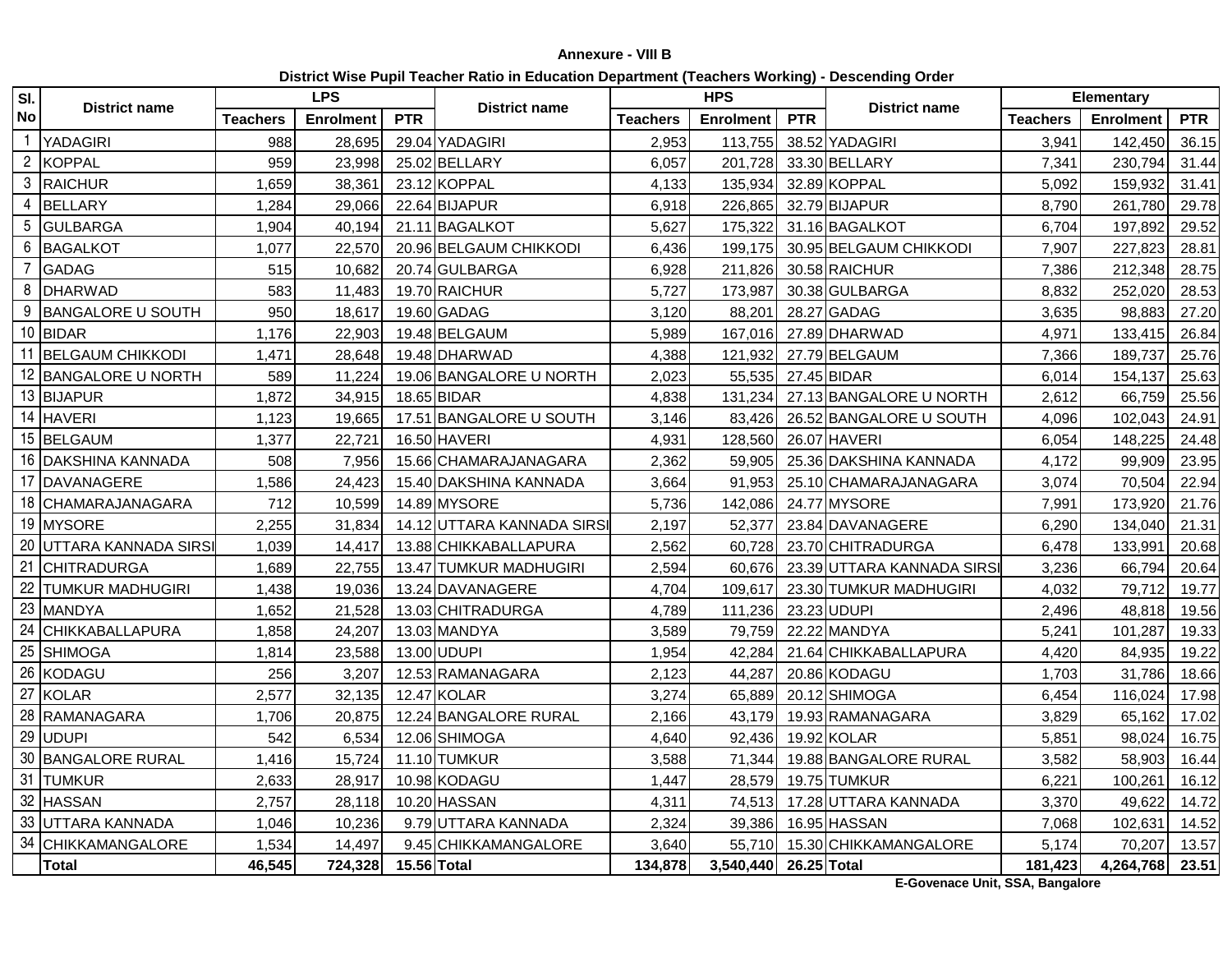## **Annexure - IXSARVASHIKSHANA ABHIYAN, KARNATAKA**

| Details of Facilities in Elementary Schools - Education Department Schools |  |
|----------------------------------------------------------------------------|--|
|----------------------------------------------------------------------------|--|

| SI.<br><b>No</b> | <b>District</b>                                    | <b>Schools</b> | <b>BoysToilet</b> |                | <b>Girls Toilet</b> |                | <b>Electricity</b> |                | <b>Play Ground</b> |        | Ramps  |              | Laibary |                |        | <b>Coumpound Wall</b>       | <b>Drinking Water</b>   |                         |
|------------------|----------------------------------------------------|----------------|-------------------|----------------|---------------------|----------------|--------------------|----------------|--------------------|--------|--------|--------------|---------|----------------|--------|-----------------------------|-------------------------|-------------------------|
|                  |                                                    |                | Yes               | No             | Yes                 | No             | Yes                | No             | Yes                | No     | Yes    | No           | Yes     | <b>No</b>      | Yes    | No                          | Yes                     | No                      |
|                  | <b>BANGALORE Division</b>                          |                |                   |                |                     |                |                    |                |                    |        |        |              |         |                |        |                             |                         |                         |
| $\overline{1}$   | <b>BANGALORE RURAL</b>                             | 1,120          | 1,120             | $\Omega$       | 1,120               | $\mathbf{0}$   | 1,110              | 10             | 440                | 680    | 766    | 354          | 1,110   | 10             | 894    | 226                         | 1,119                   |                         |
| $\overline{2}$   | <b>BANGALORE U NORTH</b>                           | 505            | 496               | q              | 505                 | 0              | 505                | $\Omega$       | 279                | 226    | 303    | 202          | 505     | 0              | 420    | 85                          | 505                     | $\mathbf 0$             |
| 3                | <b>BANGALORE U SOUTH</b>                           | 885            | 882               | $\overline{3}$ | 885                 | $\mathbf{0}$   | 885                | $\Omega$       | 395                | 490    | 701    | 184          | 885     | $\mathbf 0$    | 679    | 206                         | 885                     | $\mathbf 0$             |
| $\overline{4}$   | <b>CHIKKABALLAPURA</b>                             | 1,509          | 1,509             | $\mathbf 0$    | 1,509               | $\overline{0}$ | 1,500              | 9              | 630                | 879    | 718    | 791          | 1,508   |                | 979    | 530                         | 1,509                   | $\overline{0}$          |
| 5                | <b>CHITRADURGA</b>                                 | 1,685          | 1,685             | $\Omega$       | 1,685               | $\Omega$       | 1,685              |                | 904                | 781    | 1,678  | 7            | 1,671   | 14             | 1,159  | 526                         | 1,685                   | $\pmb{0}$               |
| 6                | <b>DAVANAGERE</b>                                  | 1,354          | 1,354             | $\mathbf 0$    | 1,354               | $\mathbf{0}$   | 1,354              | $\mathbf{0}$   | 735                | 619    | 1,224  | 130          | 1,353   |                | 1,123  | 231                         | 1,354                   | $\pmb{0}$               |
| $\overline{7}$   | <b>KOLAR</b>                                       | 1,865          | 1,865             | $\mathbf 0$    | 1,865               | $\pmb{0}$      | 1,863              | $\overline{2}$ | 995                | 870    | 1,684  | 181          | 1,865   | $\overline{0}$ | 1,360  | 505                         | 1,865                   | $\pmb{0}$               |
| 8                | <b>RAMANAGARA</b>                                  | 1,334          | 1,334             | $\mathbf{0}$   | 1,334               | $\mathbf{0}$   | 1,330              |                | 563                | 771    | 775    | 559          | 1,333   |                | 897    | 437                         | 1,334                   | $\pmb{0}$               |
| 9                | <b>SHIMOGA</b>                                     | 1,882          | 1,882             | $\mathbf{0}$   | 1,882               | $\mathbf{0}$   | 1,882              | $\Omega$       | 1,110              | 772    | 1,160  | 722          | 1,882   | $\mathbf 0$    | 1,687  | 195                         | 1,882                   | $\mathbf 0$             |
|                  | 10 TUMKUR                                          | 2,123          | 2,122             | $\mathbf{1}$   | 2,123               | $\overline{0}$ | 2,122              |                | 810                | 1,313  | 1,135  | 988          | 2,123   | $\overline{0}$ | 1,560  | 563                         | 2,123                   | $\pmb{0}$               |
|                  | <b>11 TUMKUR MADHUGIRI</b>                         | 1,287          | 1,287             | $\mathbf{0}$   | 1,287               | $\mathbf{0}$   | 1,285              |                | 637                | 650    | 716    | 571          | 1,287   | $\Omega$       | 1,044  | 243                         | 1,287                   | $\pmb{0}$               |
|                  | <b>Total</b>                                       | 15,549         | 15,536            | 13             | 15,549              | $\mathbf{0}$   | 15,521             | 28             | 7,498              | 8,051  | 10,860 | 4,689        | 15,522  | 27             | 11,802 | 3,747                       | 15,548                  | $\mathbf{1}$            |
|                  | <b>BELGAUM Division</b>                            |                |                   |                |                     |                |                    |                |                    |        |        |              |         |                |        |                             |                         |                         |
| $\mathbf{1}$     | <b>BAGALKOT</b>                                    | 1,312          | 1,312             | $\mathbf{0}$   | 1,312               | $\mathbf{0}$   | 1,312              | $\mathbf{0}$   | 846                | 466    | 1,256  | 56           | 1,312   | $\mathbf{0}$   | 1.066  | 246                         | 1,312                   | $\mathbf 0$             |
| 2                | <b>BELGAUM</b>                                     | 1,423          | 1,423             | $\mathbf 0$    | 1,423               | 0              | 1,423              | $\mathbf 0$    | 936                | 487    | 1,423  | $\mathbf 0$  | 1,422   |                | 1,034  | 389                         | 1,423                   | $\pmb{0}$               |
| 3                | <b>BELGAUM CHIKKODI</b>                            | 1,831          | 1,831             | $\Omega$       | 1,831               | $\mathbf 0$    | 1,83               | $\Omega$       | 1,258              | 573    | 1,461  | 370          | 1,796   | 35             | 1,215  | 616                         | 1,831                   | $\pmb{0}$               |
| $\overline{4}$   | <b>BIJAPUR</b>                                     | 1,882          | 1,882             | $\Omega$       | 1,882               | $\overline{0}$ | 1,848              | 34             | 1,355              | 527    | 1,879  | 3            | 1,879   | 3              | 930    | 952                         | 1,880                   | $\overline{2}$          |
| 5                | <b>DHARWAD</b>                                     | 768            | 768               | $\mathbf 0$    | 768                 | 0              | 768                | $\Omega$       | 500                | 268    | 768    | $\mathbf 0$  | 768     | $\mathbf 0$    | 540    | 228                         | 768                     | $\pmb{0}$               |
| 6                | <b>GADAG</b>                                       | 616            | 616               | $\mathbf{0}$   | 616                 | $\mathbf{0}$   | 616                | $\Omega$       | 446                | 170    | 582    | 34           | 613     | 3              | 538    | 78                          | 616                     | $\pmb{0}$               |
| $\overline{7}$   | <b>HAVERI</b>                                      | 1,163          | 1,163             | $\mathbf 0$    | 1,163               | $\mathbf 0$    | 1,163              | $\Omega$       | 673                | 490    | 1,058  | 105          | 1,163   | $\mathbf 0$    | 883    | 280                         | 1,163                   | $\overline{0}$          |
| 8                | UTTARA KANNADA                                     | 974            | 974               | 0              | 974                 | $\Omega$       | 974                | n              | 671                | 303    | 800    | 174          | 972     | 2              | 735    | 239                         | 974                     | $\pmb{0}$               |
| 9                | UTTARA KANNADA SIRSI                               | 1.146          | 1.146             | $\mathbf{0}$   | 1,146               | $\mathbf{0}$   | 1,141              | 5              | 779                | 367    | 956    | 190          | 1,146   | $\mathbf{0}$   | 838    | 308                         | 1,146                   | $\pmb{0}$               |
|                  | <b>Total</b>                                       | 11,115         | 11,115            | $\mathbf 0$    | 11,115              | $\mathbf{0}$   | 11,076             | 39             | 7,464              | 3,651  | 10,183 | 932          | 11,071  | 44             | 7,779  | 3,336                       | 11,113                  | $\overline{\mathbf{2}}$ |
|                  | <b>GULBARGA Division</b>                           |                |                   |                |                     |                |                    |                |                    |        |        |              |         |                |        |                             |                         |                         |
| $\mathbf{1}$     | <b>BELLARY</b>                                     | 1,358          | 1,358             | $\Omega$       | 1,351               | $\overline{7}$ | 1,358              | $\Omega$       | 593                | 765    | 1.174  | 184          | 1,358   | $\mathbf{0}$   | 907    | 451                         | 1,358                   | $\mathbf 0$             |
| 2                | <b>BIDAR</b>                                       | 1,268          | 1,268             | $\mathbf 0$    | 1,268               | $\mathbf 0$    | 1,268              | $\mathbf 0$    | 890                | 378    | 1,268  | $\mathbf 0$  | 1,268   | $\mathbf 0$    | 756    | 512                         | 1,268                   | $\pmb{0}$               |
| 3                | <b>GULBARGA</b>                                    | 1,802          | 1,802             | $\Omega$       | 1,802               | $\mathbf{0}$   | 1,802              | $\Omega$       | 916                | 886    | 1,802  | $\Omega$     | 1,802   | $\mathbf{0}$   | 1,133  | 669                         | 1,802                   | $\pmb{0}$               |
| $\overline{4}$   | KOPPAL                                             | 965            | 857               | 108            | 932                 | 33             | 929                | 36             | 583                | 382    | 824    | 141          | 931     | 34             | 737    | 228                         | 933                     | 32                      |
| 5                | <b>RAICHUR</b>                                     | 1,487          | 1,487             | $\mathbf 0$    | 1,487               | $\overline{0}$ | 1,485              | 2              | 757                | 730    | 1,032  | 455          | 1,402   | 85             | 935    | 552                         | 1,487                   | $\pmb{0}$               |
| 6                | YADAGIRI                                           | 933            | 931               |                | 933                 | $\Omega$       | 933                | $\Omega$       | 420                | 513    | 933    | $\mathbf{0}$ | 854     | 79             | 452    | 481                         | 933                     | $\overline{0}$          |
|                  | Total                                              | 7,813          | 7,703             | 110            | 7,773               | 40             | 7,775              | 38             | 4,159              | 3,654  | 7,033  | 780          | 7,615   | 198            | 4,920  | 2,893                       | 7,781                   | 32                      |
|                  | <b>MYSORE Division</b>                             |                |                   |                |                     |                |                    |                |                    |        |        |              |         |                |        |                             |                         |                         |
| $\overline{1}$   | CHAMARAJANAGARA                                    | 763            | 763               | $\Omega$       | 763                 | $\mathbf{0}$   | 720                | 43             | 310                | 453    | 503    | 260          | 762     |                | 576    | 187                         | 763                     | $\mathbf 0$             |
| $\overline{2}$   | <b>CHIKKAMANGALORE</b>                             | 1,430          | 1,427             | 3              | 1,427               | 3              | 1,424              | 6              | 954                | 476    | 665    | 765          | 1,417   | 13             | 1,157  | 273                         | 1,430                   | $\pmb{0}$               |
| 3                | <b>DAKSHINA KANNADA</b>                            | 929            | 929               | $\Omega$       | 929                 | $\Omega$       | 929                |                | 810                | 119    | 929    | $\Omega$     | 929     | $\Omega$       | 842    | 87                          | 929                     | $\pmb{0}$               |
| $\overline{4}$   | <b>HASSAN</b>                                      | 2,388          | 2,388             | $\Omega$       | 2,388               | $\mathbf{0}$   | 2,388              | $\Omega$       | 1.193              | 1.195  | 1,353  | 1,035        | 2,388   | $\mathbf{0}$   | 1,815  | 573                         | 2,388                   | $\mathbf 0$             |
| 5                | <b>KODAGU</b>                                      | 403            | 403               | $\mathbf 0$    | 403                 | $\mathbf{0}$   | 400                |                | 328                | 75     | 403    | $\Omega$     | 402     |                | 374    | 29                          | 403                     | $\pmb{0}$               |
| 6                | <b>MANDYA</b>                                      | 1,744          | 1,744             | $\mathbf{0}$   | 1,744               | $\mathbf{0}$   | 1,744              | $\Omega$       | 861                | 883    | 1,574  | 170          | 1,738   | 6              | 1,499  | 245                         | 1,744                   | $\overline{0}$          |
| $\overline{7}$   | <b>MYSORE</b>                                      | 1,926          | 1,926             | $\mathbf 0$    | 1,926               | $\mathbf{0}$   | 1,906              | 20             | 877                | 1,049  | 1,547  | 379          | 1,926   | $\mathbf 0$    | 1,747  | 179                         | 1,926                   | $\mathbf 0$             |
| 8                | <b>UDUPI</b>                                       | 612            | 612               | $\mathbf{0}$   | 612                 | $\mathbf{0}$   | 594                | 18             | 445                | 167    | 612    | $\mathbf{0}$ | 612     | $\mathbf{0}$   | 313    | 299                         | 612                     | $\mathbf 0$             |
|                  | <b>Total</b>                                       | 10,195         | 10,192            | 3              | 10,192              | 3              | 10,105             | 90             | 5,778              | 4,417  | 7,586  | 2,609        | 10,174  | 21             | 8,323  | 1,872                       | 10,195                  | $\bf{0}$                |
|                  | <b>Grand Total</b><br><b>Course - DICE 2012 12</b> | 44,672         | 44,546            | 126            | 44,629              | 43             | 44,477             | 195            | 24,899             | 19,773 | 35,662 | 9,010        | 44,382  | 290            | 32,824 | 11,848<br>$E$ Covenage Unit | 44,637<br>CCA Popooloro | 35                      |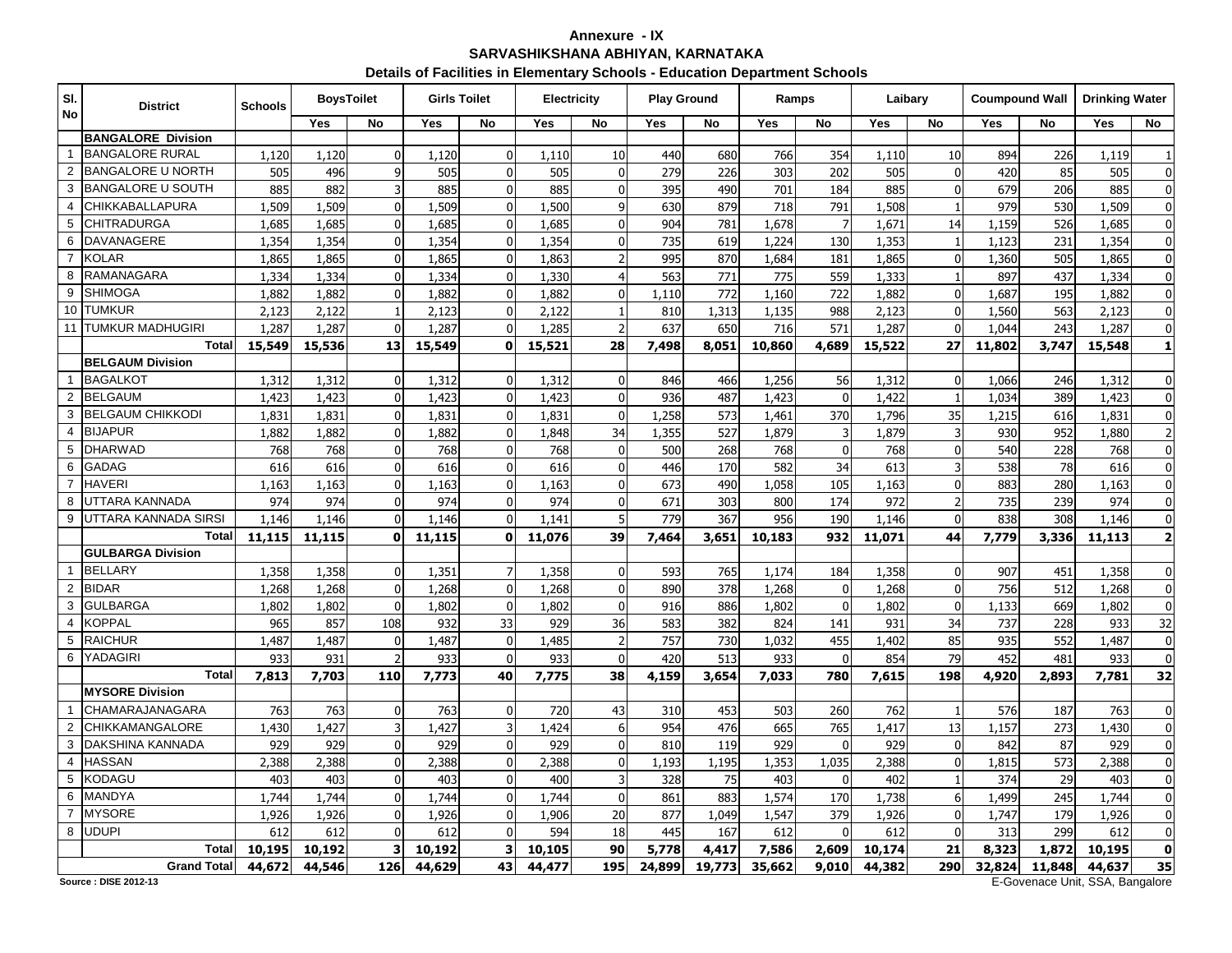## **Annexure - IX ASARVASHIKSHANA ABHIYAN, KARNATAKA**

#### **Details of Facilities in Secondary Schools - Education Department Schools**

| SI.<br>No      | <b>District</b>                             | <b>Schools</b> | <b>Boys Toilet</b> |                         | <b>Girls Toilet</b> |                | <b>Electricity</b> |                | <b>Play Ground</b> |                 | Ramps |                | Laibary    |                          |       | <b>Coumpound Wall</b> | <b>Drinking Water</b> |                         |
|----------------|---------------------------------------------|----------------|--------------------|-------------------------|---------------------|----------------|--------------------|----------------|--------------------|-----------------|-------|----------------|------------|--------------------------|-------|-----------------------|-----------------------|-------------------------|
|                |                                             |                | Yes                | No                      | <b>Yes</b>          | No             | Yes                | No             | Yes                | No              | Yes   | No             | <b>Yes</b> | No                       | Yes   | No                    | Yes                   | No                      |
|                | <b>BANGALORE Division</b>                   |                |                    |                         |                     |                |                    |                |                    |                 |       |                |            |                          |       |                       |                       |                         |
| $\mathbf{1}$   | <b>BANGALORE RURAL</b>                      | 63             | 63                 | $\Omega$                | 63                  | $\mathbf 0$    | 58                 | 5              | 50                 | 13              | 15    | 48             | 60         | 3                        | 48    | 15                    | 62                    | $\mathbf{1}$            |
| 2              | <b>BANGALORE U NORTH</b>                    | 54             | 53                 |                         | 54                  | $\overline{0}$ | 54                 | $\mathbf{0}$   | 40                 | 14              | 17    | 37             | 54         | $\mathbf 0$              | 49    | 5                     | 54                    | $\mathbf 0$             |
| 3              | <b>BANGALORE U SOUTH</b>                    | 80             | 80                 | $\overline{0}$          | 80                  | $\mathbf 0$    | 80                 | $\mathbf{0}$   | 62                 | 18              | 36    | 44             | 80         | $\mathbf 0$              | 67    | 13                    | 80                    | $\overline{0}$          |
| 4              | <b>CHIKKABALLAPURA</b>                      | 107            | 107                | $\mathbf{0}$            | 107                 | $\Omega$       | 96                 | 11             | 84                 | 23              | 24    | 83             | 106        | $\mathbf{1}$             | 65    | 42                    | 105                   | $\overline{2}$          |
| 5              | <b>CHITRADURGA</b>                          | 111            | 111                | $\mathbf 0$             | 111                 | $\overline{0}$ | 105                | 6              | 93                 | 18              | 34    | 77             | 105        | 6                        | 69    | 42                    | 111                   | $\overline{0}$          |
| 6              | <b>DAVANAGERE</b>                           | 156            | 156                | $\Omega$                | 156                 | $\mathbf 0$    | 151                |                | 135                | $\overline{21}$ | 36    | 120            | 153        | 3                        | 131   | 25                    | 156                   | $\overline{0}$          |
| $\overline{7}$ | <b>KOLAR</b>                                | 120            | 120                | $\mathbf{0}$            | 120                 | $\overline{0}$ | 105                | 15             | 94                 | 26              | 89    | 31             | 115        | 5                        | 86    | 34                    | 120                   | $\overline{0}$          |
| 8              | RAMANAGARA                                  | 105            | 105                | $\mathbf{0}$            | 105                 | $\Omega$       | 105                | $\mathbf{0}$   | 80                 | 25              | 16    | 89             | 105        | $\mathbf{0}$             | 70    | 35                    | 105                   | $\overline{0}$          |
| 9              | <b>SHIMOGA</b>                              | 163            | 163                | $\Omega$                | 163                 | $\mathbf 0$    | 136                | 27             | 122                | 41              | 35    | 128            | 155        | 8                        | 122   | 41                    | 163                   | $\overline{0}$          |
| 10             | <b>TUMKUR</b>                               | 133            | 133                | $\mathbf 0$             | 133                 | $\overline{0}$ | 127                | 6              | 117                | 16              | 36    | 97             | 133        | $\mathbf 0$              | 91    | 42                    | 133                   | $\overline{0}$          |
|                | 11 TUMKUR MADHUGIRI                         | 94             | 94                 | $\overline{0}$          | 94                  | $\mathbf{0}$   | 81                 | 13             | 82                 | 12              | 25    | 69             | 94         | $\mathbf 0$              | 58    | 36                    | 94                    | $\overline{0}$          |
|                | <b>Total</b>                                | 1,186          | 1,185              | $\mathbf{1}$            | 1,186               | $\mathbf{0}$   | 1,098              | 88             | 959                | 227             | 363   | 823            | 1,160      | 26                       | 856   | 330                   | 1,183                 | 3                       |
|                | <b>BELGAUM Division</b>                     |                |                    |                         |                     |                |                    |                |                    |                 |       |                |            |                          |       |                       |                       |                         |
| $\mathbf{1}$   | <b>BAGALKOT</b>                             | 157            | 157                | $\overline{0}$          | 157                 | $\overline{0}$ | 149                | 8              | 114                | 43              | 91    | 66             | 157        | $\mathbf{0}$             | 89    | 68                    | 157                   | $\mathbf 0$             |
| 2              | <b>BELGAUM</b>                              | 126            | 126                | $\mathbf 0$             | 126                 | $\mathbf 0$    | 126                | $\Omega$       | 96                 | 30              | 126   | $\mathbf 0$    | 125        | $\mathbf{1}$             | 87    | 39                    | 126                   | $\overline{0}$          |
| 3              | <b>BELGAUM CHIKKODI</b>                     | 158            | 158                | $\mathbf{0}$            | 158                 | $\Omega$       | 158                | $\mathbf{0}$   | 109                | 49              | 29    | 129            | 151        | $\overline{7}$           | 97    | 61                    | 158                   | $\overline{0}$          |
| 4              | <b>BIJAPUR</b>                              | 137            | 129                | 8                       | 126                 | 11             | 89                 | 48             | 96                 | 41              | 24    | 113            | 120        | 17                       | 52    | 85                    | 137                   | $\overline{0}$          |
| 5              | <b>DHARWAD</b>                              | 101            | 101                | $\mathbf{0}$            | 101                 | $\mathbf 0$    | 73                 | 28             | 71                 | 30              | 32    | 69             | 93         | 8                        | 63    | 38                    | 101                   | $\overline{0}$          |
| 6              | <b>GADAG</b>                                | 108            | 108                | $\Omega$                | 108                 | $\mathbf 0$    | 82                 | 26             | 78                 | 30              | 34    | 74             | 96         | 12                       | 63    | 45                    | 108                   | $\overline{0}$          |
| $\overline{7}$ | <b>HAVERI</b>                               | 136            | 136                | $\Omega$                | 136                 | $\Omega$       | 136                | $\Omega$       | 97                 | 39              | 85    | 51             | 120        | 16                       | 92    | 44                    | 136                   | $\overline{0}$          |
| 8              | UTTARA KANNADA                              | 49             | 49                 | $\mathbf 0$             | 49                  | $\mathbf 0$    | 49                 | $\mathbf{0}$   | 35                 | 14              | 38    | 11             | 49         | $\mathbf 0$              | 35    | 14                    | 49                    | $\overline{0}$          |
| 9              | UTTARA KANNADA SIRSI                        | 73             | 73                 | $\overline{0}$          | 73                  | $\overline{0}$ | 67                 | 6              | 57                 | 16              | 46    | 27             | 71         | $\overline{z}$           | 31    | 42                    | 73                    | $\overline{0}$          |
|                | <b>Total</b>                                | 1,045          | 1,037              | 8                       | 1,034               | 11             | 929                | 116            | 753                | 292             | 505   | 540            | 982        | 63                       | 609   | 436                   | 1,045                 | $\mathbf 0$             |
|                | <b>GULBARGA Division</b>                    |                |                    |                         |                     |                |                    |                |                    |                 |       |                |            |                          |       |                       |                       |                         |
| $\overline{1}$ | <b>BELLARY</b>                              | 161            | 160                | $\overline{\mathbf{1}}$ | 161                 | $\mathbf 0$    | 120                | 41             | 125                | 36              | 44    | 117            | 157        |                          | 96    | 65                    | 146                   | 15                      |
| $\overline{2}$ | <b>BIDAR</b>                                | 156            | 156                | $\mathbf 0$             | 156                 | $\mathbf 0$    | 156                | $\mathbf{0}$   | 113                | 43              | 156   | $\mathbf 0$    | 156        | $\mathbf 0$              | 106   | 50                    | 156                   | $\overline{0}$          |
| 3              | <b>GULBARGA</b>                             | 263            | 263                | $\mathbf{0}$            | 263                 | $\mathbf 0$    | 263                | $\Omega$       | 187                | 76              | 259   | $\overline{4}$ | 263        | $\mathbf 0$              | 130   | 133                   | 263                   | $\overline{0}$          |
| 4              | <b>KOPPAL</b>                               | 143            | 134                | 9                       | 136                 | $\overline{7}$ | 117                | 26             | 112                | 31              | 36    | 107            | 131        | 12                       | 104   | 39                    | 133                   | $10\,$                  |
| 5              | <b>RAICHUR</b>                              | 181            | 180                | $\overline{1}$          | 181                 | $\mathbf 0$    | 178                | $\overline{3}$ | 117                | 64              | 35    | 146            | 160        | 21                       | 99    | 82                    | 181                   | $\overline{0}$          |
| 6              | YADAGIRI                                    | 119            | 116                | 3                       | 119                 | $\mathbf{0}$   | 119                | $\mathbf{0}$   | 75                 | 44              | 119   | $\mathbf{0}$   | 107        | 12                       | 61    | 58                    | 119                   | $\mathbf 0$             |
|                | <b>Total</b>                                | 1,023          | 1,009              | 14                      | 1,016               | $\overline{z}$ | 953                | 70             | 729                | 294             | 649   | 374            | 974        | 49                       | 596   | 427                   | 998                   | 25                      |
|                | <b>MYSORE Division</b>                      |                |                    |                         |                     |                |                    |                |                    |                 |       |                |            |                          |       |                       |                       |                         |
| $\mathbf{1}$   | <b>CHAMARAJANAGARA</b>                      | 82             | 81                 |                         | 82                  | $\mathbf 0$    | 71                 | 11             | 64                 | 18              | 20    | 62             | 82         | $\mathbf 0$              | 60    | 22                    | 82                    | $\overline{0}$          |
| $\overline{2}$ | <b>CHIKKAMANGALORE</b>                      | 116            | 114                | $\overline{2}$          | 116                 | $\overline{0}$ | 116                | $\Omega$       | 105                | 11              | 25    | 91             | 116        | $\mathbf 0$              | 80    | 36                    | 116                   | $\overline{0}$          |
| 3              | DAKSHINA KANNADA                            | 161            | 161                | $\mathbf{0}$            | 161                 | $\mathbf 0$    | 154                | $\overline{7}$ | 119                | 42              | 48    | 113            | 158        | 3                        | 70    | 91                    | 161                   | $\overline{0}$          |
| 4              | <b>HASSAN</b>                               | 240            | 240                | $\mathbf{0}$            | 240                 | $\mathbf{0}$   | 240                | $\Omega$       | 202                | 38              | 55    | 185            | 240        | $\mathbf{0}$             | 155   | 85                    | 240                   | $\overline{0}$          |
| 5              | <b>KODAGU</b>                               | 47             | 47                 | $\mathbf 0$             | 47                  | $\mathbf 0$    | 47                 | $\mathbf{0}$   | 43                 | $\overline{4}$  | 24    | 23             | 47         | $\mathbf 0$              | 29    | 18                    | 47                    | $\overline{0}$          |
| 6              | <b>MANDYA</b>                               | 213            | 213                | $\mathbf{0}$            | 213                 | $\mathbf{0}$   | 213                | $\Omega$       | 173                | 40              | 34    | 179            | 210        | 3                        | 156   | 57                    | 213                   | $\overline{0}$          |
|                | <b>MYSORE</b>                               | 223            | 222                | $\overline{1}$          | 223                 | $\overline{0}$ | 175                | 48             | 174                | 49              | 30    | 193            | 213        | 10                       | 168   | 55                    | 221                   | $\overline{2}$          |
| 8              | <b>UDUPI</b>                                | 106            | 102                | $\overline{4}$          | 106                 | $\mathbf{0}$   | 105                | $\overline{1}$ | 84                 | 22              | 26    | 80             | 104        | $\overline{\phantom{a}}$ | 61    | 45                    | 106                   | $\mathbf{0}$            |
|                | <b>Total</b>                                | 1,188          | 1,180              | 8                       | 1,188               | $\mathbf 0$    | 1,121              | 67             | 964                | 224             | 262   | 926            | 1,170      | 18                       | 779   | 409                   | 1,186                 | $\overline{\mathbf{2}}$ |
|                | <b>Grand Total</b><br>Pouron - DIRE 2012 13 | 4,442          | 4,411              | 31                      | 4,424               | 18             | 4,101              | 341            | 3,405              | 1,037           | 1,779 | 2,663          | 4,286      | 156                      | 2,840 | 1,602<br>$E$ Couses   | 4,412<br>CCA          | 30<br><b>Donagloro</b>  |

**Source : DISE 2012-13**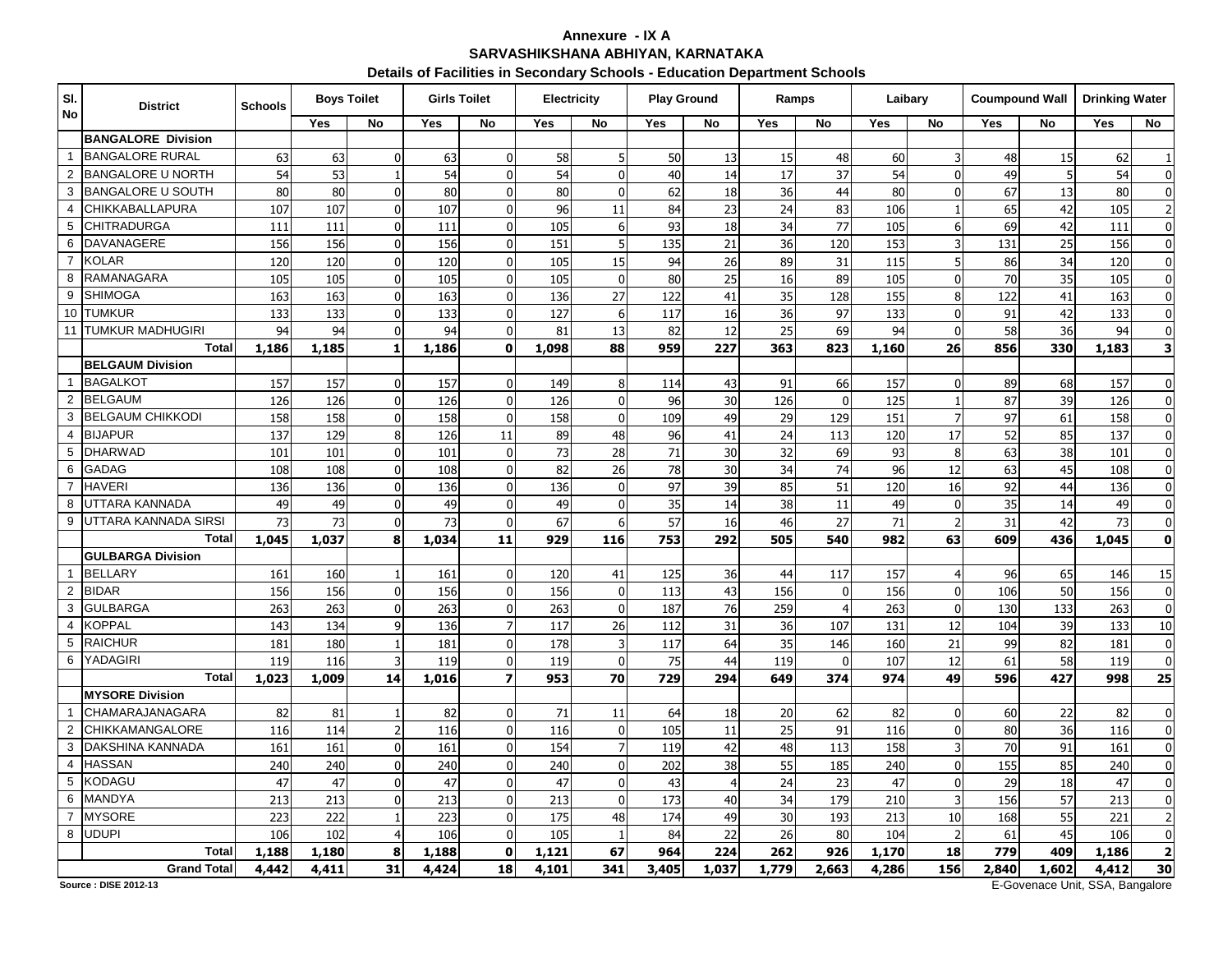## **Annexure - XSARVASHIKSHANA ABHIYAN, KARNATAKA**

|                  |                                 |                     |                     |                  |              |                        | Building Status and Condition of Classrooms Priamry (LPS+HPS) Schools as on 30th September 2012 - Education Department |                           |                              |                |                 |                         |                         |  |  |  |  |
|------------------|---------------------------------|---------------------|---------------------|------------------|--------------|------------------------|------------------------------------------------------------------------------------------------------------------------|---------------------------|------------------------------|----------------|-----------------|-------------------------|-------------------------|--|--|--|--|
|                  |                                 |                     |                     |                  |              | <b>Building Status</b> |                                                                                                                        |                           |                              | Class Rooms    |                 |                         |                         |  |  |  |  |
| SI.No.           | <b>District</b>                 | Schools             | Private             | Rented           | Govt         | Rent<br>Free           | Dilapilat<br>ed                                                                                                        | Under<br>Construc<br>tion | <b>No</b><br><b>Building</b> | Total<br>Rooms | Good<br>Rooms   | Need<br>Minor<br>Repair | Need<br>Major<br>Repair |  |  |  |  |
|                  | <b>BANGALORE Division</b>       |                     |                     |                  |              |                        |                                                                                                                        |                           |                              |                |                 |                         |                         |  |  |  |  |
| 1                | <b>BANGALORE RURAL</b>          | 1,120               | 0                   | 0                | 1,108        | 9                      | 1                                                                                                                      | 1                         | 1                            | 3,836          | 2,744           | 474                     | 618                     |  |  |  |  |
| $\overline{2}$   | <b>BANGALORE U NORTH</b>        | 505                 | 0                   | 10               | 485          | 10                     | $\mathbf 0$                                                                                                            | $\overline{0}$            | $\overline{0}$               | 2,651          | 2,194           | 134                     | 323                     |  |  |  |  |
| 3                | <b>BANGALORE U SOUTH</b>        | 885                 | 0                   | 17               | 818          | 50                     | $\overline{0}$                                                                                                         | $\overline{0}$            | $\overline{0}$               | 4,266          | 3,652           | 245                     | 369                     |  |  |  |  |
| $\overline{4}$   | <b>CHIKKABALLAPURA</b>          | 1,509               | 5                   | 9                | 1,491        | 4                      | $\pmb{0}$                                                                                                              | $\overline{0}$            | $\overline{0}$               | 5,054          | 3,493           | 571                     | 990                     |  |  |  |  |
| 5                | <b>CHITRADURGA</b>              | 1,685               | $\overline{1}$      | 9                | 1,668        | $\overline{4}$         | $\mathbf{1}$                                                                                                           | 2                         | $\overline{0}$               | 7,007          | 4,300           | 968                     | 1,739                   |  |  |  |  |
| 6                | DAVANAGERE                      | 1,354               | 0                   | 8                | 1,342        | $\overline{4}$         | $\pmb{0}$                                                                                                              | $\overline{0}$            | $\mathbf 0$                  | 7,009          | 4,454           | 1,201                   | 1,354                   |  |  |  |  |
| $\overline{7}$   | <b>KOLAR</b>                    | 1,865               | $\overline{1}$      | 14               | 1,845        | 5                      | $\overline{0}$                                                                                                         | $\overline{0}$            | $\overline{0}$               | 6,078          | 3,945           | 788                     | 1,345                   |  |  |  |  |
| 8                | RAMANAGARA                      | 1,334               | $\overline{0}$      | 3                | 1,317        | 10                     | 4                                                                                                                      | $\overline{0}$            | $\mathbf 0$                  | 4,309          | 2,771           | 706                     | 832                     |  |  |  |  |
| 9                | <b>SHIMOGA</b>                  | 1,882               | $\overline{0}$      | $\overline{2}$   | 1,872        | 8                      | $\mathbf{0}$                                                                                                           | $\overline{0}$            | $\mathbf{0}$                 | 7,188          | 5,395           | 850                     | 943                     |  |  |  |  |
| 10               | <b>TUMKUR</b>                   | 2,123               | 9                   | 12               | 2,098        | 4                      | $\mathbf 0$                                                                                                            | 0                         | $\mathbf{0}$                 | 6,923          | 4,235           | 1,138                   | 1,550                   |  |  |  |  |
| 11               | <b>TUMKUR MADHUGIRI</b>         | 1,287               | 0                   | $\Omega$         | 1,281        | 6                      | $\mathbf{0}$                                                                                                           | $\overline{0}$            | $\Omega$                     | 4,559          | 2,923           | 965                     | 671                     |  |  |  |  |
|                  | Total                           | 15,549              | 16                  | 84               | 15,325       | 114                    | 6                                                                                                                      | 3                         | 1                            | 58,880         | 40,106          | 8,040                   | 10,734                  |  |  |  |  |
|                  | <b>BELGAUM Division</b>         |                     |                     |                  |              |                        |                                                                                                                        |                           |                              |                |                 |                         |                         |  |  |  |  |
| $\mathbf{1}$     | <b>BAGALKOT</b>                 | 1,312               | 0                   | 16               | 1,273        | $\overline{22}$        | $\mathbf{1}$                                                                                                           | 0                         | $\mathbf{0}$                 | 7,559          | 5,739           | 730                     | 1,090                   |  |  |  |  |
| $\overline{2}$   | <b>BELGAUM</b>                  | 1,423               | 0                   | 24               | 1,380        | 15                     | $\mathbf 1$                                                                                                            | $\overline{\mathbf{3}}$   | $\overline{0}$               | 8,165          | 6,052           | 660                     | 1,453                   |  |  |  |  |
| 3                | <b>BELGAUM CHIKKODI</b>         | 1,831               | 0                   | 11               | 1,789        | $\overline{25}$        | $\mathbf 1$                                                                                                            | $\overline{5}$            | $\Omega$                     | 8.889          | 6,575           | 716                     | 1,598                   |  |  |  |  |
| $\overline{4}$   | <b>BIJAPUR</b>                  | 1,882               | 0                   | $\overline{24}$  | 1,846        | 11                     | $\mathbf 0$                                                                                                            | 1                         | $\mathbf{0}$                 | 10,542         | 8,309           | 857                     | 1,376                   |  |  |  |  |
| 5                | <b>DHARWAD</b>                  | 768                 | $\mathbf 1$         | 18               | 735          | 14                     | $\mathbf 0$                                                                                                            | $\overline{0}$            | $\mathbf{0}$                 | 5,648          | 5,318           | 194                     | 136                     |  |  |  |  |
| 6                | <b>GADAG</b>                    | 616                 | $\mathbf{1}$        | 2                | 609          | 4                      | $\mathbf 0$                                                                                                            | 0                         | $\mathbf{0}$                 | 4,225          | 3,092           | 447                     | 686                     |  |  |  |  |
| $\overline{7}$   | <b>HAVERI</b>                   | 1,163               | $\overline{0}$      | $\mathbf{1}$     | 1,162        | $\Omega$               | $\mathbf 0$                                                                                                            | $\overline{0}$            | $\Omega$                     | 6,461          | 4,126           | 986                     | 1,349                   |  |  |  |  |
| 8                | UTTARA KANNADA                  | 974                 | $\mathbf{1}$        | 11               | 958          | 4                      | 0                                                                                                                      | 0                         | 0                            | 3,723          | 2,579           | 406                     | 738                     |  |  |  |  |
| 9                | UTTARA KANNADA SIRSI            | 1,146               | 0                   | 3                | 1.141        |                        | $\mathbf 0$                                                                                                            | 0                         | $\Omega$                     | 4,066          | 2,747           | 541                     | $\overline{778}$        |  |  |  |  |
|                  | Total                           | 11,115              | 3                   | 110              | 10,893       | 97                     | 3                                                                                                                      | 9                         | 0                            | 59,278         | 44,537          | 5,537                   | 9,204                   |  |  |  |  |
|                  | <b>GULBARGA Division</b>        |                     |                     |                  |              |                        |                                                                                                                        |                           |                              |                |                 |                         |                         |  |  |  |  |
| 1                | <b>BELLARY</b><br><b>BIDAR</b>  | 1,358               | 7                   | 8                | 1,330        | 12<br>12               | 1                                                                                                                      | 0<br>0                    | $\mathbf{0}$                 | 8,140          | 6,140           | 774<br>579              | 1,226                   |  |  |  |  |
| $\overline{2}$   |                                 | 1,268               | 0                   | 6                | 1,250        | $\overline{11}$        | 0                                                                                                                      |                           | 0                            | 7,191          | 5,610           |                         | 1,002                   |  |  |  |  |
| 3                | <b>GULBARGA</b>                 | 1,802               | $\overline{0}$<br>2 | 5                | 1,786<br>946 |                        | 0                                                                                                                      | O<br>4                    | $\mathbf{0}$                 | 10,419         | 8,254<br>4,173  | 871<br>565              | 1,294                   |  |  |  |  |
| 4                | <b>KOPPAL</b><br><b>RAICHUR</b> | 965<br>1,487        | $\overline{0}$      | 3<br>$\mathbf 0$ | 1,426        | 9<br>26                | $\overline{0}$<br>$\mathbf 0$                                                                                          | $\overline{35}$           | 1<br>$\mathbf{0}$            | 5,248          | 5,590           | 825                     | 510<br>903              |  |  |  |  |
| 5<br>6           | YADAGIRI                        | 933                 | $\overline{1}$      | 9                | 895          | 17                     | 4                                                                                                                      | 7                         | $\overline{0}$               | 7,318<br>4,405 | 3,317           | 597                     | 491                     |  |  |  |  |
|                  | <b>Total</b>                    | 7,813               | 10                  | $\overline{31}$  | 7,633        | 87                     | $\overline{\mathbf{5}}$                                                                                                | 46                        | 1                            | 42,721         | 33,084          | 4,211                   | 5,426                   |  |  |  |  |
|                  | <b>MYSORE Division</b>          |                     |                     |                  |              |                        |                                                                                                                        |                           |                              |                |                 |                         |                         |  |  |  |  |
| 1                | CHAMARAJANAGARA                 | 763                 | $\mathbf{1}$        | 6                | 745          | 10                     | $\mathbf 0$                                                                                                            | $\overline{0}$            | 1                            | 3,422          | 2,445           | 328                     | 649                     |  |  |  |  |
| $\boldsymbol{2}$ | CHIKKAMANGALORE                 | 1,430               | $\overline{2}$      | $\mathbf{1}$     | 1,427        | 0                      | $\pmb{0}$                                                                                                              | $\overline{0}$            | $\mathbf 0$                  | 5,675          | 3,946           | 722                     | 1,007                   |  |  |  |  |
| 3                | <b>DAKSHINA KANNADA</b>         | 929                 | $\overline{1}$      | $\overline{2}$   | 919          | 7                      | $\overline{0}$                                                                                                         | $\overline{0}$            | $\mathbf 0$                  | 5,468          | 3,564           | 745                     | 1,159                   |  |  |  |  |
| $\overline{4}$   | <b>HASSAN</b>                   | 2,388               | $\overline{1}$      | $\overline{2}$   | 2,380        | 5                      | $\pmb{0}$                                                                                                              | 0                         | $\mathbf 0$                  | 8,113          | 4,574           | 1,463                   | 2,076                   |  |  |  |  |
| 5                | KODAGU                          | 403                 | $\overline{0}$      | $\overline{0}$   | 398          | 5                      | $\overline{0}$                                                                                                         | $\overline{0}$            | $\mathbf{0}$                 | 2,059          | 1,479           | 155                     | 425                     |  |  |  |  |
| 6                | <b>MANDYA</b>                   | 1,744               | 4                   | 3                | 1,728        |                        | $\overline{2}$                                                                                                         | 0                         | $\mathbf{0}$                 | 6,771          | 4,166           | 1,009                   | 1,596                   |  |  |  |  |
| $\overline{7}$   | <b>MYSORE</b>                   | 1,926               | $\overline{0}$      | 18               | 1,875        | 33                     | $\overline{0}$                                                                                                         | 0                         | $\mathbf 0$                  | 8,522          | 5,928           | 925                     | 1,669                   |  |  |  |  |
| 8                | <b>UDUPI</b>                    | 612                 | 0                   | 14               | 598          | $\mathbf{0}$           | $\mathbf 0$                                                                                                            | $\overline{0}$            | $\mathbf{0}$                 | 3,041          | 1,847           | 497                     | 697                     |  |  |  |  |
|                  |                                 | <b>Total</b> 10,195 | $\overline{9}$      |                  | 46 10,070    | 67                     | $\overline{\mathbf{2}}$                                                                                                | $\mathbf 0$               | 1                            | 43,071         | 27,949          | 5,844                   | 9,278                   |  |  |  |  |
|                  | Grand Total 44,672              |                     | 38                  |                  | 271 43,921   | 365                    | 16                                                                                                                     | 58                        | 31                           |                | 203,950 145,676 | 23,632                  | 34,642                  |  |  |  |  |
|                  |                                 |                     |                     |                  |              |                        |                                                                                                                        |                           |                              |                |                 |                         |                         |  |  |  |  |

 $Source:$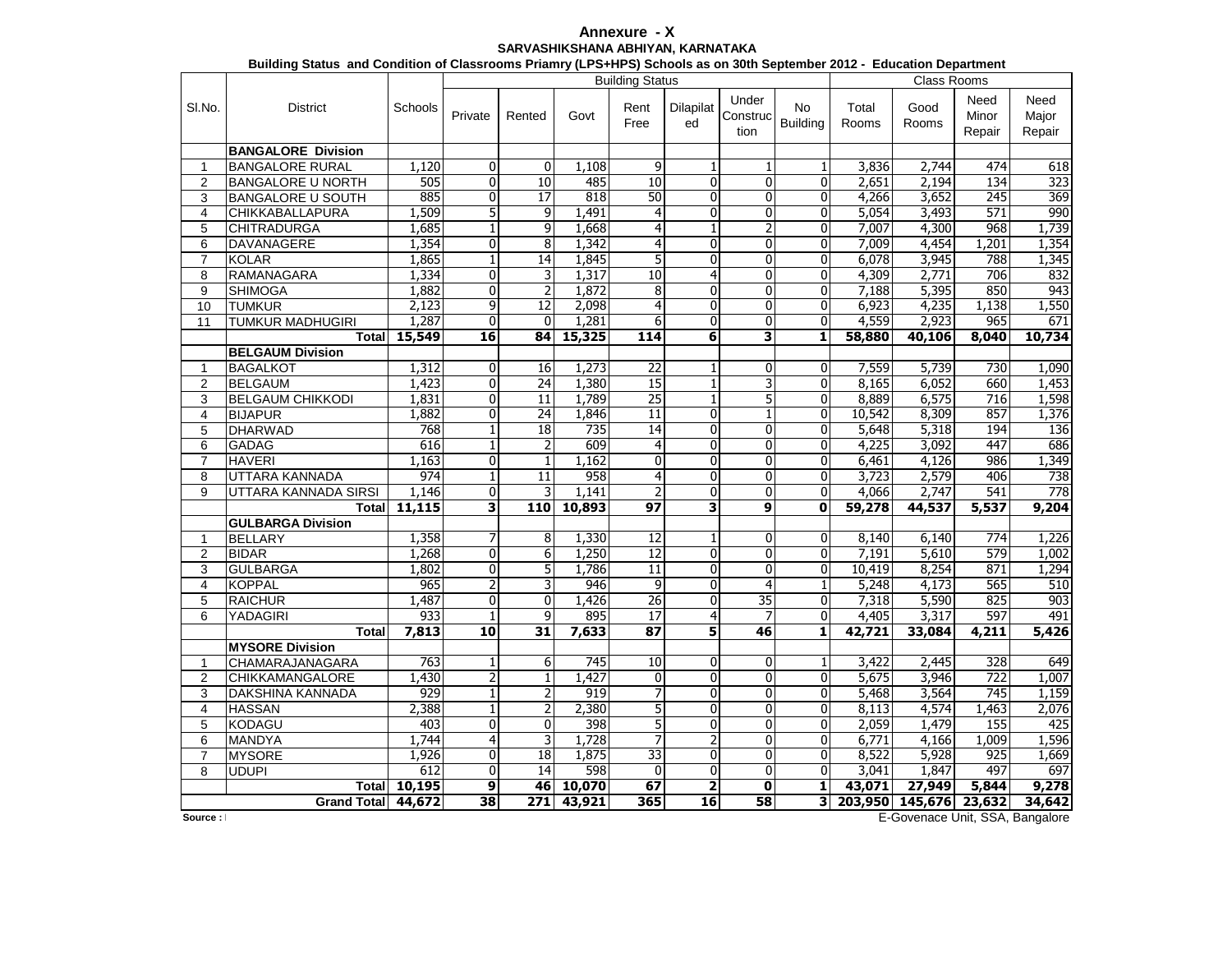## **Annexure - X ASARVASHIKSHANA ABHIYAN, KARNATAKA**

| Building Status and Condition of Classrooms Secondary Schools as on 30th September 2012 - Education Department |                           |                        |                         |                |                 |                 |                         |                         |                         |        |                  |                 |                    |  |  |  |  |  |  |  |  |
|----------------------------------------------------------------------------------------------------------------|---------------------------|------------------------|-------------------------|----------------|-----------------|-----------------|-------------------------|-------------------------|-------------------------|--------|------------------|-----------------|--------------------|--|--|--|--|--|--|--|--|
|                                                                                                                |                           | <b>Building Status</b> |                         |                |                 |                 |                         |                         |                         |        |                  |                 | <b>Class Rooms</b> |  |  |  |  |  |  |  |  |
| SI.No.                                                                                                         | <b>District</b>           | Schools                |                         |                |                 | Rent            | Dilapilat               | Under                   | <b>No</b>               | Total  | Good             | Need            | Need               |  |  |  |  |  |  |  |  |
|                                                                                                                |                           |                        | Private                 | Rented         | Govt            | Free            | ed                      | Construc                | <b>Building</b>         | Rooms  | Rooms            | Minor           | Major              |  |  |  |  |  |  |  |  |
|                                                                                                                |                           |                        |                         |                |                 |                 |                         | tion                    |                         |        |                  | Repair          | Repair             |  |  |  |  |  |  |  |  |
|                                                                                                                | <b>BANGALORE Division</b> |                        |                         |                |                 |                 |                         |                         |                         |        |                  |                 |                    |  |  |  |  |  |  |  |  |
| $\mathbf{1}$                                                                                                   | <b>BANGALORE RURAL</b>    | 63                     | $\mathbf{1}$            | 0              | 60              | $\overline{2}$  | $\mathbf 0$             | $\mathbf 0$             | $\Omega$                | 462    | 404              | 29              | 29                 |  |  |  |  |  |  |  |  |
| $\overline{2}$                                                                                                 | <b>BANGALORE U NORTH</b>  | 54                     | $\mathbf{1}$            | $\mathbf{0}$   | 53              | $\mathbf{0}$    | $\mathbf{0}$            | $\overline{\mathbf{0}}$ | $\mathbf{0}$            | 451    | 400              | 6               | 45                 |  |  |  |  |  |  |  |  |
| 3                                                                                                              | <b>BANGALORE U SOUTH</b>  | 80                     | $\overline{\mathbf{0}}$ | $\overline{2}$ | 67              | $\overline{11}$ | $\overline{0}$          | $\overline{0}$          | $\Omega$                | 557    | 468              | 19              | 70                 |  |  |  |  |  |  |  |  |
| 4                                                                                                              | CHIKKABALLAPURA           | 107                    | 0                       | $\mathbf{1}$   | 103             | 2               | 0                       | $\mathbf{1}$            | 0                       | 757    | 594              | 54              | 109                |  |  |  |  |  |  |  |  |
| 5                                                                                                              | <b>CHITRADURGA</b>        | 111                    | 0                       | 0              | 105             | 5               | $\bf{0}$                | $\mathbf{1}$            | 0                       | 513    | 401              | 33              | 79                 |  |  |  |  |  |  |  |  |
| 6                                                                                                              | DAVANAGERE                | 156                    | 0                       | $\mathbf 0$    | 152             | $\overline{4}$  | $\mathbf{0}$            | $\overline{0}$          | $\mathbf{0}$            | 880    | $\overline{724}$ | 60              | 96                 |  |  |  |  |  |  |  |  |
| $\overline{7}$                                                                                                 | <b>KOLAR</b>              | 120                    | 0                       | 0              | 103             | 17              | 0                       | 0                       | $\mathbf{0}$            | 687    | 472              | 63              | 152                |  |  |  |  |  |  |  |  |
| 8                                                                                                              | RAMANAGARA                | 105                    | 0                       | $\mathbf{1}$   | 89              | 12              | $\mathbf 1$             | $\overline{2}$          | $\mathbf{0}$            | 548    | 391              | 32              | 125                |  |  |  |  |  |  |  |  |
| 9                                                                                                              | SHIMOGA                   | 163                    | 0                       | $\overline{0}$ | 149             | $\overline{14}$ | $\overline{0}$          | 0                       | 0                       | 803    | 535              | 65              | 203                |  |  |  |  |  |  |  |  |
| 10                                                                                                             | <b>TUMKUR</b>             | 133                    | 0                       | $\mathbf{1}$   | 125             | $\overline{4}$  | $\mathbf{0}$            | $\overline{2}$          | $\mathbf{1}$            | 678    | 572              | $\overline{37}$ | 69                 |  |  |  |  |  |  |  |  |
| 11                                                                                                             | <b>TUMKUR MADHUGIRI</b>   | 94                     | 0                       | $\mathbf{0}$   | 91              | $\mathbf{1}$    | $\mathbf{0}$            | $\mathbf{1}$            | $\mathbf{1}$            | 453    | 342              | 54              | 57                 |  |  |  |  |  |  |  |  |
|                                                                                                                | <b>Total</b>              | 1,186                  | 2                       | 5              | 1,097           | $\overline{72}$ | $\mathbf{1}$            | 7                       | $\overline{2}$          | 6,789  | 5,303            | 452             | 1,034              |  |  |  |  |  |  |  |  |
|                                                                                                                | <b>BELGAUM Division</b>   |                        |                         |                |                 |                 |                         |                         |                         |        |                  |                 |                    |  |  |  |  |  |  |  |  |
| 1                                                                                                              | <b>BAGALKOT</b>           | 157                    | $\overline{\mathbf{0}}$ | 1              | 121             | 33              | $\mathbf{0}$            | 2                       | 0                       | 763    | 639              | 32              | 92                 |  |  |  |  |  |  |  |  |
| 2                                                                                                              | <b>BELGAUM</b>            | 126                    | 0                       | $\overline{0}$ | 102             | $\overline{20}$ | $\mathbf 0$             | $\overline{\mathbf{r}}$ | $\mathbf{0}$            | 583    | 510              | 7               | 66                 |  |  |  |  |  |  |  |  |
|                                                                                                                | <b>BELGAUM CHIKKODI</b>   | 158                    |                         |                | 105             | $\overline{37}$ |                         | 13                      |                         | 794    | 685              | 15              | 94                 |  |  |  |  |  |  |  |  |
| 3                                                                                                              |                           |                        | $\overline{1}$          | $\mathbf{1}$   |                 |                 | 0                       |                         | 1                       |        |                  |                 |                    |  |  |  |  |  |  |  |  |
| 4                                                                                                              | <b>BIJAPUR</b>            | 137                    | $\mathbf{1}$            | $\mathbf 0$    | 102             | $\overline{32}$ | $\mathbf{0}$            | $\overline{2}$          | $\mathbf{0}$            | 601    | 508<br>683       | $\overline{22}$ | $\overline{71}$    |  |  |  |  |  |  |  |  |
| 5                                                                                                              | DHARWAD                   | 101                    | 0                       | 0              | 67              | 33              | 0                       | 1                       | 0                       | 828    |                  | 14              | 131                |  |  |  |  |  |  |  |  |
| 6                                                                                                              | <b>GADAG</b>              | 108                    | $\overline{0}$          | $\overline{1}$ | $\overline{77}$ | $\overline{28}$ | $\overline{1}$          | $\overline{1}$          | $\Omega$                | 552    | 502              | 10              | 40                 |  |  |  |  |  |  |  |  |
| $\overline{7}$                                                                                                 | <b>HAVERI</b>             | 136                    | 0                       | $\mathbf 0$    | 136             | $\mathbf{0}$    | $\mathbf{0}$            | 0                       | $\mathbf{0}$            | 640    | 488              | $\overline{36}$ | 116                |  |  |  |  |  |  |  |  |
| 8                                                                                                              | UTTARA KANNADA            | 49                     | ō                       | $\overline{0}$ | 45              | 4               | 0                       | $\overline{0}$          | 0                       | 243    | 198              | $\overline{9}$  | 36                 |  |  |  |  |  |  |  |  |
| 9                                                                                                              | UTTARA KANNADA SIRSI      | $\overline{73}$        | $\overline{0}$          | $\mathbf 0$    | 66              |                 | $\mathbf 0$             | $\overline{0}$          | $\mathbf{0}$            | 400    | 326              | $\overline{20}$ | 54                 |  |  |  |  |  |  |  |  |
|                                                                                                                | <b>Total</b>              | 1,045                  | 2                       | 3              | 821             | 194             | $\overline{\mathbf{1}}$ | 23                      | $\overline{\mathbf{1}}$ | 5,404  | 4,539            | 165             | 700                |  |  |  |  |  |  |  |  |
|                                                                                                                | <b>GULBARGA Division</b>  |                        |                         |                |                 |                 |                         |                         |                         |        |                  |                 |                    |  |  |  |  |  |  |  |  |
| 1                                                                                                              | <b>BELLARY</b>            | 161                    | $\mathbf{1}$            | 1              | 145             | 12              | 0                       | 1                       | 1                       | 789    | 574              | 66              | 149                |  |  |  |  |  |  |  |  |
| $\overline{2}$                                                                                                 | <b>BIDAR</b>              | 156                    | $\overline{0}$          | $\mathbf 0$    | 135             | $\overline{20}$ | $\mathbf 1$             | $\overline{\mathbf{0}}$ | $\mathbf{0}$            | 711    | 535              | 68              | 108                |  |  |  |  |  |  |  |  |
| 3                                                                                                              | <b>GULBARGA</b>           | 263                    | 0                       | $\overline{0}$ | 233             | $\overline{27}$ | $\overline{1}$          | 2                       | 0                       | 1,295  | 1,123            | 26              | 146                |  |  |  |  |  |  |  |  |
| $\overline{4}$                                                                                                 | <b>KOPPAL</b>             | $\overline{143}$       | $\overline{2}$          | $\mathbf 0$    | 118             | $\overline{18}$ | $\overline{0}$          | $\overline{1}$          | $\overline{4}$          | 779    | 650              | 49              | 80                 |  |  |  |  |  |  |  |  |
| 5                                                                                                              | <b>RAICHUR</b>            | 181                    | 0                       | 1              | 136             | $\overline{35}$ | $\overline{0}$          | 9                       | 0                       | 1,054  | 848              | 83              | 123                |  |  |  |  |  |  |  |  |
| 6                                                                                                              | <b>YADAGIRI</b>           | 119                    | $\overline{0}$          | $\overline{1}$ | 96              | $\overline{17}$ | $\overline{0}$          | 5                       | $\overline{0}$          | 604    | 466              | 58              | 80                 |  |  |  |  |  |  |  |  |
|                                                                                                                | <b>Total</b>              | 1,023                  | 3                       | 3              | 863             | 129             | $\overline{\mathbf{2}}$ | $\overline{18}$         | 5                       | 5,232  | 4,196            | 350             | 686                |  |  |  |  |  |  |  |  |
|                                                                                                                | <b>MYSORE Division</b>    |                        |                         |                |                 |                 |                         |                         |                         |        |                  |                 |                    |  |  |  |  |  |  |  |  |
| 1                                                                                                              | CHAMARAJANAGARA           | $\overline{82}$        | ٥I                      | 0              | 71              | 9               | $\mathbf{1}$            | 1                       | $\Omega$                | 411    | 311              | 23              | $\overline{77}$    |  |  |  |  |  |  |  |  |
| $\overline{2}$                                                                                                 | CHIKKAMANGALORE           | 116                    | 0                       | 0              | 111             | $\overline{4}$  | 0                       | $\mathbf{1}$            | $\mathbf{0}$            | 613    | 381              | 106             | 126                |  |  |  |  |  |  |  |  |
| 3                                                                                                              | <b>DAKSHINA KANNADA</b>   | 161                    | 0                       | $\overline{2}$ | 148             | 11              | $\overline{0}$          | $\overline{0}$          | $\Omega$                | 905    | 649              | $\overline{54}$ | 202                |  |  |  |  |  |  |  |  |
| $\overline{4}$                                                                                                 | <b>HASSAN</b>             | 240                    | 0                       | $\overline{0}$ | 235             | 0               | $\overline{0}$          | $\overline{\mathbf{0}}$ | 5                       | 1,006  | 788              | 82              | 136                |  |  |  |  |  |  |  |  |
| 5                                                                                                              | KODAGU                    | 47                     | $\overline{\mathbf{0}}$ | $\mathbf 0$    | 44              | $\mathbf{1}$    | $\overline{0}$          | $\overline{2}$          | $\mathbf{0}$            | 262    | 219              | $\overline{12}$ | $\overline{31}$    |  |  |  |  |  |  |  |  |
| 6                                                                                                              | <b>MANDYA</b>             | 213                    | $\overline{0}$          | 0              | 193             | $\overline{18}$ | 0                       | 2                       | $\mathbf{0}$            | 1,073  | 932              | 36              | 105                |  |  |  |  |  |  |  |  |
| 7                                                                                                              | <b>MYSORE</b>             | 223                    | $\overline{2}$          | $1\,$          | 191             | 19              | $\overline{0}$          | $\overline{0}$          | 10                      | 1,314  | 1,026            | 105             | 183                |  |  |  |  |  |  |  |  |
| 8                                                                                                              | <b>UDUPI</b>              | 106                    | $\overline{1}$          | $\overline{2}$ | 100             | $\mathbf{1}$    | $\mathbf{0}$            | $\overline{2}$          | $\mathbf{0}$            | 702    | 549              | 15              | 138                |  |  |  |  |  |  |  |  |
|                                                                                                                | <b>Total</b>              | 1,188                  | 3                       | 5              | 1,093           | 63              | 1                       | 8                       | 15                      | 6,286  | 4,855            | 433             | 998                |  |  |  |  |  |  |  |  |
|                                                                                                                | <b>Grand Total</b>        | 4,442                  | 10                      | 16             | 3,874           | 458             | 5                       | 56                      | 23                      | 23,711 | 18,893           | 1,400           | 3,418              |  |  |  |  |  |  |  |  |

**Source : DISE 2012-13**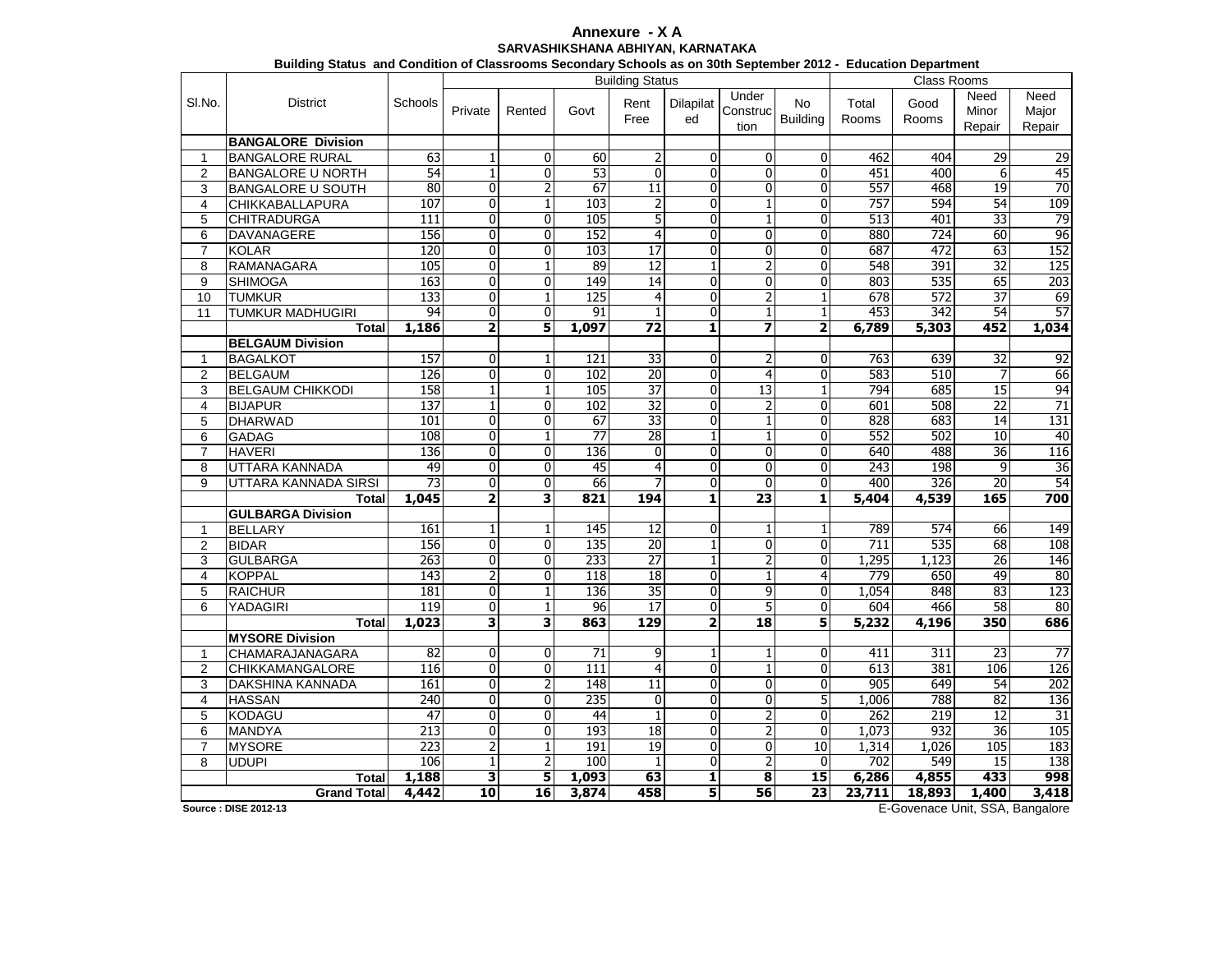## **Annexure - XISARVASHIKSHANA ABHIYAN, KARNATAKA**

|                |                                                                                                                              |                           |                  | RTE Infrastructure Compliant Schools - Education Department schools |                  | SAR VASNIN SHANA ADNI I AN, NARNA I ANA |          |                |                                                                        |              |              |                     |  |  |
|----------------|------------------------------------------------------------------------------------------------------------------------------|---------------------------|------------------|---------------------------------------------------------------------|------------------|-----------------------------------------|----------|----------------|------------------------------------------------------------------------|--------------|--------------|---------------------|--|--|
|                |                                                                                                                              | Total No of               |                  |                                                                     |                  |                                         |          |                | No of Schools based on the No of facility having in Schools as per RTE |              |              | % of Schools having |  |  |
| SI. No.        | <b>District</b>                                                                                                              | <b>Elementary Schools</b> | 9                | 8                                                                   | $\overline{7}$   | 6                                       |          | all 9 facility |                                                                        |              |              |                     |  |  |
| $\mathbf{1}$   | <b>BANGALORE RURAL</b>                                                                                                       | 1,120                     | 292              | 448                                                                 | 286              | 88                                      |          |                | $\Omega$                                                               | $\Omega$     | ∩            | 26.07               |  |  |
| 2              | <b>BANGALORE URBAN</b>                                                                                                       | 1,390                     | 387              | 488                                                                 | 348              | 140                                     | 22       |                | $\Omega$                                                               | 0            | $\Omega$     | 27.84               |  |  |
| 3              | <b>CHIKKABALLAPURA</b>                                                                                                       | 1,509                     | 210              | 537                                                                 | 543              | 213                                     | 6        |                | $\Omega$                                                               | 0            | $\Omega$     | 13.92               |  |  |
| $\overline{4}$ | <b>CHITRADURGA</b>                                                                                                           | 1,685                     | 593              | 783                                                                 | 285              | 23                                      |          | $\Omega$       | $\Omega$                                                               | $\Omega$     | $\Omega$     | 35.19               |  |  |
| 5              | <b>DAVANAGERE</b>                                                                                                            | 1,354                     | 580              | 538                                                                 | 194              | 39                                      | 3        |                | $\Omega$                                                               | $\Omega$     | $\Omega$     | 42.84               |  |  |
| 6              | <b>KOLAR</b>                                                                                                                 | 1,865                     | $\overline{722}$ | 721                                                                 | 374              | 45                                      | 3        | $\Omega$       | $\Omega$                                                               | $\mathbf 0$  | $\Omega$     | 38.71               |  |  |
| $\overline{7}$ | <b>RAMANAGARA</b>                                                                                                            | 1,334                     | 249              | 529                                                                 | 400              | 154                                     |          | $\Omega$       | $\Omega$                                                               | $\mathbf 0$  | $\mathbf 0$  | 18.67               |  |  |
| 8              | <b>SHIMOGA</b>                                                                                                               | 1,882                     | 691              | 733                                                                 | 394              | 63                                      |          |                | $\Omega$                                                               | $\Omega$     | $\Omega$     | 36.72               |  |  |
| 9              | <b>TUMKUR</b>                                                                                                                | 3,410                     | 705              | 1,326                                                               | 1,05             | $\overline{316}$                        | 5        |                | $\Omega$                                                               | $\Omega$     | $\Omega$     | 20.67               |  |  |
|                | <b>BANGALORE Divisio</b>                                                                                                     | 15,549                    | 4,429            | 6,103                                                               | 3,881            | 1,081                                   | 48       |                | $\bf{0}$                                                               | $\mathbf{0}$ | <sub>0</sub> | 28.54               |  |  |
| 10             | <b>BAGALKOT</b>                                                                                                              | 1,312                     | 587              | 440                                                                 | 235              | 46                                      |          |                | $\Omega$                                                               | $\Omega$     | ∩            | 44.74               |  |  |
| 11             | <b>BELGAUM</b>                                                                                                               | 3,254                     | 1,222            | 1,150                                                               | 663              | 186                                     | 30       |                |                                                                        | $\Omega$     | $\Omega$     | 37.55               |  |  |
| 12             | <b>BIJAPUR</b>                                                                                                               | 1,882                     | 465              | 855                                                                 | 454              | 87                                      | 21       | $\Omega$       | $\Omega$                                                               | $\Omega$     | $\Omega$     | 24.71               |  |  |
| 13             | <b>DHARWAD</b>                                                                                                               | 768                       | 300              | 261                                                                 | 163              | 35                                      | q        |                | $\Omega$                                                               | $\Omega$     | $\Omega$     | 39.06               |  |  |
| 14             | <b>GADAG</b>                                                                                                                 | 616                       | 346              | 183                                                                 | 64               | 19                                      |          |                | $\Omega$                                                               | $\Omega$     | n            | 56.17               |  |  |
| 15             | <b>HAVERI</b>                                                                                                                | 1,163                     | 456              | 448                                                                 | 207              | 48                                      |          |                | $\Omega$                                                               | 0            | $\Omega$     | 39.21               |  |  |
| 16             | UTTARA KANNADA                                                                                                               | 2,120                     | 925              | 817                                                                 | 305              | 69                                      |          |                | C                                                                      | $\Omega$     | ∩            | 43.63               |  |  |
|                | <b>BELGAUM Division</b>                                                                                                      | 11,115                    | 4,301            | 4,154                                                               | 2,091            | 490                                     | 76       |                |                                                                        | $\mathbf{0}$ | <sup>0</sup> | 38.70               |  |  |
| 17             | <b>BELLARY</b>                                                                                                               | 1,358                     | 258              | 516                                                                 | 388              | 158                                     | 34       |                | $\Omega$                                                               | $\Omega$     | $\Omega$     | 19                  |  |  |
| 18             | <b>BIDAR</b>                                                                                                                 | 1,268                     | 485              | 512                                                                 | 236              | 28                                      |          | ∩              | $\Omega$                                                               | $\Omega$     | ∩            | 38.25               |  |  |
| 19             | <b>GULBARGA</b>                                                                                                              | 1,802                     | 536              | 707                                                                 | 468              | 76                                      | 15       | $\Omega$       | $\Omega$                                                               | $\Omega$     | ∩            | 29.74               |  |  |
| 20             | <b>KOPPAL</b>                                                                                                                | 965                       | 260              | 339                                                                 | 244              | 81                                      | 28<br>11 |                |                                                                        | O            |              | 26.94               |  |  |
| 21             | <b>RAICHUR</b>                                                                                                               | 1,487                     | 260              | 480                                                                 | 423              | 244                                     | 67       | 12             |                                                                        | $\Omega$     | $\Omega$     | 17.48               |  |  |
| 22             | YADAGIRI                                                                                                                     | 933                       | 122              | 289                                                                 | 315              | 157                                     | 47       | 3              | $\Omega$                                                               | $\Omega$     | $\Omega$     | 13.08               |  |  |
|                | <b>GULBARGA Divisio</b>                                                                                                      | 7,813                     | 1,921            | 2,843                                                               | 2,074            | 744                                     | 198      | 30             | 3                                                                      | $\mathbf{0}$ |              | 24.59               |  |  |
| 23             | CHAMARAJANAGARA                                                                                                              | 763                       | 176              | 291                                                                 | 213              | 72                                      | 10       |                | $\Omega$                                                               | $\Omega$     | ∩            | 23.07               |  |  |
| 24             | <b>CHIKKAMANGALORE</b>                                                                                                       | 1,430                     | 423              | 564                                                                 | 354              | 87                                      |          | $\Omega$       | $\Omega$                                                               | $\Omega$     | ∩            | 29.58               |  |  |
| 25             | <b>DAKSHINA KANNADA</b>                                                                                                      | 929                       | 719              | 187                                                                 | 23               | $\Omega$                                | 0        |                | $\Omega$                                                               | $\Omega$     |              | 77.4                |  |  |
| 26             | <b>HASSAN</b>                                                                                                                | 2,388                     | 627              | 899                                                                 | 648              | 213                                     |          |                | $\Omega$                                                               | $\Omega$     | ∩            | 26.26               |  |  |
| 27             | <b>KODAGU</b>                                                                                                                | 403                       | 299              | 91                                                                  | 13               | $\Omega$                                | 0        | $\Omega$       | $\Omega$                                                               | 0            | $\Omega$     | 74.19               |  |  |
| 28             | <b>MANDYA</b>                                                                                                                | 1,744                     | 690              | 805                                                                 | $\overline{223}$ | 20                                      |          |                | $\Omega$                                                               | $\Omega$     | $\Omega$     | 39.56               |  |  |
| 29             | <b>MYSORE</b>                                                                                                                | 1,926                     | 641              | 867                                                                 | 330              | 69                                      | 19       |                | $\Omega$                                                               | $\Omega$     | ∩            | 33.28               |  |  |
| 30             | <b>UDUPI</b>                                                                                                                 | 612                       | 235              | 271                                                                 | 106              | $\Omega$                                | U        | $\Omega$       | $\Omega$                                                               | $\Omega$     | $\Omega$     | 38.4                |  |  |
|                | <b>MYSORE Division</b>                                                                                                       | 10195                     | 3810             | 3975                                                                | 1910             | 461                                     | 36       |                | $\Omega$                                                               | $\mathbf{0}$ | $\bf{0}$     | 37.37               |  |  |
|                | <b>Total</b>                                                                                                                 | 44,672                    | 14,461           | 17,075                                                              | 9,956            | 2,776                                   | 358      | 43             |                                                                        | $\mathbf{0}$ | $\mathbf{0}$ |                     |  |  |
|                | $\sqrt[6]{ }$ of schools                                                                                                     |                           | 32.39            | 38.4                                                                | 24.79            | 7.48                                    | 1.33     | 0.21           | 0.06                                                                   | 0.02         | $\mathbf{0}$ | 32.39               |  |  |
|                | Drinking water, Boys Toilet, Girls Toilet, Compound wall, Library, Play ground, Ramps, Teachers as per RTE, Rooms as per RTE |                           |                  |                                                                     |                  |                                         |          |                |                                                                        |              |              |                     |  |  |